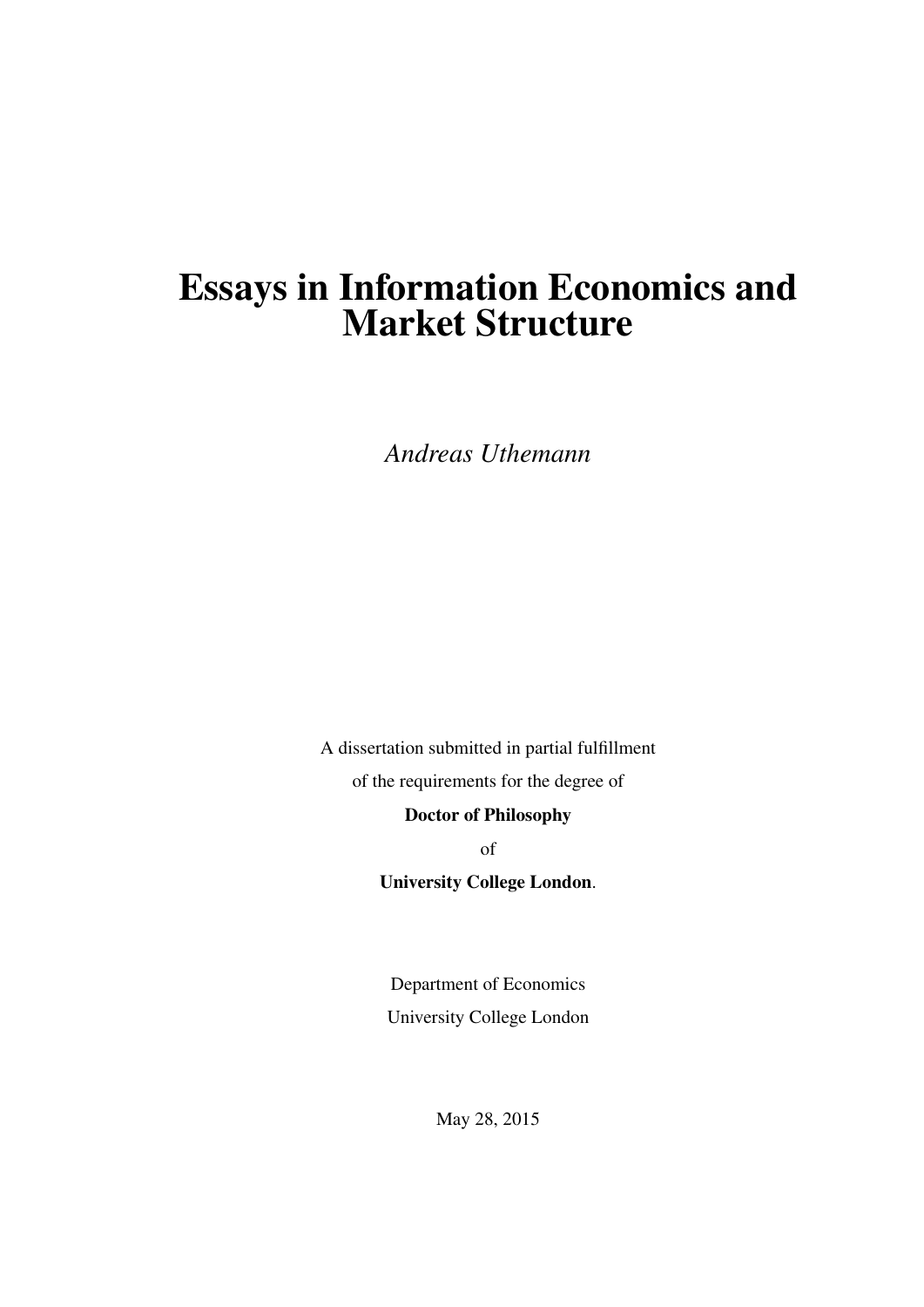I, Andreas Uthemann, confirm that the work presented in this thesis is my own. Where information has been derived from other sources, I confirm that this has been indicated in the thesis.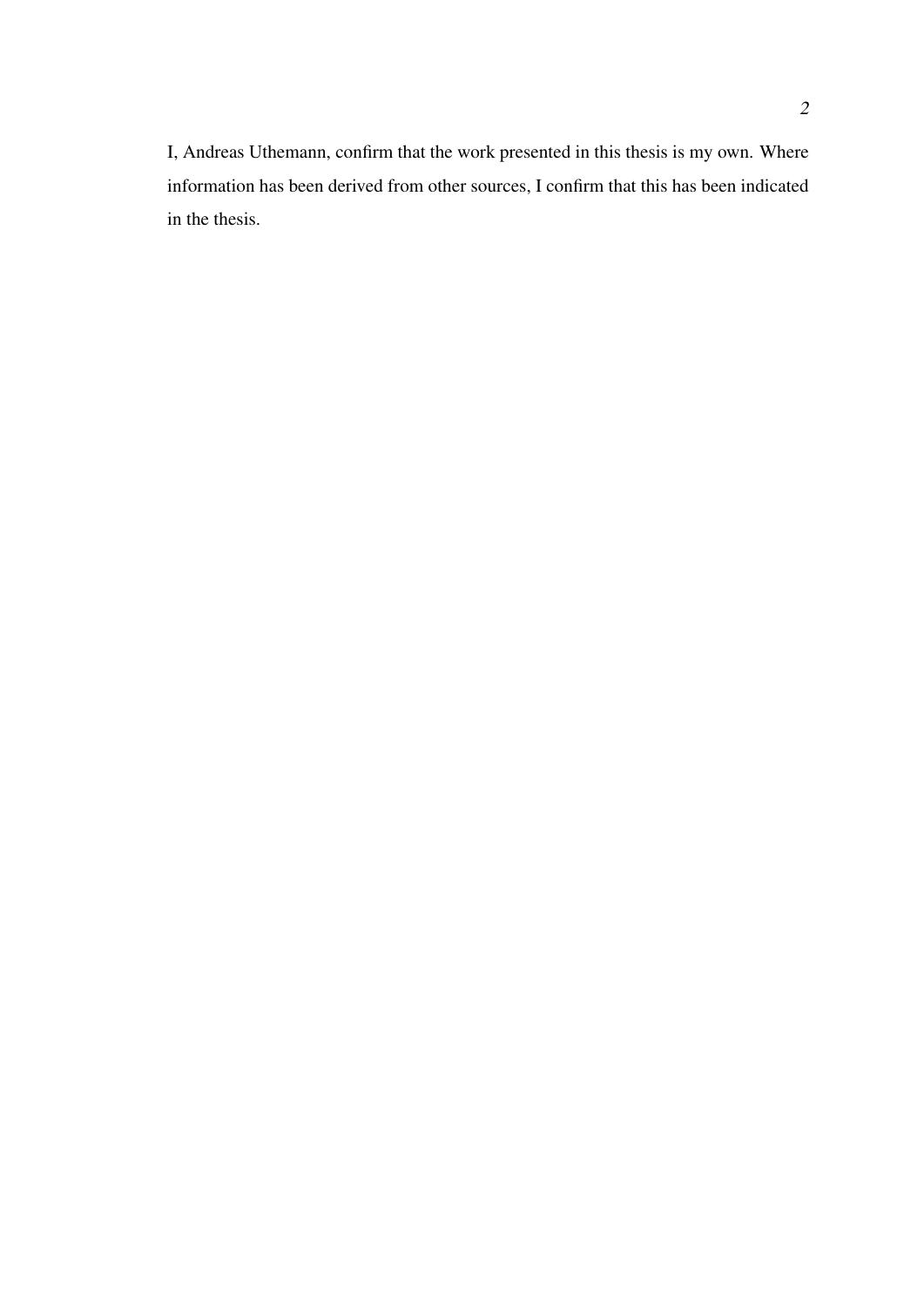# Abstract

This thesis analyses three distinct economic problems through the common lens of informational asymmetries. In each chapter we show how market behaviour is best understood as the outcome of differentially informed market participants interacting with each other within the rules specified by the respective market under consideration.

Chapter 2 provides an explanation for the variety of contracts offered by competitive firms for seemingly identical products or services, e.g. in mobile communication or personal banking. We show that firms' menu of tariffs can be understood as screening devices for consumers with mistaken beliefs about their future demand. We furthermore show that while competition between firms prevents firms from exploiting their customers' limited cognitive ability, competition is not able to correct the inefficiency caused by customers making suboptimal choices.

Chapter 3 studies the effect of a financial transaction tax on the trading of a security. We construct a market microstructure model and estimate it using intraday transaction data for a stock traded on the NYSE (Ashland Inc.). The estimates are then used to simulate how a financial transaction tax would impact volume, spreads and informational efficiency in the asset market under consideration.

Chapter 4 constructs a model of observational learning with payoff externalities that provides a justification for the use of short term debt in the financing of investment projects. While financing with debt that is subject to roll over risk is often seen as a source of instability, potentially triggering investor runs on financially sound institutions, we show that it can play an important role in facilitating the revelation of privately held information about future performance of the investment.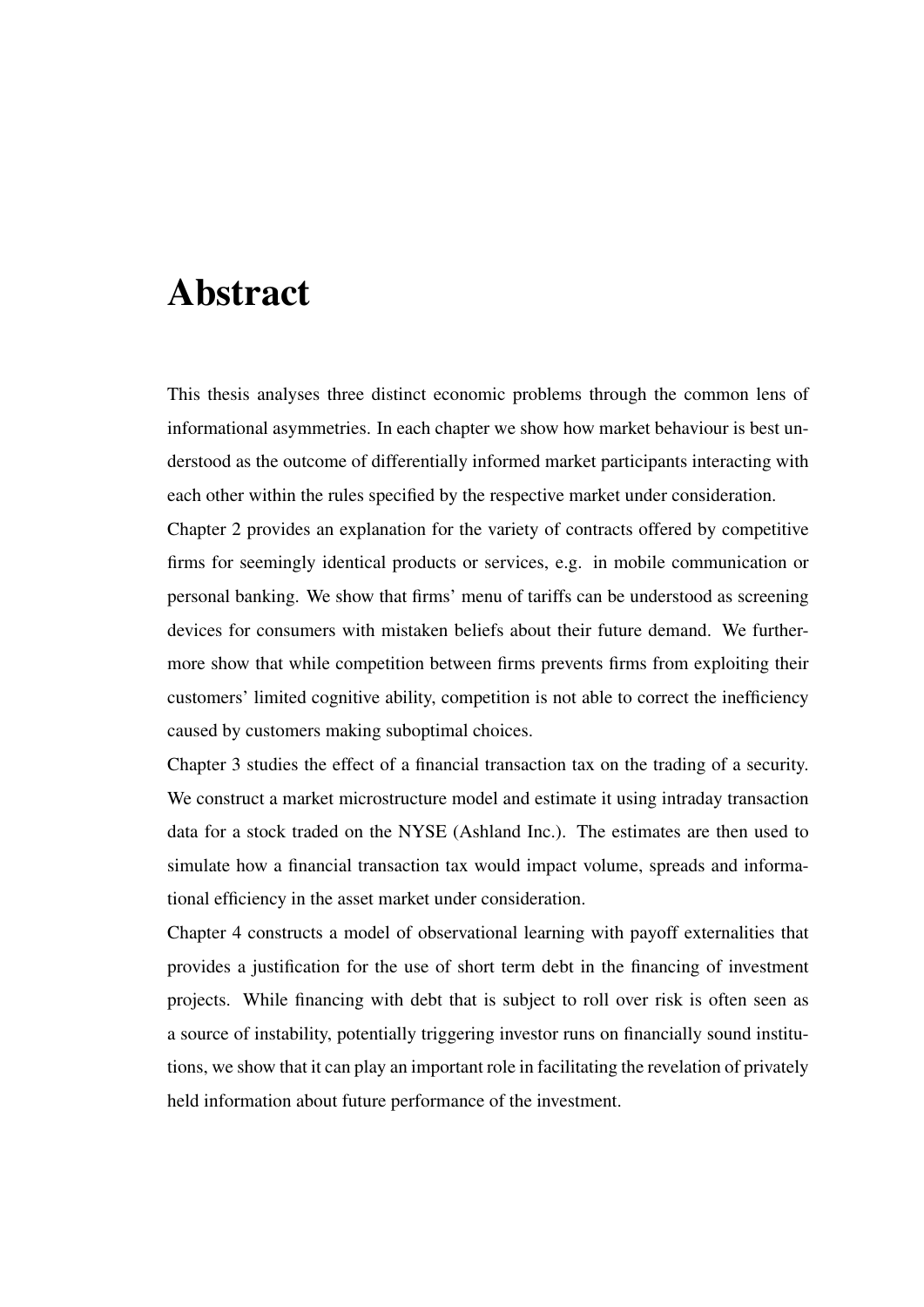# Acknowledgements

First, I would like to thank my supervisor Antonio Guarino. His continuous encouragement and support have been essential to the completion of this thesis.

I would also like to thank Mark Armstrong for his guidance during the early stages of this work. His feedback has been of great help in the writing of the second chapter of this thesis. I am equally thankful to Nicola Pavoni both for his academic advice and for his help during the more challenging phases of my thesis.

The Department of Economics at UCL has not only given me the academic education necessary to undertake this work but has also been my second home over the last years. I particularly thank all my fellow doctoral students for the welcoming atmosphere and the stimulating intellectual climate they have helped to create.

I would like to acknowledge financial support from the *Economic and Social Research Council* (ESRC) in the form of a studentship awarded by the *Centre for Economic Learning and Social Evolution* (ELSE) based at UCL.

Lastly I would like to thank my parents, Anton and Hedwig Uthemann. Without their support I would have been unable to pursue my studies.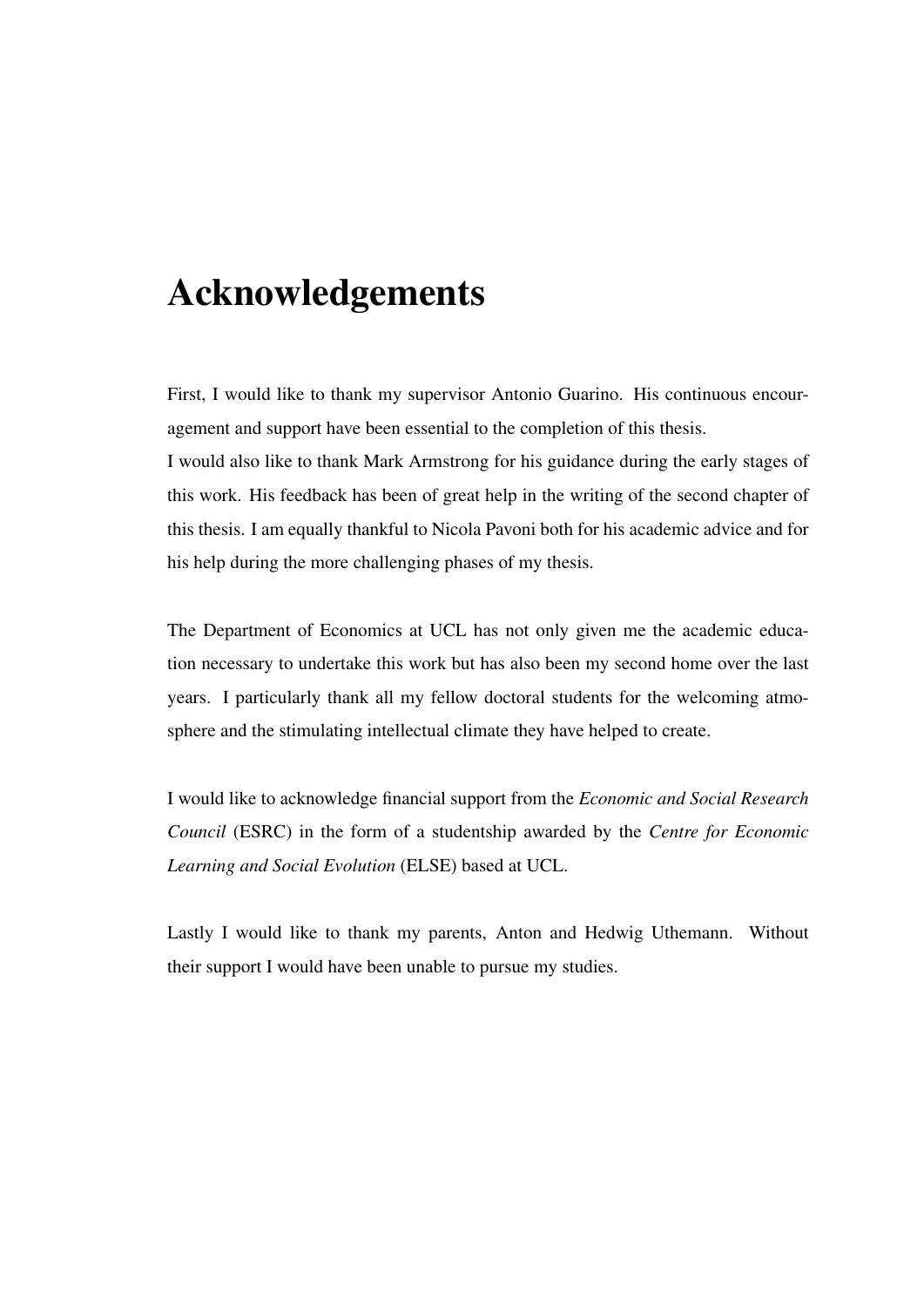# **Contents**

## 1 Introduction 10

| $\overline{2}$ |     | <b>Competitive Screening of Customers with Non-Common Priors</b>                 | 13 |
|----------------|-----|----------------------------------------------------------------------------------|----|
|                | 2.1 |                                                                                  | 13 |
|                | 2.2 |                                                                                  | 18 |
|                |     | 2.2.1                                                                            | 19 |
|                |     | Hotelling Competition over a Single Type<br>2.2.2                                | 22 |
|                |     | Hotelling Competition with Multiple Unobservable Types<br>2.2.3                  | 23 |
|                | 2.3 |                                                                                  | 24 |
|                |     | Common Priors but Different Consumption Profiles<br>2.3.1                        | 27 |
|                | 2.4 |                                                                                  | 30 |
| 3              |     | <b>Financial Transaction Taxes and the Informational Efficiency of Financial</b> |    |
|                |     | <b>Markets: A Structural Estimation</b>                                          | 32 |
|                | 3.1 |                                                                                  | 32 |
|                | 3.2 |                                                                                  | 35 |
|                | 3.3 |                                                                                  | 41 |
|                | 3.4 |                                                                                  | 44 |
|                | 3.5 |                                                                                  | 49 |
|                | 3.6 |                                                                                  | 52 |
|                | 3.7 |                                                                                  | 54 |
|                |     | 3.7.1                                                                            | 54 |
|                | 3.8 |                                                                                  | 56 |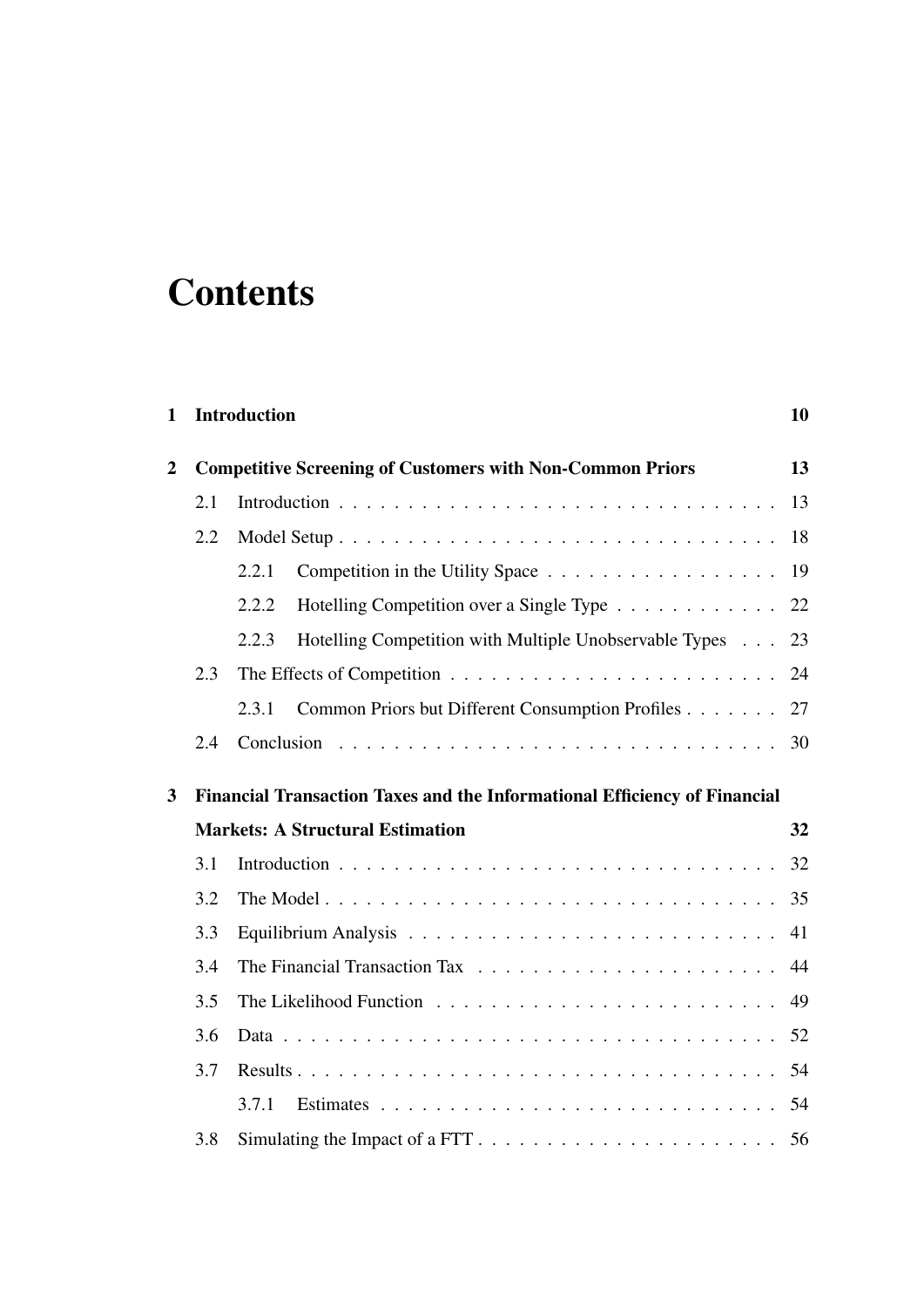|                  |                   | 3.8.1                                                           |    |  |
|------------------|-------------------|-----------------------------------------------------------------|----|--|
|                  |                   | 3.8.2<br>Impact of Informational Efficiency                     | 60 |  |
|                  | 3.9               |                                                                 |    |  |
|                  |                   |                                                                 |    |  |
| $\boldsymbol{4}$ |                   | <b>Preemption and Delay: Debt Financing with Roll Over Risk</b> | 63 |  |
|                  | 4.1               |                                                                 | 63 |  |
|                  | 4.2               |                                                                 | 66 |  |
|                  | 4.3               |                                                                 | 68 |  |
|                  | 4.4               |                                                                 | 74 |  |
|                  | 4.5               |                                                                 | 76 |  |
|                  | 4.6               |                                                                 | 78 |  |
|                  | 4.7               |                                                                 | 80 |  |
|                  |                   |                                                                 |    |  |
|                  |                   |                                                                 |    |  |
|                  | <b>Appendices</b> |                                                                 | 82 |  |
| A                |                   | <b>Appendix to Chapter 2</b>                                    | 82 |  |
| B                |                   | <b>Appendix to Chapter 3</b>                                    | 87 |  |
|                  |                   | Calibration of the Transaction Tax<br>B.0.1                     | 87 |  |
|                  |                   | B.0.2                                                           | 89 |  |
|                  |                   | B.0.3<br>Estimation Results for Simulated Data                  | 93 |  |
|                  |                   | C Appendix to Chapter 4                                         | 95 |  |
|                  |                   |                                                                 | 95 |  |
|                  |                   | D Note on Cojoint Work                                          | 98 |  |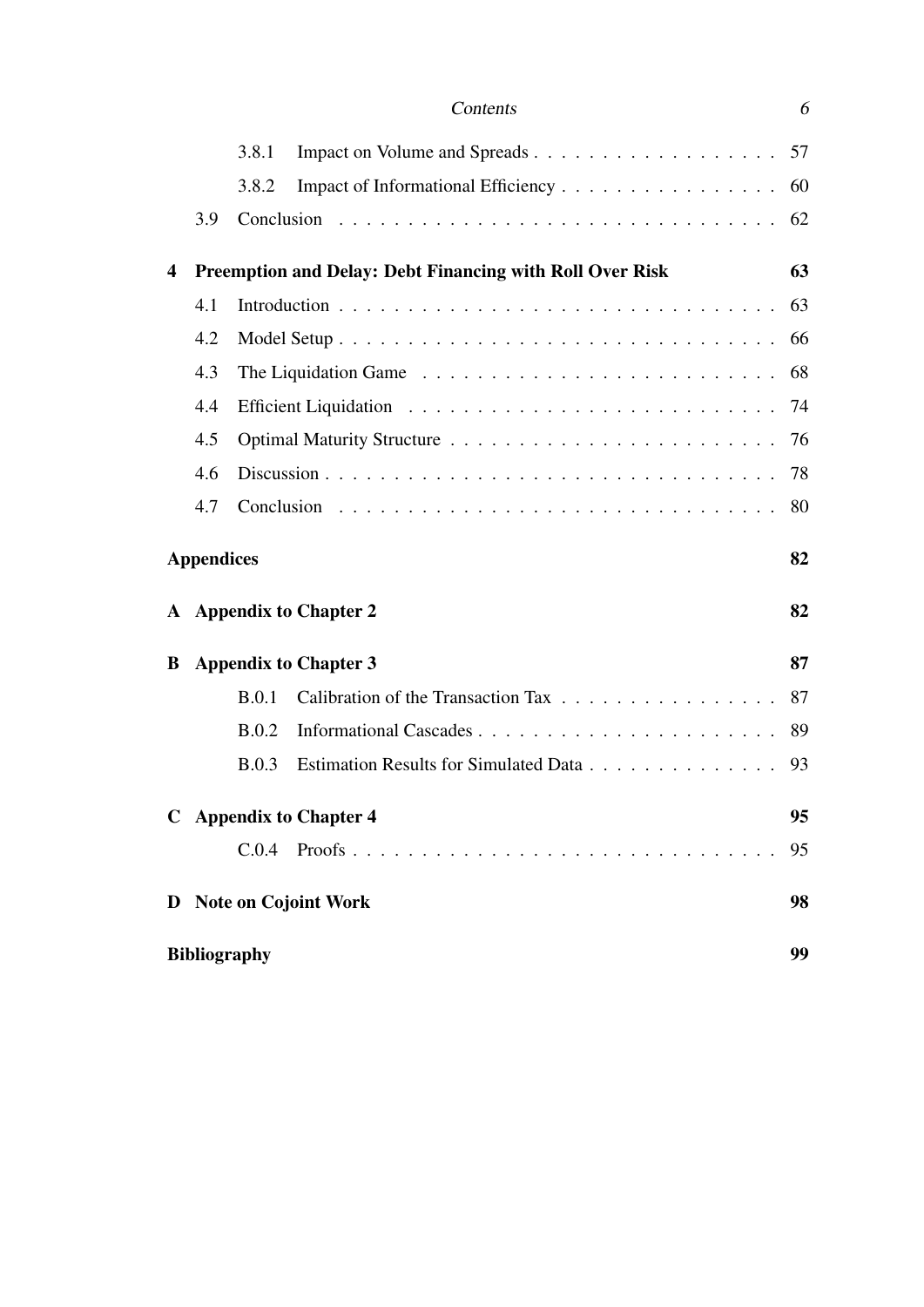# List of Figures

|     | 3.1 <b>Density of Signal.</b> The figure shows the signal's value-contingent density          |  |
|-----|-----------------------------------------------------------------------------------------------|--|
|     |                                                                                               |  |
| 3.2 | <b>Informed trader's decision.</b> The figure illustrates the signal realizations             |  |
|     | for which an informed trader decides to buy or sell when $V^d = v_h^d$ . 42                   |  |
| 3.3 | <b>Price elastic noise trader's decision.</b> The figure illustrates the shock real-          |  |
|     | ization for which a price elastic noise trader decides to buy or sell. $\dots \dots$ . 43     |  |
| 3.4 | <b>Spreads by tax regime.</b> The figure displays average spreads on 'no event                |  |
|     | day' over course of trading day for three tax regimes. $\ldots \ldots \ldots \ldots \ldots$   |  |
| 4.1 | Share of short term debt and liquidation value $\ldots \ldots \ldots \ldots \ldots$           |  |
|     | <b>B.1</b> Determination of Roots. Red curves correspond to signals $S = 1$ , blue            |  |
|     | curves to $S = 0$ . Dotted curves have $\tau = 0.3$ , solid curves have $\tau = 0.6$ . Inter- |  |
|     | sections of the red curves with horizontal line occur at $p_1$ and $p_2$ , intersections      |  |
|     | of the blue curves with the horizontal line occur at $p_3$ and $p_4$ . 92                     |  |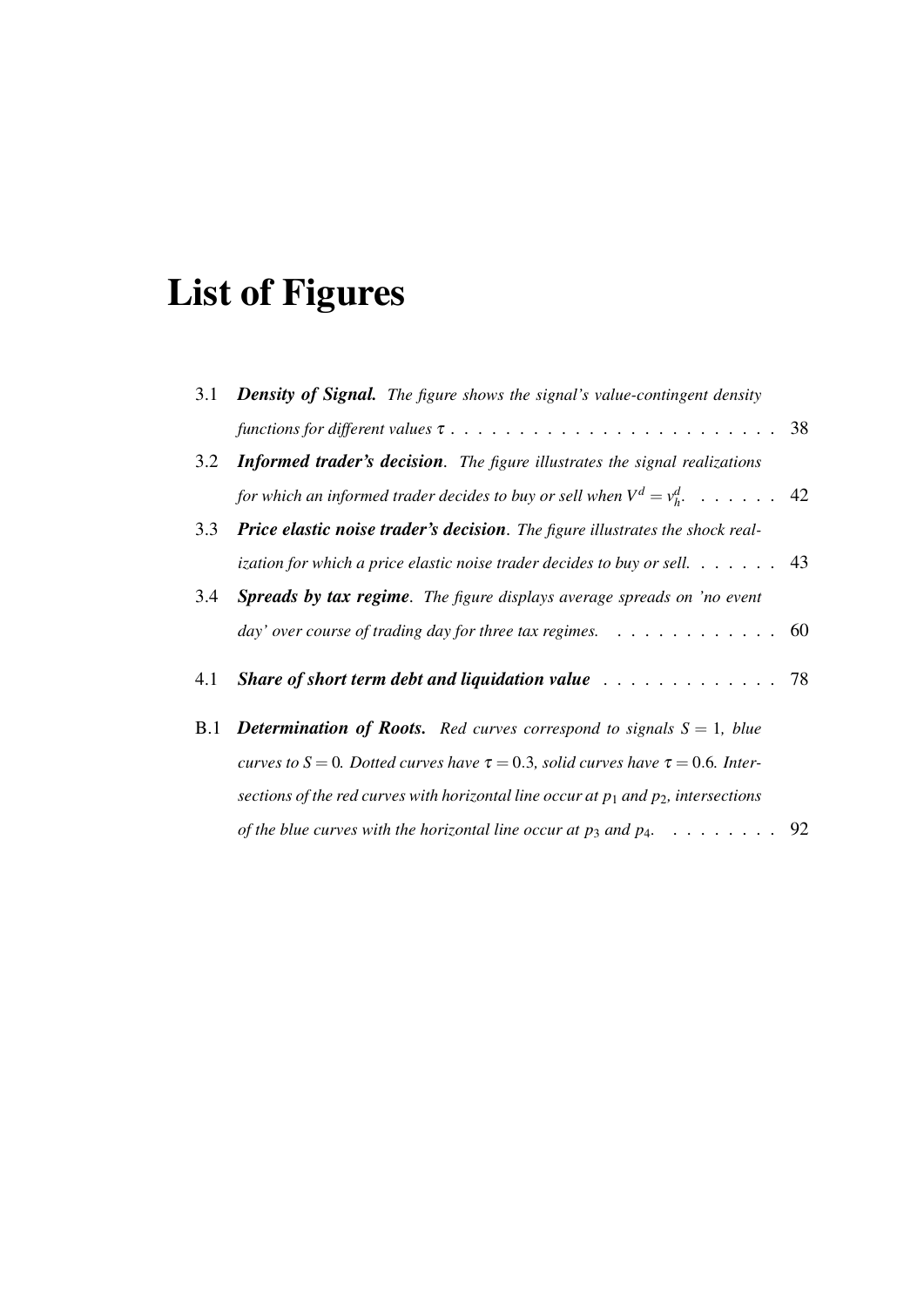# List of Tables

| 3.1 | <b>Estimation Results.</b> Estimates for the six parameters of the model and their          |    |
|-----|---------------------------------------------------------------------------------------------|----|
|     |                                                                                             | 55 |
| 3.2 | <b>Likelihood-Ratio Test.</b> Log-likelihood value (LL) of the restricted and un-           |    |
|     | restricted model as well as the LR test statistic and corresponding $p$ -value. $\ldots$    | 55 |
| 3.3 | <b>Estimation Results (Restricted Model).</b> Estimates for the five parameters             |    |
|     | of the restricted model and their standard errors (s.e.). $\ldots \ldots \ldots \ldots$     | 56 |
| 3.4 |                                                                                             | 57 |
| 3.5 | Trade volume by tax rates (all days). Fraction of trading times at which                    |    |
|     | trade (buy or sell) takes place by trading period and tax rate. $\ldots \ldots \ldots$      | 58 |
| 3.6 | <b>Trade volume by tax rates (event days).</b> Fraction of trading times at which           |    |
|     | trade (buy or sell) takes place by trading period and tax rate. $\dots \dots \dots$         | 58 |
| 3.7 | Bid-ask spread by tax rates (all days). Mean bid-ask spread by trading                      |    |
|     |                                                                                             | 59 |
| 3.8 | <b>Bid-ask spread by tax rates (event days).</b> Mean bid-ask spread by trading             |    |
|     |                                                                                             | 59 |
| 3.9 | Bid-ask spread in relation to FTT (all days). Mean bid-ask spread di-                       |    |
|     | vided by 2 as a fraction of the transaction tax $\rho$ by trading period and tax            |    |
|     | $\cdot$<br>.<br>rate.                                                                       | 59 |
|     | 3.10 Bid-ask spread in relation to FTT (event days). Mean bid-ask spread                    |    |
|     | divided by 2 as a fraction of the transaction tax $\rho$ by trading period and tax rate. 60 |    |
|     | 3.11 Price deviation from fundamental value. Absolute price deviation from                  |    |
|     | fundamental value as a fraction of expected value by tax rates. $\dots \dots$               | 61 |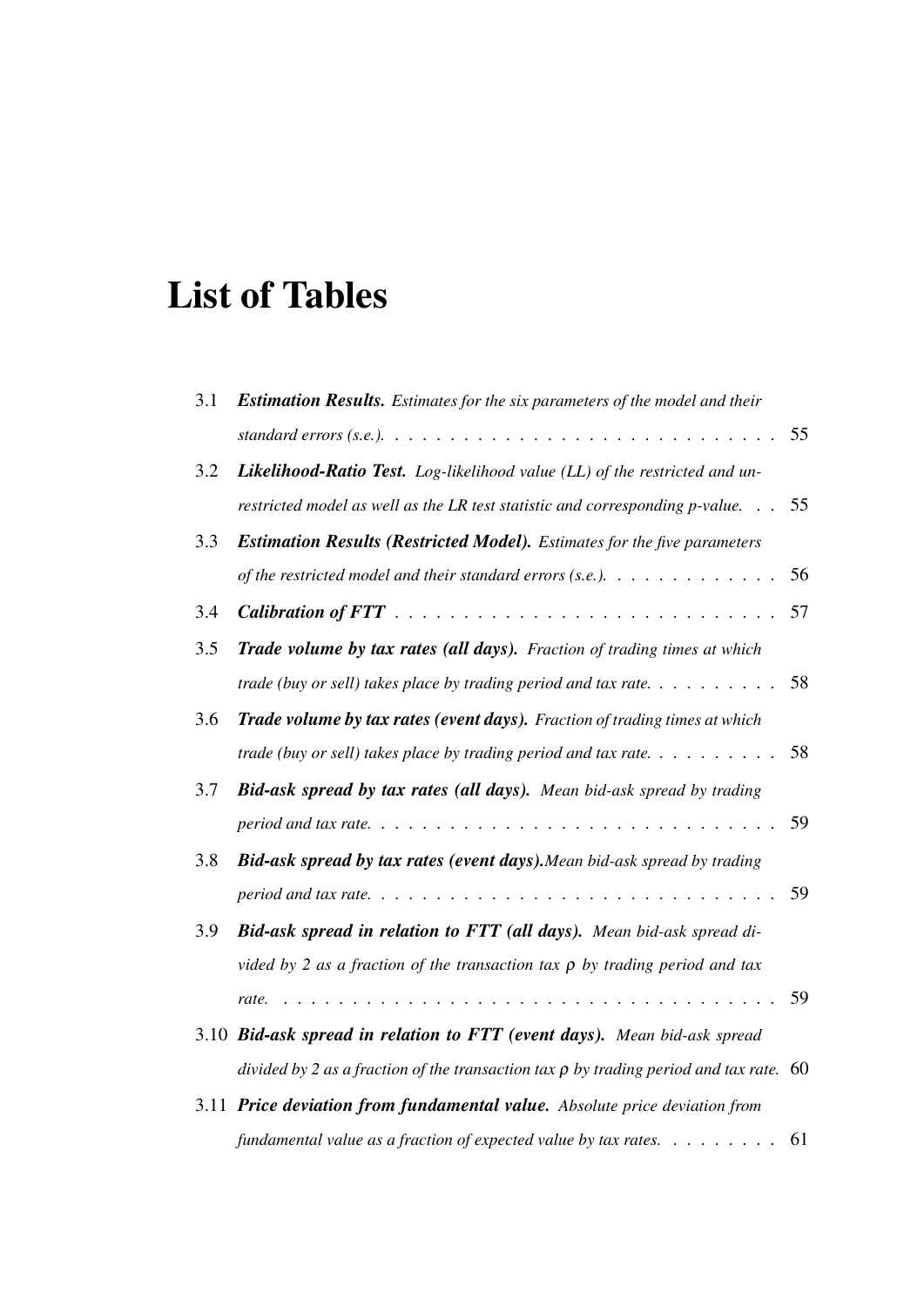### List of Tables 9

| 3.12 Price deviation from price without FFT. Absolute price deviation from              |  |  |  |  |
|-----------------------------------------------------------------------------------------|--|--|--|--|
| price without transaction tax as a fraction of expected value by tax rates. $\ldots$ 62 |  |  |  |  |
|                                                                                         |  |  |  |  |
|                                                                                         |  |  |  |  |
|                                                                                         |  |  |  |  |
|                                                                                         |  |  |  |  |
|                                                                                         |  |  |  |  |
|                                                                                         |  |  |  |  |
|                                                                                         |  |  |  |  |
|                                                                                         |  |  |  |  |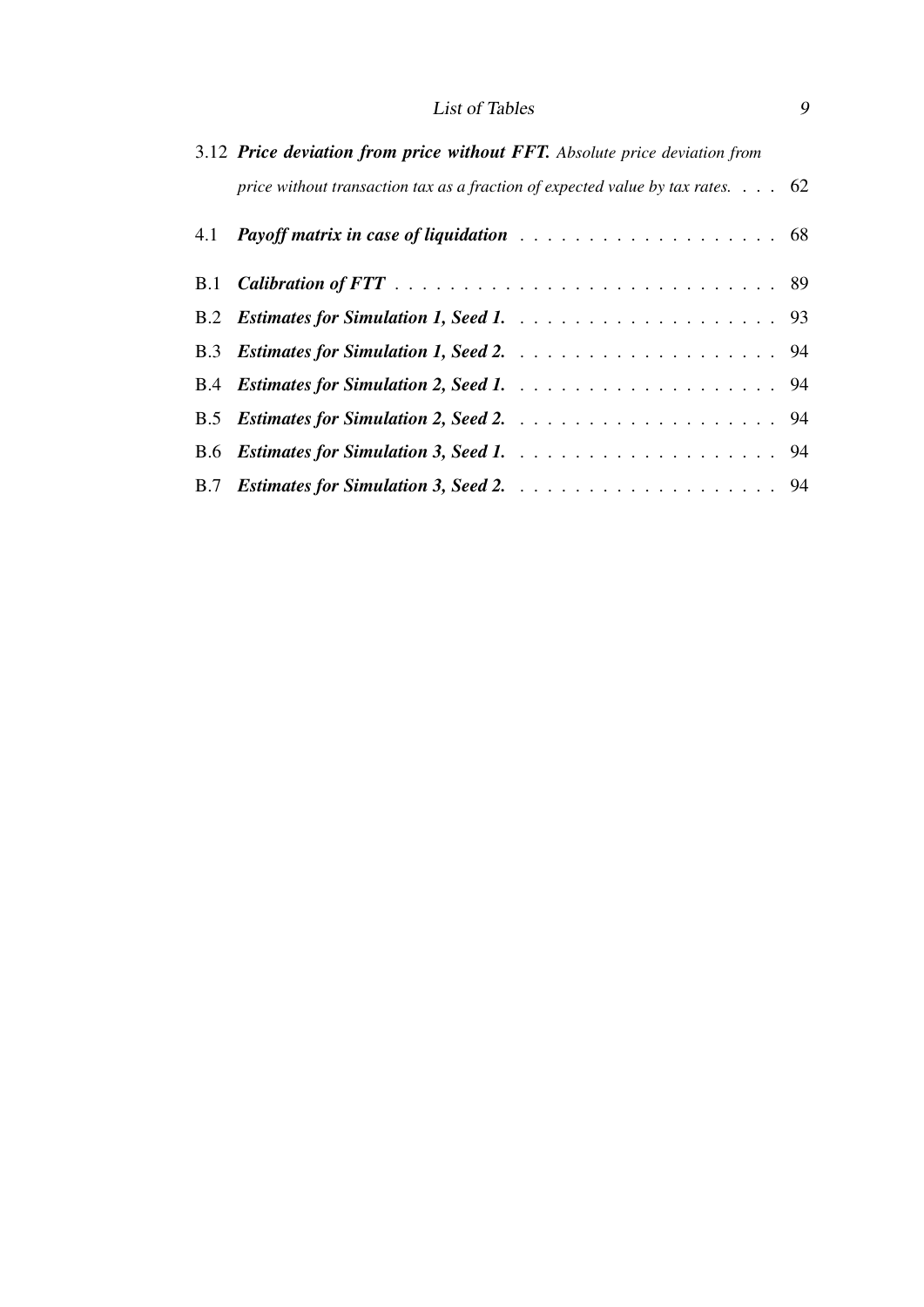## Chapter 1

# Introduction

How informational asymmetries between market participants translate into market outcomes is strongly contingent on the structure the market imposes on the interactions between actors. Among the main determinants of market structure are the composition of the trading population, the actions these traders are allowed to undertake and the amount of information feedback they get about their and others' actions.

In this thesis we will consider three economic problems for which, in our opinion, market behaviour is best explained when perceived as the outcome of the interactions of differentially informed market participants. For each problem in turn we will show how asymmetric information together with important structural features of the market under consideration, such as the contract forms allowed for trade or the degree of competition between suppliers of goods, allow us to bring economic reasoning to bear on observed market outcomes and trace these back to the core economic forces at work. While chapters 2 and 4 rely on the tools of economic theory, in particular game theory and mechanism design, to perform this exercise, chapter 3 combines empirical and theoretical work by estimating a structural model of an asset market in order to quantify important underlying structural parameters of the market.

Chapter 2 provides an explanation for the variety of contracts offered by competitive firms for seemingly identical products or services, e.g. in mobile communication or personal banking. We show that two competing firms offering menus of nonlin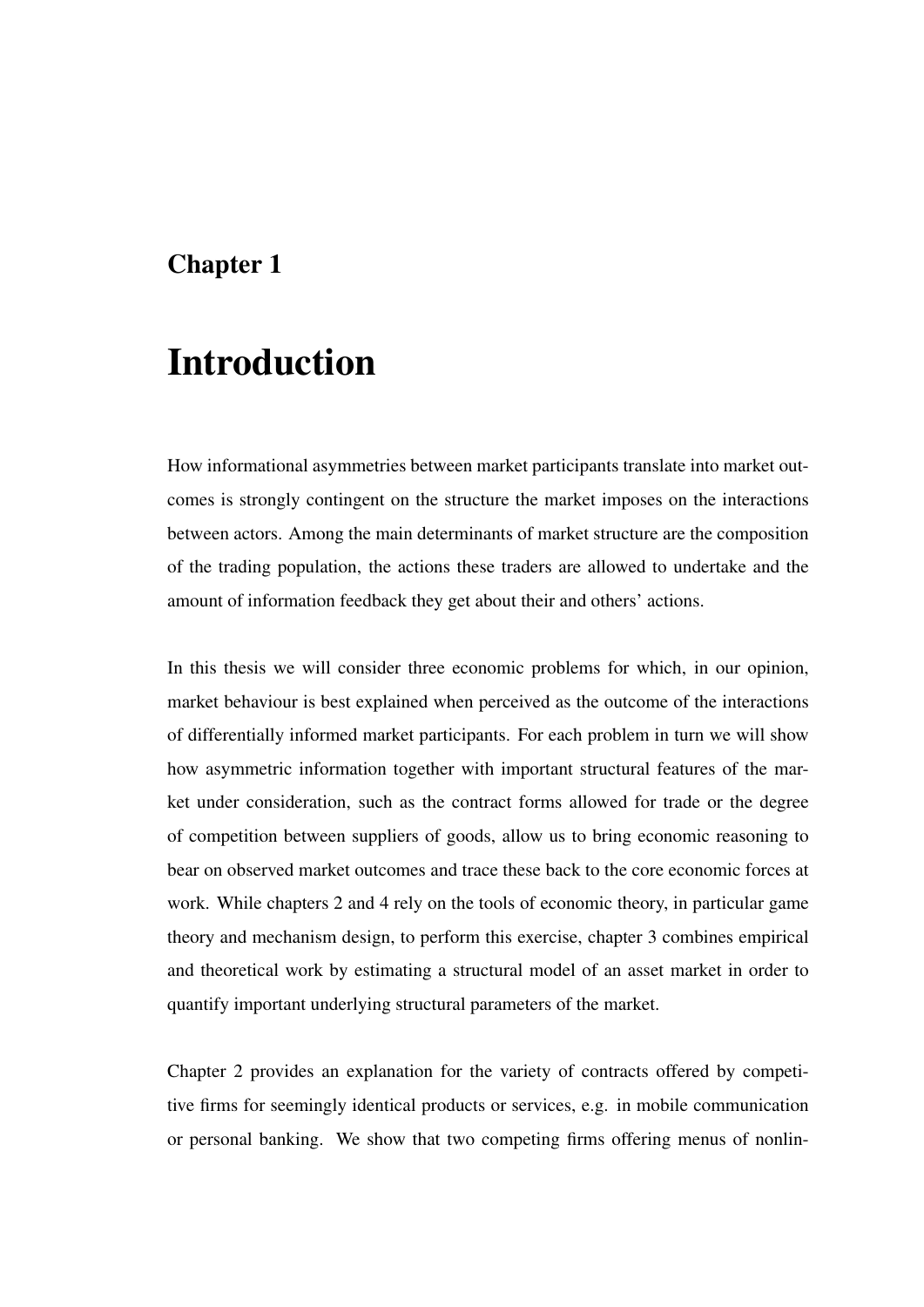ear price schedules to customers with mistaken priors about their future demand will be able to screen these customers on the basis of their priors. Firms' use of tariff menus can thus be understood as screening devices for boundedly rational consumers. However while such menus allow firms to screen their customers according to their ability to correctly forecast future demand, they do not allow them to extract additional rents provided the market is sufficiently competitive and firms' have identical priors concerning their customers types. Competition thus guarantees that each tariff only covers the fixed costs of the firm, but it cannot remedy the mistaken demand forecasts of customers.

Chapter 3 studies the effect the introduction of a financial transaction tax would have on the trading of a security. To this purpose we construct a market microstructure model and estimate it using intraday transaction data for a stock traded on the NYSE (Ashland Inc.). The estimates are then used to simulate how a financial transaction tax would impact volume, spreads and informational efficiency in the asset market under consideration. Our structural model includes price elastic liquidity traders as well as informed traders with signals of heterogeneous quality. Both features are essential for our analyses as the impact of the tax will crucially depend on how it affects the composition of the trading population in the market. Our results suggest that liquidity trade is relatively price inelastic and thus the tax predominantly affects informed trade. The reduction in informed trade is found to be substantial. A  $0.2\%$  tax on transactions, as has for example been implemented in France, would lead to a 10% drop in volume in our asset market. While spreads can be reduced by the tax as less informed trade in the market means that spreads have to provide less protection against traders with superior information, we find that convergence of the asset price to the fundamental value of the asset can be slowed down considerably. We find, for example, that a tax of 0.5% per transaction would lead to a complete crowding out of informed trade and thus the asset market would lose its ability to aggregate private information through asset prices.

The final chapter of this thesis constructs a model of observational learning that pro-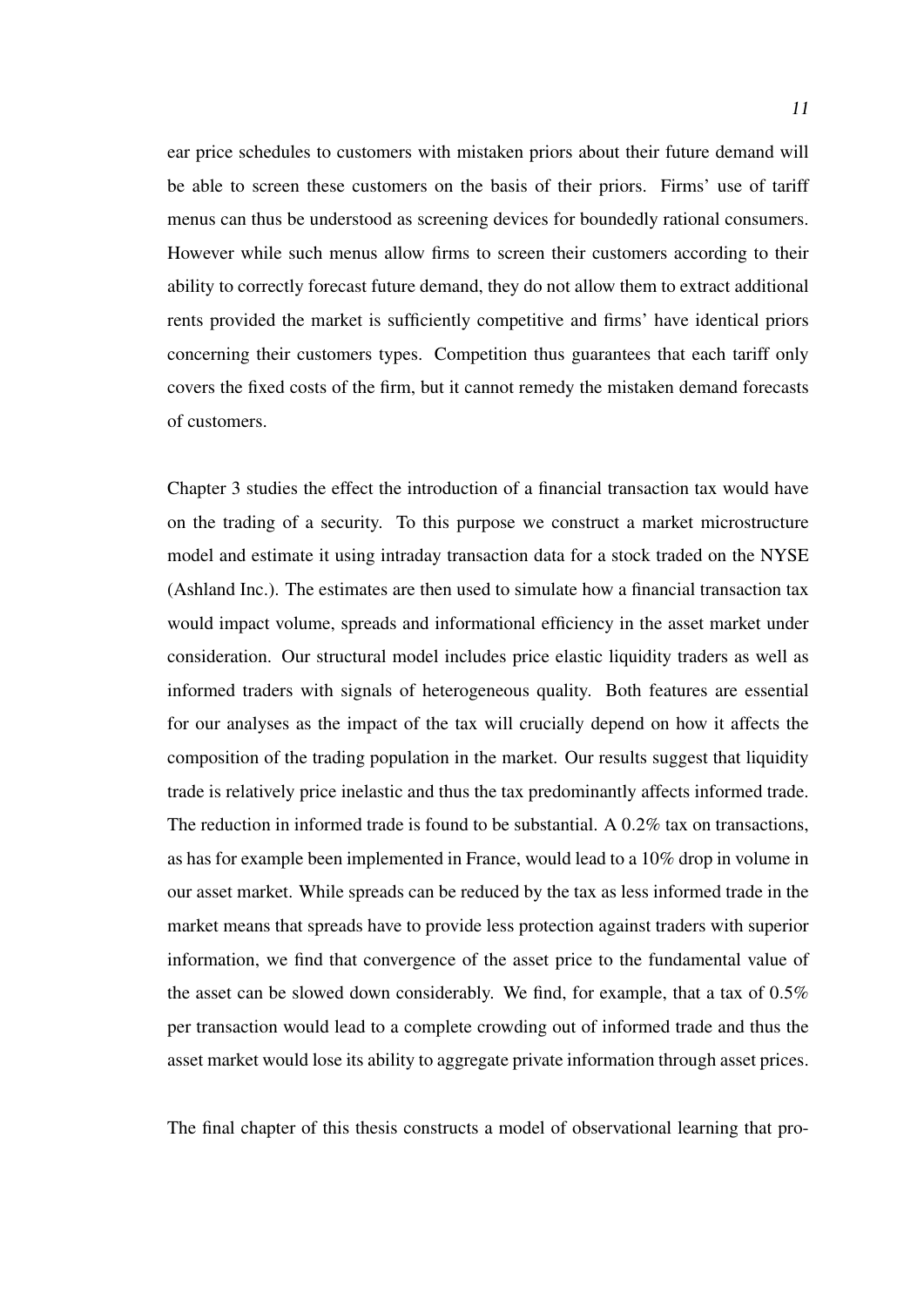vides a justification for the use short term debt subject to roll over risk in the financing of investment projects. While such arrangements are often seen as a source of instability, potentially triggering investor runs on financially sound institutions, we show that they can play an important role in facilitating the revelation of privately held information about future performance. When investors can learn about the profitability of a project by observing other investors' funding decisions, waiting rather than withdrawing funding upon receiving negative information has a positive option value. Under equitable sharing rules for liquidation revenue this option value can outweigh the negative information received by individual investors and lead to the survival of unprofitable investment projects. Providing financial incentives for early withdrawers can counteract this option value effect and implement efficient liquidation decisions. Here the fragility of financing facilitates information aggregation, enables efficient liquidation decisions, and thereby raises the ex-ante value of investment projects.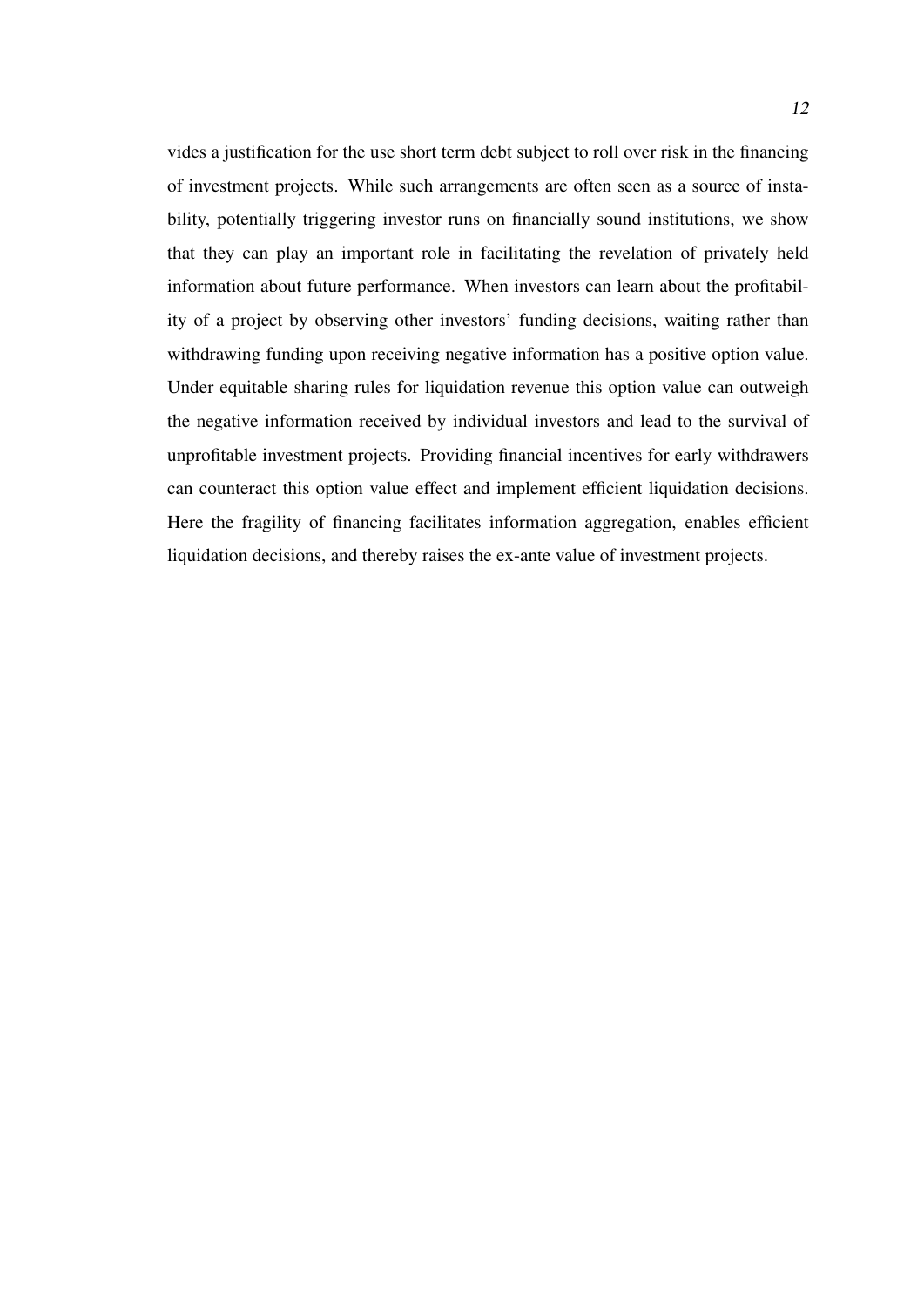## Chapter 2

# Competitive Screening of Customers with Non-Common Priors

## 2.1 Introduction

The multitude of tariffs for seemingly homogenous goods and services offered by firms in a wide range of competitive industries, such as in mobile communications or personal banking, constitutes a theoretical problem. While at first sight one is tempted to infer that firms use this variety of tariffs to price discriminate between customers with different consumption profiles, standard models of competitive price discrimination ( Armstrong and Vickers [Armstrong and Vickers, 2001], Rochet and Stole [Rochet and Stole, 2002]) tell us that in sufficiently competitive markets with firms facing identical technological constraints and demand conditions, firms loose the ability to engage in price discrimination. Competition forces all firms to offer a single two-part tariff which consist of a fixed fee plus costs.

In this paper I will provide an explanation for these large menus of tariffs offered by competitive firms which is based on heterogeneity in cognitive abilities of the customer base. In doing so other possible causes which could potentially account for the phenomenon will be ignored, most prominently among them dynamic considerations like switching costs or asymmetries between firms both in technologies or in consumer preferences. At the center of the analysis will be the customer's ability to anticipate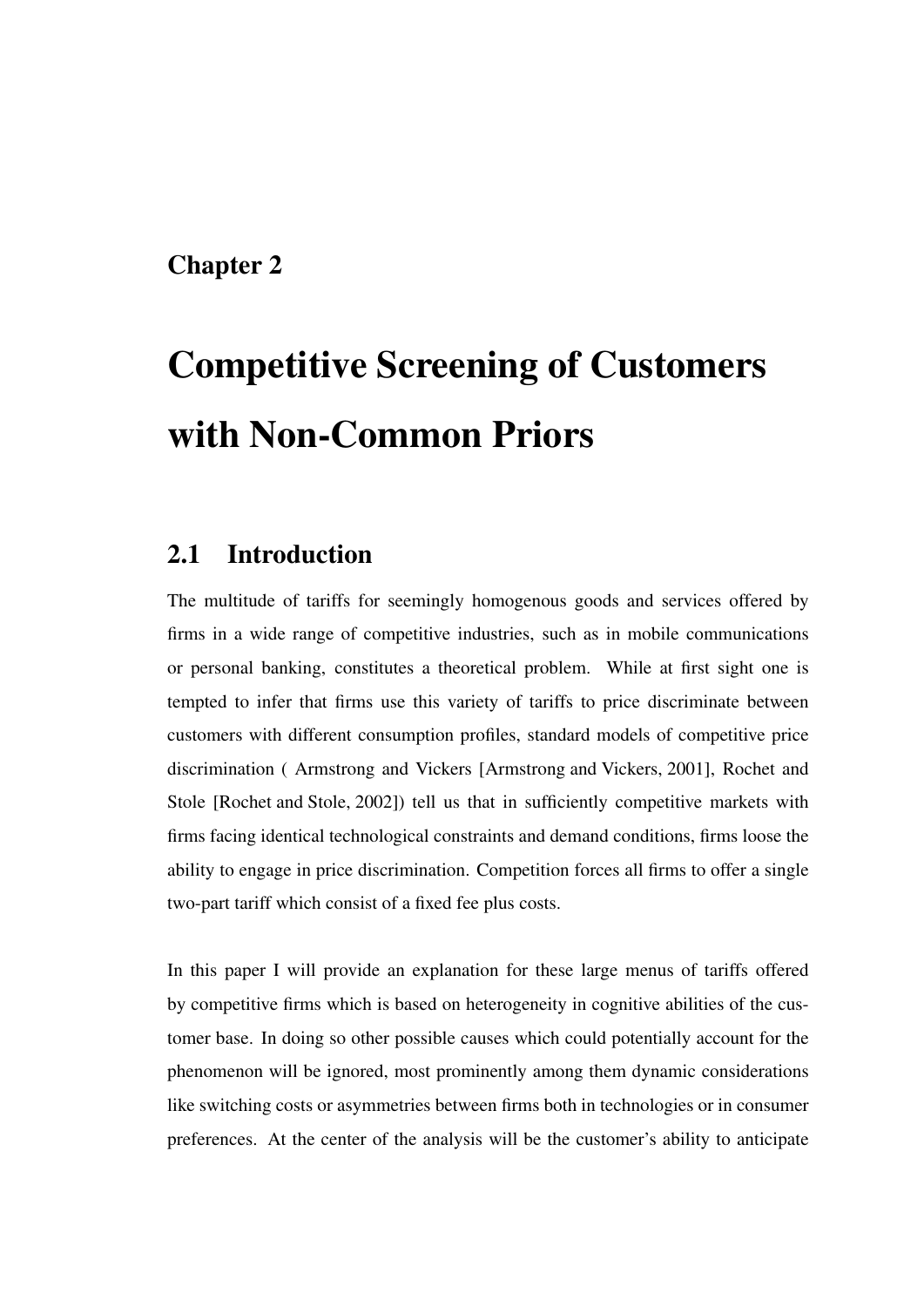#### 2.1. Introduction 14

his consumption profile for a product which is provided by firms in a competitive market. This ability is important as customers will have to choose between contracts specifying price-quantity schedules before knowing their exact demand for the good. Once signed up to a contract, they will find out about their exact valuation for the good and will choose their optimal consumption level from this specific contract. Crucially the firm can disagree with its customers at the time contracts are signed concerning the customer's consumption profile. One example would be that the firm believes its customer is too optimistic concerning his future intensity of usage of the service. In the technical term of the cognitive psychology literature, the firm thinks that its customer's beliefs are miscalibrated. I will show that if firms believe that some of their customers have miscalibrated beliefs but these beliefs are private information, firms will design their tariffs so as to screen customers with respect to these heterogenous beliefs. Competition between firms will not prevent firms from using their menu design to screen customers in this manner.

The results of this model allow some insights into the question of what beneficial effects we can expect from market competition in the presence of boundedly rational market participants. It will be shown that the standard inefficiency that price discrimination creates by distorting optimal quantities for low types in order to extract more surplus from high types will be eliminated by competition even if some of the market participants commit mistakes in evaluating deals. However firms will not deliver the efficient quantity schedule to all customers, as some customers' perceived surplus is not their actual surplus. This will induce firms to create what in the behavioral economics literature is sometimes called *fictitious surplus*, surplus which only exists in the customers imagination, will never materialize and therefore can be costlessly provided by the firm. Competition will nevertheless ensure that firms do not make any additional profits by creating this kind of surplus. Standard customers, i.e. customers that shares common prior beliefs with the firms, will choose a cost plus fixed fee tariff. This tariff turns out to be the same tariff firms would offer to this customer type if no miscalibrated customers were present in the market. It follows that in this model the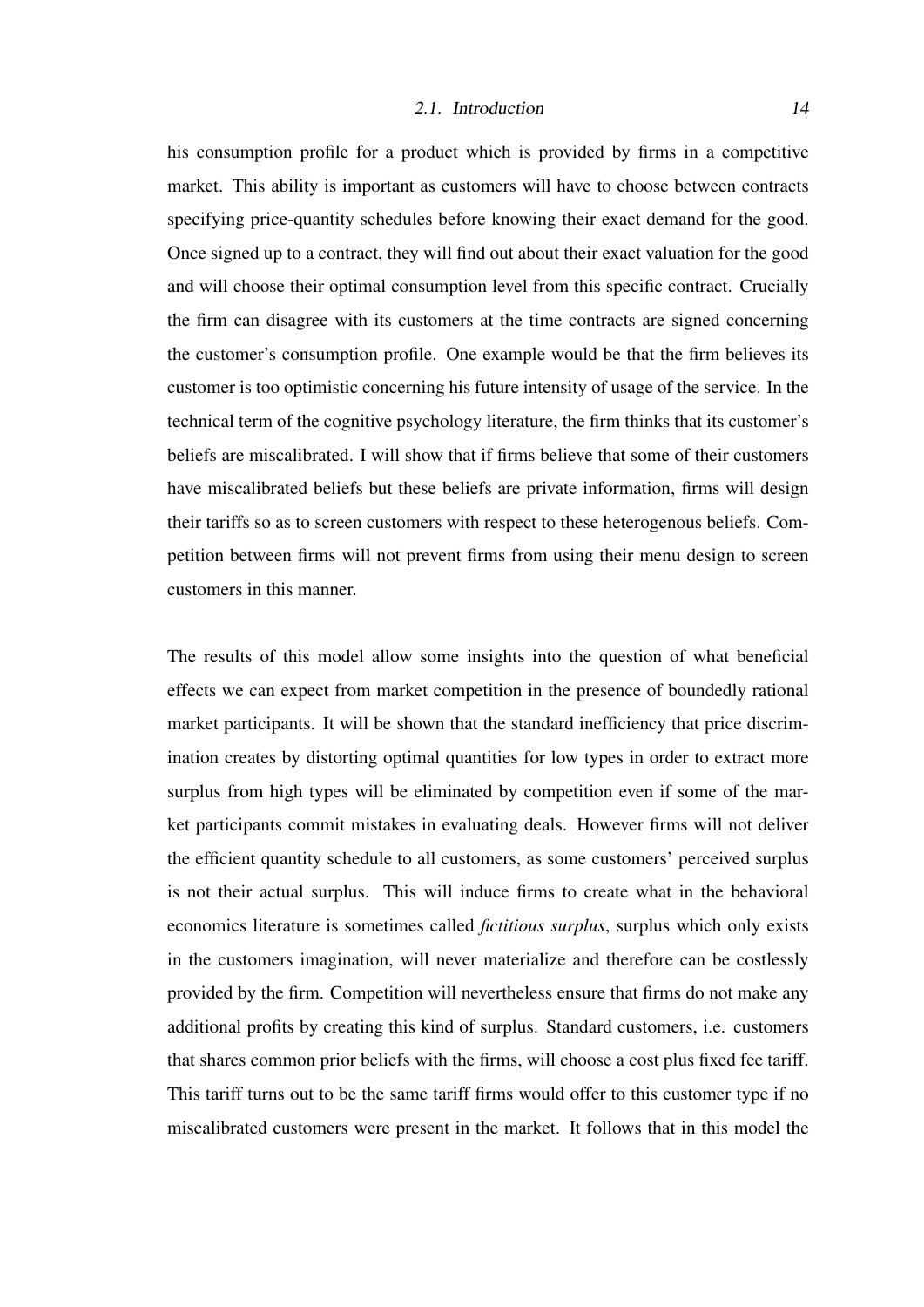#### 2.1. Introduction 15

presence of boundedly rational customers does not exert an externality on the fully rational customers.

Empirical Evidence on Miscalibration Calibration measures the agreement between the objective and subjective assessment of validity of a statement. A person is therefore perfectly calibrated if the subjective probability she assigns to any event matches the long run frequency of occurrences of this event. In our setting a perfectly calibrated customer can correctly quantify the probability that his marginal utility from consuming a certain quantity of the good is below a given level.  $<sup>1</sup>$ </sup>

The notion of calibration has been extensively discussed in the experimental psychology literature ( Lichtenstein et al. [Lichtenstein et al., 1982], McClelland and Bolger [McClelland and Bolger, 1994]). A robust result in this literature is that for a large variety of situations, experimental subjects show a significant degree of miscalibration. A well know example is the tendency of experimental subjects to overestimate their ability to correctly answer general knowledge question.

More recently economists have begun to elicit subjective probability distributions which matter for specific economic problems and check the goodness of calibration of people's beliefs. Dominitz and Manski [Dominitz and Manski, 2011] analyze probabilistic beliefs concerning equity returns using data from the Michigan Survey of Consumers and the Survey of Economic Expectations. They find significant interpersonal variation but intrapersonal stability in beliefs. When compared to the long run average of equity returns, subjects tend to be miscalibrated, on average overestimating both the mean and the volatility of returns. Similar studies have been conducted for job losses, eligibility for social security or income uncertainty with similar results. Manski [Manski, 2004] provides a survey of this literature.

Non-common Prior Approach At the time of contracting between customer and firm, the exact utility the customer will derive from the good is uncertain. This uncertainty will be indexed by a one-dimensional random variable which parameterizes the customer's utility function. Call this random variable  $\theta$  and let its probability distribution

<sup>&</sup>lt;sup>1</sup>This obviously presumes the existence of an objectively valid probability distribution for these marginal utilities.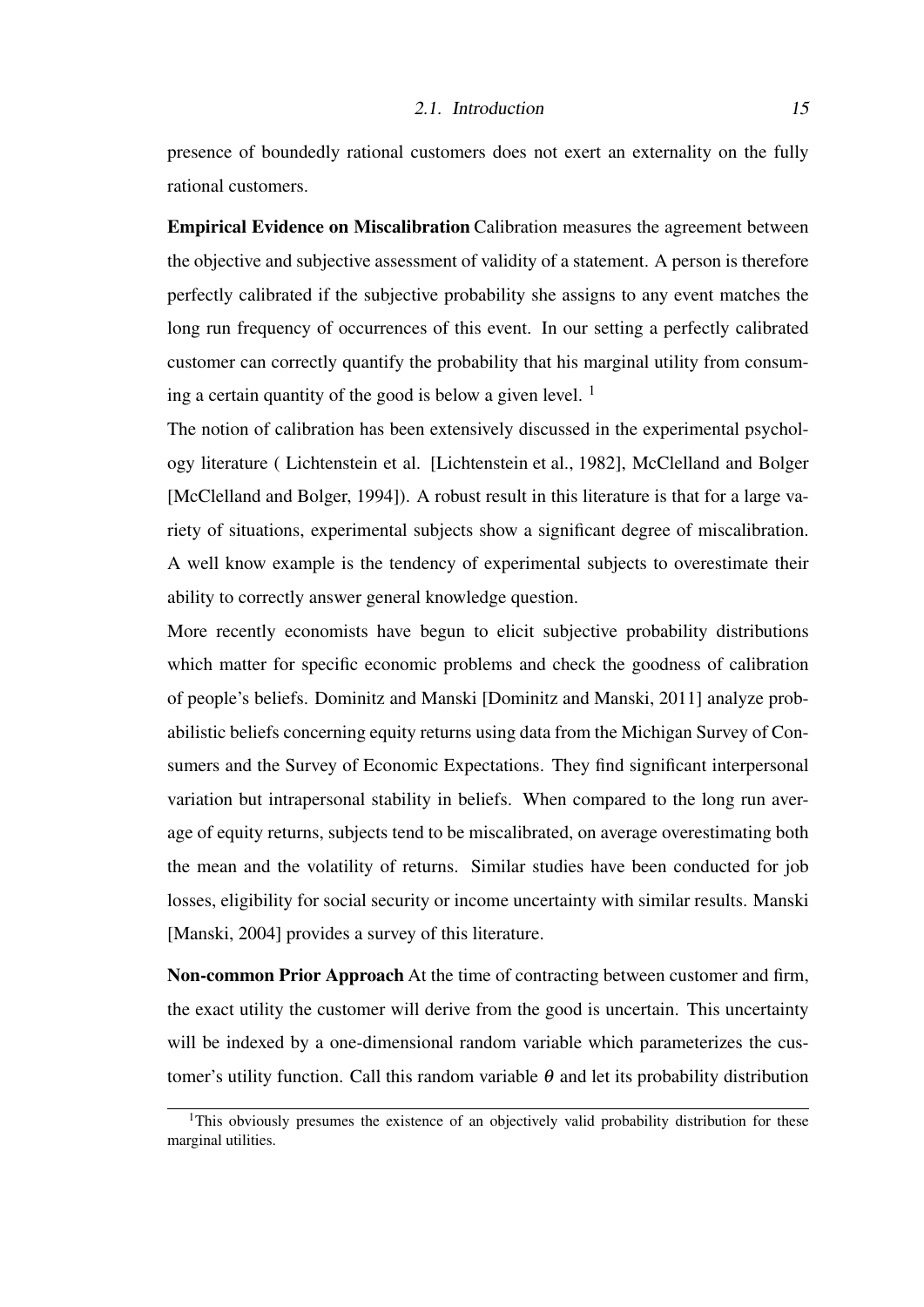be given by  $F(\theta)$ . In the following model a person will be called miscalibrated if his prior beliefs concerning the random variable  $\theta$  do not agree with the objective probability distribution  $F(\theta)$ .

It will be assumed that firms are perfectly calibrated, i.e. that their prior beliefs concerning  $\theta$  are given by  $F(\theta)$ . Firms know that their customers are all identical and have a consumption profile which is determined by  $F(\theta)$ . Customers' prior beliefs can divert from  $F(\theta)$ . To solve the competitive model I will not have to restrict the way in which customers' beliefs divert from this probability distribution. All that is necessary is that firms know in which ways their customers' beliefs can differ from  $F(\theta)$ . In order to solve the monopolistic case, I will have to impose more structure on the set of possible deviations. I will use two criteria to order customers' beliefs. Customers' prior beliefs will be allowed to divert from  $F(\theta)$  either in a first order stochastic dominance sense, or in a mean preserving spread sense. In psychological terms, customers will be allowed to be either overpessimistic ( overoptimistic ), or underconfident ( overconfident ).

The above description of the situation with calibrated firms and miscalibrated customers is only one possible interpretation one could give to this setup. What is crucial is that all firms share a common prior belief concerning  $\theta$  and that firms and customers possibly disagree concerning the distribution of this variable. Another possibility would be to interpret firms as boundedly rational and customers to be perfectly calibrated. However it is not possible to interpret this in the sense that customers are better informed concerning their tastes. Such an interpretation would alter firms' strategies when compared to our analysis. Firms would now gain additional information through customers' choices which would have to be taken into account. Disagreement about beliefs is central to the analysis.

Related Literature There is a fast growing literature on optimal contract design in the presence of consumer biases. Two papers are particularly close in spirit to our analysis. Della Vigna and Malmendier [DellaVigna and Malmendier, 2006] analyse the profitmaximizing contract when customers have time-inconsistent preferences. They show that goods with immediate costs but delayed benefits ( investment goods ) are priced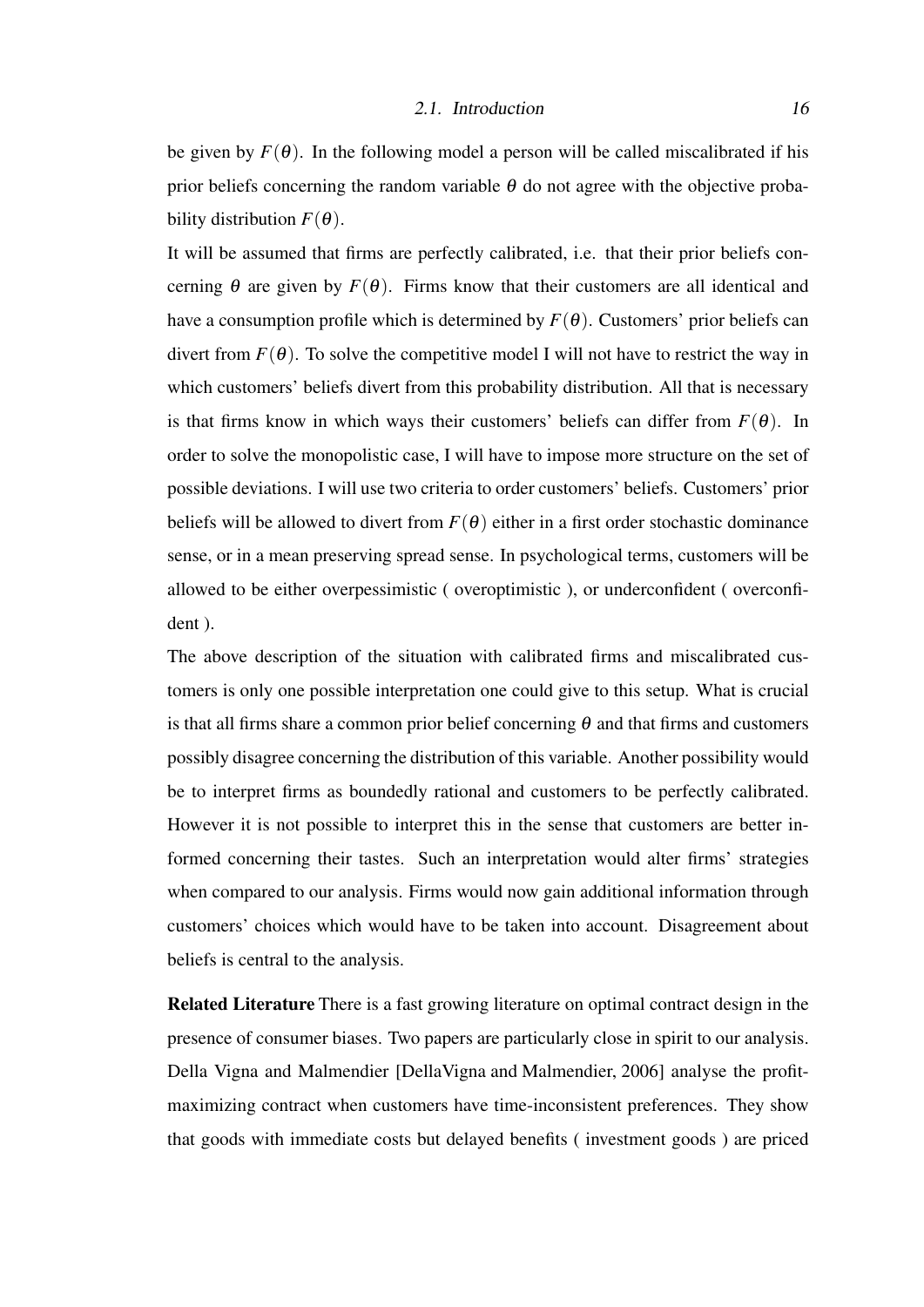#### 2.1. Introduction 2.1.

below marginal cost, while goods with immediate benefits but delayed costs ( leisure goods ) are priced above marginal costs. Consumers that face self control problems and are ( partially ) naive about it will overestimate their demand in the former case and underestimate demand in the latter case. Firms will exploit these biases by readjusting the price profile, i.e. raising ( lowering ) the fixed fee and adjusting the per usage price accordingly in order to create what they call fictitious surplus. DellaVigna and Malmendier show that these pricing patterns are observable in a wide variety of industries ranging from health clubs to credit card companies.

Eliaz and Spiegler [Eliaz and Spiegler, 2006] extend the above analysis to a contracting environment in which consumers have time inconsistent preferences but vary in their degree of awareness concerning this inconsistency. While firms know that consumption of their good will induce a change of customers' preferences, customers assign a probability between zero and one to this shift, where this probability describes the customer's type unkown to the firm. Elias and Spiegler show that three part tariffs are necessary to implement the optimal screening contract. While sufficiently naive customers will sign exploitative contracts, in the sense that under the correct prior the contract offers less utility than their outside option, the contract offers a commitment device for sufficiently sophisitcated customers helping them to overcome their self-control problems. Our modeling approach differs from the above papers in that it focuses on the effects of varying degrees of demand uncertainty on the side of customers on contract design. In Della Vigna and Malmendier [DellaVigna and Malmendier, 2006] there is no demand uncertainty. Partially naive customers simply misconceive of their future demand, judging it too high or too low depending on the cost structure of the problem. Eliaz and Spiegler [Eliaz and Spiegler, 2006] introduce demand uncertainty into their framework as partially naive consumers are unsure about future changes in their preferences. However, as there are only two possible alternative preference structures, their model does not allow to disentangle the effects of overestimating or underestimating demand from increases in demand uncertainty without changes in the mean valuation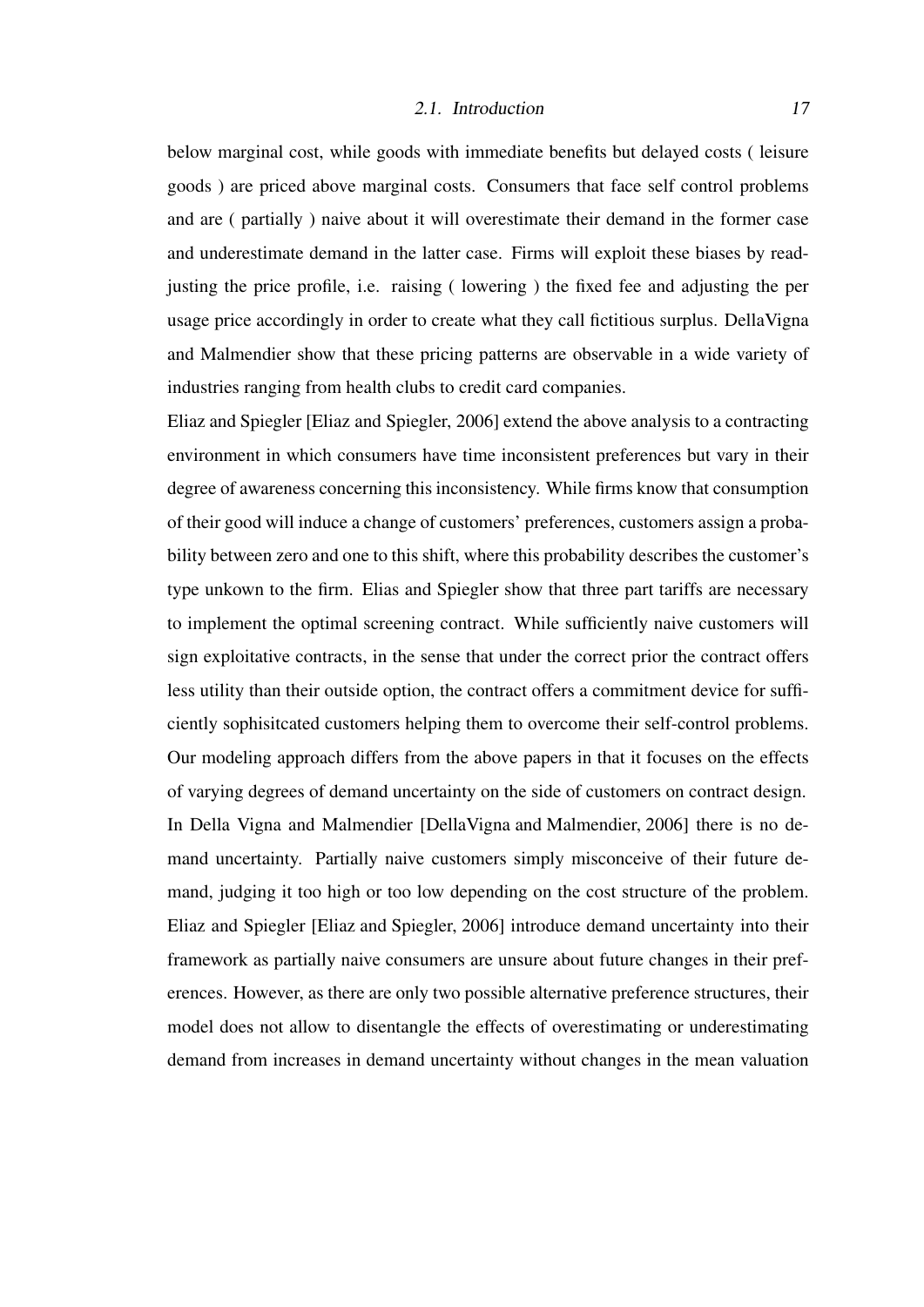for the service provided. <sup>2</sup>

The structure of the model is very close to the setup of the Sequential Screening literature ( Armstrong [Armstrong, 1996], Courty and Li [Courty and Li, 2000]). Here a monopolist tries to screen customers with differing demand patterns through contracts that are offered before customers know their actual demand. Types are indexed by their distribution functions over ex-post demand realization. Firms and customers ex-ante hold identical priors for these distribution functions. Thus customer types can be interpreted as high demand / low demand types if priors are order by first order stochastic dominance, or risky / safe customers if ordered by mean preserving spreads.

## 2.2 Model Setup

The Firms There are two firms A and B, which are situated at the opposite end of a segment of unit length. Each firm produces a single good. The costs of providing a quantity *q* of this good to a customer are  $C(q)$ , where we assume that  $C'(q)$ ,  $C''(q) \ge 0$ . Firms offer a menu of (non-linear) price schedules to their customers. Firm *i*'s menu of contracts  $J_i$  is given by

$$
\{P^i(q,j)\}_{j\in J_i}.\tag{2.1}
$$

A customer who has signed contract *j* at firm *i* pays  $P^{i}(q, j)$  for a quantity *q* of the good.

Consumers Consumers are located on the line between firm *A* and *B*. A customer who has signed contract  $j \in J_A$  at firm *A* and is situated at *x* on the line derives a utility of

$$
u(q, \theta) - P^A(q, j) - \tau x \tag{2.2}
$$

from consuming a quantity *q* of the good. The same consumer on contract  $k \in J_B$  at firm *B* would derive a utility of

$$
u(q, \theta) - P^{B}(q, k) - (1 - x)\tau
$$
\n(2.3)

<sup>&</sup>lt;sup>2</sup>The advantage of this approach is that the way in which preferences can change is completely unrestricted. In our model ex-post preferences are indexed by a one- dimensional parameter and in addition to that have to satisfy a single-crossing property in this parameter.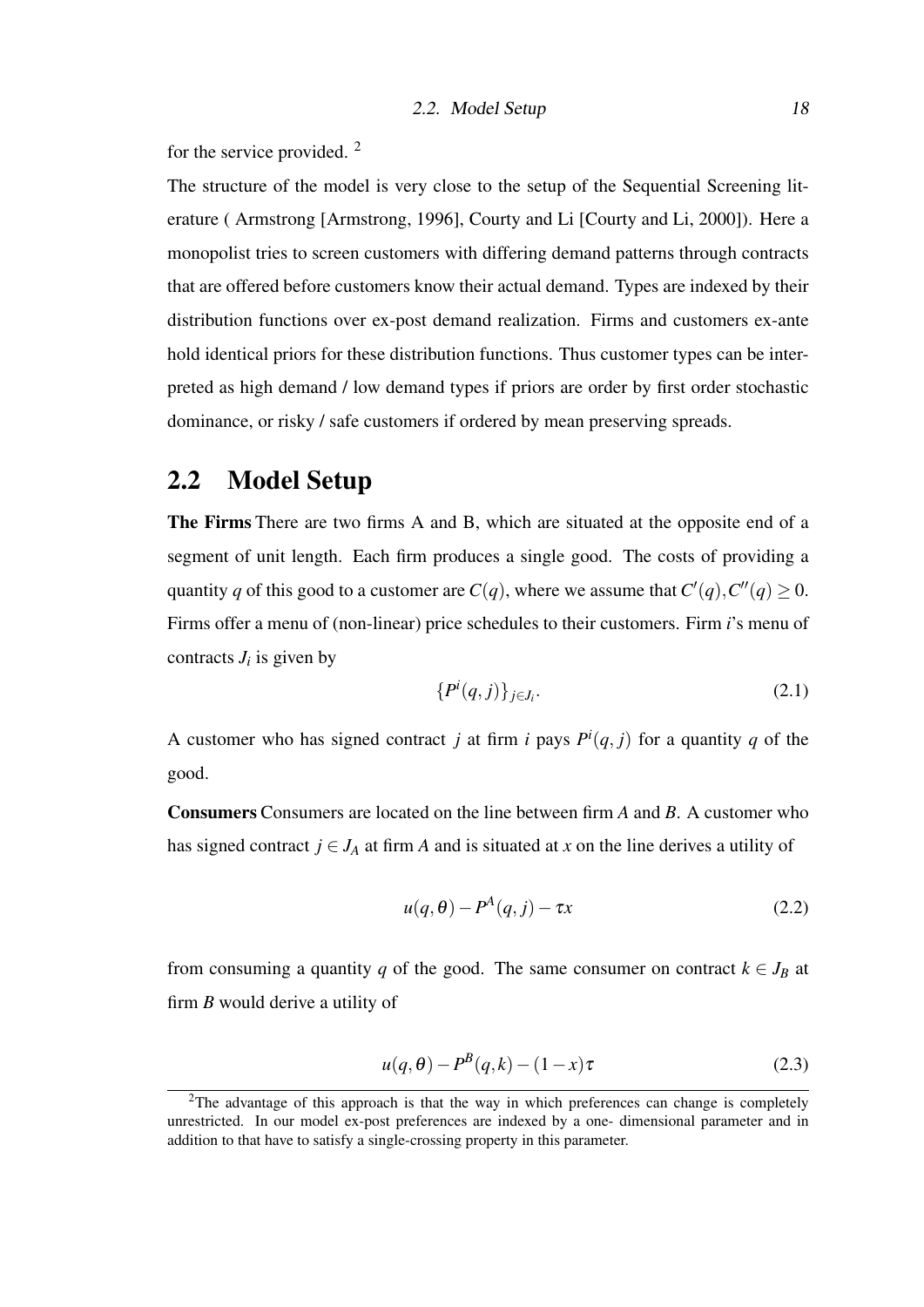from consuming *q*.

 $\theta \in [\theta_L, \theta_H]$  is a one-dimensional preference shifter. It is assumed that  $u_q(q, \theta) > 0$ ,  $u_{\theta}(q, \theta) > 0$ , and that the utility function satisfies a standard single-crossing property in  $\theta$ , i.e.

$$
u_q \theta(q, \theta) > 0. \tag{2.4}
$$

 $\tau$  is the consumer's per-unit travel cost.

**Information Structure** Both consumer location *x* and the consumer's demand type  $\theta$ are private information. While the consumer knows *x* at the time of signing a contract, he does not know  $\theta$ . He only finds out about his exact demand once he has signed a contract. A consumer has prior beliefs concerning the possible realizations of  $\theta$  which are given by the probability distribution  $F(\theta, \alpha)$ .  $\alpha$  will be called the consumer's *exante type*. For the moment no restrictions are imposed on the parameter  $\alpha$ . <sup>3</sup> Let  $\alpha$ designate the set of *ex-ante types* that are active in the market. There is a measure one of each type  $\alpha \in \mathcal{A}$ , and for each type  $\alpha$  this mass is distributed uniformly on the segment between firm *A* and *B*.

Firms do not know the exact type of their customers. They only know the locational distribution of types, the set  $\mathscr A$  of active *ex-ante types*  $\mathscr A$ , and all firms share a common prior belief about the distribution of  $\theta$  which we will designate by  $F(\theta)$ .

Under my intended interpretation of the model  $F(\theta)$  will be the "true" distribution of θ, and the *ex-ante type*  $\hat{\alpha}$  such that  $F(\theta, \hat{\alpha}) = F(\theta)$  will be called the *fully rational type*.

#### 2.2.1 Competition in the Utility Space

Each price schedule in the firm's menu can be considered as a *deal* of a certain value that is offered by the firm to its customer. Firms compete over customers by trying to offer them better deals, i.e. higher utility levels, through their choice of price schedules. This idea of formalizing competition in multidimensional objects as competition in the utility space has been first put forward by Bliss [Bliss, 1988] and further developed by

<sup>&</sup>lt;sup>3</sup>When solving the monopoly case,  $\alpha$  will be one-dimensional and  $\alpha$  will order the set of distributions  ${F(\theta, \alpha)}$  by first order stochastic dominance or mean preserving spreads.

<sup>&</sup>lt;sup>4</sup>For the monopolistic case, the firm will need to know the distribution of  $\alpha$  not only its support.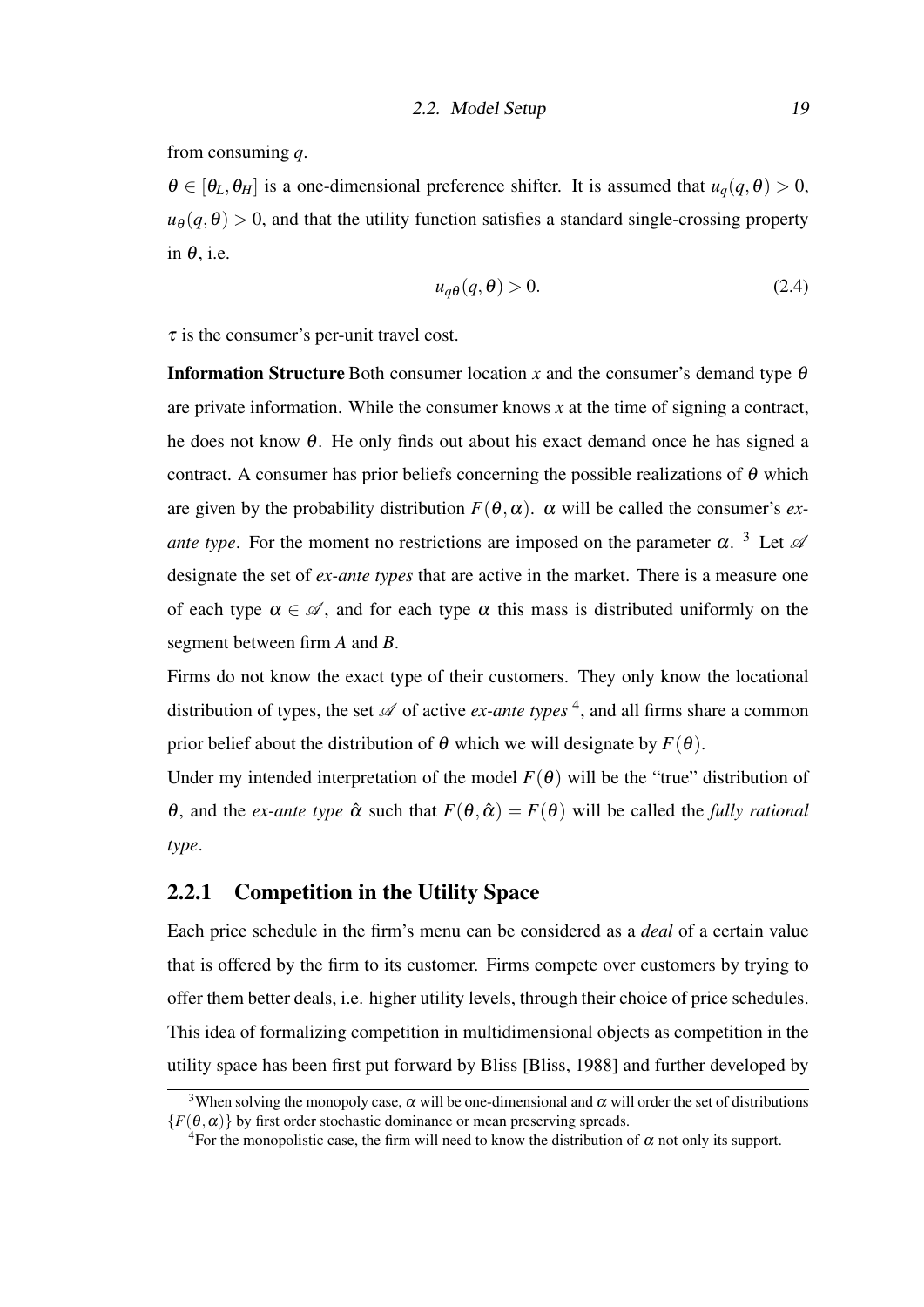2.2. Model Setup 20

Armstrong and Vickers [Armstrong and Vickers, 2001].

Suppose firm *A* intended to offer a customer of type  $\alpha$  a utility level of *u*. Obviously firm *A* would provide this utility level in a way that maximizes its own profits. Thus the following profit maximization problem implicitly determines the quantity schedule firm *A* would provide to a customer of type  $\alpha$  if it wanted to guarantee him a utility level *u* net of travel costs:

$$
\pi^{A}(u,\alpha) = \max_{P^{A},\{q(\theta,\alpha)\}} \int_{\theta_{L}}^{\theta_{H}} \left( P^{A}(q(\theta,\alpha),\alpha) - C(q(\theta,\alpha)) \right) f(\theta,\hat{\alpha}) d\theta
$$
  
subject to 
$$
\int_{\theta_{L}}^{\theta_{H}} s^{A}(\theta,\alpha) f(\theta,\alpha) d\theta \ge u
$$

where  $s^A(\theta, \alpha) = u(q(\theta, \alpha), \theta) - P^A(q(\theta, \alpha), \alpha)$ .

Any chosen quantity schedule  $\{q(\theta, \alpha)\}\$  has to be ex-post incentive compatible which is equivalent to imposing the usual Envelope condition  $s^A_\theta$  $\theta_{\theta}^{A}(\theta,\alpha) = u_{\theta}(q(\theta,\alpha),\theta)$  and requiring  $q(θ, α)$  to be weakly increasing in  $θ$ .

This allows us the rewrite the constraint on consumers' expected utility under a quantity schedule  $\{q(\theta, \alpha)\}\$ as

$$
s(\theta_L, \alpha) + \int_{\theta_L}^{\theta_H} u_{\theta}(q(\theta, \alpha), \theta) [1 - F(\theta, \alpha)] d\theta \ge u
$$

Using the definition of consumer surplus to replace  $P^A$  in firm  $A$ 's objective function and integrating by parts we get

$$
\int_{\theta_L}^{\theta_H} \left( P^A(q(\theta,\alpha),\alpha) - C(q(\theta,\alpha)) \right) f(\theta, \hat{\alpha}) d\theta =
$$
  

$$
\int_{\theta_L}^{\theta_H} \left\{ u(q(\theta,\alpha),\theta) - s(\theta_L,\alpha) - u_{\theta}(q(\theta,\alpha),\theta) \left( \frac{1 - F(\theta, \hat{\alpha})}{f(\theta, \hat{\alpha})} \right) - C(q(\theta,\alpha)) \right\} f(\theta, \hat{\alpha}) d\theta
$$

We can now substitute the constraint on consumers' expected utility into this expression upon noting that in any profit maximizing solution firm *A* will provide consumers with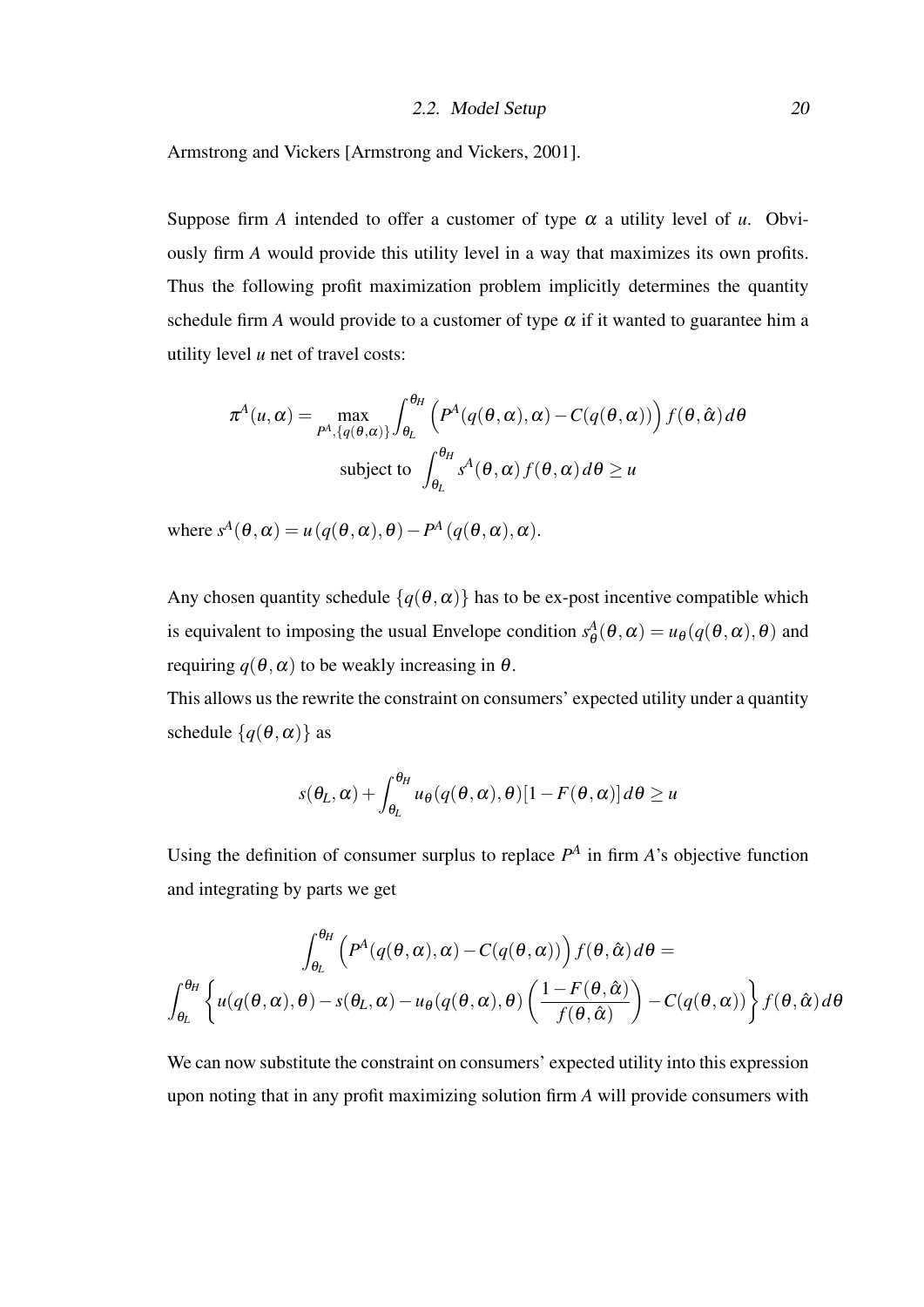2.2. Model Setup 21

an expected utility of exactly *u*.

$$
\pi(u,\alpha) = \max_{\{q(\theta,\alpha)\}} \int_{\theta_L}^{\theta_H} \Lambda^C(q(\theta,\alpha),\theta,\alpha) f(\theta,\hat{\alpha}) d\theta - u \tag{2.5}
$$

where

$$
\Lambda^{c}(q,\theta,\alpha) = u(q,\theta) + u_{\theta}(q,\theta) \left[ \frac{F(\theta,\hat{\alpha}) - F(\theta,\alpha)}{f(\theta,\hat{\alpha})} \right] - C(q) \tag{2.6}
$$

We get a candidate solution for the profit-maximizing schedule by maximizing the objective function pointwise with respect to  $q$  for each  $\theta$ :

$$
q(\theta, \alpha) = \arg \max_{q \ge 0} \Lambda^c(q, \theta, \alpha)
$$
 (2.7)

If  $\Lambda^c$  is strictly quasi-concave in *q*, this candidate is given by the first order condition

$$
\Lambda_q^c(q(\theta,\alpha),\theta,\alpha) = 0 \tag{2.8}
$$

If furthermore  $\Lambda^c$  is supermodular in  $(q, \theta)$ ,  $q(\theta, \alpha)$  will be (weakly) increasing in  $\theta$ and the above candidate is indeed the profit maximizing quantity schedule.

Notice that this schedule is independent of the level of utility *u* provided to a customer of type  $\alpha$ . Differences in utility are not provided by altering the quantity schedule but are undertaken through changes in  $s(\theta_L, \alpha)$ , i.e. through changes in the "fixed fee" associated with the deal.

To construct the price schedule  $P(\cdot, \alpha)$  that implements the profit maximizing quantity schedule  $\{q(\theta, \alpha)\}\$  we can follow the usual steps. First note that

$$
s(\theta_L, \alpha) = u - \int_{\theta_L}^{\theta_H} u_{\theta}(q(\theta, \alpha), \theta) d\theta
$$
 (2.9)

This allows us to recover the surplus function

$$
s(\theta, \alpha) = s(\theta_L, \alpha) + \int_{\theta_L}^{\theta_H} u_{\theta}(q(x, \alpha), x) dx
$$
 (2.10)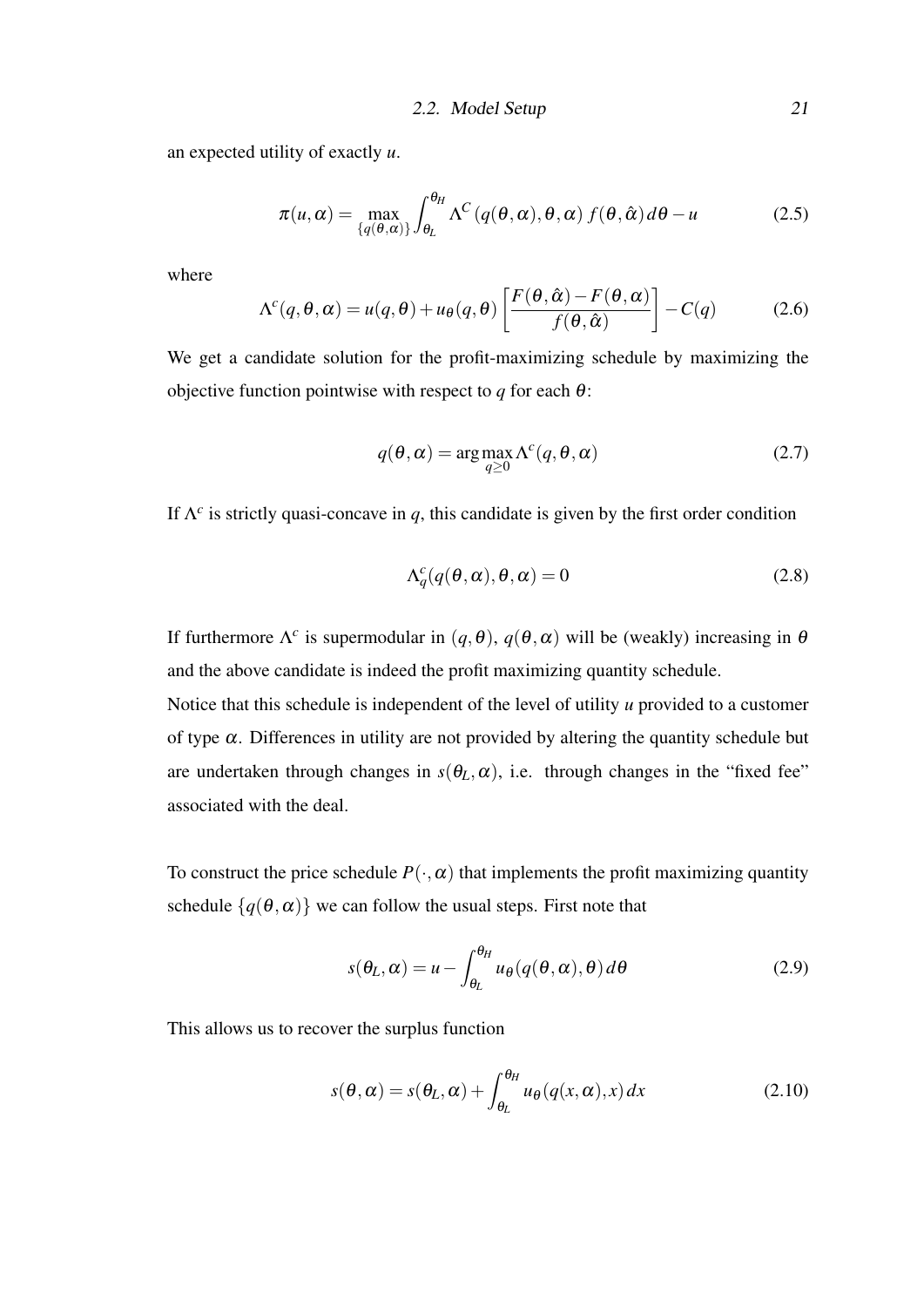Now from the definition of  $s(\theta, \alpha)$  we can construct the optimal price schedule

$$
P^*(q(\theta,\alpha),\alpha) = u(q(\theta,\alpha),\theta) - s(\theta,\alpha)
$$
\n(2.11)

We will separate  $P^*$  into a usage charge  $P(\cdot, \alpha)$  such that  $P(q(\theta_L, \alpha), \alpha) = 0$  and a fixed fee  $t(u, \alpha)$ . This fee will adjust the value of the deal to the required utility level *u*. For future reference let  $c(\alpha)$  designate the expected cost of implementing the profit maximizing quantity schedule net of the fixed fee, i.e.

$$
c(\alpha) = \int_{\theta_L}^{\theta_H} \left\{ C(q(\theta, \alpha)) - P(q(\theta, \alpha), \alpha) \right\} f(\theta, \hat{\alpha}) d\theta \tag{2.12}
$$

Note that for the fully rational type  $\alpha = \hat{\alpha}$  this cost is obviously zero, as the profit maximizing price schedule equals actual costs.

Furthermore we designate by  $S(\alpha)$  the total surplus excluding the fixed fee a customer of type  $\alpha$  will receive from the profit maximizing quantity schedule  $q(\theta, \alpha)$ 

$$
S(\alpha) = \int_{\theta_L}^{\theta_H} \left\{ u(q(\theta, \alpha), \theta) - P(q(\theta, \alpha), \alpha) \right\} f(\theta, \alpha) d\theta \tag{2.13}
$$

#### 2.2.2 Hotelling Competition over a Single Type

Suppose for the moment that only a single ex-ante type  $\alpha$  is on the market. As described above a measure one of them is distributed uniformly between the two firms *A* and *B*. The following proposition characterizes the equilibrium of the standard Hotelling game:

**Proposition 1.** *Provided that*  $\tau \leq (2/3)[S(\alpha) - c(\alpha)]$ *, offering the fixed fee t*( $\alpha$ ) =  $\tau + c(\alpha)$  *and the price schedule*  $P(q, \alpha)$  *is an equilibrium of the above Hotelling game. Proof.* Suppose firm *B* offers the suggested schedule. Then firm *A*'s market share, given that it offers a surplus of *S* ( net of travel costs ) to its customers, is

$$
x = \min\left\{\frac{1}{2}\left(1 + \frac{S - S(\alpha) + \tau + c(\alpha)}{\tau}\right), \frac{S}{t}\right\}
$$

Obviously firm *A* will provide the surplus level *S* through the profit maximizing quantity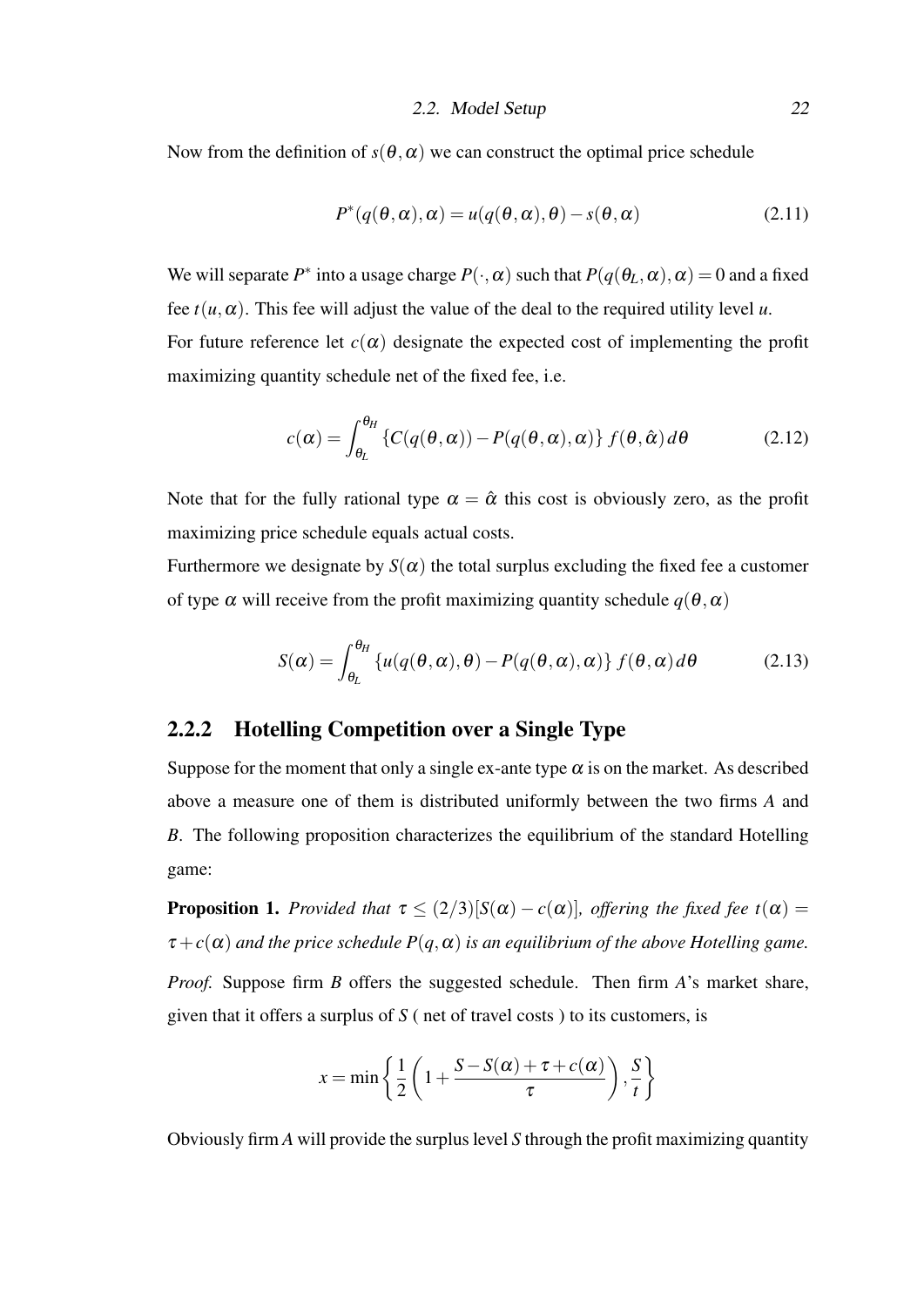schedule. Customers' surplus from buying at firm *A* net of travel costs will then be  $S(\alpha) - k$ , where *k* is the fixed fee firm *A* will charge in addition to the price schedule  $P(q, \alpha)$ .

Under the assumption that  $\tau \leq (2/3)[S(\alpha) - c(\alpha)]$  the market is fully covered and profits for firm *A* when charging a fixed fee *k* are

$$
[k-c(\alpha)]\frac{1}{2}\left(1+\frac{\tau+c(\alpha)-k}{\tau}\right)
$$

The fixed fee that maximizes these profits is given by  $k = \tau + c(\alpha)$  which proves the claim.  $\Box$ 

#### 2.2.3 Hotelling Competition with Multiple Unobservable Types

Now let us go back to the initially described setting in which the two firms face a variety of ex-ante types  $\alpha$ , where the exact type of each customer is unknown to the firm. A measure one of each α type is distributed uniformly between *A* and *B*.

The following proposition states that the competitive situation with multiple unobservable types is separable. Offering the equilibrium derived for the single type setting to every type  $\alpha$  present in the market is an equilibrium of this more complex game. The incentive constraints that ensure self-selection will turn out to be non-binding.

**Proposition 2.** *Suppose*  $\tau \leq (2/3)[S(\alpha) - c(\alpha)]$  *for all*  $\alpha$  *present in the market. Then each firm offering a menu of contracts in which each* α *receives his contract from Proposition 1 is an equilibrium.*

*Proof.* The following proof adopts an argument from the proof of Proposition 5 in Armstrong and Vickers [Armstrong and Vickers, 2001]. Suppose firm *B* offered such a menu of contracts and that furthermore this menu was ex-ante incentive compatible in the sense that each  $\alpha$  would indeed choose his contract from Proposition 1. Now suppose that firm *A* could actually observe the types  $\alpha$ . This gives us an upper bound on the profits firm *A* could make. Then it is a best reply for firm *A* to offer each type  $\alpha$ the contract derived in Proposition 1.

If we can show that this menu of contracts is also incentive compatible, that is that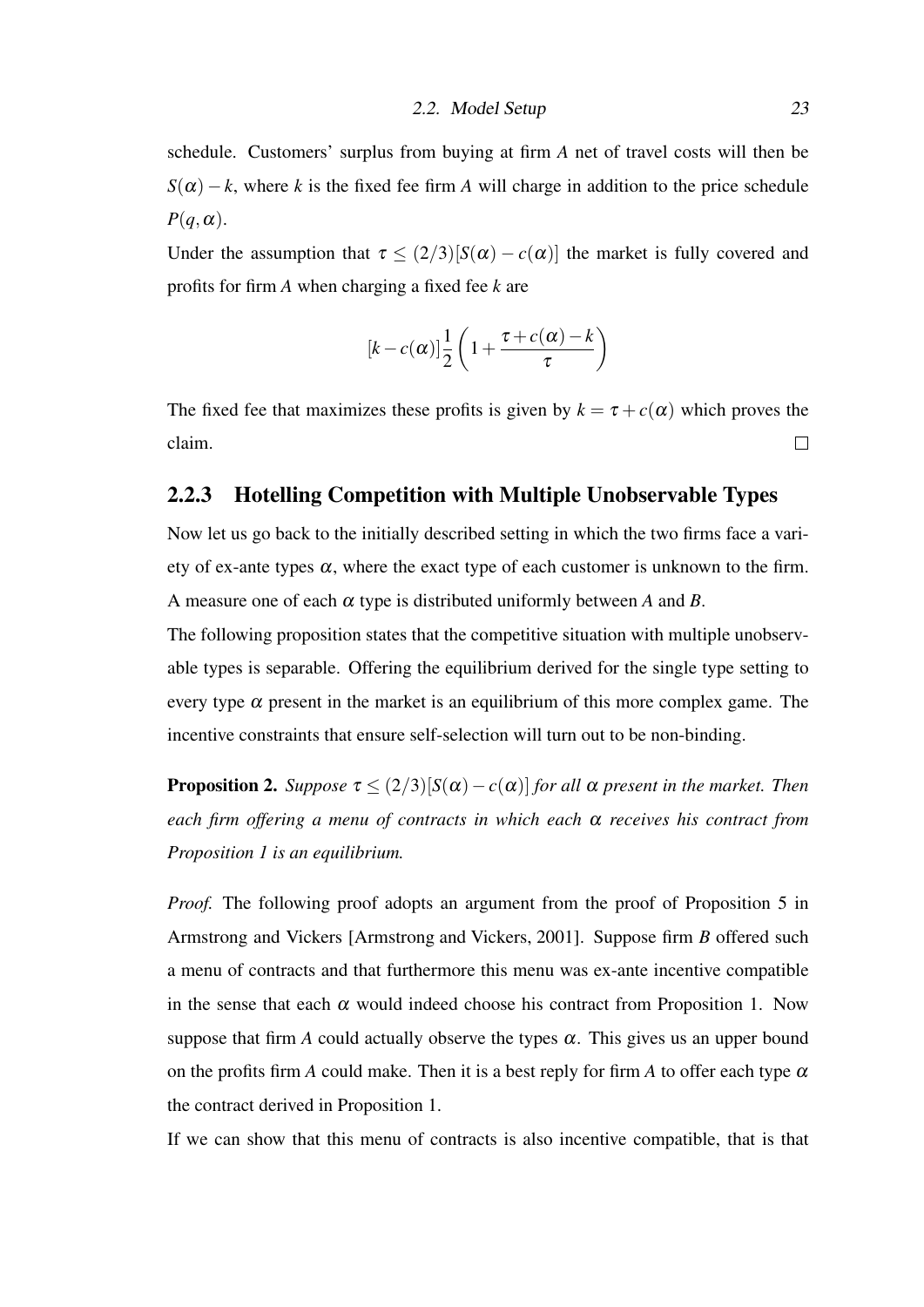no type  $\alpha$  would like to deviate to any other contract originally intended for  $\alpha' \neq \alpha$ , then it is also a best reply by firm *A* if it cannot observe the types. Ex-ante incentive compatibility of contracts requires that

$$
\int_{\theta_L}^{\theta_H} \left[ u(q(\theta, \alpha), \theta) - P^*(q(\theta, \alpha), \alpha) \right] f(\theta, \alpha) d\theta
$$
  
 
$$
\geq \int_{\theta_L}^{\theta_H} \left[ u(q(\theta, \alpha'), \theta) - P^*(q(\theta, \alpha'), \alpha') \right] f(\theta, \alpha) d\theta
$$

for all  $\alpha' \neq \alpha$ .

Upon substituting in  $t(\alpha) = \tau + c(\alpha)$  and rearranging this is equivalent to

$$
c(\alpha') - c(\alpha) \ge \int_{\theta_L}^{\theta_H} \left[ u(q(\theta, \alpha'), \theta) - P(q(\theta, \alpha'), \alpha') \right] f(\theta, \alpha) d\theta - S(\alpha)
$$

Now suppose there existed an  $\alpha' \neq \alpha$  for which this inequality would be violated. Then the costs of moving a customer of type  $\alpha$  from the quantity schedule  $q(\theta, \alpha)$  to  $q(\theta, \alpha')$ would be lower than the consumer surplus (real and fictitious) created through this reallocation. Thus a firm could raise its profits from a type  $\alpha$  by such a move, raising or lowering the fixed fee in order to keep the type's expected utility from the contract unaltered. But this contradicts the condition that  $q(\theta, \alpha)$  is the profit maximizing quantity  $\Box$ schedule for type  $\alpha$ .

The proof shows that incentive compatibility under competition is a direct consequence of profit maximization by firms. Furthermore the proof does not require us to impose any structure on the set of priors. Thus Proposition 2 holds for any kind of differing priors held by consumers in the market.

## 2.3 The Effects of Competition

To get an understanding of what competition can and cannot achieve in the presence of customers with mistaken priors, I will contrast the above result to two settings. Firstly, I will analyze the optimal tariff design of a monopolist where consumers are as described above.

Secondly, I will analyze the case where consumers do not have mistaken priors, but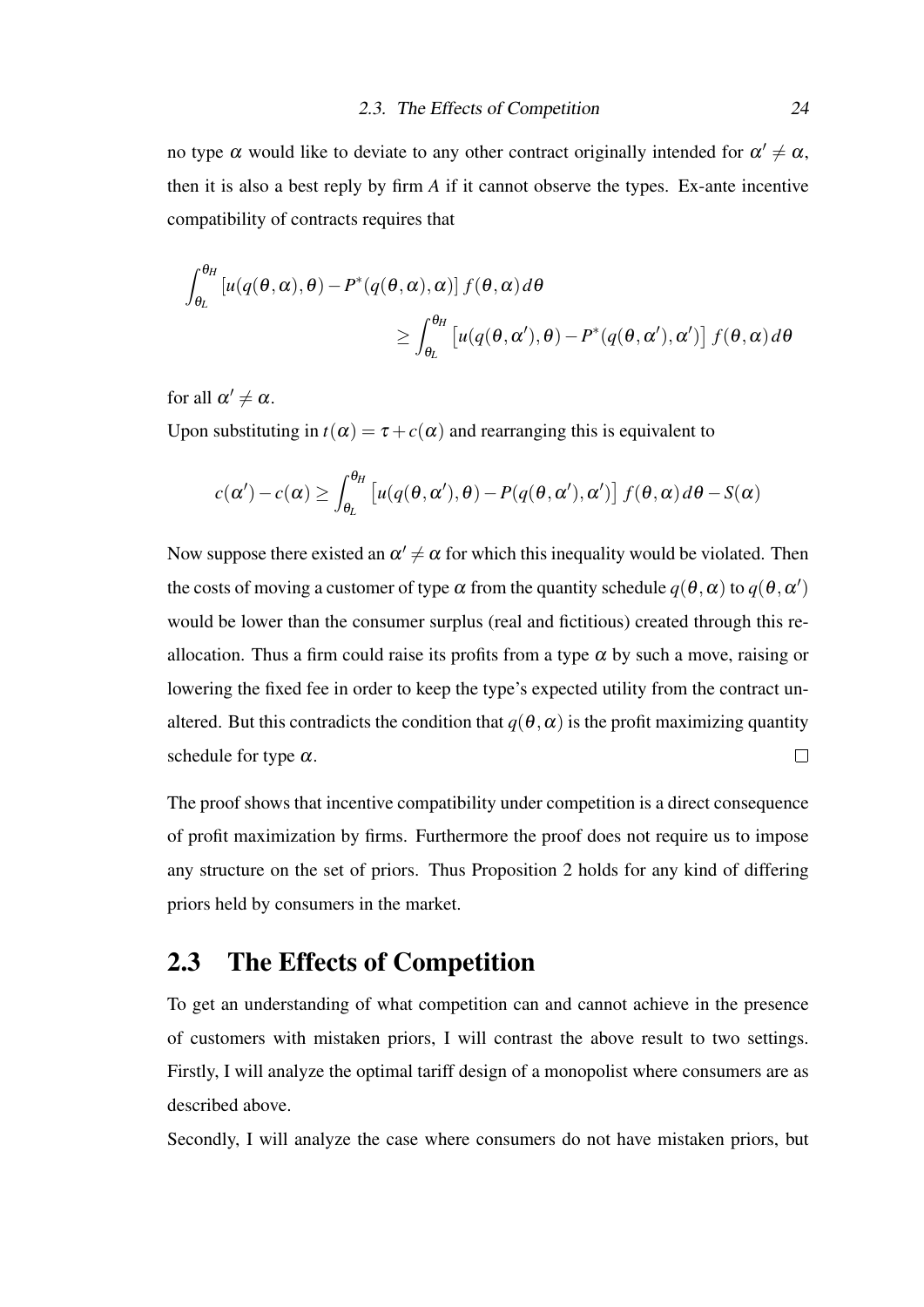differ in their true consumption profiles. That is for two ex-ante types  $\alpha \neq \alpha'$ , we will have  $F(\theta, \alpha) \neq F(\theta, \alpha')$ , but firms and consumers have common priors. In other words, I will analyze a competitive version of the standard Sequential Screening problem (Armstrong [Armstrong, 1996], Courty and Li [Courty and Li, 2000]).

Suppose that instead of having a duopoly, there is only a single firm providing the good to customers. Customers are as described in the above setting except that I will ignore travel costs here.

Again, the firm offers its customers a menu of price schedules  $\{P(q, j)\}_{j \in J}$  before these customers know their type  $\theta$ . Customers will have ex-ante types  $\alpha \in \mathcal{A}$ , but now in order to solve the problem, I will have to assume that the monopolist knows the population distribution of ex-ante types  $G(\alpha)$ . Here it will furthermore be necessary to impose more structure on the set of priors  $\{F(\theta, \alpha)\}_{\alpha \in \mathcal{A}}$ . While in the competitive case, the ex-ante incentive constraints were not binding, in any profit-maximizing solution of the monopolist, some ex-ante constraint will have to be binding. In order to know which these are, I will solve the problem making two alternative assumptions on the set of priors, Assumption 1 or alternatively Assumptions 2*A* and 2*B*.

The condition imposed under Assumption 1 is that high  $\alpha$  types always associate a higher probability with having a high demand in the second period than low  $\alpha$  types. Formally for every  $\alpha' > \alpha$ , the distribution  $F(\theta, \alpha')$  first order stochastically dominates  $F(\theta, \alpha)$ .

#### **Assumption 1.**  $F_{\alpha}(\theta, \alpha) \leq 0$  *for all*  $\theta$ *.*

Under the conditions imposed by Assumption 2, the high  $\alpha$  types will always be less confident to accurately predict their demand in the second period than the low  $\alpha$  type. We will formalize this idea by imposing that for any  $\alpha' > \alpha$ , the distribution  $F(\theta, \alpha')$ is a mean preserving spread of  $F(\theta, \alpha)$ .

Assumption 3 will only be used to derive sufficient conditions for an optimum. It implies that for all  $\alpha' > \alpha$ ,  $F(\theta, \alpha) < F(\theta, \alpha')$  if  $\theta < z$ , and  $F(\theta, \alpha) > F(\theta, \alpha')$  if  $\theta > z$ .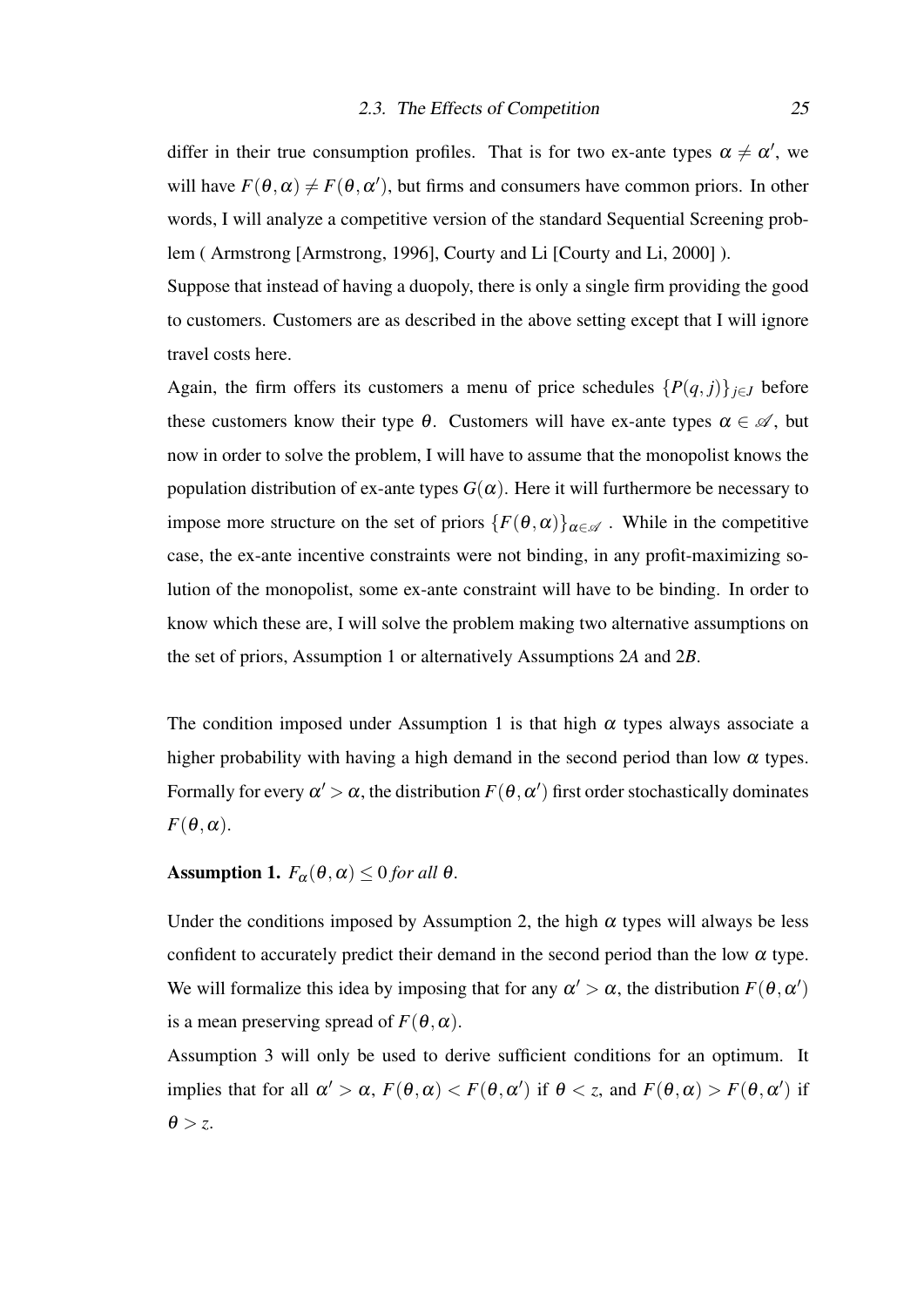**Assumption 2.**  $\int_{\theta_L}^{\theta} F_\alpha(x, \alpha) dx \ge 0$  *for all*  $\theta$  *and*  $\int_{\theta_L}^{\theta_H} F_\alpha(x, \alpha) dx = 0$ *.* 

Assumption 3. *The distribution functions F*(θ,α) *cross in one and only one point*  $\theta = z$  *for all*  $\alpha$ *.* 

Define  $\Lambda^m(q, \theta, \alpha)$  as follows

$$
\Lambda^{m}(q, \theta, \alpha) = u(q, \theta) + u_{\theta}(q, \theta) \left[ \frac{F(\theta, \hat{\alpha}) - F(\theta, \alpha)}{f(\theta, \hat{\alpha})} \right] - C(q) + u_{\theta}(q, \theta) \frac{F_{\alpha}(\theta, \alpha)}{f(\theta, \hat{\alpha})} \left( \frac{1 - G(\alpha)}{g(\alpha)} \right) \quad (2.14)
$$

The following propositions characterizes the monopolist's profit-maximizing menu design.

**Proposition 3.** *Suppose the set of priors*  $\{F(\theta, \alpha)\}$  *satisfies Assumption 1. Then then optimal quantity schedule*  $\{ \{ q(\theta, \alpha) \}_{\theta \in \Theta} \}_{\alpha \in \mathcal{A}}$  *is given by* 

$$
q(\theta, \alpha) = \arg\max_{q} \Lambda^m(q, \theta, \alpha)
$$

*if*  $q(\theta, \alpha)$  *is (weakly) increasing in both*  $\theta$  *and*  $\alpha$ *.* 

*Proof.* see Appendix

**Proposition 4.** *Suppose the set of priors*  $\{F(\theta, \alpha)\}$  *satisfies Assumptions 2 and 3. Then then optimal quantity schedule*  $\{\{q(\theta, \alpha)\}_{\theta \in \Theta}\}_{{\alpha \in \mathcal{A}}}$  *is given by* 

$$
q(\theta,\alpha)=\arg\max_q \Lambda^m(q,\theta,\alpha)
$$

*if q*( $\theta$ , $\alpha$ ) *is (weakly) increasing in*  $\theta$ , (weakly) decreasing in  $\alpha$  *on*  $\theta \le z$ , and (weakly) *increasing in*  $\alpha$  *on*  $\theta > z$ *.* 

#### *Proof.* see Appendix

These results allow us to compare the monopoly outcome to the menu of tariffs supplied by firms in a duopoly with differentiated brands. We have seen that the optimal quantity schedules  $\{q(\theta, \alpha)\}\)$  can be derived by pointwise maximization of  $\Lambda^m$  as defined by

 $\Box$ 

 $\Box$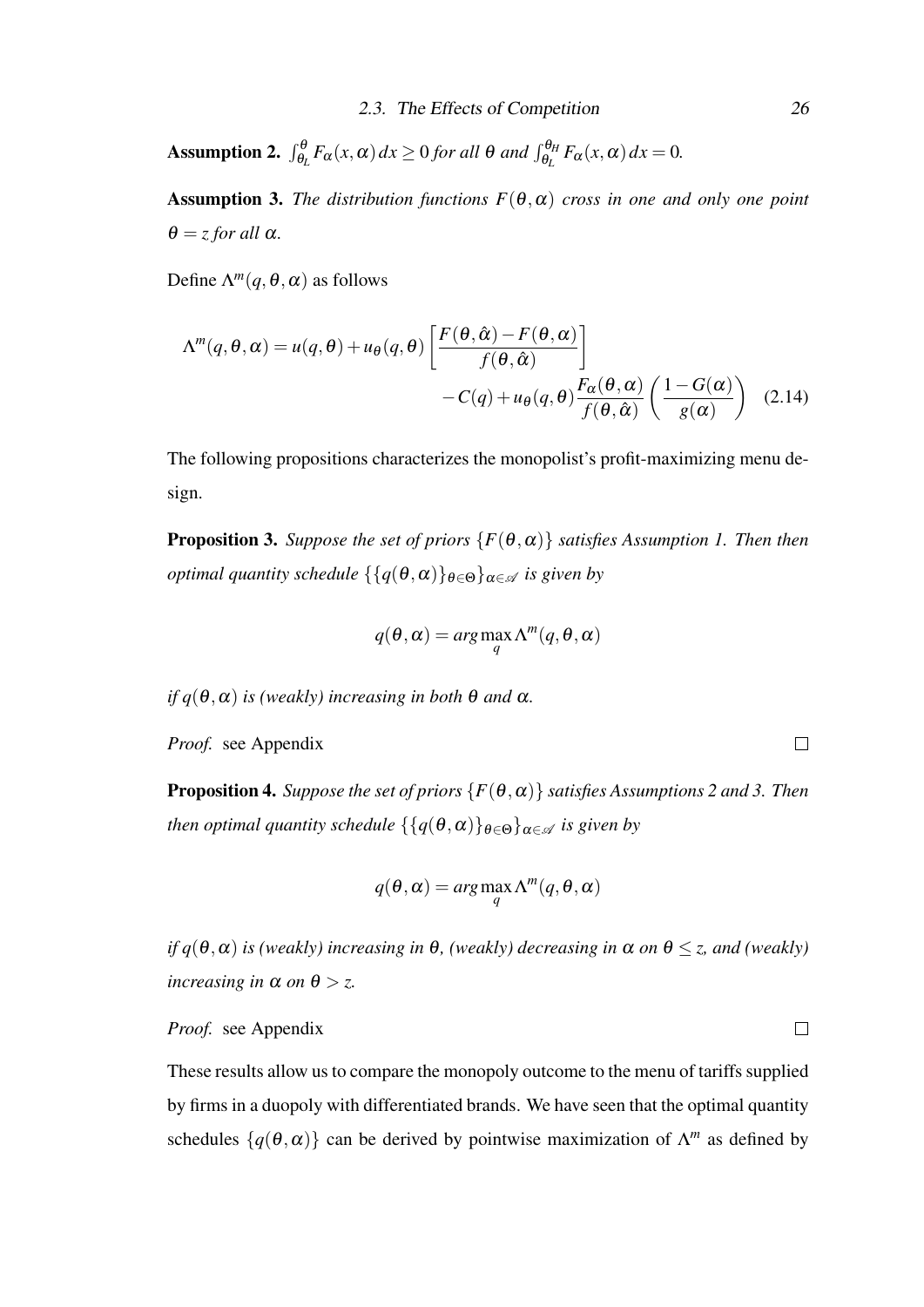(2.14) in the monopoly case, and of  $\Lambda^c$  defined by (2.6) in the duopoly case. These two functions differ in one term

$$
u_{\theta}(q,\theta)\frac{F_{\alpha}(\theta,\alpha)}{f(\theta,\hat{\alpha})}\left(\frac{1-G(\alpha)}{g(\alpha)}\right)
$$

which is absent in the competitive setting. This term reflects the usual inefficiency a monopolists creates by distorting the quantity schedules of the low  $\alpha$  types in order to extract more surplus from the high  $\alpha$  types. For the highest  $\alpha$  type this deviation from the efficient quantity schedule disappears. As in in the standard models of competitive price discrimination, this inefficiency is eliminated by competition. Firms loose the ability to distort the quantity schedules of some ex-ante type in order to extract more surplus from another ex-ante type. As we have seen, the competitive solution is separable, ex-ante incentive constraints are not binding.

#### 2.3.1 Common Priors but Different Consumption Profiles

Now, I will analyze a setting with competitive firms which face consumers with real differences in their consumption profiles, e.g. frequent v. infrequent users. It will be shown that in such a setting firms will not be able to use the design of their menu in order to screen customers with different consumption profiles.

Let us return to the previous duopoly setting, but suppose that  $F(\theta, \alpha)$  describes the "true" consumption profile of type  $\alpha$ . Again, there will be a heterogenous population of  $\alpha$  types belonging to some some set  $\mathscr A$ , but firms and consumers agree that consumption profiles are actually different. That is if a firm knew the  $\alpha$  type of its customer, the firm and this customer would agree that the customer's consumption profile is given by  $F(\theta, \alpha)$ . However, as before,  $\alpha$  will be private information of the consumers and if firms want to discriminate between consumers, they will have to do so in an incentive compatible way.

Consider a firm that provides a utility level *u* ( net of travel costs ) to a customer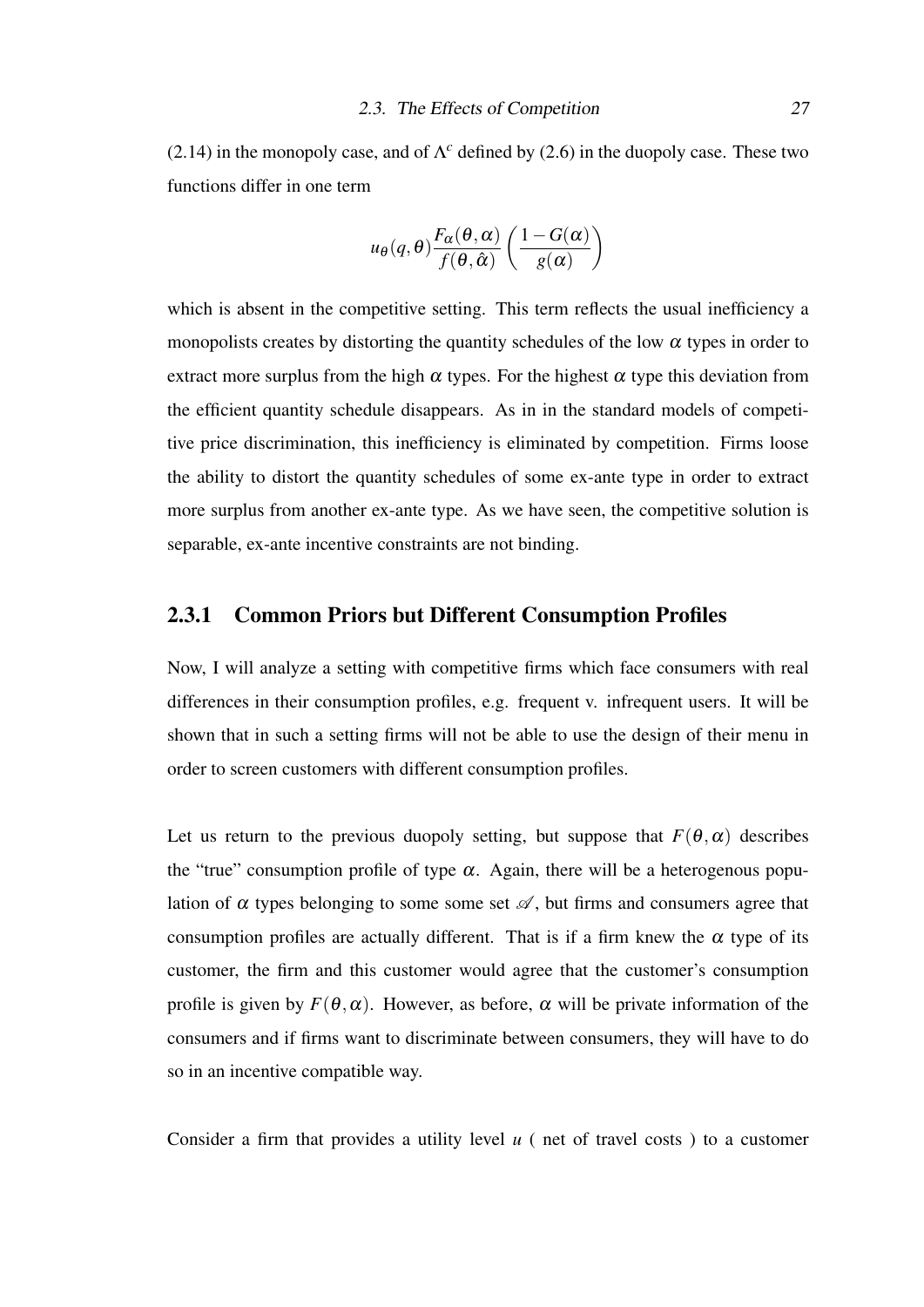of type  $\alpha$ . The solution to this problem is given by

$$
\pi^{A}(u,\alpha) = \max_{P^{A}, \{q(\theta,\alpha)\}} \int_{\theta_{L}}^{\theta_{H}} \left( P^{A}(q(\theta,\alpha),\alpha) - C(q(\theta,\alpha)) \right) f(\theta,\alpha) d\theta
$$
  
subject to 
$$
\int_{\theta_{L}}^{\theta_{H}} s^{A}(\theta,\alpha) f(\theta,\alpha) d\theta \ge u
$$

Notice that the only difference to the situation with non-common priors is that the firm's expectation is taken over the same distribution as the consumer's evaluation of the deal. Carrying out the same steps as before we find that the firm's profits as a function of the type  $\alpha$  and the provided utility level  $u$  are

$$
\pi(u,\alpha) = \max_{\{q(\theta,\alpha)\}} \int_{\theta_L}^{\theta_H} \left[ u(q(\theta,\alpha),\theta) - C(q(\theta,\alpha)) \right] f(\theta,\alpha) d\theta - u \tag{2.15}
$$

Now obviously the optimal quantity schedule is the efficient one, that is where marginal utility equals marginal cost,  $u_q(q, \theta) = C_q(q)$ . Clearly, the optimal quantity schedule does not depend on  $\alpha$ . The firm provides the same quantity schedule  $\{q(\theta)\}\$ to all its customers irrespective of their type  $\alpha$ . Furthermore, the single crossing property  $u_{q\theta} > 0$  ensures that  $q(\theta)$  is increasing in  $\theta$  and thus implementable.

The above solution is obvious. The profit-maximizing deal maximizes total surplus and extracts any surplus that the firm wants to extract through a fixed fee ex-ante.

Let us now analyze competition by firms over ( unobservable ) types  $\alpha \in \mathcal{A}$ . The following Proposition follows the line of argument of Proposition 5 in Armstrong and Vickers [Armstrong and Vickers, 2001], and establishes that firms will only offer one contract. This contract will be a fixed fee plus cost contract. Thus firms will not be able to screen customers by the  $\alpha$  type.

**Proposition 5.** *Suppose*  $\tau \leq (2/3)S(\alpha)$  *for all*  $\alpha$  *present in the market. Then it is an equilibrium for both firms to offer a single contract with a fixed fee equal to* τ *and usage charge*  $P(q) = C(q)$ *.* 

*Proof.* Suppose firm *B* offered this contract. Assume firm *A* could actually observe  $\alpha$ , which gives us an upper bound on its profits. Then firm *A*'s market share, given that it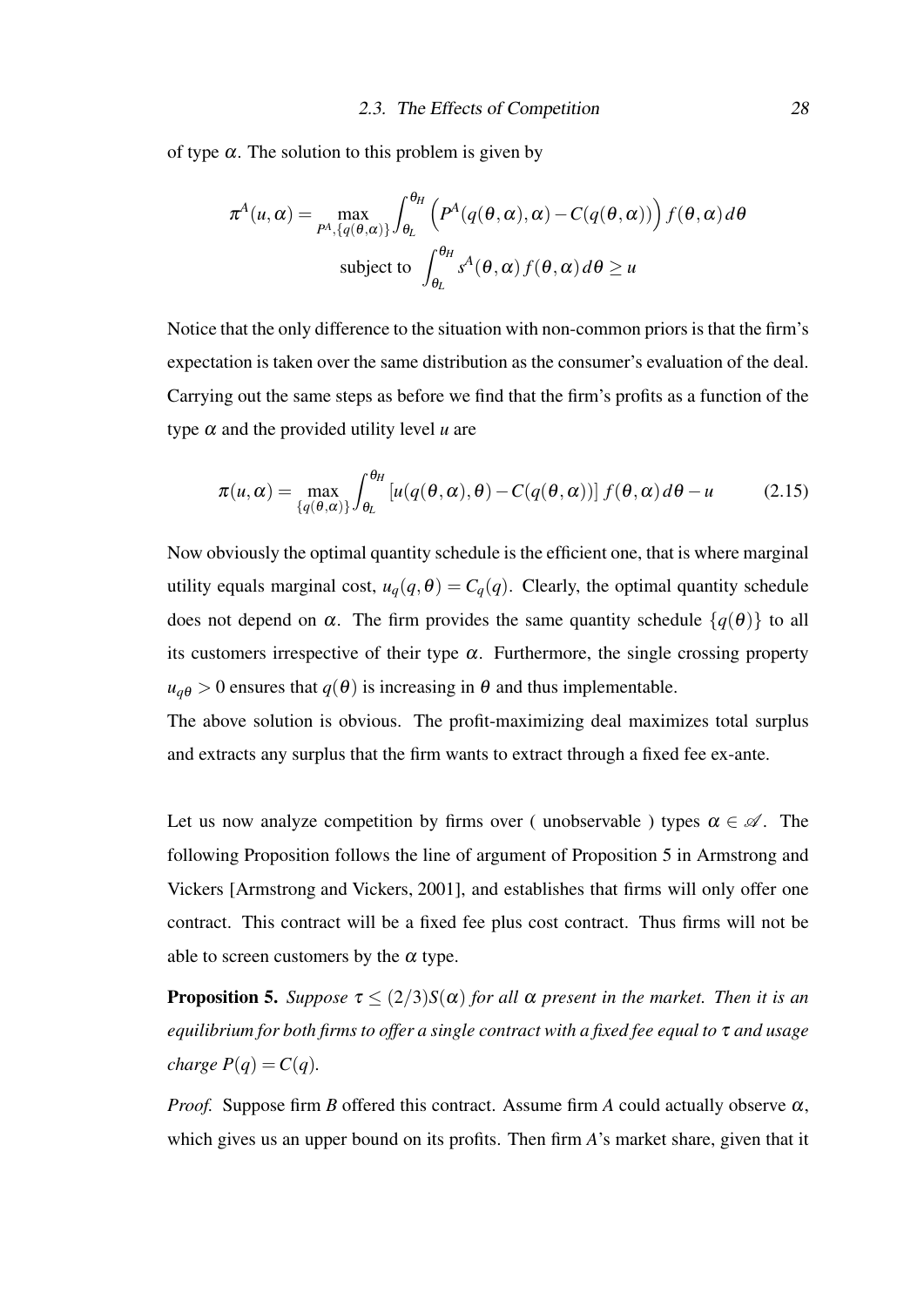offers a surplus of *S* ( net of travel costs ) to its customers, is

$$
x = \min\left\{\frac{1}{2}\left(1 + \frac{S - S(\alpha) + \tau}{\tau}\right), \frac{S}{t}\right\}
$$

Obviously firm *A* will provide the surplus level *S* through the profit maximizing quantity schedule. Customers' surplus from buying at firm *A* net of travel costs will then be  $S(\alpha) - k$ , where *k* is the fixed fee firm *A* will charge in addition to the price schedule *P*(*q*).

Under the assumption that  $\tau \leq (2/3)S(\alpha)$  the market is fully covered and profits for firm *A* when charging a fixed fee *k* are

$$
k\frac{1}{2}\left(1+\frac{\tau-k}{\tau}\right)
$$

The fixed fee that maximizes these profits is given by  $k = \tau$  which proves the claim.  $\square$ Thus, firms in this setting will provide all customers with the efficient quantity schedule irrespective of their consumption profile. If we compare this outcome to the outcome when firms compete over consumers with mistaken priors, we see that in this latter settings firms do not maximize total "real" surplus when designing the quantity schedule for type α, but total real and *fictitious surplus*. *Fictitious surplus* appears in the firm's design problem through an additional term in Λ *c*

$$
u_{\theta}(q, \theta)\left[\frac{F(\theta, \hat{\alpha}) - F(\theta, \alpha)}{f(\theta, \hat{\alpha})}\right]
$$

This term reflects the disagreement between firms and customers concerning the surplus provided by any given quantity schedule. When designing the optimal contract, firms do so by providing customers with "what customers want" in a cost minimizing way. If customers misperceive the surplus implied by a deal, even competitive firms will not be able to correct this misperception. Firms will compete over customers by delivering what customers want, not by delivering what firms think is best for them. However firms will not be able to raise their profits by dealing with mistaken customers. Firms make a profit which is equal to  $\tau$  on each customer irrespective of their type  $\alpha$ .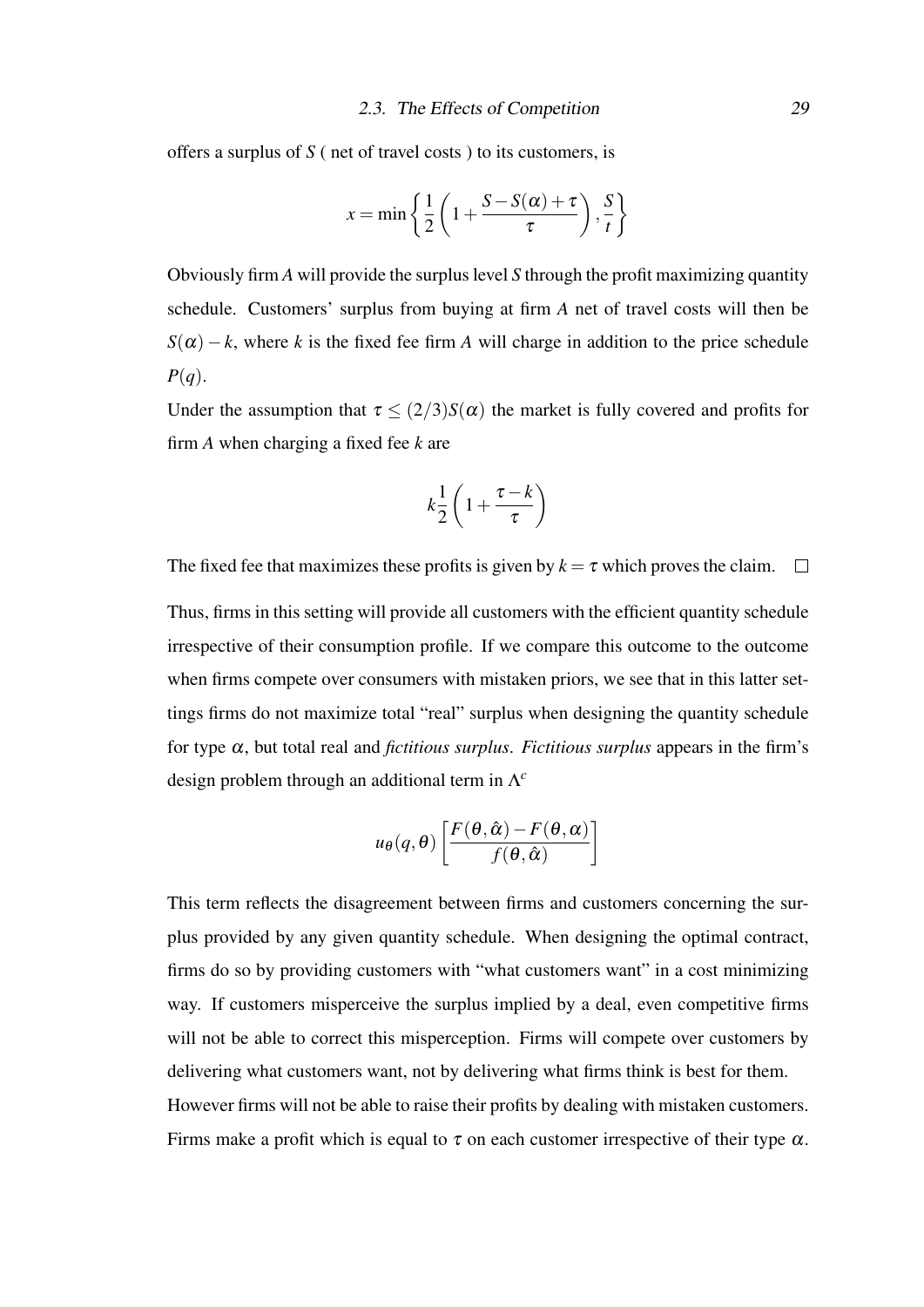All additional profits that could be made by creating *fictitious surplus* are competed away. Firms do not have a comparative advantage in exploiting mistaken priors. They only have a comparative advantage in terms of brand preferences of customers. This is why their profit levels are linked to travel costs, i.e. the intensity of brand preferences. Finally, note that because the competitive problem with mistaken customers is separable in the ex-ante types, the fully rational customer  $\hat{\alpha}$  gets the efficient quantity schedule. He does not suffer or enjoy any externalities from the presence of mistaken customers in the market.

### 2.4 Conclusion

This paper has shown that menus of contingent contracts by competitive firms can be understood as screening devices for customers whose beliefs differ from firms' beliefs. In a setting where consumers' tastes are private information but firms and customers agree on the value implied by any offered contract for a given value of the private information, firms facing competition will not be able to screen customers with respect to their tastes. Here however, firms and customers can disagree about the implied value of any given deal and this disagreement allows firms to screen customers through menu design even if the exact reason for disagreement is private information of the customer. It turns out that competition prevents firms from exploiting customers with mistaken beliefs through contract design. The profits a firm makes on a customer are independent of the beliefs this customer holds. Also flawed evaluation of deals by some customers does not influence the kind of deals offered to other customers. The presence of boundedly rational customers in the market does not exert an externality on other customers as long as the market is sufficiently competitive.

Empirically, these results are meaningful if there are a fixed number of psychological types present in the market. In this case this model would predict that all firms offer the same number of contracts, which should all be identical, and each tailored towards a specific psychological type. If this is the case, one could try to recover these types from the shape of contracts of firms and consumption data.  $5$  Because of the separability

<sup>&</sup>lt;sup>5</sup>Miravete [Miravete, 2004] shows how to recover the distribution of types in a standard non-linear pricing problem from the shape of tariffs. In our context the shape of tariffs alone would not be enough.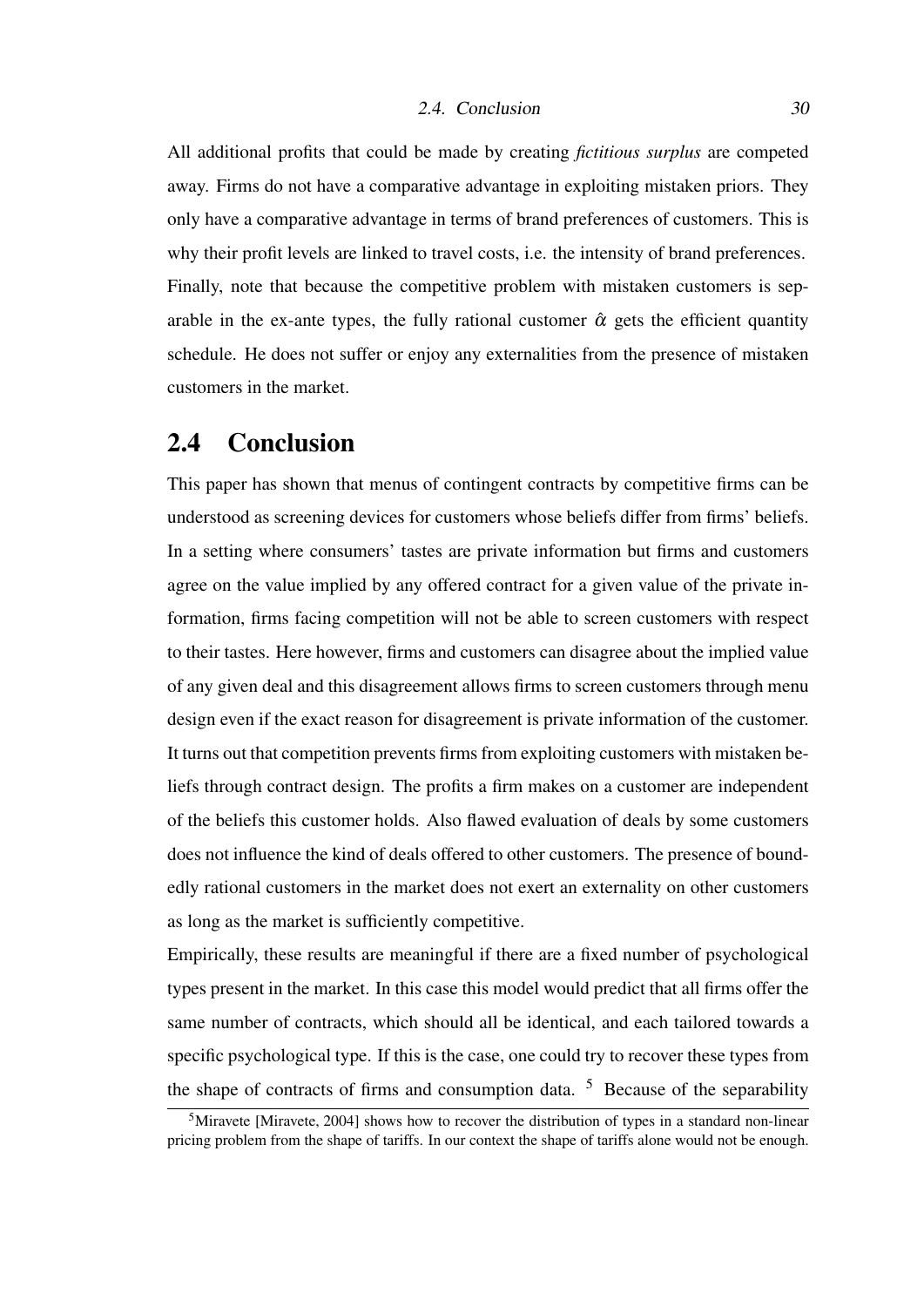result, each contract schedule should only contain information on one specific type and hence such an exercise is possible.

One would also need information on individual consumption to recover the true distribution of ex-post types.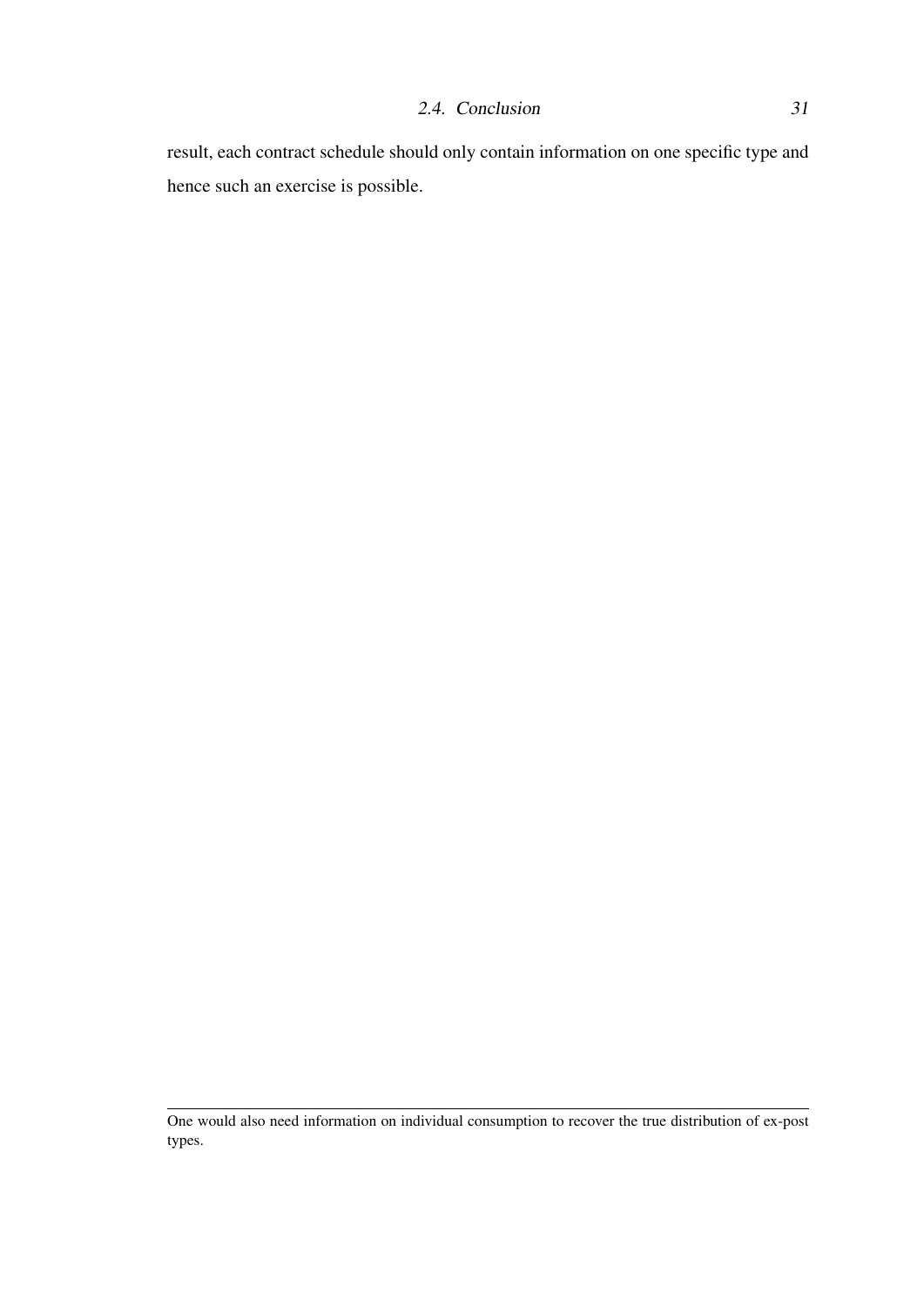# Chapter 3

# Financial Transaction Taxes and the Informational Efficiency of Financial Markets: A Structural Estimation

# 3.1 Introduction

In August 2012 France introduced a financial transaction tax. Anyone buying shares of companies with market value exceeding  $\epsilon$ 1 billion incurs a 0.2 percent tax on the value of the transaction. A similar tax was introduced in Italy in March 2013. A proposal by the European Council for the introduction of a 0.1 percent *ad valorem* transaction tax for the entire European Union by 2014 (later postponed to 2016) has been favoured by countries like Austria, France, Germany, Italy and Spain, and opposed by others, like Sweden and the UK. Proposals to introduce the tax have also been advanced in many other countries, especially after the 2007-8 financial crisis.

Of course, transaction taxes are not a recent discovery. They have been implemented in several countries, like Sweden, US and UK during the past decades. The resurgence of a vibrant debate on the optimality of transaction taxes, triggered by the recent financial crisis, has seen many proposers of the tax blaming financial markets, and in particular, financial speculation, for systemic risk. In this view, the tax would reduce excessive trading and volatility, and perhaps lower the probability of further crises. Opponents of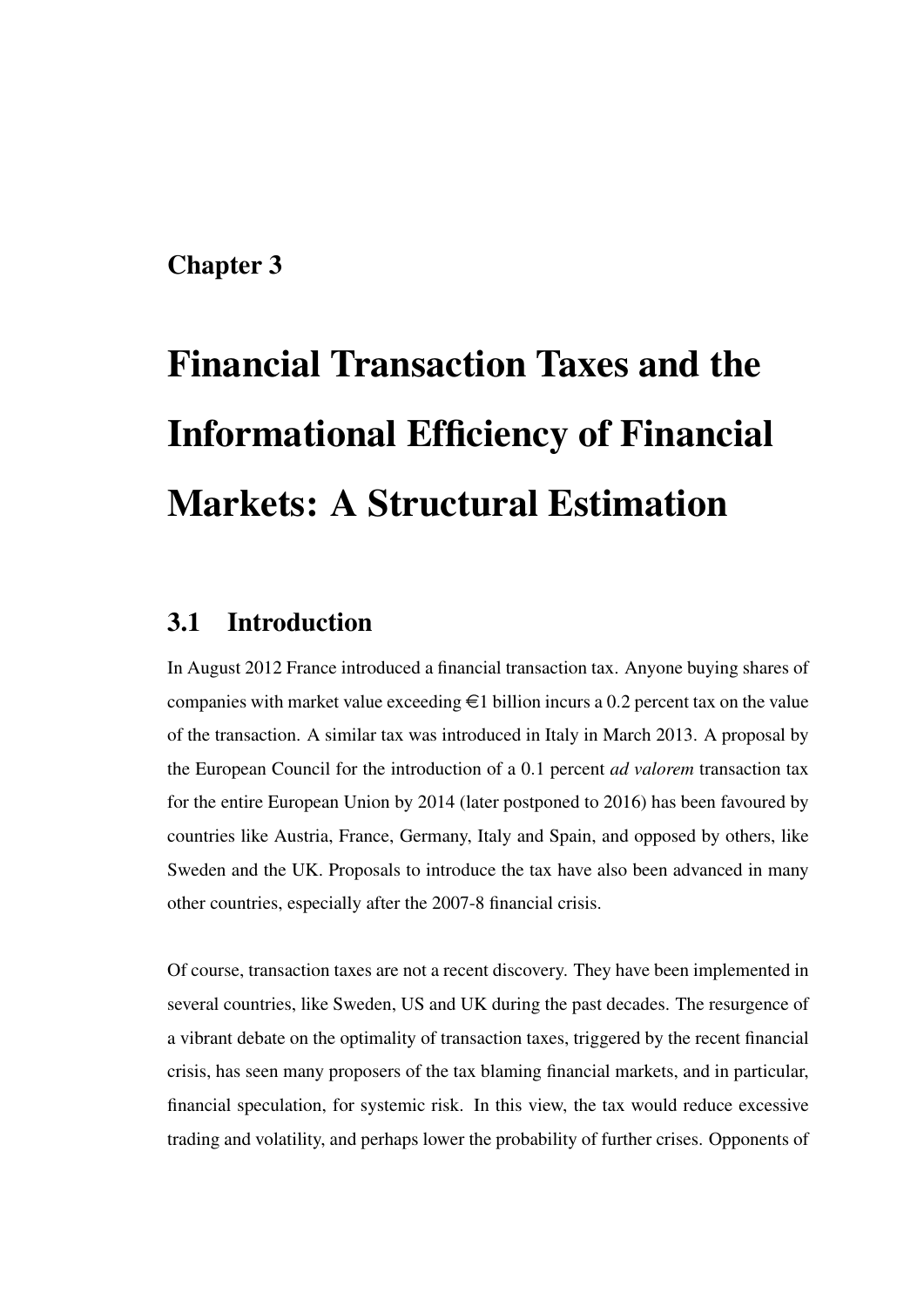#### 3.1. Introduction 33

the tax, instead, argue that it would only lower market efficiency.

In this paper we propose a novel methodology to study the impact of a transaction tax on informational efficiency, liquidity and volatility. In a market microstucture framework, we analyze the process of price formation. Informed traders interact with noise traders, who provide liquidity to the market. Their trading activity reveals information that may be aggregated by the price. The question we ask is how the introduction of a tax affects market participation and decisions by these two classes of traders. It is clear that if the tax discouraged all informed traders from participating in the market, the price would stop aggregating information. On the other hand, if it only discouraged the participation of traders with very imprecise private information, the market could actually become more efficient. The way in which the tax affects the decisions of noise traders can also have ambivalent effects. Less noise traders in the market may make the trading flow more informative; on the other hand, lower liquidity may also make trading more costly for informed traders, and lower informational efficiency.

Similar considerations hold for price volatility. While one would like to avoid excess price volatility, we know that prices may be volatile because of informed traders' activity. Whether the tax reduces "good" or "bad" volatility again depends on the effect that it has on informed and noise traders' decisions and on their interaction.

The difficulty of identifying the effect of the taxes on different categories of traders has been one of the major problems in evaluating the impact of transaction taxes (see, e.g., Habermeier and Kirilenko [Habermeier and Kirilenko, 2001]). To identify these effects, we build a model with informed traders (who receive a private signal on the fundamental asset value) and noise traders (both price inelastic and price elastic). Through maximum likelihood, we estimate the proportion of these three groups of traders, as well as the precision of the private signals received by informed traders. Once we have obtained our estimates, we use them to simulate the model in the presence of a transaction tax. We compare trading decisions, bid and ask spreads and price levels in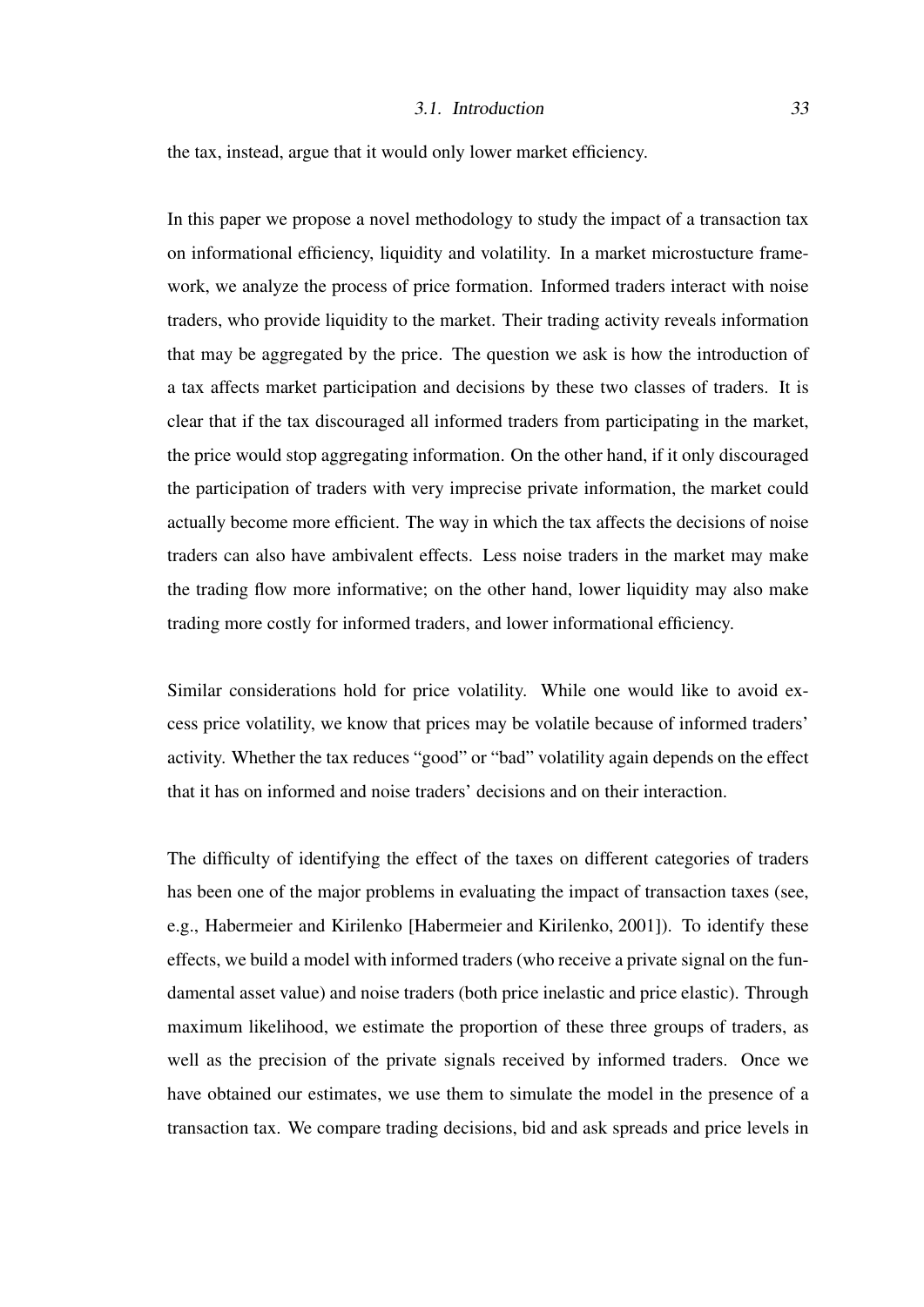#### 3.1. Introduction 34

the estimated and the simulated model, thus being able to disentangle and to quantify the effects of the tax.

Since the main aim of this paper is methodological, we estimate our model using high frequency data for only one stock traded in the NYSE. We find that in our asset market a transaction tax would mostly affect traders who trade on private information. Traders who trade for liquidity reasons are price inelastic and therefore, do not change their demand in response to a transaction tax. A transaction tax would only crowd out some informed trading and thus reduce the informational content of the order flow. In our asset market even moderate taxes in the suggested range for a financial transaction tax, namely 0.5 percent on the value of the transaction, would completely crowd out informed trade and thus destroy the market's ability to aggregate information. A 0.2 percent tax on transactions as implemented in France would lead to a 10 percent drop in volume in our asset market. We find an ambiguous effect of the tax on spreads as on the one hand the reduction of informed trading leads to narrower spreads (market makers need less protection against traders with superior information), but, on the other hand, private information is revealed less quickly and asymmetric information in the market persists for longer than in the absence of a tax.

There is a large academic debate on the transaction tax. A paper that studies the impact of the tax on informational efficiency and volatility in a market microstucture framework is the recent paper by Rosenthal and Thomas [Rosenthal and Thomas, 2012]. They consider a model in which traders strategically submit limit and market orders. Their analysis shows that the transaction tax widens the spread, increases volatility and lowers gains from trade. Dupont and Lee [Dupont and Lee, 2007] consider a quote driven market, building on Glosten and Milgrom [Glosten and Milgrom, 1985]. For tractability, however, they limit the analysis to a static, one period model. They show that the effect of the tax on the bid-ask spread depends on the level of asymmetric information in the market. Other papers related to ours are Mannaro et al. [Mannaro et al., 2008] and Pellizzari and Westerhoff [Pellizzari and Westerhoff, 2009].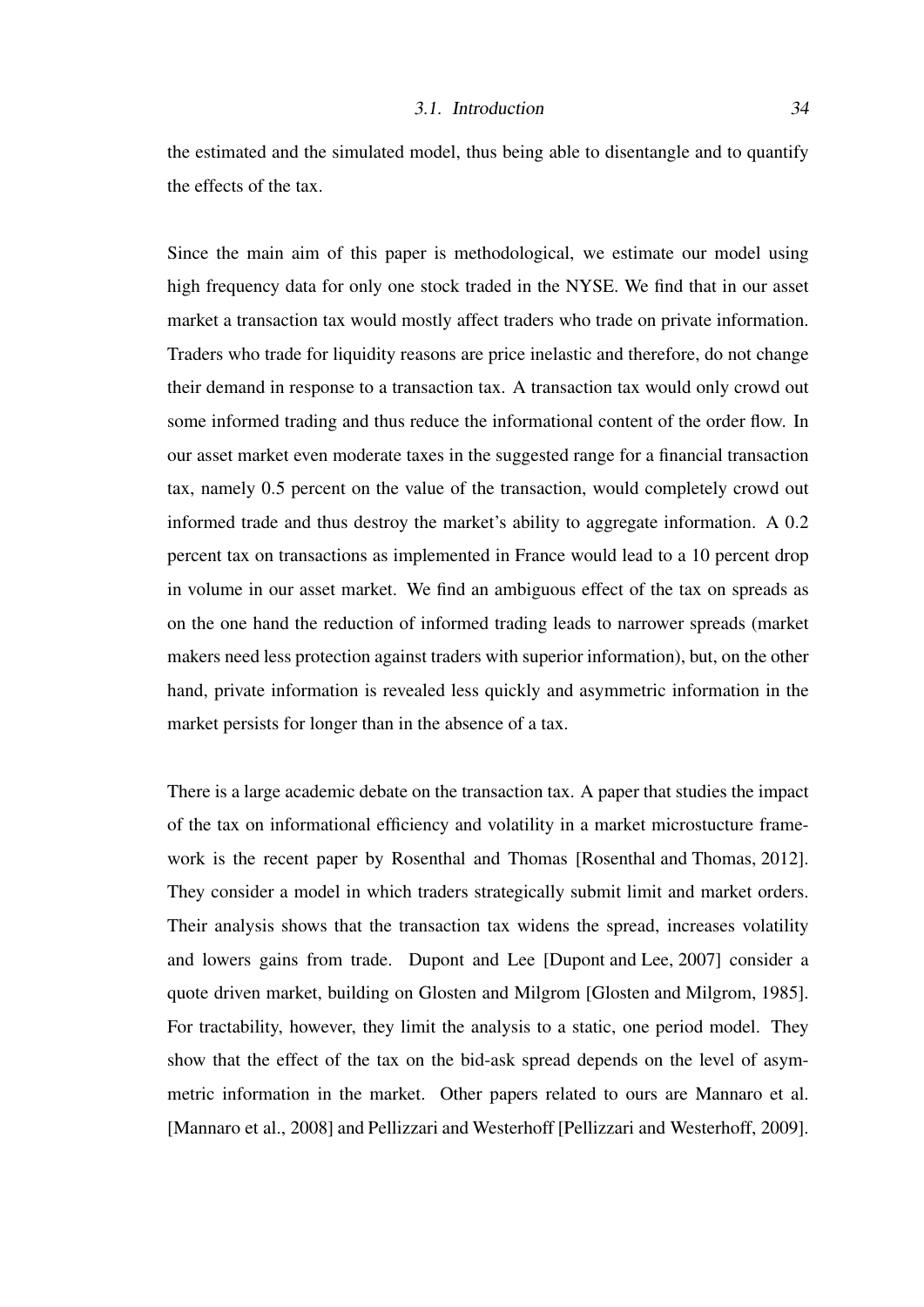#### 3.2. The Model  $35$

Their analysis is very different from ours, in that they use heterogenous agents models. In common with us, they are interested in studying the effect of the transaction tax on different groups of traders (who use technical and fundamental trading rules). They both find that transaction taxes may hamper market liquidity, although less so in the presence of a specialist. The effect of the transaction tax on price volatility has also been studied in a general equilibrium competitive economy by Song and Zhang [Song and Zhang, 2005]. In common with our work, they are also interested in the response of different classes of traders to the tax. They show that a transaction tax may lower volatility, by discouraging noise traders to trade, but can also have the opposite effect, since in a less liquid market the price impact of a trade can be higher. The result that volatility may increase with a tax was also shown in earlier theoretical work by Kupiec [Kupiec, 1996].

The rest of the paper is organized as follows. Section 2 and 3 describe the theoretical model without tax. Section 4 introduces a financial transaction tax into the theoretical model. Section 5 then presents the likelihood function and section 6 describes the data used to estimate the structural model through maximum likelihood. Section 7 presents estimates for the parameters of our structural model. Section 8 reports simulations quantifying the impact of a financial transaction tax on our asset market. Finally section 9 concludes. An appendix contains further estimation results and other supplementary material.

## 3.2 The Model

Building on Easley et al. [Easley et al., 1997] we consider an asset that is traded by a sequence of traders who interact with a market maker. Trading days are indexed by  $d = 1, 2, 3, \dots$  Time within each day is discrete and indexed by  $t = 1, 2, 3, \dots$ 

#### The asset

We denote the fundamental value of the asset on day  $d$  by  $V^d$ . The asset value does not change during the day, but can change from one day to the next. At the beginning of the day, with probability  $1-\alpha$  the asset value remains the same as on the previous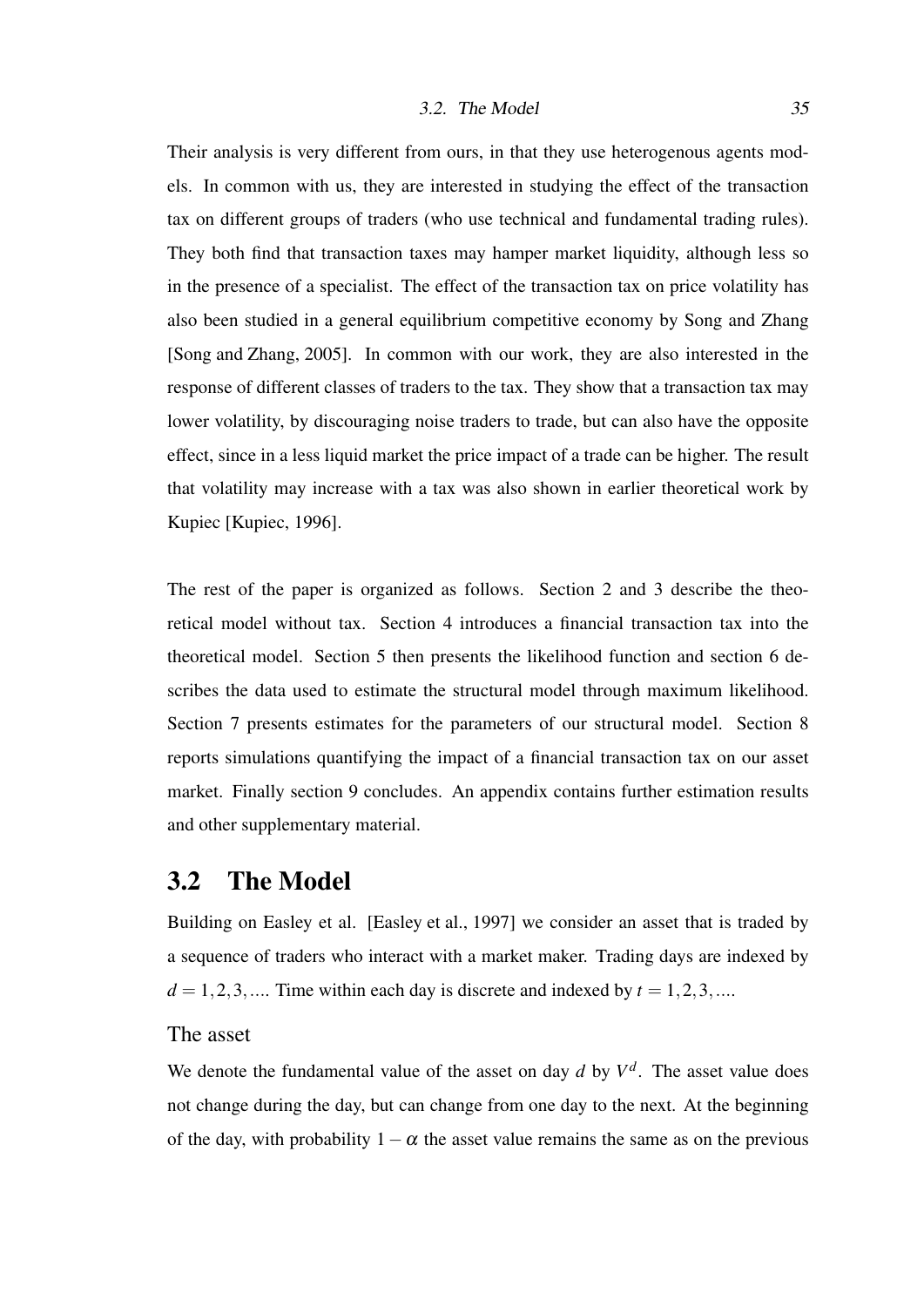day  $(V^d = v^{d-1})$ , and with probability  $\alpha$  it changes. On each day *d*, the value of the asset on the previous day  $d-1$ ,  $v^{d-1}$ , is known to all market participants.<sup>1</sup> As we will explain, when the value of the asset changes from one day to the other, there are informed traders in the market; for this reason, we say that an information event has occurred. If an information event occurs, with probability  $1 - \delta$  the asset value decreases to  $v^{d-1} - \lambda_L$  (bad informational event), and with probability  $\delta$  it increases to  $v^{d-1} + \lambda_H$  (good informational event), where  $\lambda_L > 0$  and  $\lambda_H > 0$ . Informational events are independently distributed over the days of trading. To simplify the notation, we define  $v_H^d := v^{d-1} + \lambda_H$  and  $v_L^d := v^{d-1} - \lambda_L$ . Finally, we assume that  $(1 - \delta)\lambda_L = \delta\lambda_H$ , which, as will become clear later, guarantees that the closing price is a martingale.

#### The market

The asset is exchanged in a specialist market. Its price is set by a market maker who interacts with a sequence of traders. At any time  $t = 1, 2, 3, \dots$  during the day a trader is randomly chosen to act and can buy, sell, or decide not to trade. Each trade consists of the exchange of one unit of the asset for cash. The trader's action space is, therefore,  $\mathscr{A} = \{buy, sell, no trade\}$ . We denote the action of the trader at time *t* on day *d* by  $X_t^d$ and the history of trades and prices until time  $t - 1$  of day  $d$  by  $h_t^d$ .

#### The market maker

At any time *t* of day *d*, the market maker sets the prices at which a trader can buy or sell the asset. When posting these prices, the market maker must take into account the possibility of trading with traders who (as we shall see) have some private information on the asset value. He will set different prices for buying and for selling, that is, there will be a bid-ask spread. We denote the ask price (the price at which a trader can buy) at time *t* by  $a_t^d$  and the bid price (the price at which a trader can sell) by  $b_t^d$ .

Due to (unmodeled) potential competition, the market maker makes zero expected profits. This implies that he sets the ask and bid prices equal to the expected value of

<sup>&</sup>lt;sup>1</sup>For more comments on this point, see footnote 18. Note that  $v^{d-1}$  is the realization of the random variable *V<sup>d−1</sup>*. Throughout the text, we will denote random variables with capital letters and their realizations with lowercase letters.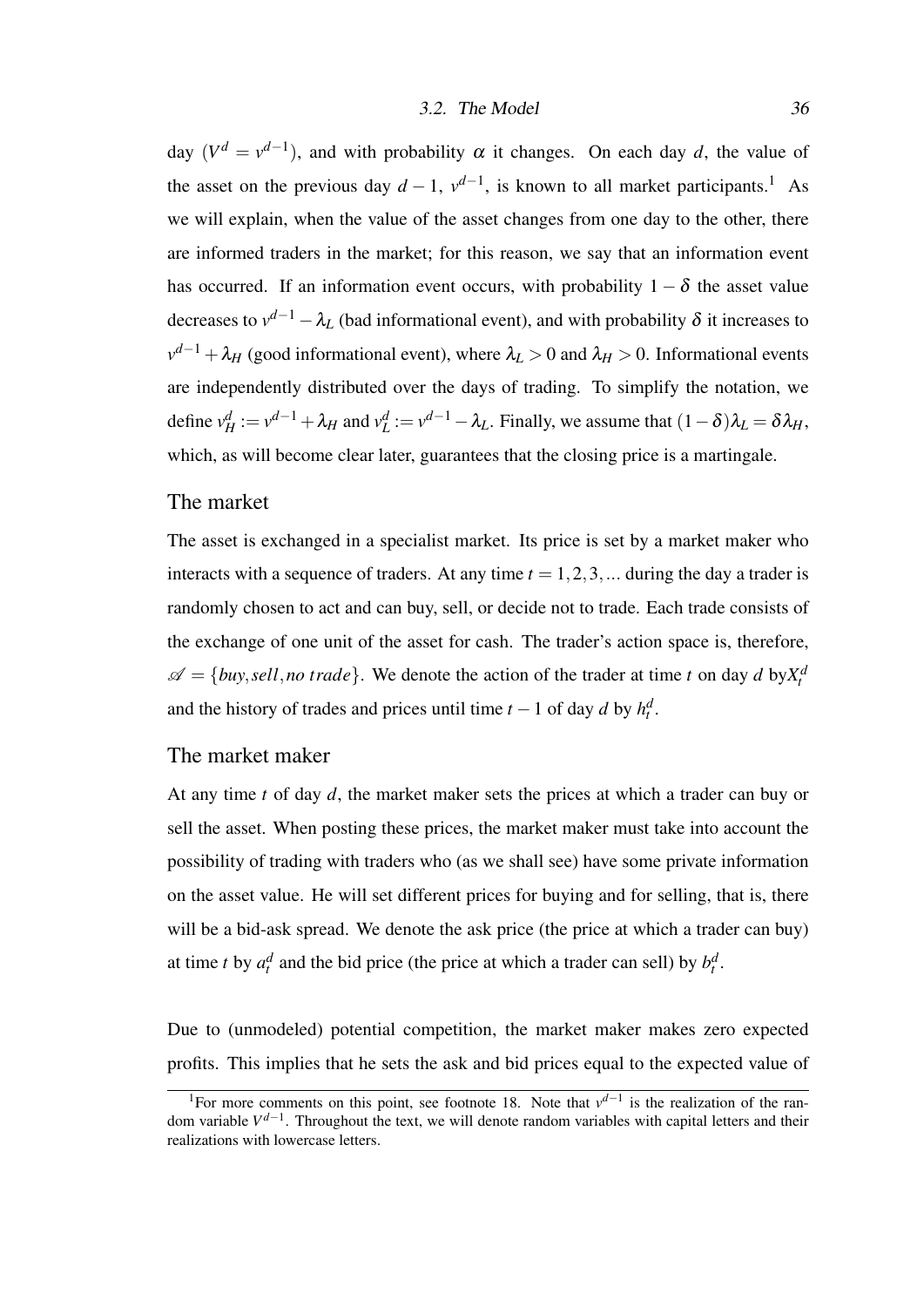#### 3.2. The Model 37

the asset conditional on the information available at time *t* and on the chosen action. Moreover, due to potential competition, the ask is the smallest value satisfying this condition for a buy and the bid the highest value satisfying this condition for a sell, that is,

$$
a_t^d = \min_a \left\{ a : a - \mathbb{E}(V | X_t^d = \text{buy}, a, h_t^d) = 0 \right\}
$$

and

$$
b_t^d = \max_b \left\{ b : \mathbb{E}(V|X_t^d = \text{sell}, b, h_t^d) - b = 0 \right\}.
$$

We will sometimes refer to the market maker's expectation conditional on the history of trades only as the "price" of the asset, and we will denote it by  $p_t^d = \mathbb{E}(V^d | h_t^d)$ .

## The traders

There are a countable number of traders. Traders act in an exogenous sequential order. Each trader is chosen to take an action only once, at time *t* of day *d*. Traders are of two types, informed and noise. The trader's own type is private information.

On no event days, all traders in the market are noise traders. On information event days, at any time  $t$  an informed trader is chosen to trade with probability  $\mu$  and a noise trader with probability  $1 - \mu$ , with  $\mu \in (0, 1)$ .<sup>3</sup>

Informed traders have private information about the asset value. They receive a private signal on the new asset value and observe the previous history of trades and prices, and the current prices.<sup>4</sup>

<sup>&</sup>lt;sup>2</sup>Standard arguments show that  $p_t^d \leq p_t^d \leq a_t^d$ (see Glosten and Milgrom [Glosten and Milgrom, 1985]).

 $3$ In other words,  $\mu$  should be interpreted as the proportion of informed-based trading decisions in a day (and not as the proportion of informed traders in the population). Of course, in a no-event day, the proportion of informed-based trading decisions is zero.

<sup>&</sup>lt;sup>4</sup>As we will explain later, in the model there is a one-to-one mapping from trades to prices. For this reason, in bringing the model to the data, we only need to assume that traders observe the history of past prices.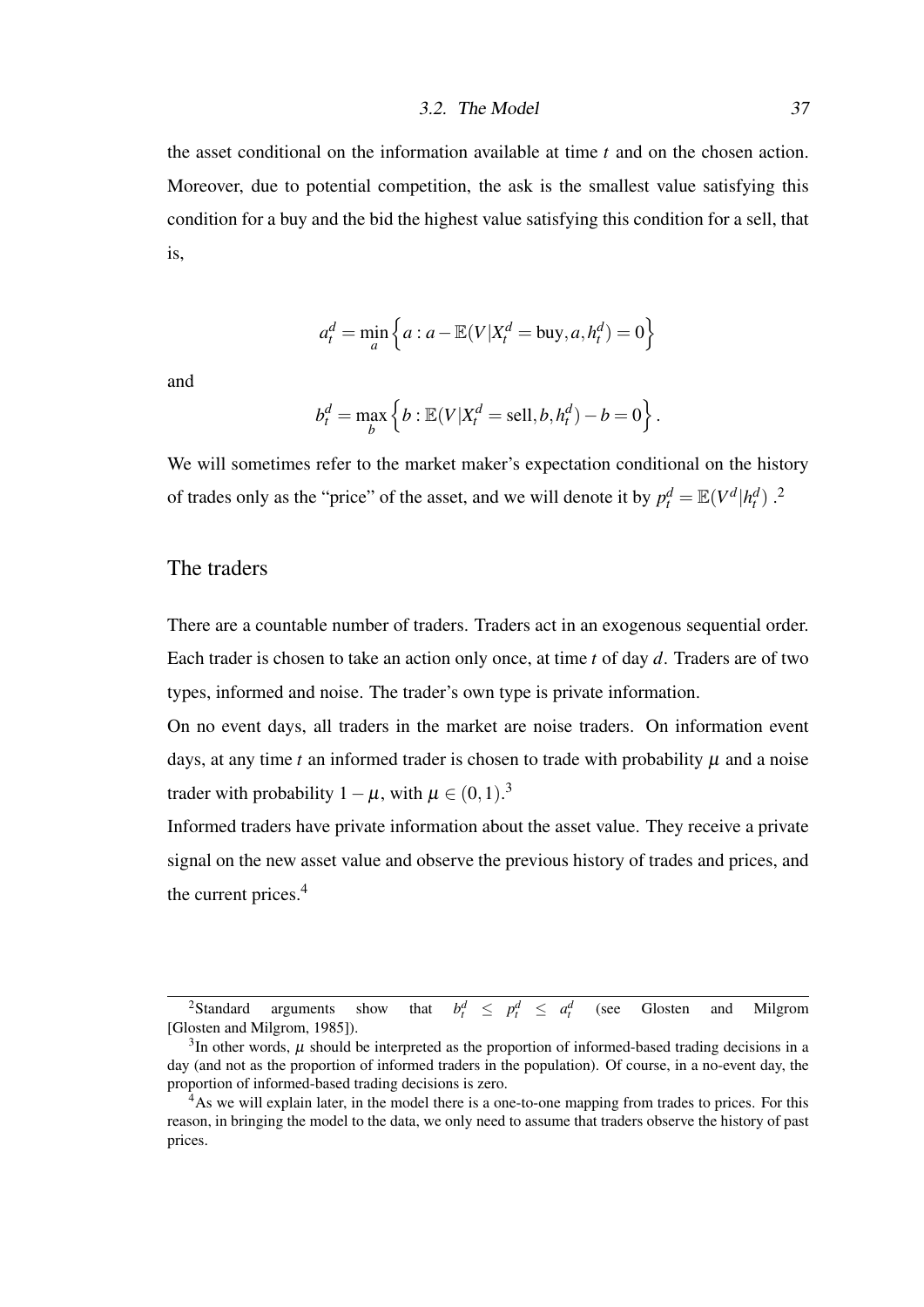

Figure 3.1: *Density of Signal. The figure shows the signal's value-contingent density functions for different values* τ

The private signal  $S_t^d$  has the following value-contingent densities:

$$
f^{H}(s_{t}^{d}|V^{d}=v_{H}^{d})=1+\tau(2s_{t}^{d}-1),
$$
  

$$
f^{L}(s_{t}^{d}|V^{d}=v_{L}^{d})=1-\tau(2s_{t}^{d}-1),
$$

with  $\tau \in (0, \infty)$ . (See Figure 3.1).

For  $\tau \in (0,1]$ , the support of the densities is [0,1]. In contrast, for  $\tau > 1$ , the support shrinks to  $\left[\frac{\tau-1}{2\tau}\right]$  $\frac{\tau-1}{2\tau}, \frac{\tau-1+2\sqrt{\tau}}{2\tau}$  $\frac{1+2\sqrt{\tau}}{2\tau}$ ] for  $f^H(\cdot|\nu_H^d)$  and to  $\left[\frac{\tau+1-2\sqrt{\tau}}{2\tau}\right]$  $\frac{-2\sqrt{\tau}}{2\tau}, \frac{\tau+1}{2\tau}$  $\left[\frac{z+1}{2\tau}\right]$  for  $f^L(\cdot|\mathbf{v}_L^d)$ (in order for the density functions to integrate to one). Note that, given the value of the asset, the signals  $S_t^d$  are i.i.d. <sup>5</sup> The signals satisfy the monotone likelihood ratio property. At each time *t*, the likelihood ratio after receiving the signal,  $\mathbb{P}(V^d = v_H^d | h_t^d, s_t^d)$  $\frac{\mathbb{P}(V^d = v_H^d | h_t^d, s_t^d)}{\mathbb{P}(V^d = v_L^d | h_t^d, s_t^d)} = \frac{1 + \tau(2s_t^d - 1)}{1 - \tau(2s_t^d - 1)}$  $\frac{1-\tau(2s_t^d-1)}{1-\tau^d}$  $\mathbb{P}(V^d = v_H^d | h_t^d)$  $\frac{f(\mathbf{v}) - \nu_H |h_t|}{\mathbb{P}(\mathbf{V}^d - \nu_L^d | h_t^d)}$ , is higher than that before receiving the signal if  $s_t^d > 0.5$  and lower if  $s_t^d < 0.5$ . For this reason we refer to a signal larger than 0.5 as a "good signal" and to a signal smaller than 0.5 as a "bad signal."

The parameter  $\tau$  measures the informativeness of the signals. When  $\tau \rightarrow 0$ , the den-

<sup>&</sup>lt;sup>5</sup>Conditional i.i.d. signals deliver a likelihood function that can be easily brought to the data. Nevertheless, the result that herding arises in equilibrium would also hold in an economy in which signals are not conditionally independent.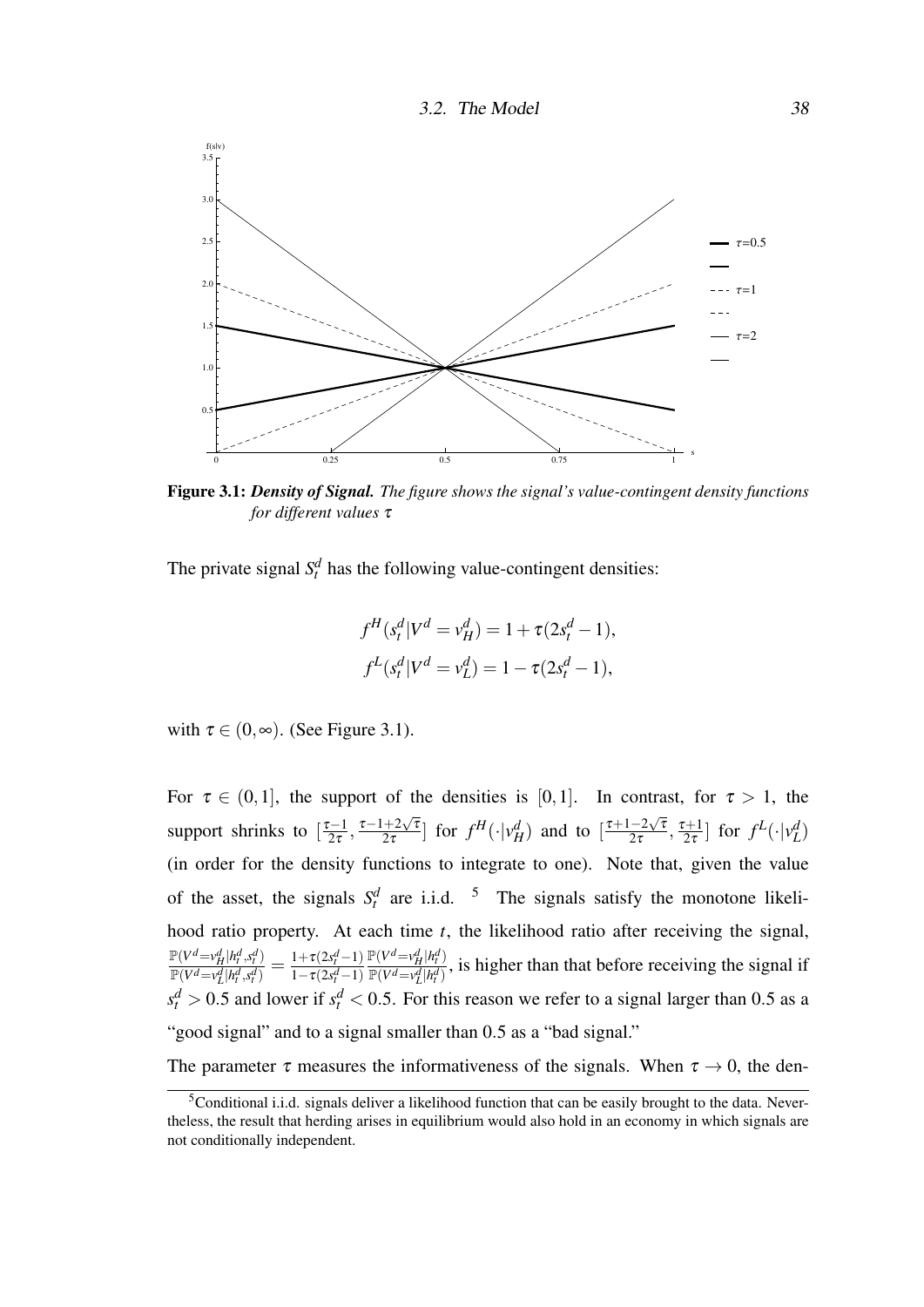#### 3.2. The Model 39

sities are uniform and the signals are completely uninformative. As  $\tau$  increases, the signals become more and more informative. For any given  $\tau \in (0,1)$ , the support of the distribution of the likelihood ratio is bounded away from 0 and infinity, while for  $\tau \geq 1$  it is not. Following Smith and Sørensen [Smith and Sorensen, 2000], in the first case we say that beliefs are bounded and in the second case that they are unbounded. With bounded beliefs, no signal realizations (even the most extreme ones) reveal the asset value with probability one. With unbounded beliefs, in contrast, some high (low) signal realizations are possible only when the asset value is high (low), and therefore the signal can be perfectly informative.<sup>6</sup> As  $\tau$  tends to infinity, the measure of perfectly informative signals tends to one.

An informed trader knows that an information event has occurred and that, as a result, the asset value has changed with respect to the previous day. Moreover, his signal is informative on whether the event is good or bad. Nevertheless, according to the signal realization that he receives and the precision  $\tau$ , he may not be completely sure of the effect of the event on the asset value. For instance, he may know that there has been a change in the investment strategy of a company, but not be sure whether this change will affect the asset value in a positive or negative way. The parameter  $\tau$  can be interpreted as measuring the precision of the information that the trader receives, or the ability of the trader to process such private information. Finally, note that, given our signal structure, informed traders are heterogenous, since they receive signal realizations with different degrees of informativeness about the asset's fundamental value.

In addition to capturing heterogeneity of information in the market, a linear density function for the signal makes it possible to compute the traders' strategies and the market maker's posted prices analytically. As a result, we obtain a simple and tractable likelihood function. Moreover, in contrast to other specifications such as a discrete signal (e.g., a noisy binary signal), our choice avoids creating a discontinuity in the

<sup>&</sup>lt;sup>6</sup>In particular, any signal greater than or equal to  $\frac{\tau+1}{2\tau}$  reveals that the asset value is  $v_d^H$ , whereas a signal lower than or equal to  $\frac{\tau-1}{2\tau}$  reveals that the asset value is  $v_d^L$ .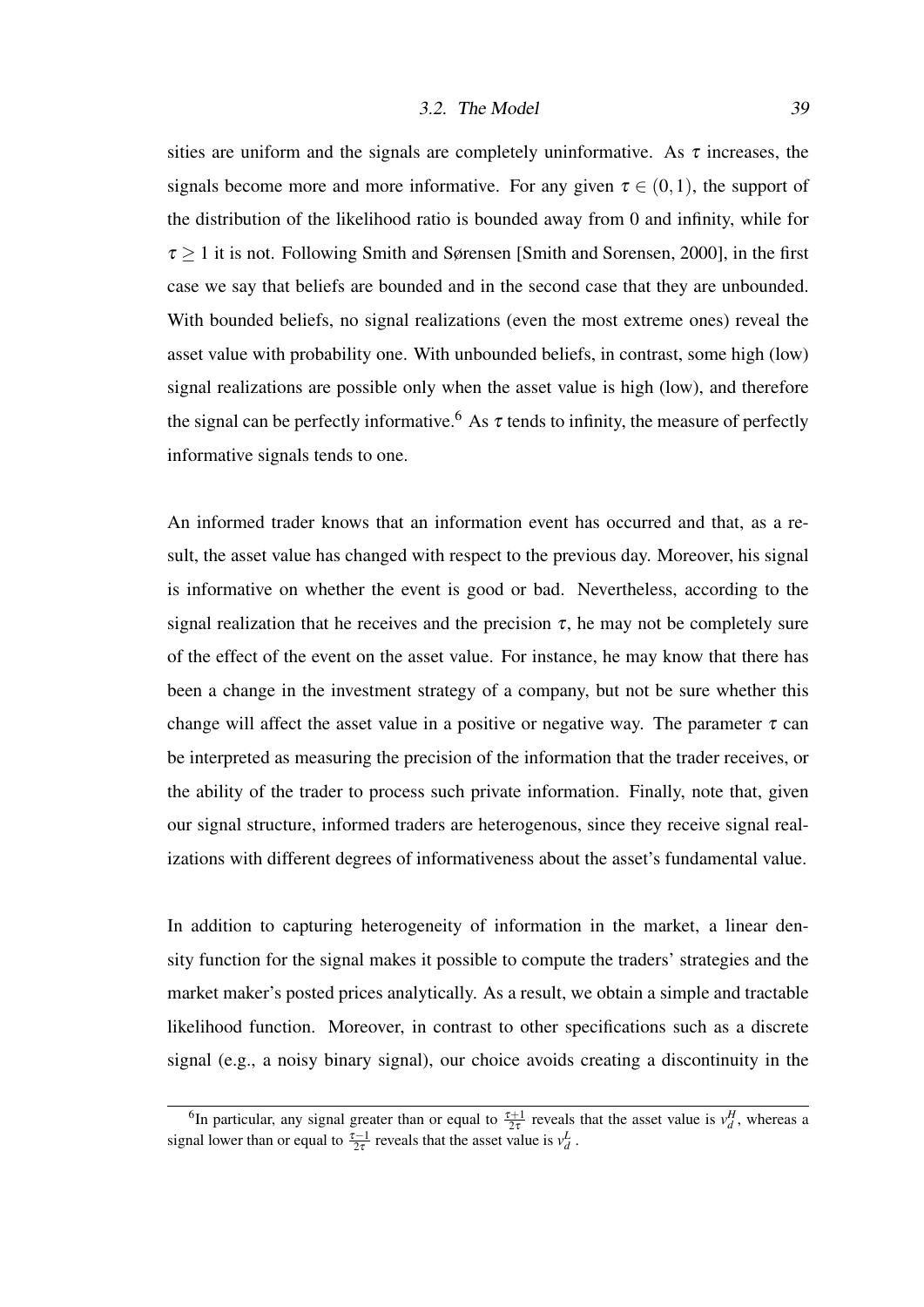#### 3.2. The Model  $40$

likelihood function, which would make estimation problematic.

An informed trader's payoff function,  $U: \{v_L^d, v_H^d\} \times \mathcal{A} \times [v_L^d, v_H^d]^2 \to \mathbf{R}^+$ , is defined as

$$
U(v^d, X_t^d, a_t^d, b_t^d) = \begin{cases} v^d - a_t^d & \text{if } X_t^d = \text{buy} \\ 0 & \text{if } X_t^d = \text{no trade} \\ b_t^d - v^d & \text{if } X_t^d = \text{sell} \end{cases}
$$

An informed trader chooses  $X_t^d$  to maximize  $\mathbb{E}\left[U(V^d, X_t^d, a_t^d, b_t^d)|h_t^d, s_t^d\right]$  (i.e., he is risk neutral). Therefore, he finds it optimal to buy whenever  $\mathbb{E}(V^d | h^d_t, s^d_t) > a^d_t$  and to sell whenever  $\mathbb{E}(V^d | h_t^d, s_t^d) < b_t^d$ . He chooses not to trade when  $b_t^d < \mathbb{E}(V^d | h_t^d, s_t^d) < a_t^d$ . Otherwise, he is indifferent between buying and not trading, or selling and not trading.

Noise traders trade for unmodeled reasons, such as liquidity or hedging needs. A fraction  $1 - \psi$  of them are price inelastic: they buy with probability  $\frac{\varepsilon}{2}$ , sell with probability  $\frac{\varepsilon}{2}$  and do not trade with probability  $1 - \varepsilon$  (with  $0 < \varepsilon < 1$ ). In other words, if a price inelastic noise trader is drawn to trade at time *t*, and he is willing to buy (which will occur with probability  $\frac{\varepsilon}{2}$ ), he will do so independently of the posted quotes. The remaining fraction  $\psi$  is, instead, price elastic: their decision to buy, sell or not to trade does depend on the ask and bid prices. Specifically, each of these noise traders receives a shock  $N_t^d$ , with shocks distributed independently across time according to the uniform distribution on the interval [0, 1]. Upon receiving a shock  $n_t^d$ , a price elastic noise trader's valuation of the asset at time *t* of day *d* is  $\mathbb{E}\left(V^d | h^d_t, n^d_t\right)$ . This expectation is computed *as if* the shock (which is actually distributed independently of the asset value) were distributed on  $[0,1]$  according to the following value-contingent densities:

$$
g^{H}(n_{t}^{d}|V^{d}=v_{H}^{d})=2n_{t}^{d},
$$

$$
g=(s_{t}^{d}|V^{d}=v^{d-1})=1,
$$

$$
g^{L}(s_{t}^{d}|V^{d}=v_{L}^{d})=2(1-n_{t}^{d}).
$$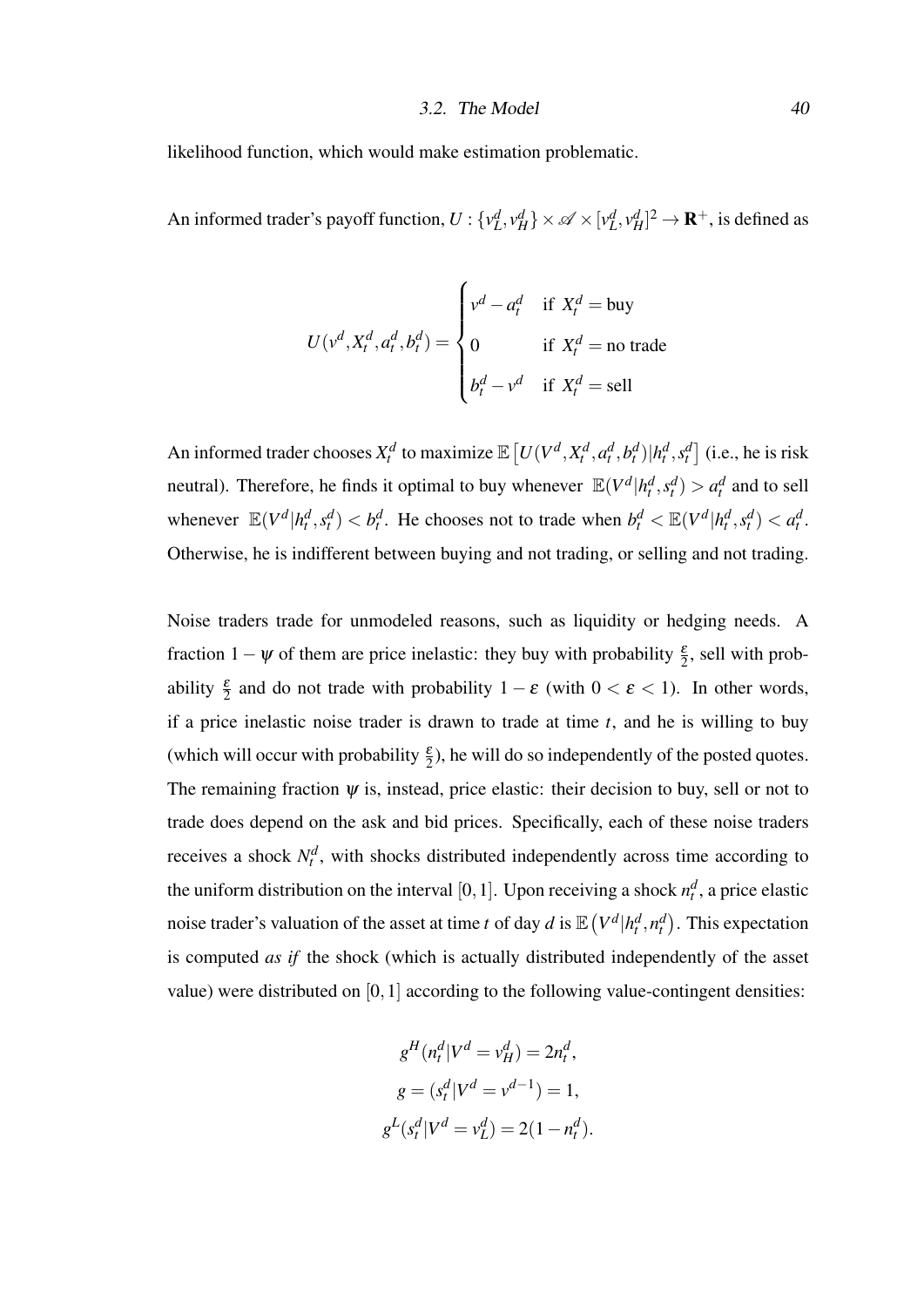Essentially, noise traders can be thought of as traders who, in addition to the common value  $V^d$ , have a private value from holding the asset. Whereas price inelastic noise traders have a private value so large that they are forced to buy or sell independently of the price (e.g., because they receive a liquidity shock), price elastic noise traders have smaller private values that make them inclined to buy, to sell or not to trade. The specific modeling of the price elastic noise traders that we have chosen has some useful features. First, it guarantees that the noise trader's valuation of the asset is always (strictly) between  $v_L^d$  and  $v_H^d$ , so that at any time *t* these noise traders' demand is, indeed, always price elastic.<sup>7</sup> Second, our choice has the convenient property that by modeling both informed and noise traders in a similar fashion we are able to solve our model analytically. Finally, note that while the shock affects the trader's asset valuation in a time-varying fashion, the expectation at time  $t$  of the trader's valuation at time  $t +$ 1 is  $\mathbb{E}(V_d | h_t^d)$ , that is, the noise trader's valuation respects the martingale property. This way of modelling noise traders was first proposed by Glosten [Glosten, 2009]. One interpretation he offers is that noise traders are boundedly rational agents wrongly attributing information to uninformative signals.

# 3.3 Equilibrium Analysis

At each time *t*, the trading decision of an informed trader can simply be characterized by two thresholds,  $\sigma_t^d$  and  $\beta_t^d$ , satisfying the equalities

$$
\mathbb{E}\left[V^d|h_t^d, \sigma_t^d\right] = b_t^d \tag{3.1}
$$

and

$$
\mathbb{E}\left[V^d|h_t^d, \beta_t^d\right] = a_t^d.
$$
\n(3.2)

An informed trader will sell for any signal realization smaller than  $\sigma_t^d$  and buy for any signal realization greater than  $\beta_t^d$ . Obviously, the thresholds at each time *t* depend on

 $7$ This would not be the case if, for instance, we had modeled the noise traders as valuing the asset  $\mathbb{E} \left( V^d | h_t^d \right) + \rho_t$  or  $\rho_t \mathbb{E} \left( V^d | h_t^d \right)$ , where  $\rho_t$  would represent an i.i.d. additive or multiplicative private component. In such cases, even if we chose the support of  $\rho_t$  such that at time 1 of each day the noise traders' demand would be price elastic, still, it would become price inelastic as  $\mathbb{E}(V^d | h^d_t)$  converges to the the extremes of the support.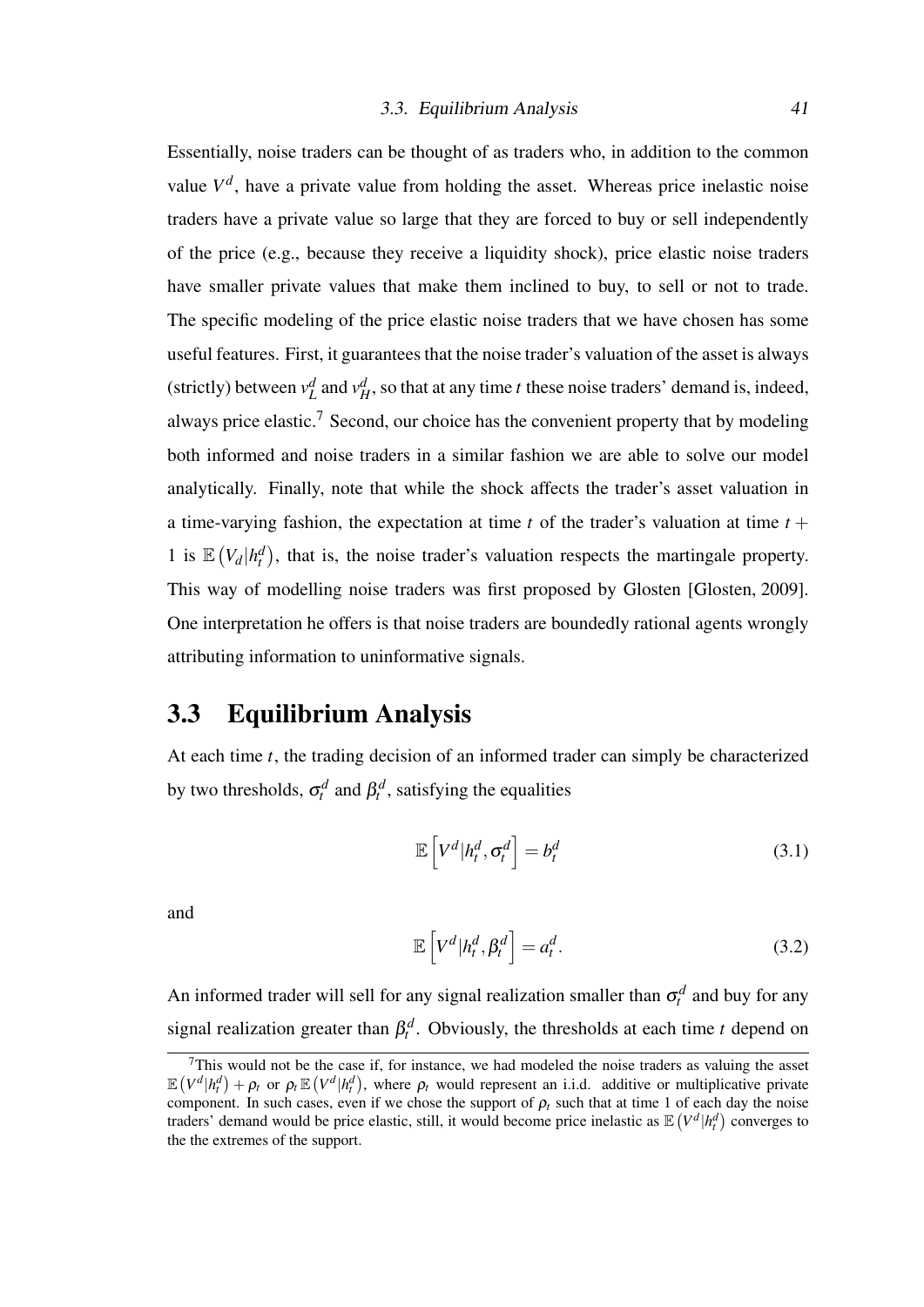

Figure 3.2: *Informed trader's decision. The figure illustrates the signal realizations for which an informed trader decides to buy or sell when*  $V^d = v^d_h$ *.* 

the history of trades until that time and on the parameter values.<sup>8</sup>

Figure 3.2 (drawn for the case of a good informational event) illustrates the decision of informed traders. An informed trader buys the asset with a signal higher than the threshold value  $\beta_t^d$ , sells it with a signal lower than  $\sigma_t^d$ , and does not trade otherwise. The measure of informed traders buying or selling is equal to the areas (labeled as "informed buy" and "informed sell") below the line representing the signal density function.

A similar analysis holds for price elastic noise traders. At each trading time *t* on day *d* their behavior can be characterized by a buy threshold  $\kappa_t^d$  and a sell threshold  $\gamma_t^d$ . The buy threshold  $\kappa_t^d$  for a noise trader is implicitly given by

$$
\mathbb{E}\left(V^d|h_t^d, \kappa_t^d\right) = a_t^d \tag{3.3}
$$

<sup>8</sup>Since noise traders buy and sell with probabilities bounded away from zero, standard arguments prove that the bid and ask prices exist and are unique (see, e.g., Cipriani and Guarino [Cipriani and Guarino, 2008]). Similar arguments can be used to prove existence and uniqueness of the thresholds (see Cipriani and Guarino [Cipriani and Guarino, 2014]).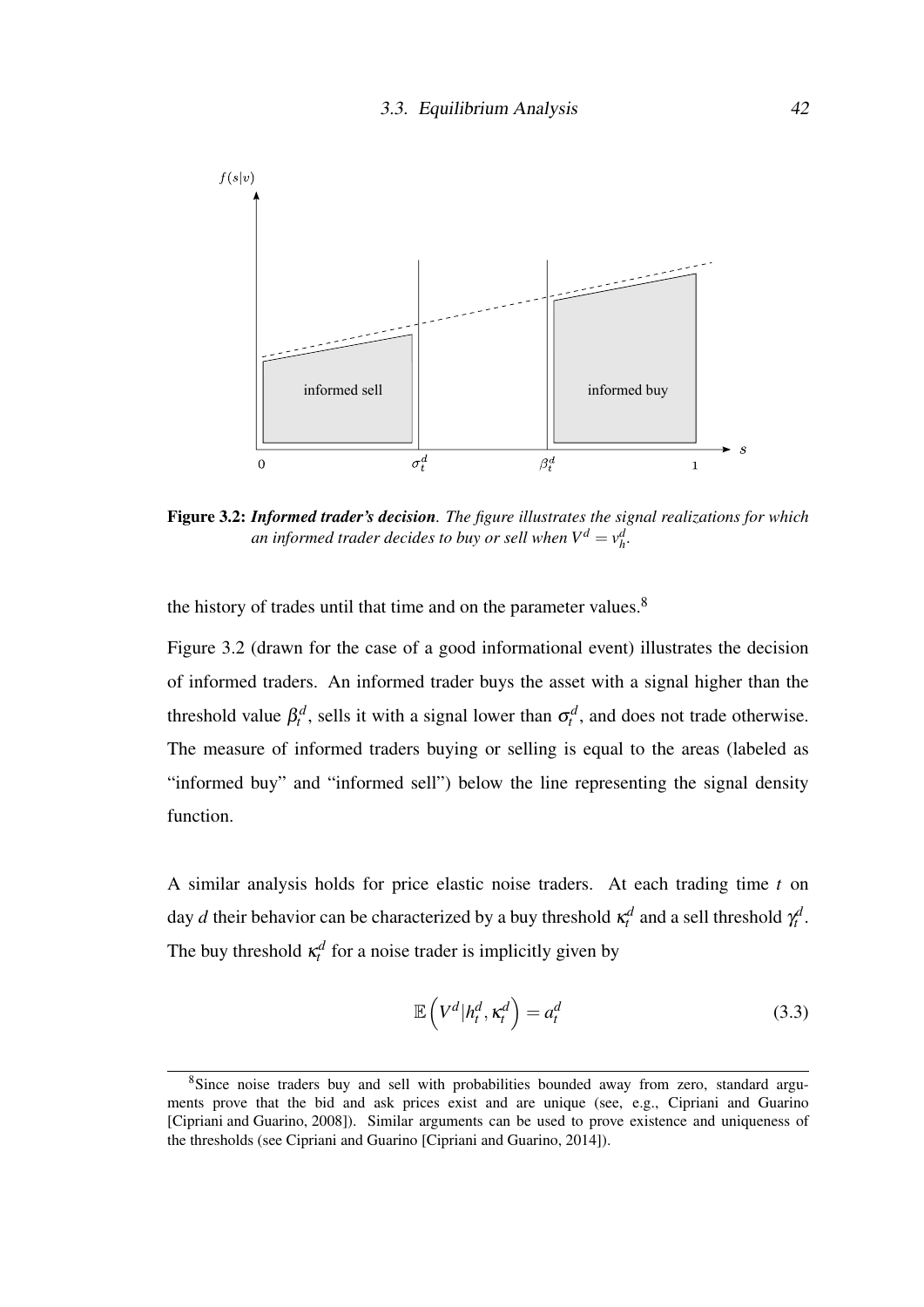

Figure 3.3: *Price elastic noise trader's decision. The figure illustrates the shock realization for which a price elastic noise trader decides to buy or sell.*

and the sell threshold  $\gamma_t^d$  by

$$
\mathbb{E}\left(V^d|h_t^d,\gamma_t^d\right) = b_t^d.
$$
\n(3.4)

Figure 3.3 illustrates the resulting trading probabilities for price elastic noise traders. Notice that since the private value shocks  $N_t^d$  are drawn from a uniform distribution on [0,1] irrespective of the type of event day, these probabilities only depend on the thresholds  $\gamma_t^d$  and  $\kappa_t^d$  but not on the realization of  $V^d$  unlike in the case of the informed traders.

Let us now derive the equilibrium buy thresholds. Obviously, (3.2) and (3.3) together imply that

$$
\mathbb{E}\left(V^d|h_t^d, \kappa_t^d\right) = E\left(V^d|h_t^d, \beta_t^d\right),\tag{3.5}
$$

from which one can derive a linear relationship between the two thresholds,

$$
\kappa_t^d = c_0(h_t^d) + c_1(h_t^d) \beta_t^d,
$$
\n(3.6)

where  $c_0(h_t^d)$  and  $c_1(h_t^d)$  are functions of the history  $h_t^d$  only.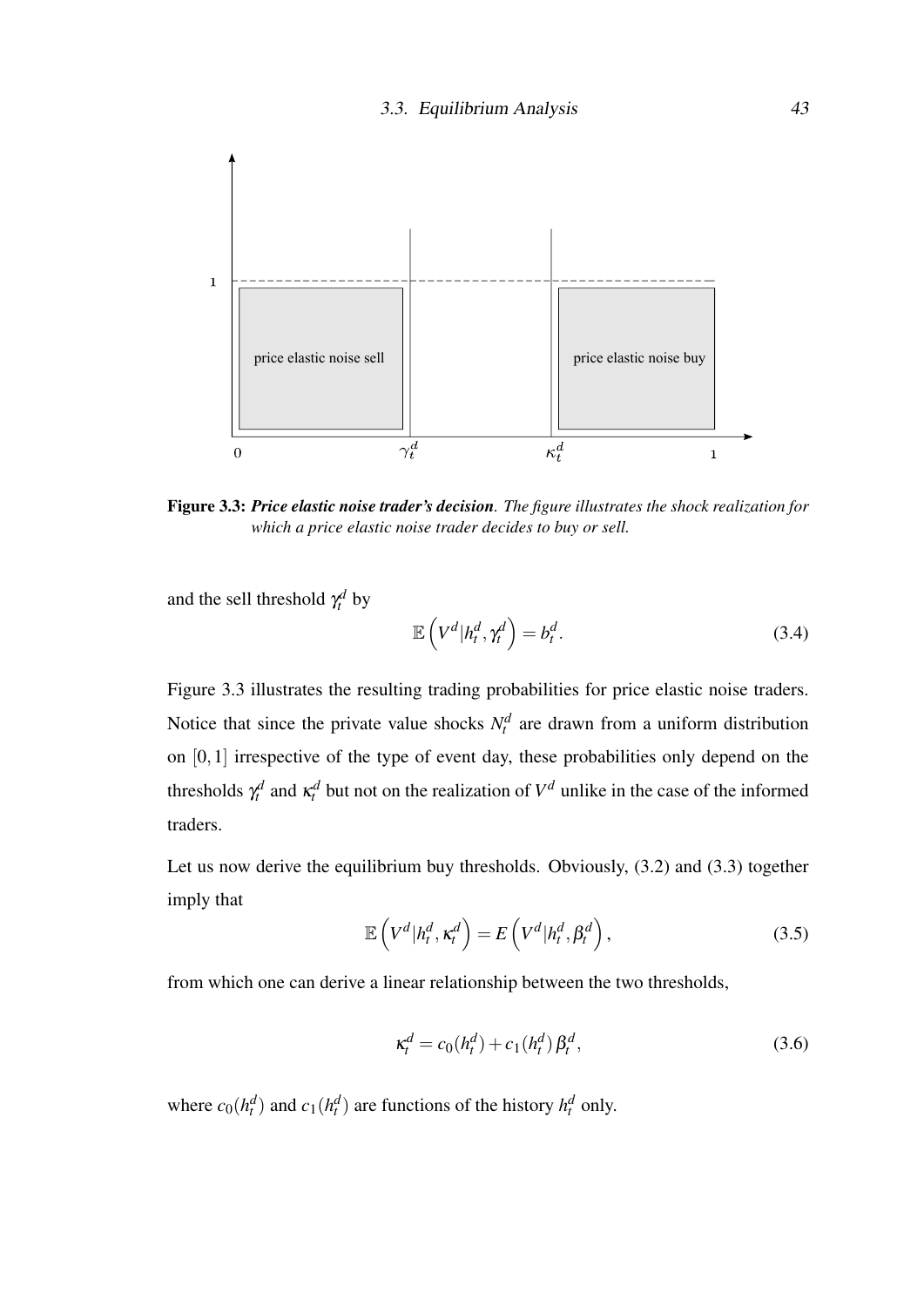As we know, the ask price has to yield zero expected profits to the market maker, given his beliefs upon observing a buy order. It is thus given by the following expression:

$$
a_t^d = v^{d-1} + \Pr\left(v_H^d | \text{buy}_t^d, h_t^d, a_t^d, b_t^d\right) \lambda_H - \Pr\left(v_L^d | \text{buy}_t^d, h_t^d, a_t^d, b_t^d\right) \lambda_L,\tag{3.7}
$$

where the probabilities of a good and bad event will be functions of the thresholds  $\beta_t^d$ and  $\kappa_t^d$ . By (3.6) we can express  $\kappa_t^d$  as a function of  $\beta_t^d$ .

Similarly, the expectation of an informed trader with signal  $\beta_t^d$  can be expressed as

$$
\mathbb{E}\left(V^d|h_t^d, \beta_t^d\right) = v^{d-1} + \Pr\left(v_H^d|h_t^d, \beta_t^d\right)\lambda_H - \Pr\left(v_L^d|h_t^d, \beta_t^d\right)\lambda_L.
$$
 (3.8)

After substituting  $(3.6)$  into  $(3.7)$  and then both  $(3.7)$  and  $(3.8)$  into  $(3.2)$ , one obtains a quadratic equation in  $\beta_t^d$ . This solution corresponds to the smallest equilibrium ask price that is consistent with zero expected profits for the market maker. The threshold  $\beta_t^d$  is then the smallest solution of the quadratic equation for the buy threshold such that  $\beta_t^d \in [0,1]$ . An analogous approach yields a quadratic equation for the equilibrium sell thresholds  $\sigma_t^d$ ;  $\sigma_t^d$  is the largest solution in the interval [0, 1], that is, it corresponds to the largest equilibrium bid price that is consistent with zero expected profits.<sup>9</sup> Once we have solved for  $\beta_t^d$  and  $\sigma_t^d$  we can obtain the buy and sell thresholds for the price elastic noise traders,  $\kappa_t^d$  and  $\gamma_t^d$ , which are functions of the informed traders' thresholds.

## 3.4 The Financial Transaction Tax

We now consider the introduction of a transaction tax into the market. Whenever a trader buys or sells the asset, he has to pay a tax  $\rho$ . Therefore, if he buys, he pays  $a_t^d + \rho$ , and if he sells, he receives  $b_t^d - \rho$ . As a result, an informed trader with signal  $s_t^d$  finds it optimal to buy when  $\mathbb{E}(V^d | h_t^d, s_t^d) > a_t^d + \rho$ , and to sell when  $\mathbb{E}\left(V^d|h_t^d,s_t^d\right)< b_t^d-\rho;$  he chooses not to trade when  $b_t^d-\rho<\mathbb{E}\left(V^d|h_t^d,s_t^d\right)< a_t^d+\rho,$ 

 $9$ The nature of the solutions guarantees that the equilibrium sell threshold is smaller than the equilibrium buy threshold, that is,  $\sigma_t^d \leq \beta_t^d$ .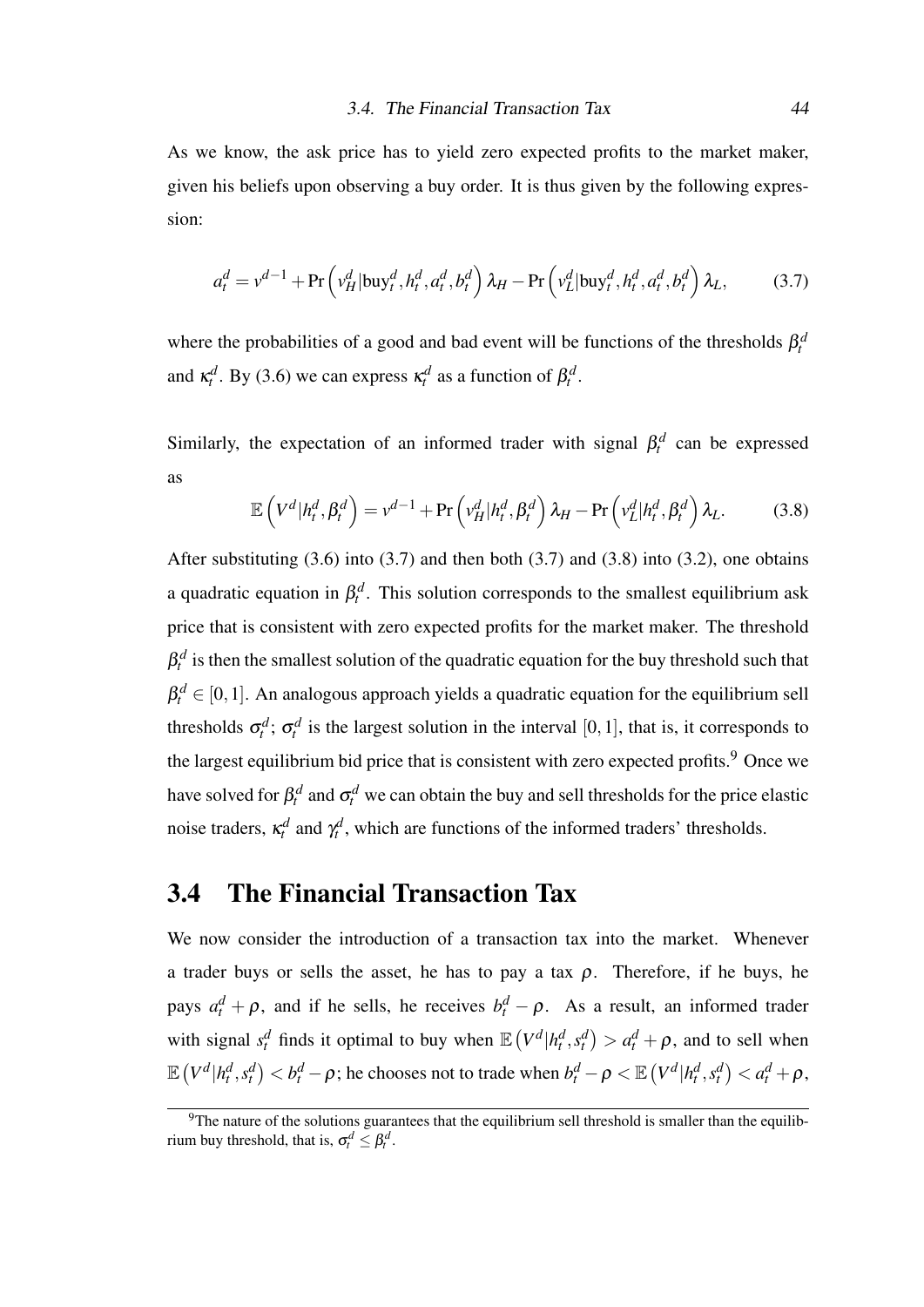and is indifferent between trading and not when an equality holds. Similarly, a price elastic noise trader with private value shock  $n_t^d$  buys if  $\mathbb{E}\left(V^d | h_t^d, n_t^d\right) > a_t^d + \rho$ , sells if  $\mathbb{E}\left(V^d|h_t^d,n_t^d\right) < b_t^d - \rho$ , chooses not to trade if  $b_t^d - \rho < \mathbb{E}\left(V^d|h_t^d,n_t^d\right) < a_t^d + \rho$  and is indifferent between two actions if an equality holds.

Even in the presence of a tax, the equilibrium can still be characterized in terms of buy and sell thresholds for informed traders and price elastic noise traders. Of course, such thresholds will differ from those of the case without tax, since the introduction of a transaction tax can make trading unprofitable for some informed and noise traders who would have traded without a tax. Specifically, the buy thresholds for informed and price elastic noise traders are now implicitly given by the following system of equations

$$
\mathbb{E}\left(V^d|h_t^d, \beta_t^d\right) = a_t^d + \rho,
$$
  

$$
\mathbb{E}\left(V^d|h_t^d, \kappa_t^d\right) = a_t^d + \rho.
$$

Note that from this system one can immediately derive (3.5) and (3.6), as in the previous analysis. After equating  $\mathbb{E}(V^d | h^d_t, \beta^d_t)$  to the ask price and after some manipulations, one obtains

$$
\Pr\left(v_H^d | h_t^d, \beta_t^d\right) - \Pr\left(v_H^d | h_t^d, \text{buy}_t^d\right) - \frac{\rho}{\lambda_H}
$$
\n
$$
= \left(\frac{\delta}{1-\delta}\right) \left[\Pr\left(v_L^d | h_t^d, \beta_t^d\right) - \Pr\left(v_L^d | h_t^d, \text{buy}_t^d\right)\right],\tag{3.9}
$$

which turns out to be a cubic equation in  $\beta_t^d$ ; its smallest root in [0, 1] gives the equilibrium buy threshold for informed traders. From this and (3.6) it is immediate to obtain the equilibrium buy threshold for the price elastic noise trader. An identical analysis finds the equilibrium sell thresholds.

From this analysis we derive two conclusions: informed traders who receive less informative signals and price elastic noise traders who receive weaker shocks may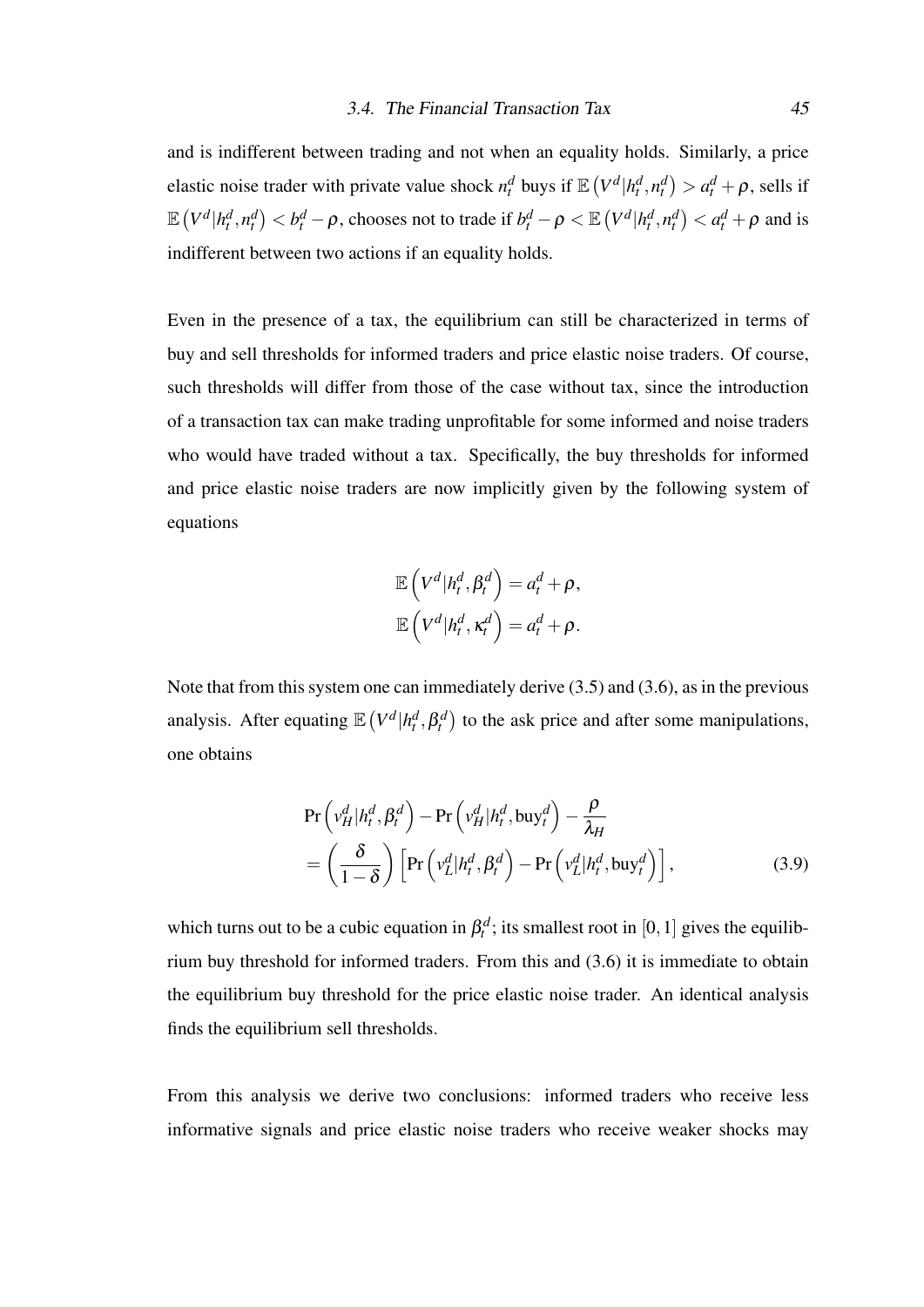find it optimal to abstain from trade to avoid paying the tax; at the same time, the tax changes the equilibrium bid and ask prices, since the measure of informed and noise traders on both sides of the market may be different.

This model, as any Glosten and Milgrom [Glosten and Milgrom, 1985] type of model, is not ideal to derive analytical results about comparative statics. This is not an issue for us, since we are interested in quantifying the effects of the tax, rather than proposing a new theoretical analysis. Nevertheless, it is important to highlight the main forces at work. The transaction tax can affect the informational efficiency of the market in different ways. To see this, consider a simple example. Suppose in the absence of the tax at time 1 in equilibrium, informed traders would buy for a signal greater than 0.55, sell for a signal lower than 0.45, and would not trade otherwise. Furthermore, suppose that, instead, in the presence of the tax, in equilibrium, they would buy for a signal greater than 0.6, sell for a signal lower than 0.4, and would not trade otherwise. In this example, a signal of 0.57 would be (partially) revealed in the absence of the tax, but not in its presence. Indeed, without the tax, the informed trader receiving such a signal would buy and the market maker would update the prices up. With the tax, instead, the trader would not trade and the market maker would be unable to infer whether the informed trader potentially trading at that time received a good or bad signal. All this suggests that the tax may lower the informational efficiency. On the other hand, note that in the presence of the tax, the buy order may become more informative, in that informed traders buy only after receiving stronger signals (a signal higher than 0.6, in our example). One can find parameter values for which the first effect is dominant, and others for which the second effect is. Note also that in our example, because of the symmetry, a no trade is completely uninformative about the type of (good or bad) signal that an informed trader received. There may be cases in which, even in the presence of the tax, the no trade does reveal information about the signal, since it is chosen for a different measure of good and bad signals. In that case, the tax, although creating a disincentive for traders to participate in the market for some signals, does not prevent these signals to be partially learned in the market; they are revealed, although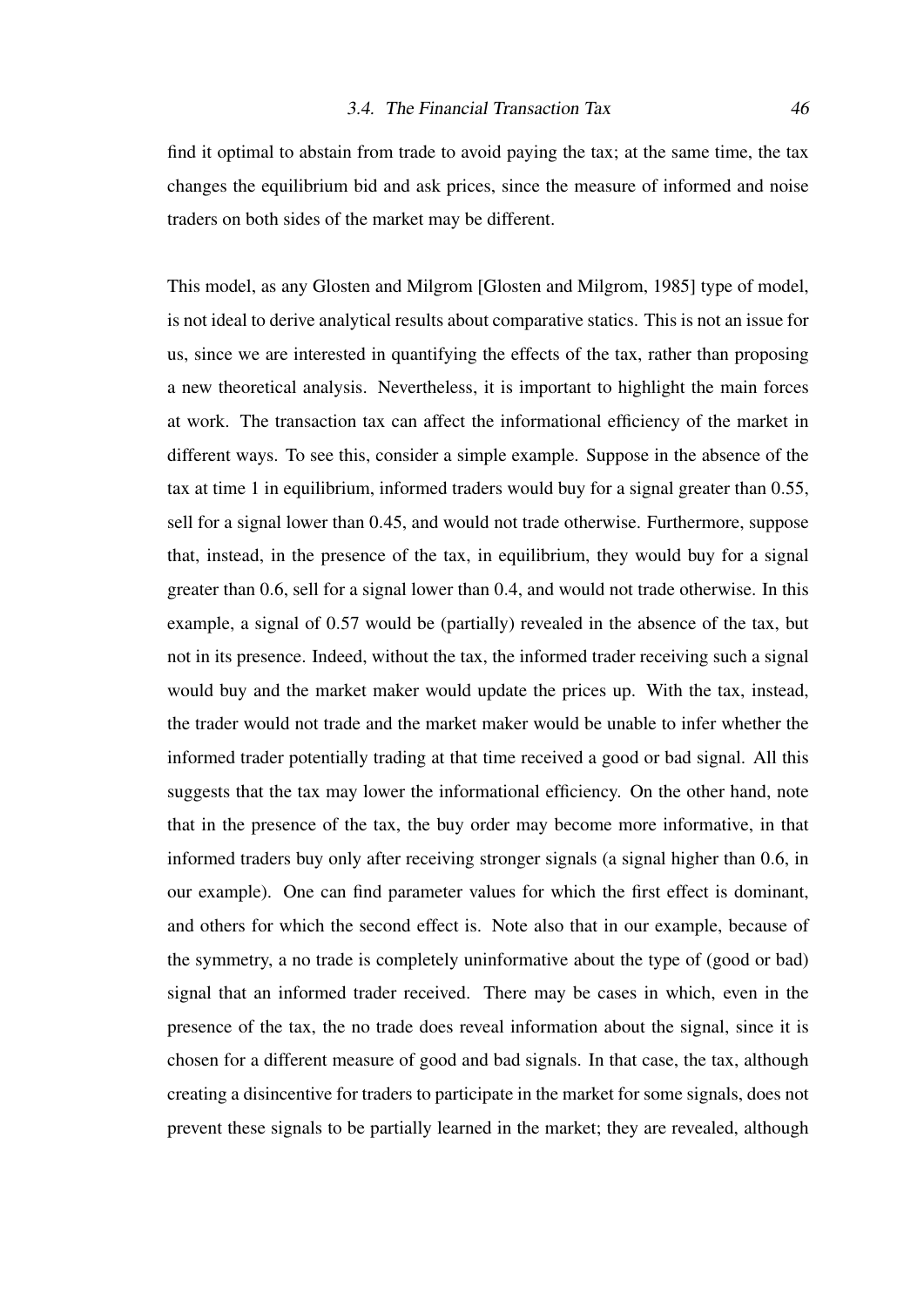obviously in a noisy way, by the no trade decisions. When we consider times greater than 1, there may be an additional effect. As we know (e.g. Cipriani and Guarino [Cipriani and Guarino, 2014]) informed traders may herd in the market. In periods of herding, informational efficiency is lowered. The transaction tax lowers the incentive of traders to herd, since they may find it optimal not to trade with a specific signal, rather than herding. This is an extra channel through which the transaction tax can be beneficial for informational efficiency.

All this analysis concerns informed traders. As we explained above, the transaction tax also affects noise traders, who can find it optimal not to trade if they have to pay a tax. This can increase the informativeness of trades, since they may now be more likely to come from informed traders. At the same time, the lower liquidity in the market can enlarge the bid-ask spread, which in turn can affect information aggregation negatively.

It is important to observe that this analysis holds for time *t* when the tax is introduced at that time. For future times, the effects of a tax on the informativeness of trades (and on the spread) are even more ambiguous. More informative trades at time *t* may mean a larger spread at that time. On the other hand, they also imply faster learning, which may mean a lower expected spread (and more informative trades) at future times.

Overall, this analysis shows that a transaction tax affects informational efficiency in various ways, and the net effect is, a priori, ambiguous. What is not ambiguous is the asymptotic effect of the tax. We know that in the absence of a tax, the price converges almost surely to the true asset value (see, e.g., Avery and Zemsky [Avery and Zemsky, 1998]). If informed traders have bounded beliefs, this convergence result does not hold when a tax is introduced. In the presence of a tax, asymptotically, as *t* goes to infinity, all informed traders will stop trading. When they do so, trading becomes completely uninformative on which of the two (good or bad) events has occurred. Eventually, the market maker will stop updating the price. In the social learning literature such a situation is referred to as an informational cascade, a concept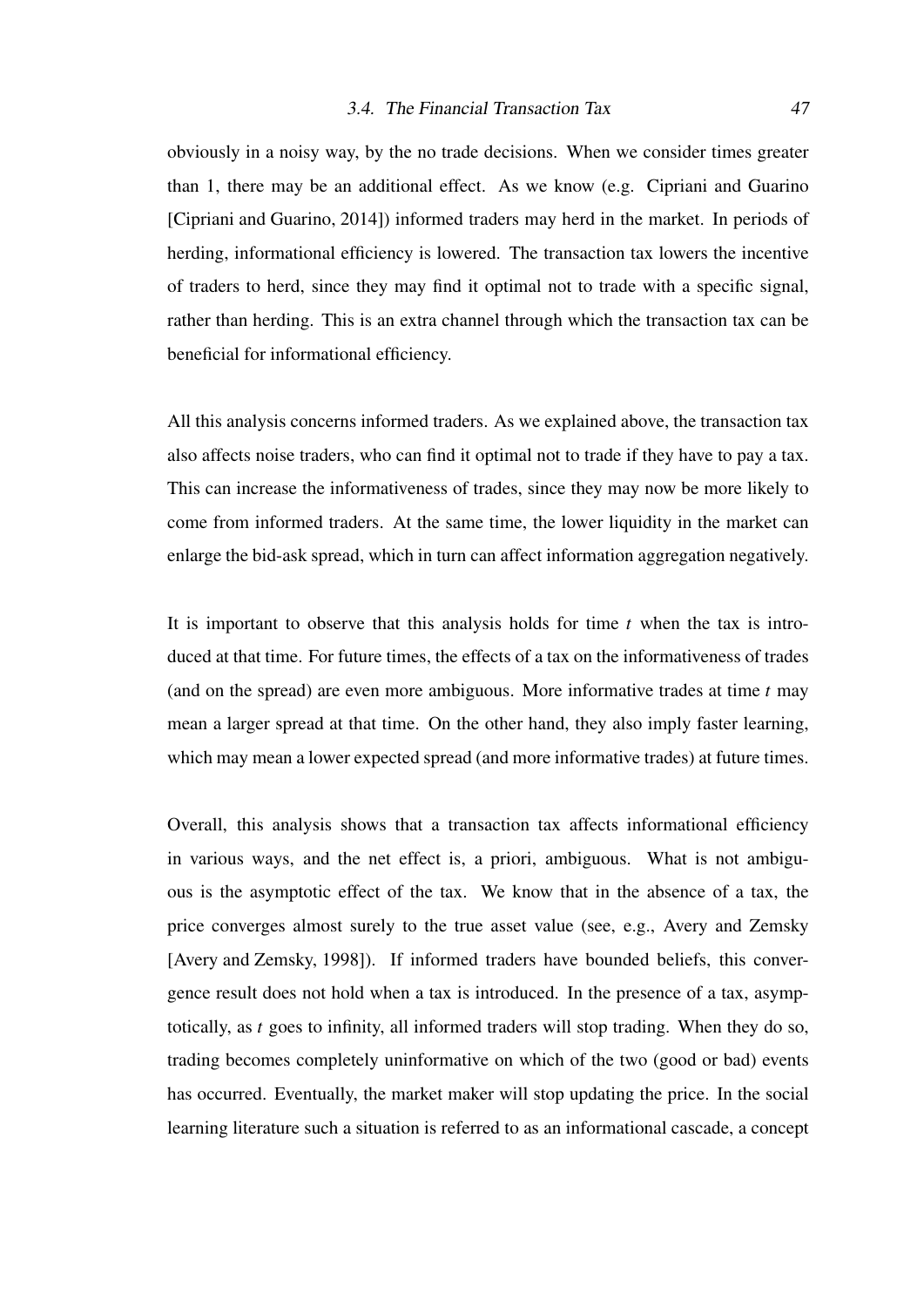that we now define formally:

Definition 1. *An informational cascade arises at time t of day d when*

$$
Pr(V^d = v^d_H | h^d_t, X^d_t = x) = Pr(V^d = v^d_H | h^d_t),
$$

*for all*  $x \in \{buy, sell, no trade\}.$ 

The next proposition states our result formally:

**Proposition 6.** *In equilibrium, as*  $t \rightarrow \infty$ *, on an event day an informational cascade arises almost surely if and only if beliefs are bounded (i.e.,* τ < 1*). In the cascade, all informed traders decide not to trade; that is, for almost all histories there exists a time T*, such that, for any  $t > T$ ,

$$
Pr(X_t^d = no\ trade|s_t^d, h_t^d) = 1,
$$

for any signal realization  $s_t^d$ .

*Proof.* See Cipriani and Guarino [Cipriani and Guarino, 2008], Proposition 2.  $\Box$ 

Over time, as the price aggregates private information, the informational content of a given signal becomes relatively less important than that of the history of trades. After a long enough sequence of trades, the valuations of the traders (for any possible signal) become so close to the bid and ask prices that the expected gain from acting upon private information becomes smaller than the tax. At this point, an informed trader prefers not to trade independently of the signal, and an informational cascade arises.

A cascade only happens when the informed traders' belief that  $V_d = v_d^H$  $_d^H$  has reached. The following proposition makes this statement more precise by deriving limits for beliefs  $q_t^d = Pr(V^d = v_h^d)$  $\frac{d}{h}$ | $V^d \neq v^{d-1}$ ,  $h_t^d$ ) such that as long as those limits are not reached, informed traders will continue to trade and private information will continue to be aggregated by prices: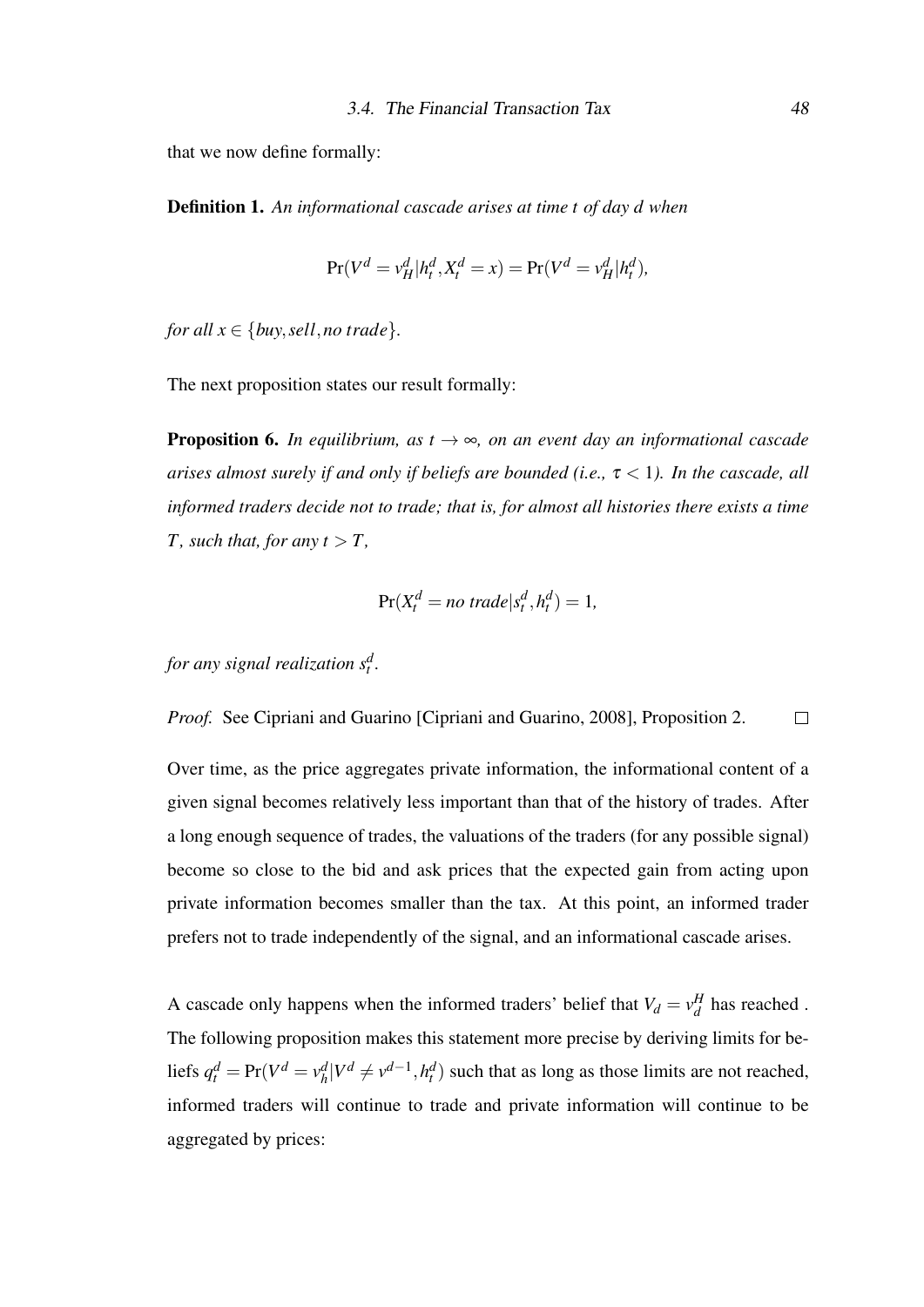Proposition 7. *If*  $\rho < \left( \frac{2\tau\delta}{1-\tau|2\delta} \right)$  $\overline{1-\tau}|2\delta-1|$  λ*h, on an event day an informational cascade occurs only if*  $Pr(V^d = v^d_h)$ *h* |*h d t* ) *has reached either an lower threshold r*<sup>∗</sup> *or an upper threshold* 1−*r* ∗ *, where r*<sup>∗</sup> *is the smallest root of the quadratic equation*

$$
\frac{2(1-r)p\tau}{1-(2r-1)\tau} = (1-\delta)\frac{\rho}{\lambda_h}.
$$

*The root r is increasing in the transaction tax*  $\rho$  *and decreasing in*  $\tau$ ,  $\delta$ *, and*  $\lambda_h$ *. If*  $\rho > \left(\frac{2\tau\delta}{1-\tau|2\delta}\right)$  $1-\tau|2\delta-1|$  $\big)$   $\lambda$ <sub>h</sub>, on an event day, informed traders never trade for all t. The *probability of a good event converges almost surely to*  $Pr(V^d = v^d_h)$  $\frac{d}{h}$ | $h_t^d$ ) =  $\delta$ .

*Proof.* See Appendix.

Of course, in our dataset the number of trades is finite, therefore there is no guarantee that a cascade occurs on a given day. We will come back to this point when studying the effect of the transaction tax on informational efficiency. To reach this aim, we need first to estimate the structural parameters of our model. To do so we now derive the likelihood function of the model.

# 3.5 The Likelihood Function

Since we use data for stocks that could be traded without paying a tax, we aim to estimate the parameters of the model without a financial transaction tax. We have characterized equilibrium behavior of market participants for all possible histories of trades. Therefore, we can write the likelihood function for the history of trades only, disregarding bid and ask prices. <sup>10</sup>

Let us denote the history of trades at the end of a trading day by  $h^d := h^d_{T_d}$ , where

 $\Box$ 

 $10$ The likelihood function is a function of trades only and does not depend on bid and ask prices. Bid and ask prices in our model are uniquely determined by the trade sequence and thus do not contain any additional information once we condition on the order flow. This would not be true if in addition to private information, public information was revealed during a trading day. Our likelihood function however would still be valid, as the probability of trade by any type of trader and after any given history of trades would not be affected by the arrival of public information given our specification of informed and noise trader demand.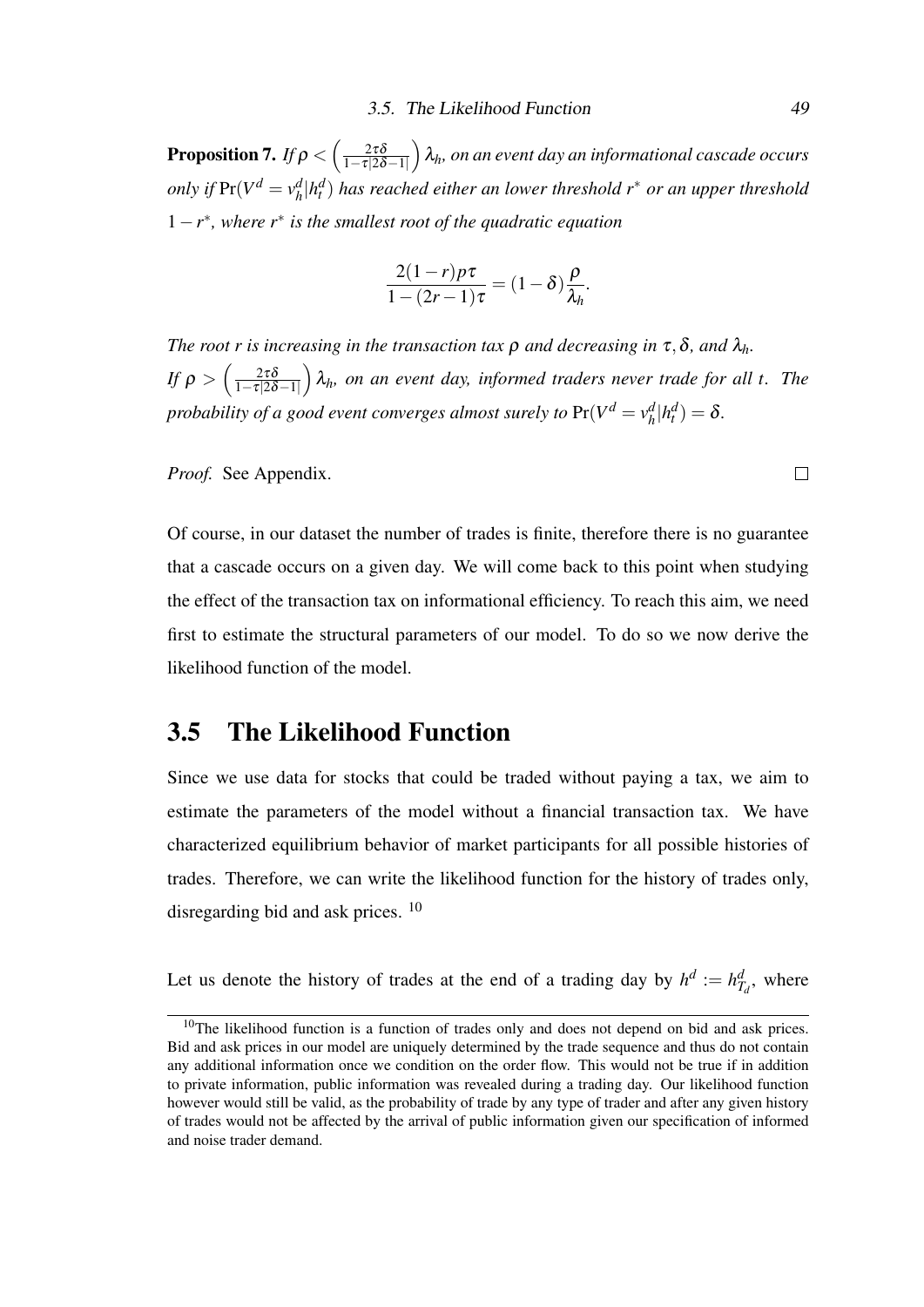$T_d$  is the number of trading times on day  $d$ . We denote the likelihood function by

$$
\mathscr{L}(\Phi;\{h^d\}_{d=1}^D)=\Pr\left(\{h^d\}_{d=1}^D|\Phi\right)
$$

where  $\Phi := {\alpha, \delta, \mu, \tau, \psi, \varepsilon}$  is the vector of parameters.

Next recall that on day *d* all market participants know  $v^{d-1}$  and the occurrence of information events is independent across days. Thus the sequence of trades on day *d* only depends on the realization of  $V<sup>d</sup>$  and not on any trading data from days other than *d*. We can therefore write the likelihood function as the product of the likelihoods of daily trading sequences

$$
\mathscr{L}(\Phi; \{h^d\}_{d=1}^D) = \Pr\left(\{h^d\}_{d=1}^D | \Phi\right) = \Pi_{d=1}^D \Pr(h^d | \Phi).
$$

Now consider the likelihood of a sequence of trades for a given day. Unlike in the standard market microstructure model of Easley et al. [Easley et al., 1997] where only the total number of buys and sells matter for the probability of a given history of trades, in our model the sequence of trades is important. Informed and price elastic traders update their valuations depending on the trading sequence and thus their probability of trading depends on the observed history of trades up to the time in which they act. We have, therefore, to characterize the likelihood function for the history of trades on day *d* starting at time 1 and then working in a recursive way up to time  $T_d$ . At trading time *t* the probability of a given action  $x_t^d$  depends on the sequence of previous trades  $h_t^d$  and we have that

$$
\Pr\left(h_{t+1}^d | \Phi\right) = \Pi_{s=1}^t \Pr\left(x_s^d | h_s^d, \Phi\right) = \Pr(x_t^d | h_t^d, \Phi) \Pr\left(h_t^d | \Phi\right). \tag{3.10}
$$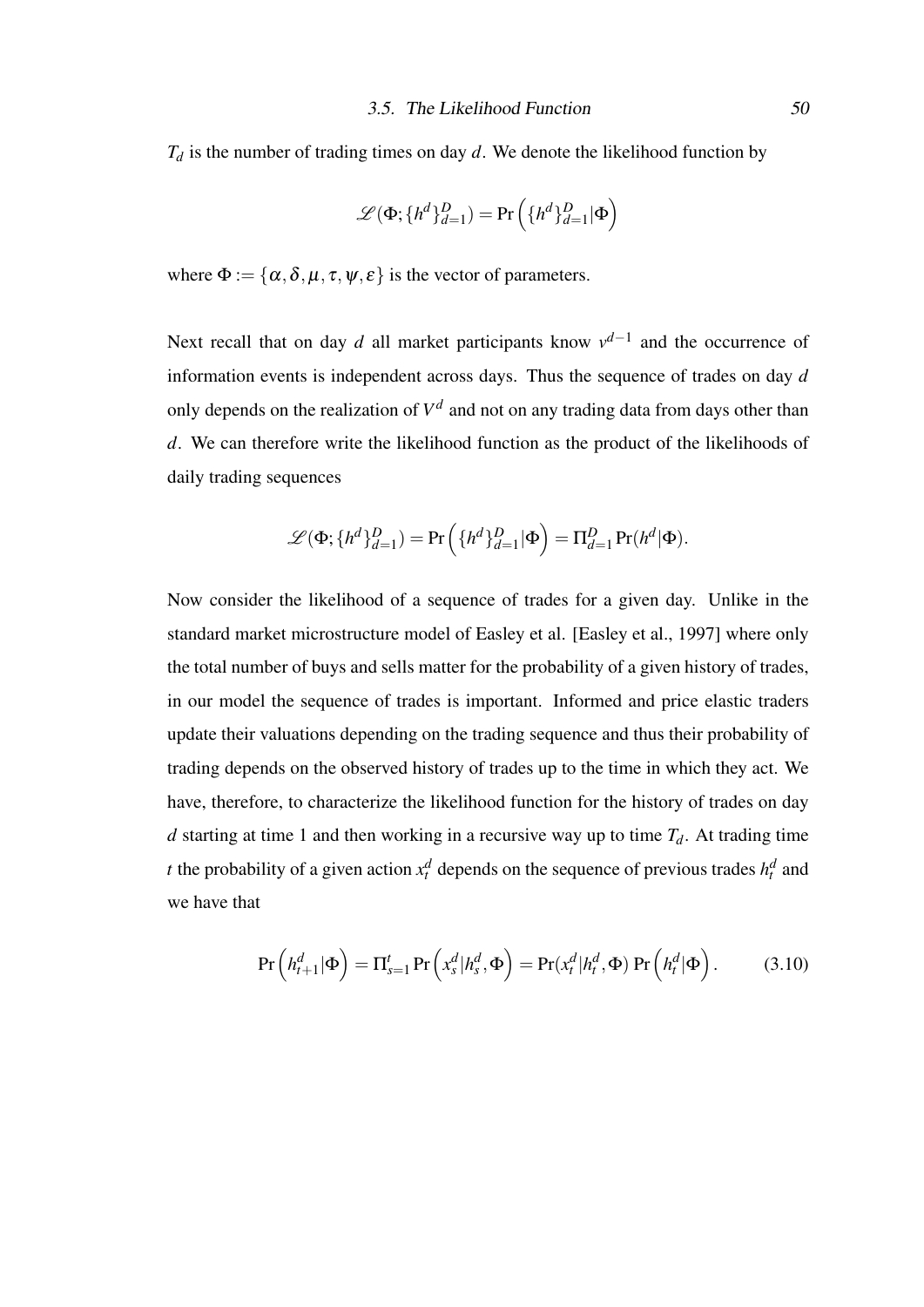To compute Pr  $(x_t^d | h_t^d, \Phi)$ , we express it in terms of the value-contingent trading probabilities

$$
\Pr\left(x_t^d|h_t^d, \Phi\right) = \Pr\left(x_t^d|h_t^d, v_H^d, \Phi\right) \Pr\left(v_H^d|h_t^d, \Phi\right) +
$$

$$
\Pr\left(x_t^d|h_t^d, v_L^d, \Phi\right) \Pr\left(v_L^d|h_t^d, \Phi\right) + \Pr\left(x_t^d|h_t^d, v_t^{d-1}, \Phi\right) \Pr\left(v^{d-1}|h_t^d, \Phi\right).
$$

We now illustrate how to compute the value-contingent probabilities of a trade  $x_t^d$ . Consider period  $t = 1$  and suppose, for instance, that there has been a buy order,  $x_1^d =$  buy. The probability of such an order for a given asset value depends on the buy thresholds for informed and price elastic noise traders,  $\beta_1^d$  $\kappa_1^d$  and  $\kappa_1^d$  $\frac{d}{1}$ , which are functions of the market maker's prior beliefs  $\alpha$  and  $\delta$  and of the other parameters. Having obtained the value-contingent probabilities of a buy order in period 1, we can then update the market makers' beliefs concerning the asset value *V <sup>d</sup>* using Bayes' rule. Hence, consider period *t* and suppose again that  $x_t^d$  is a buy order. The equilibrium buy thresholds,  $\beta_t^d$ and  $\kappa_t^d$ , will be functions of the market maker's beliefs given the trading history up to (but not including) period *t* as well as the parameters of the model.

Once we have solved for  $\beta_t^d$  and  $\kappa_t^d$ , we can compute the probability of a buy order on a good event day as follows:

$$
\Pr\left(x_t^d = \text{buy}|h_t^d, v_H^d, \Phi\right) =
$$
  

$$
\mu\left[1 - F^H\left(\beta_t^d|v_H^d\right)\right] + (1 - \mu)\left[\psi\left(1 - \kappa_t^d\right) + (1 - \psi)\left(\frac{\varepsilon}{2}\right)\right],
$$

where  $F^H(\cdot|\nu_H^d)$  is the cumulative distribution function of  $f^H(\cdot|\nu_H^d)$ . Recall that a trader active at time  $t$  is an informed trader with probability  $\mu$  and a noise trader with probability 1 –  $\mu$ . An informed trader buys if his signal is above the buy threshold  $\beta_t^d$  which happens with probability  $1 - F^H(\beta_t^d | v_H^d)$ . With probability  $1 - \psi$  a noise trader is price inelastic, in which case he buys with probability  $\varepsilon/2$ . A price elastic noise trader, in turn, buys if his shock is larger than  $\kappa_t^d$ , which happens with probability  $1 - \kappa_t^d$  as these shocks are uniformly distributed.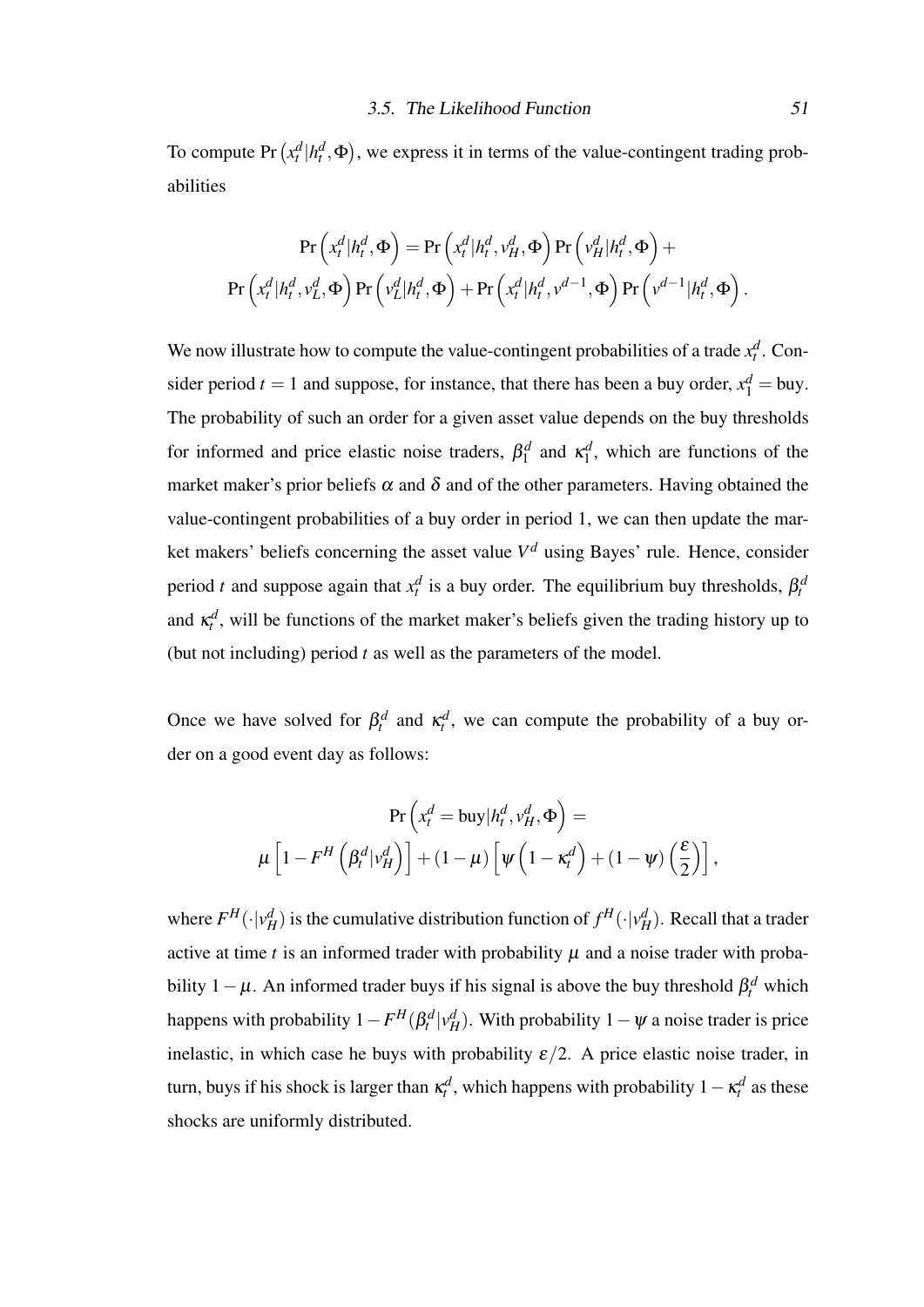Similarly, on a bad event day we have that

$$
\Pr\left(x_t^d = \text{buy}|h_t^d, v_L^d, \Phi\right) =
$$
  

$$
\mu\left[1 - F^L\left(\beta_t^d | v_L^d\right)\right] + (1 - \mu)\left[\psi\left(1 - \kappa_t^d\right) + (1 - \psi)\left(\frac{\varepsilon}{2}\right)\right].
$$

Finally, in a no event day  $(V^d = v^{d-1})$  a market order can only come from a noise trader with either elastic demand (a fraction  $\psi$  of traders) or inelastic demand (1 –  $\psi$ ). Therefore, for a buy order we have that

$$
\Pr\left(x_t^d = \text{buy}|h_t^d, v^{d-1}, \Phi\right) = \psi\left(1 - \kappa_t^d\right) + (1 - \psi)\frac{\varepsilon}{2}.
$$

By following an analogous procedure we obtain the value-contingent probabilities for a sell order at *t* by computing  $\sigma_t^d$  and  $\gamma_t^d$ . The probability of a sell order on a good event day, for instance, is

$$
\Pr\left(x_t^d = \text{sell}|h_t^d, v_H^d, \Phi\right) =
$$
  

$$
\mu F^H\left(\sigma_t^d | v_H^d\right) + (1 - \mu) \left[\Psi \chi_t^d + (1 - \Psi)\left(\frac{\varepsilon}{2}\right)\right];
$$

the probability of a no-trade is just the complement to the probabilities of a buy and of a sell.

Finally, to compute Pr  $(x_t^d | h_t^d, \Phi)$ , we need the conditional probabilities of  $V^d$  given the history until time *t*, that is, Pr  $(V^d = v | h^d_t, \Phi)$  for  $v \in \{v^d_L, v^{d-1}, v^d_H\}$ . These can also be computed recursively by using Bayes's rule.

## 3.6 Data

Given that the purpose of this work is methodological, we perform our empirical analysis on one stock only, Ashland Inc., traded on the New York Stock Exchange and already used in the seminal paper by Easley et al. [Easley et al., 1997].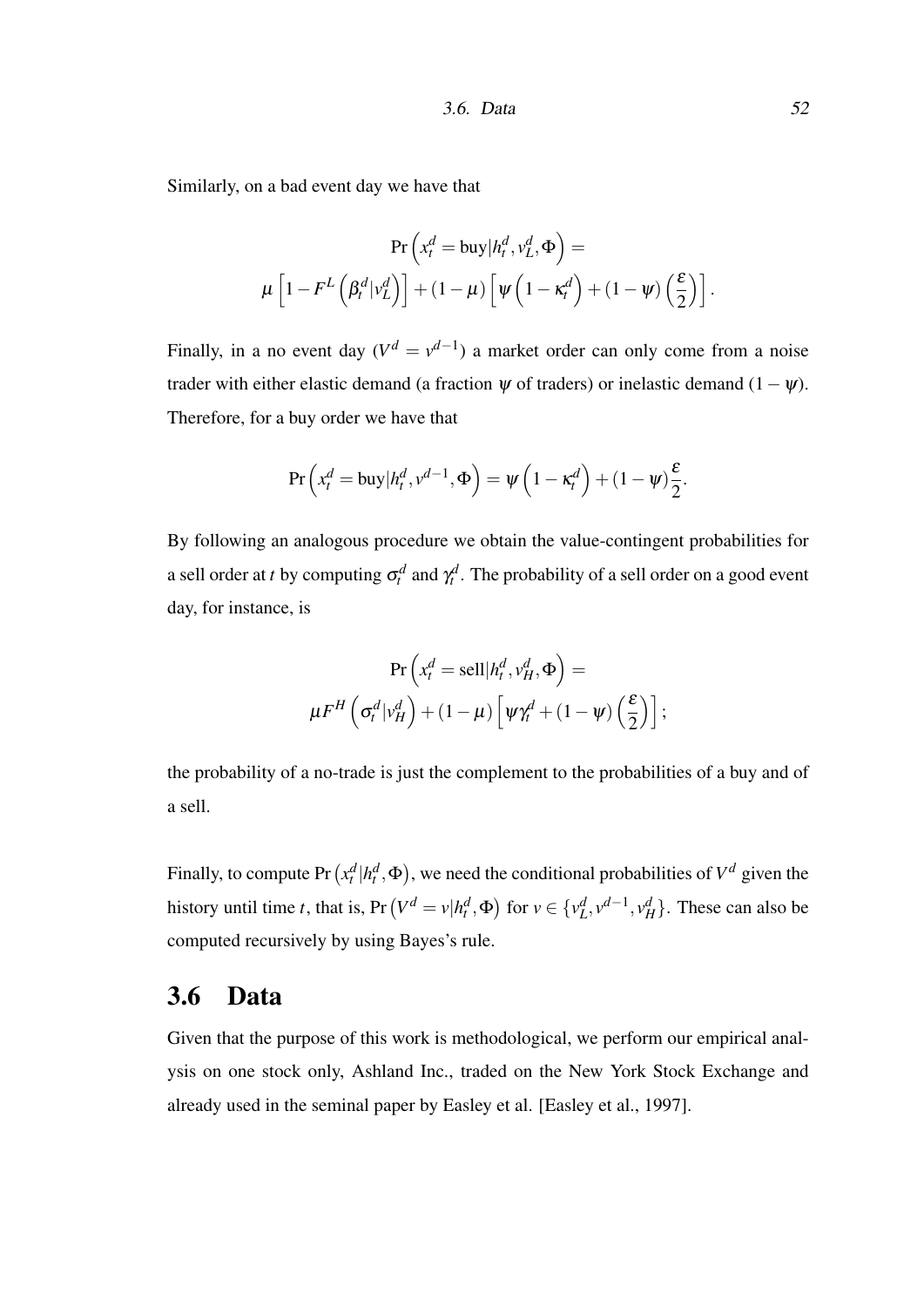We obtained the data from the TAO (Trades and Ouotes) dataset.<sup>11</sup> The dataset contains the posted bid and ask prices (the "quotes"), the prices at which the transactions occurred (the "trades"), and the time when the quotes were posted and when the transactions occurred. We used transactions data on Ashland Inc. in 1995, for a total of 252 trading days. The data refer to trading on the New York Stock Exchange, the American Stock Exchanges, and the consolidated regional exchanges.

The TAQ dataset does not sign the trades, that is, it does not report whether a transaction was a sale or a purchase. To classify a trade as a sell or a buy order, we used the standard algorithm proposed by Lee and Ready [Lee and Ready, 1991]. We compared the transaction price with the quotes that were posted just before a trade occurred.<sup>12</sup> Every trade above the midpoint was classified as a buy order, and every trade below the midpoint was classified as a sell order; trades at the midpoint were classified as buy or sell orders according to whether the transaction price had increased (uptick) or decreased (downtick) with respect to the previous one. If there was no change in the transaction price, we looked at the previous price movement, and so on.<sup>13</sup>

TAQ data do not contain any direct information on no-trades. We used the established convention of inserting no-trades between two transactions if the elapsed time between them exceeded a particular time interval (see, e.g., Easley et al. [Easley et al., 1997]). We obtained this interval by computing the ratio between the total trading time in a day and the average number of buy and sell trades over the 252 days (see, e.g., Chung et al. [Chung et al., 2005] ). In our 252 trading-day window, the average number of trades per day was 90.2. We divided the total daily trading time (390 minutes) by 90.2 and obtained a unit-time interval of 259 seconds (i.e., on average, a trade occurred every 259 seconds). If there was no trading activity for 259 seconds or more, we inserted

<sup>&</sup>lt;sup>11</sup>Hasbrouck [Hasbrouck, 2004] provides a detailed description of this dataset.

 $12$ Given that transaction prices are reported with a delay, we followed Leee and Ready's [Lee and Ready, 1991] suggestion of moving each quote ahead in time by five seconds. Moreover, following Hasbrouck [Hasbrouck, 1991], we ignore quotes posted by the regional exchanges.

<sup>&</sup>lt;sup>13</sup>We classified all trades with the exception of the opening trades, since these trades result from a trading mechanism (an auction) substantially different from the mechanism of trading during the day (which is the focus of our analysis).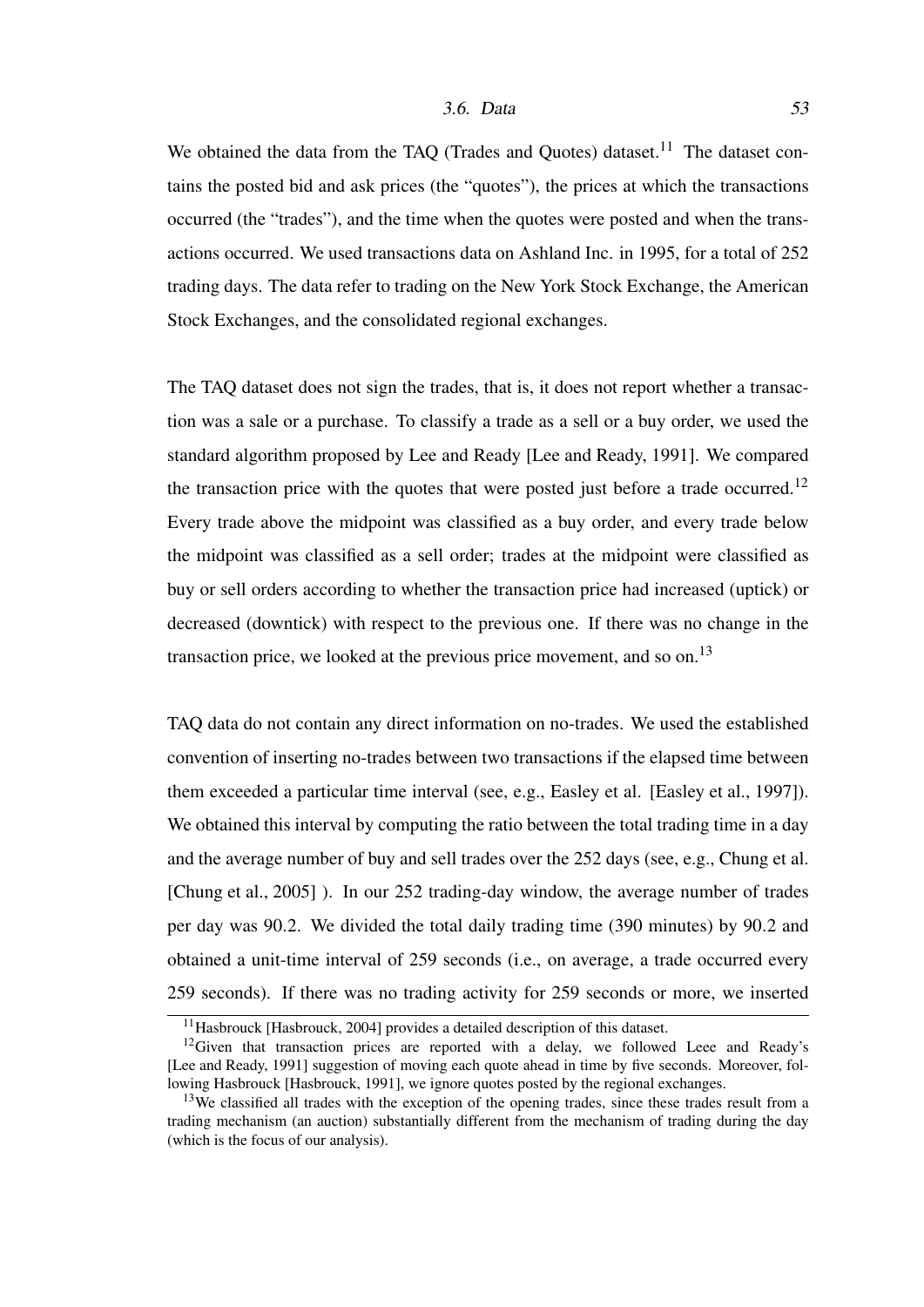#### 3.7. Results 54

one or more no-trades to the sequence of buy and sell orders. The number of no-trades that we inserted between two consecutive transactions was equal to the number of 259-second time intervals between them.

Our sample of 252 trading days contained on average 149 decisions (buy, sell, or no-trade) per day. The sample was balanced, with 30 percent of buys, 31 percent of sells, and 40 percent of no-trades.

Finally, remember that in our theoretical model we assume that the closing price is a martingale. For the case of Ashland Inc. during 1995, the data support the hypothesis that the closing price is a martingale with respect to the history of past prices (i.e., the information available in our dataset): the autocorrelogram of price changes is not significantly different from zero, at all lags and at all significance levels (see Cipriani and Guarino [Cipriani and Guarino, 2014]).

## 3.7 Results

We start by presenting the parameter estimates for the model without a financial transaction tax. We will then illustrate the impact of the transaction tax by simulating an economy with our parameter estimates and different tax rates.

## 3.7.1 Estimates

We estimate the parameters through maximum likelihood, using the Nelder-Mead simplex algorithm.14 15 The optimisation routine converges to the same parameter set starting from a large set of initial conditions. Table 3.1 presents these estimates and their corresponding standard errors.<sup>16</sup>

Given our underlying structural model, the market maker believes that an information

<sup>&</sup>lt;sup>14</sup>We use an implementation of the algorithm by the Numerical Algorithm Group (NAG) for the NAG Matlab Toolbox.

<sup>&</sup>lt;sup>15</sup>We report estimations of simulated data for our model in Appendix B.0.2. We create artificial transaction data using our model for a range of parameters and manage to recover the parameters using our estimation routine with satisfactory precision.

<sup>&</sup>lt;sup>16</sup>Standard errors are computed numerically with the BHHH estimator (see Berndt et al. [Berndt et al., 1974])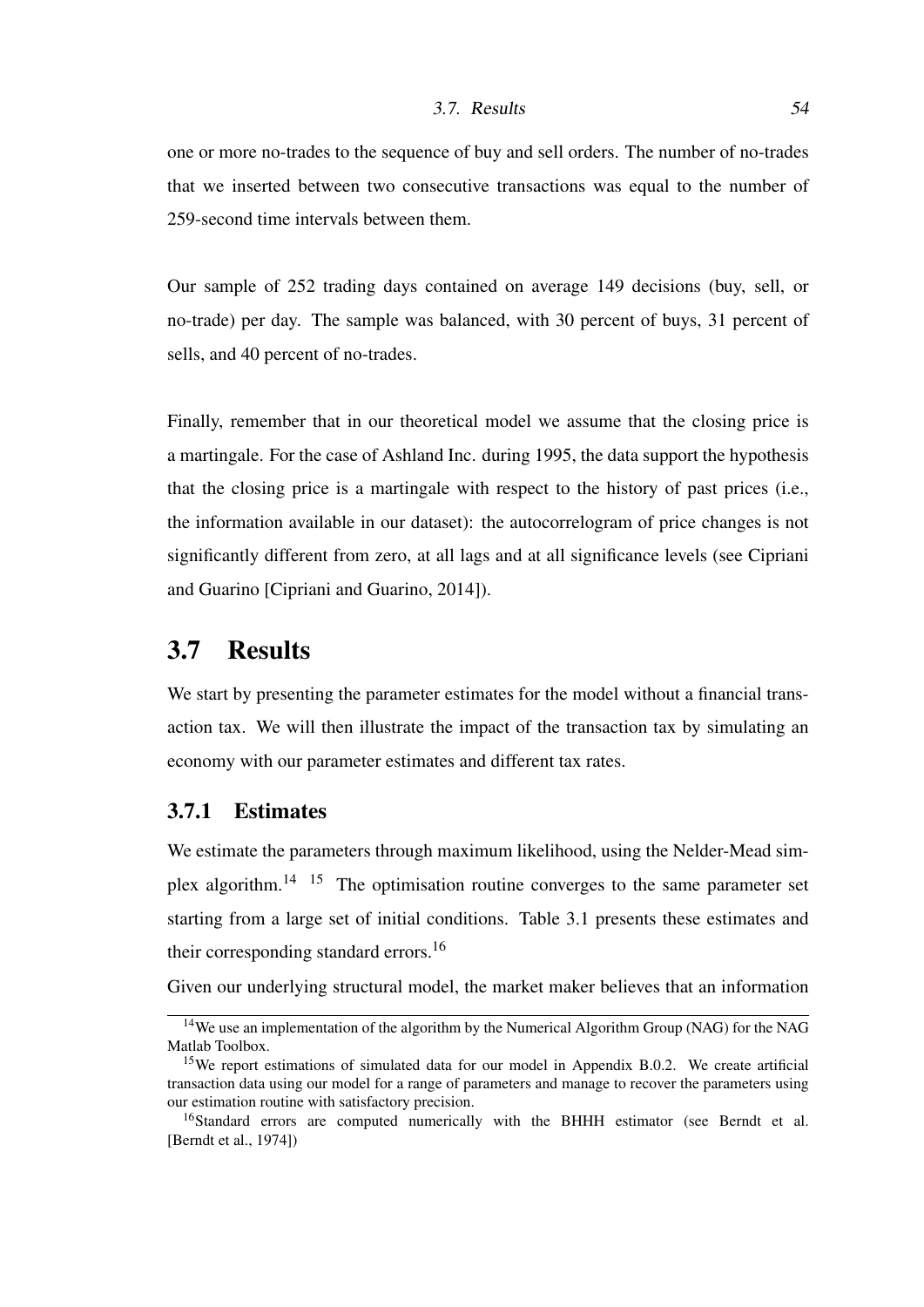| 3.7. Results | 55 |  |
|--------------|----|--|
|              |    |  |

| parameters | estimates               | s.e.  |
|------------|-------------------------|-------|
| α          | 0.2785                  | 0.026 |
| $\delta$   | 0.6252                  | 0.067 |
| μ          | 0.4134                  | 0.013 |
| τ          | 0.4284                  | 0.027 |
| V          | $0.3165 \times 10^{-8}$ | 0.022 |
| £.         | 0.5698                  | 0.006 |

Table 3.1: *Estimation Results. Estimates for the six parameters of the model and their standard errors (s.e.).*

event occurs on approximately one out of four trading days ( $\alpha = 0.279$ ) and if there is a change in the fundamental value of the asset, it is more likely to be an upward movement than a downward movement ( $\delta = 0.625$ ). On event days about 40 percent of traders are informed ( $\mu = 0.413$ ), the rest being noise traders. Price inelastic noise traders are slightly more likely to trade than to refrain from trading ( $\varepsilon = 0.5698$ ). Recall that if they do trade, they buy and sell with equal probability by assumption. We estimate the share of price elastic noise traders to be negligible ( $\psi$  < 10<sup>-8</sup>). Thus, essentially all trading activity that is not due to private information about the fundamental asset value is price inelastic. More precisely, we tested the hypothesis that the share of price elastic noise traders is zero, by performing a likelihood ratio test where we set  $\Psi = 0$  for the restricted model. The outcome of this test is reported in Table 3.2.

| $LL$ (unrestricted) $LL$ (restricted) $LR$ test p-value |             |             |  |
|---------------------------------------------------------|-------------|-------------|--|
| $-40573.87$                                             | $-40574.32$ | 0.8859 0.35 |  |

Table 3.2: *Likelihood-Ratio Test. Log-likelihood value (LL) of the restricted and unrestricted model as well as the LR test statistic and corresponding p-value.*

We cannot reject the hypothesis that there are no price elastic noise traders in our asset market at any conventional level of significance. In our simulations for the impact of a financial transaction tax, we therefore use estimates obtained for a restricted version of our original model with  $\psi$  set to zero. These are the the estimates found by Cipriani and Guarino [Cipriani and Guarino, 2014], The five parameter estimates are reported in Table 3.3. The estimates for the restricted model are almost identical to those obtained for the unrestricted model.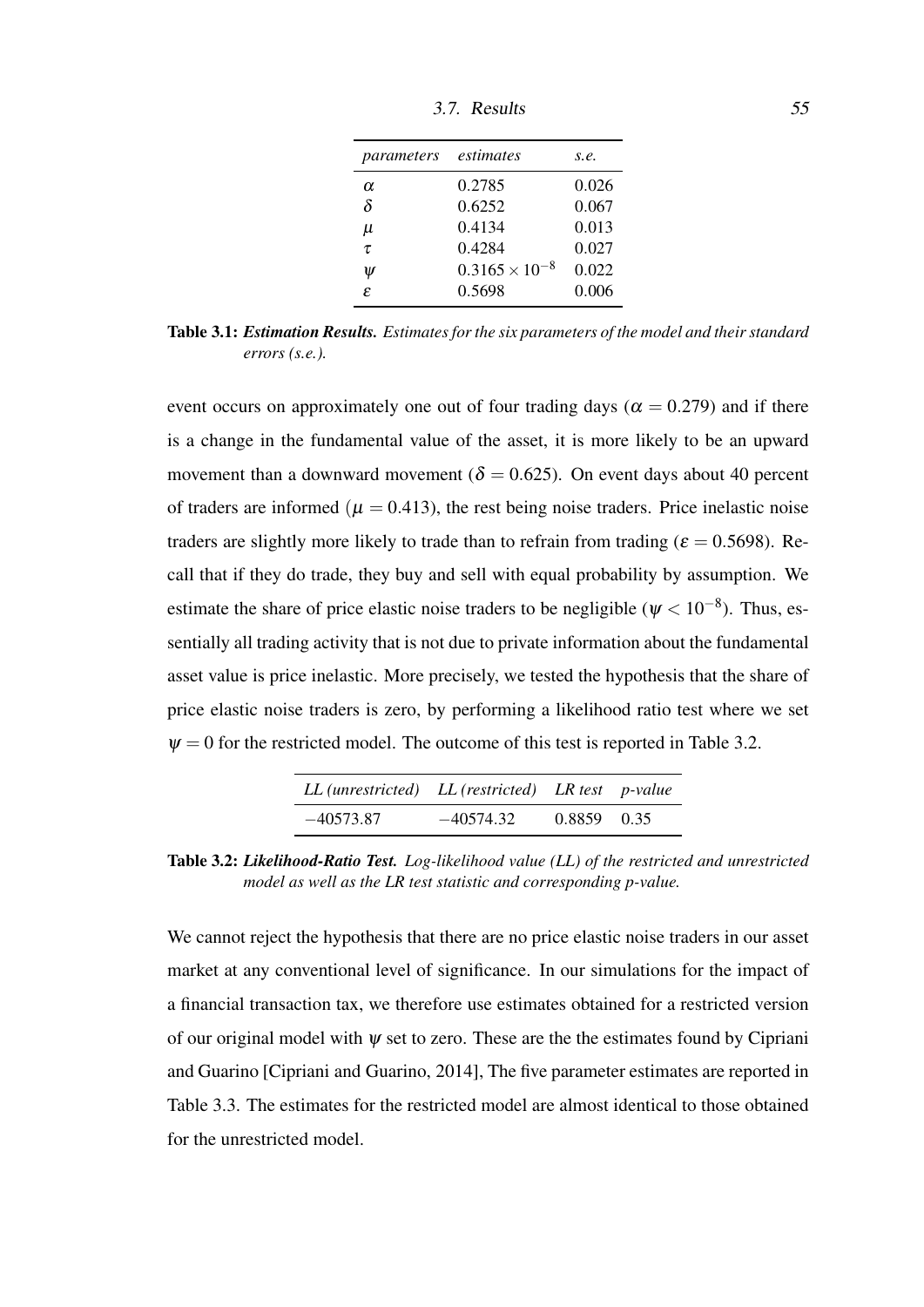| parameters | estimates | S.e.  |
|------------|-----------|-------|
| $\alpha$   | 0.2803    | 0.026 |
| δ          | 0.6238    | 0.067 |
| μ          | 0.4167    | 0.012 |
| τ          | 0.4526    | 0.026 |
| £          | 0.5691    | 0.002 |

Table 3.3: *Estimation Results (Restricted Model). Estimates for the five parameters of the restricted model and their standard errors (s.e.).*

## 3.8 Simulating the Impact of a FTT

We will now simulate how trading in our stock (Ashland Inc.) would be influenced by the introduction of a financial transaction tax. To perform simulations of our model under different tax scenarios we will use the estimates for the parameter vector  $\{\alpha, \delta, \mu, \tau, \varepsilon\}$  reported in Table 3.3. To calculate the equilibrium trading thresholds for our informed and price elastic noise traders in the presence of the tax  $\rho$ , we will need an estimate for  $\lambda$ <sub>H</sub> which parameterizes the size of the possible movements in the fundamental value of the asset.<sup>17</sup> It is the size of the tax in relation to the possible gains and losses from holding the asset that determine the impact of the tax (recall expression (3.9)). We use the difference between daily closing and opening prices of Ashland Inc. for our sample period to obtain an estimate for  $\lambda_H$ . Unlike in our theoretical model, observed price changes for our stock across days are due to two kinds of events. First, those that were private information to traders and were revealed to the market during the course of trading. These changes are what  $\lambda_H$  and  $\lambda_L$  in our model refer to. Second, the events that became public information during or after the trading day. To obtain a measure of  $\lambda$ <sup>H</sup> we must disentangle the two componentes. To do so, we performed a variance decomposition suggested by Hasbrouck [Hasbrouck, 1991] that allows us to decompose stock price changes into a trade-correlated component, interpreted as the component driven by private information, and a trade-uncorrelated component. This procedure is discussed in more detail in the Appendix. Table B.1 reports the results of this decomposition exercise. It gives a measure for the size of the tax in relation to

<sup>&</sup>lt;sup>17</sup>Recall that by assumption the size of a potential fall in the fundamental value is given by  $\lambda_L =$  $[\delta/(1-\delta)]\lambda_H$ .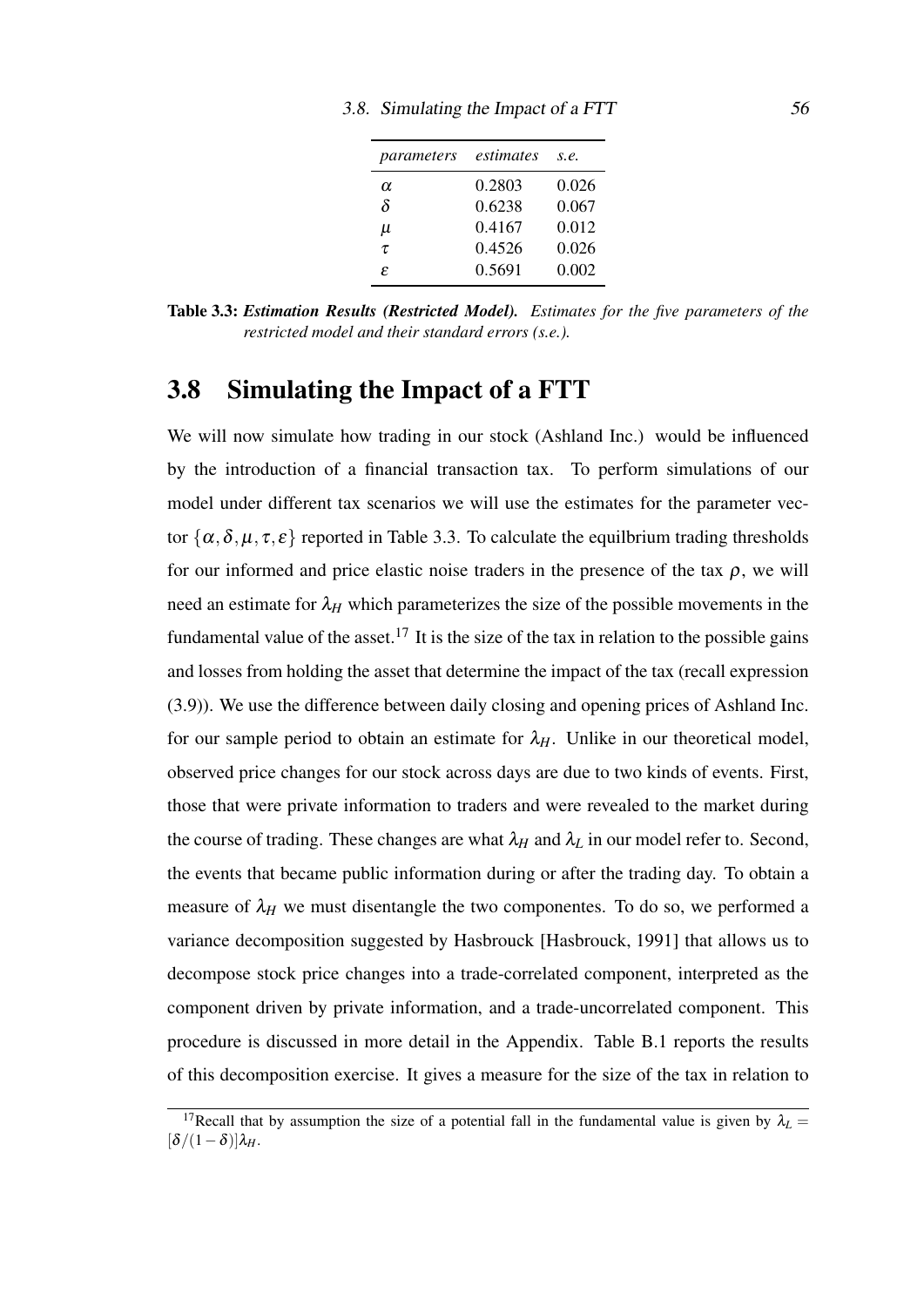potential changes in the fundamental value, where the tax rates have been chosen to lie in the range of tax rates for a financial transaction tax proposed or already recently implemented.

| $\iota$ ax |                                       | $0.1\%$ $0.2\%$ $0.5\%$ |  |
|------------|---------------------------------------|-------------------------|--|
|            | $\rho/\lambda_h$ 0.1526 0.3053 0.7632 |                         |  |

Table 3.4: *Calibration of FTT*

These estimates suggest that if we imposed, for example, a 0.1 percent tax, the amount of tax paid would be approximately equal to 15 percent of the upside risk in the fundamental value due to private information. This cost would go up to 75 percent for a 0.5 percent tax.

We simulate the model for 10,000 trading days each having 149 trading times. <sup>18</sup> The simulations yield a trade sequence and the corresponding ask and bid prices for each trading day.

## 3.8.1 Impact on Volume and Spreads

We start by investigating the impact of the tax on the trading volume. Tables 3.5 and 3.6 report the percentage of trading times that result in a trade (either buy or sell) with and without tax. The results are reported by type of event day and for different trading periods. As one can see, if we consider all days and all trading activity during the course of a day, the introduction of a 0.5 percent transaction tax leads, on average, to a drop in the trading volume of 9 percentage points (from trading ( buy or sell ) at 59 percent of the possible trading times to 50 percent). If we consider event days only, this impact increases to a 33 percentage point drop in volume. A smaller tax of 0.1 percent would still lead to a drop of 15 percentage points. As our estimate for the share of price elastic noise traders was zero, this drop is purely due to informed traders, who now prefer not to trade on their private information in order to avoid paying the tax.

 $18$ The transaction data for Ashland Inc. have an average of 149 trading times per trading day given our chosen no-trade interval.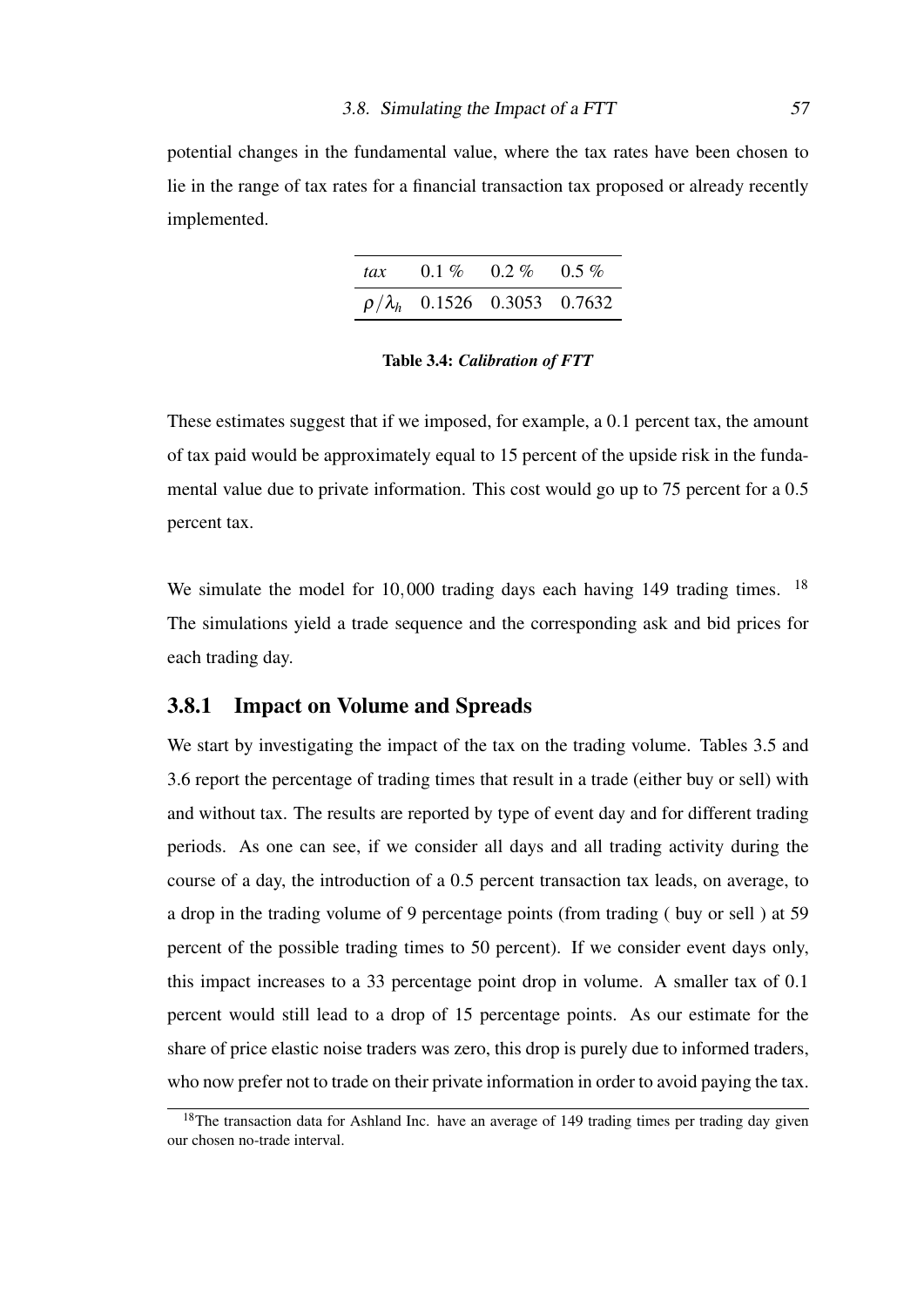|         | $1 - 149$ | $1 - 50$ | $51 - 100$ | $101 - 149$ |
|---------|-----------|----------|------------|-------------|
| $0\%$   | 0.59      | 0.60     | 0.59       | 0.59        |
| $0.1\%$ | 0.55      | 0.57     | 0.55       | 0.53        |
| $0.2\%$ | 0.53      | 0.55     | 0.53       | 0.52        |
| $0.5\%$ | 0.50      | 0.50     | 0.50       | 0.50        |

Table 3.5: *Trade volume by tax rates (all days). Fraction of trading times at which trade (buy or sell) takes place by trading period and tax rate.*

| $1 - 149$ |      |          | $101 - 149$ |
|-----------|------|----------|-------------|
| 0.66      | 0.68 | 0.65     | 0.64        |
| 0.51      | 0.58 | 0.50     | 0.56        |
| 0.45      | 0.49 | 0.44     | 0.40        |
| 0.33      | 0.33 | 0.33     | 0.33        |
|           |      | $1 - 50$ | $51 - 100$  |

Table 3.6: *Trade volume by tax rates (event days). Fraction of trading times at which trade (buy or sell) takes place by trading period and tax rate.*

Note that for a 0.5 percent tax the percentage of trades in event days is 33. This value corresponds to no informed trader trading and all trades coming from price inelastic noise traders (since in this case a trade happens with probability  $(1 - \mu)\varepsilon = 0.332$ ). Essentially this means that in our asset market a transaction tax of 0.5 percent would crowd out all informed trade.

Tables 3.7 and 3.8 show the impact of the tax on the bid-ask spread. Clearly, since a tax of 0.5 percent crowds out all informed traders, the spread for this tax level drops to zero. This provides a note of caution should one want to use bid-ask spreads to evaluate the impact of a transaction tax on market liquidity. Narrower spreads can be a consequence of informed traders being driven out of the market. We note that while spreads are monotonically decreasing in the tax on event days, the relationship is non-monotonic if we pool all days, first increasing and then decreasing with the tax. To understand this, note that in our economy (with no price elastic noise traders) the tax has two opposing effects on the spread. On the one hand, a higher tax crowds out informed traders and thus the market maker needs to protect himself less against private information. This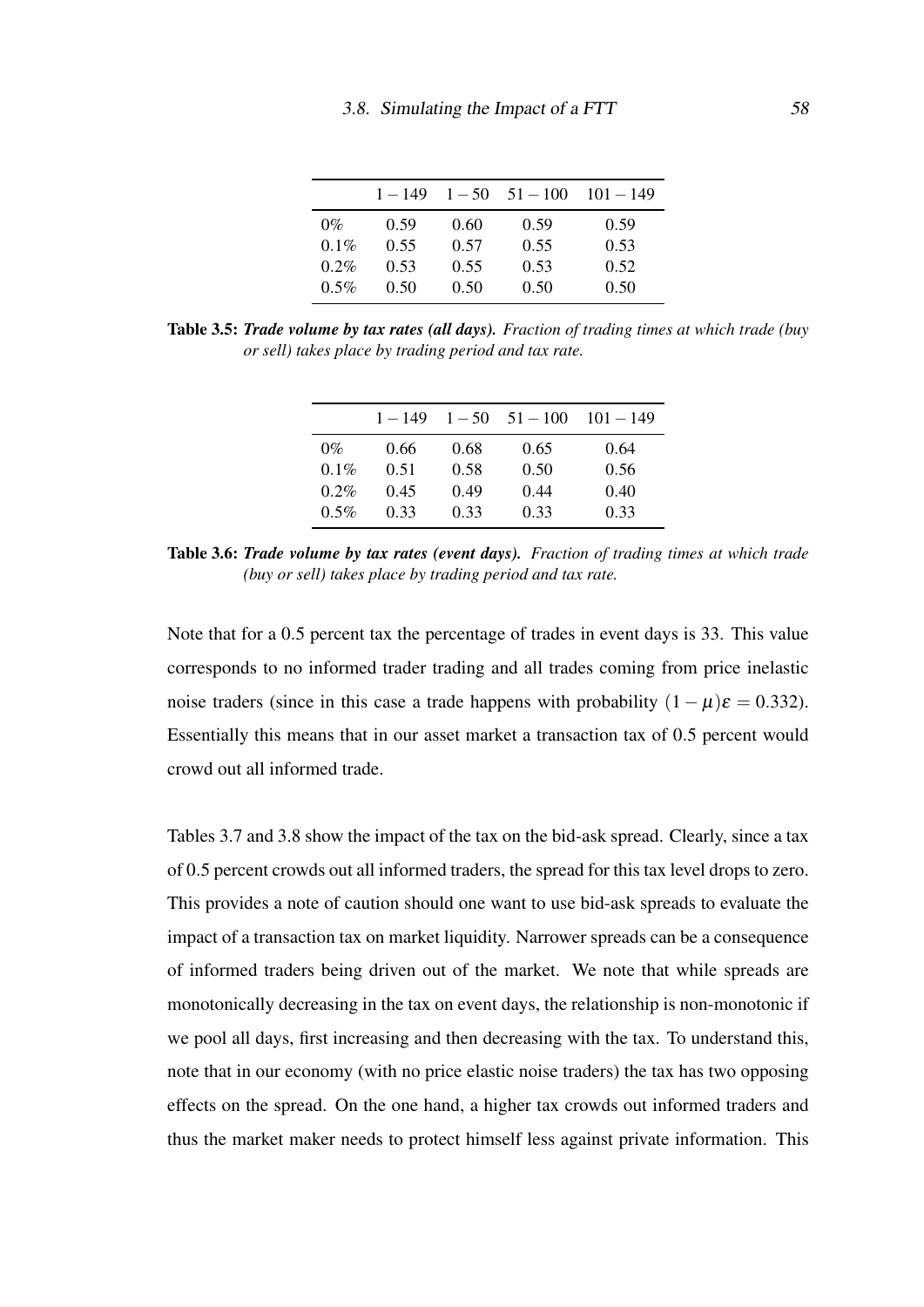leads to a lower spread. On the opther hand, fewer informed traders also means that the market maker learns the value less quickly and, therefore, spreads converge to zero at a slower pace. Figure 3.4 illustrates the behaviour of spreads over the course of a trading day across different tax regimes.

|         |                   |                   | $1-149$ $1-50$ $51-100$ | $101 - 149$       |
|---------|-------------------|-------------------|-------------------------|-------------------|
| $0\%$   | 0.025             | 0.037             | 0.024                   | 0.016             |
| $0.1\%$ | 0.027             | 0.038             | 0.026                   | 0.016             |
| $0.2\%$ | 0.023             | 0.033             | 0.023                   | 0.014             |
| $0.5\%$ | $\mathbf{\Omega}$ | $\mathbf{\Omega}$ | $\mathbf{\Omega}$       | $\mathbf{\Omega}$ |

Table 3.7: *Bid-ask spread by tax rates (all days). Mean bid-ask spread by trading period and tax rate.*

|         |                   |       | $1-149$ $1-50$ $51-100$ | $101 - 149$       |
|---------|-------------------|-------|-------------------------|-------------------|
| $0\%$   | 0.054             | 0.061 | 0.057                   | 0.043             |
| $0.1\%$ | 0.045             | 0.049 | 0.048                   | 0.036             |
| $0.2\%$ | 0.042             | 0.046 | 0.045                   | 0.033             |
| $0.5\%$ | $\mathbf{\Omega}$ | 0     | $\mathbf{\Omega}$       | $\mathbf{\Omega}$ |

Table 3.8: *Bid-ask spread by tax rates (event days).Mean bid-ask spread by trading period and tax rate.*

Finally, it is interesting to study how the cost of the tax compares to the cost due to the bid-ask spread (which in our framework is caused by the adverse selection due to private information). We use half the spread as a measure of this cost. Tables 3.9 and 3.10 report the ratio of half the spread to the amount of tax paid per transaction  $\rho$ . For all tax levels the transaction cost caused by the tax is larger than the cost induced by the spread.

|         |                   |                   | $1-149$ $1-50$ $51-100$ | $101 - 149$ |
|---------|-------------------|-------------------|-------------------------|-------------|
| $0.1\%$ | 0.40              | 0.56              | 0.38                    | 0.24        |
| $0.2\%$ | 0.17              | 0.24              | 0.17                    | 0.10        |
| $0.5\%$ | $\mathbf{\Omega}$ | $\mathbf{\Omega}$ | $\mathbf{\Omega}$       | $\theta$    |

Table 3.9: *Bid-ask spread in relation to FTT (all days). Mean bid-ask spread divided by 2 as a fraction of the transaction tax* ρ *by trading period and tax rate.*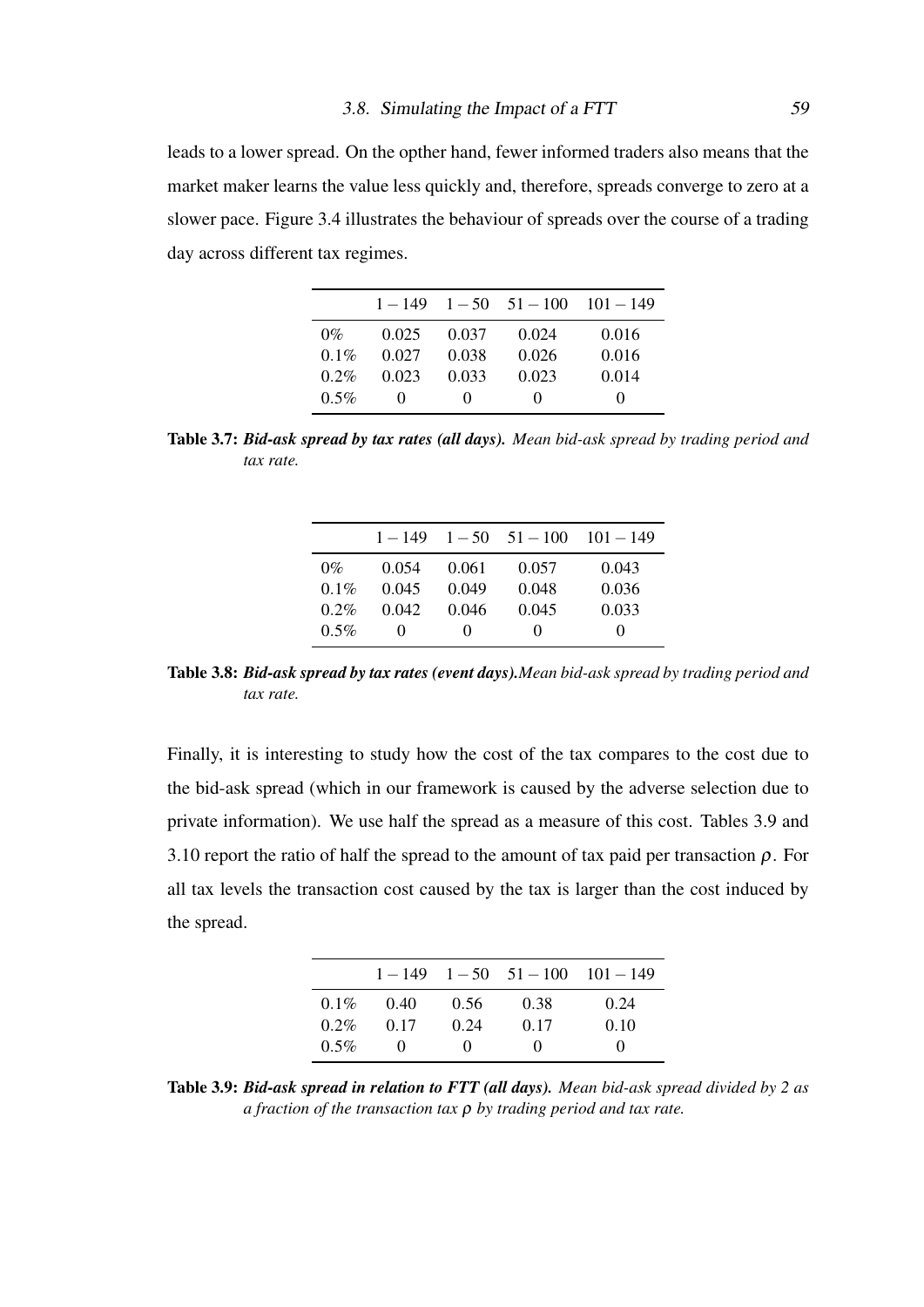

Figure 3.4: *Spreads by tax regime. The figure displays average spreads on 'no event day' over course of trading day for three tax regimes.*

|         |          |          | $1-149$ $1-50$ $51-100$ $101-149$ |          |
|---------|----------|----------|-----------------------------------|----------|
| $0.1\%$ | 0.66     | 0.72     | 0.71                              | 0.53     |
| $0.2\%$ | 0.31     | 0.34     | 0.33                              | 0.24     |
| $0.5\%$ | $\Omega$ | $\theta$ | $^{(1)}$                          | $^{(1)}$ |

Table 3.10: *Bid-ask spread in relation to FTT (event days). Mean bid-ask spread divided by 2 as a fraction of the transaction tax* ρ *by trading period and tax rate.*

## 3.8.2 Impact of Informational Efficiency

We now investigate how the transaction tax influences the ability of the market to aggregate private information into the price. We focus on the evolution of the market maker's expected value of the fundamental value,  $p_t^d = \mathbb{E}\left(V^d | h_t^d\right)$  (which we have defined, for convenience, as the price of the asset) over the course of the trading day. We analyse to what extent this price deviates from the true fundamental value  $v<sup>d</sup>$  over the course of the trading day across different tax rates. In particular, we focus on the average absolute deviation of this price from the fundamental value normalized by the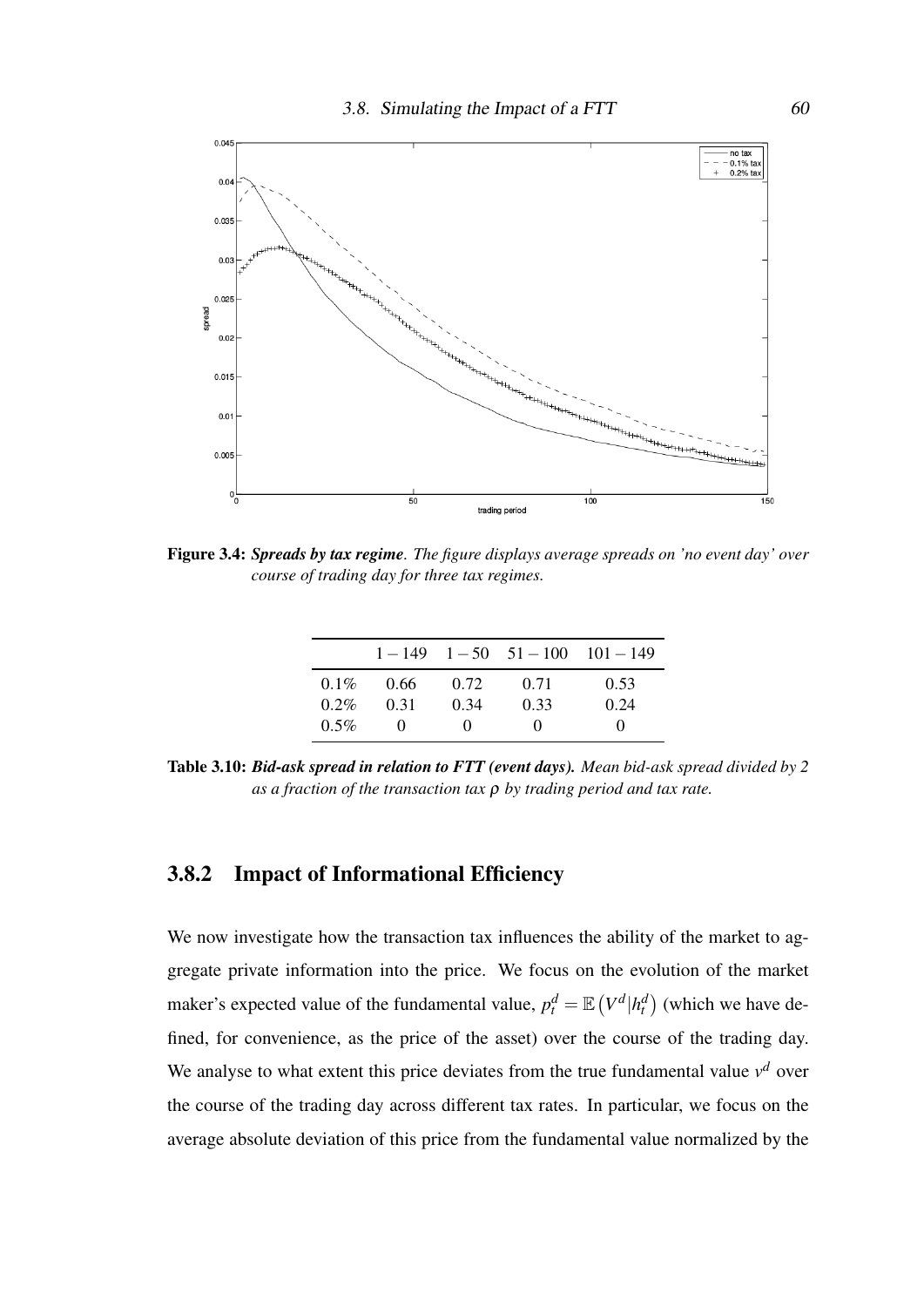expected value of the asset at the start of trading, which is  $\delta$ , that is,

$$
\frac{1}{T}\sum_{t=1}^T \left|\frac{p_t^d - v^d}{\delta}\right|.
$$

Table 3.11 reports this average deviation from the fundamental value for the different tax rates. We focus on event days only, as our focus is on how well the price is able to reflect private information about asset values. On days without events, no such information is present in the market.

First we note that,as a 0.5 percent tax crowds out all informed trade, the price under such a tax regime remains constant at the expected value of the fundamental asset at  $t = 1$  which is  $\delta$ . On event days the deviations of the price from the fundamental values are given by  $(1-\delta)/\delta$  and  $(\delta-0)/\delta$  for good and bad days respectively.

Increasing the tax unambiguously reduces the informational efficiency of the asset market. Going from a market without transaction tax to a market where each transaction is taxed at 0.2 percent increases the average deviation of the price from the fundamental value by 8 percentage points on good event days and by 14 percentage points on bad event days.

|         | good event bad event |      |
|---------|----------------------|------|
| $0\%$   | 0.37                 | 0.61 |
| $0.1\%$ | 0.40                 | 0.67 |
| $0.2\%$ | 0.45                 | 0.75 |
| $0.5\%$ | 0.61                 |      |

Table 3.11: *Price deviation from fundamental value. Absolute price deviation from fundamental value as a fraction of expected value by tax rates.*

Next we consider by how much prices in a market with transaction taxation would deviate from the price that would obtain in a market without a transaction tax. Table 3.12 reports the average absolute deviation over a trading day normalized by the expected value of the asset δ. We see that this deviation can be as large as 46 percent on *bad event days* for a tax of 0.5%.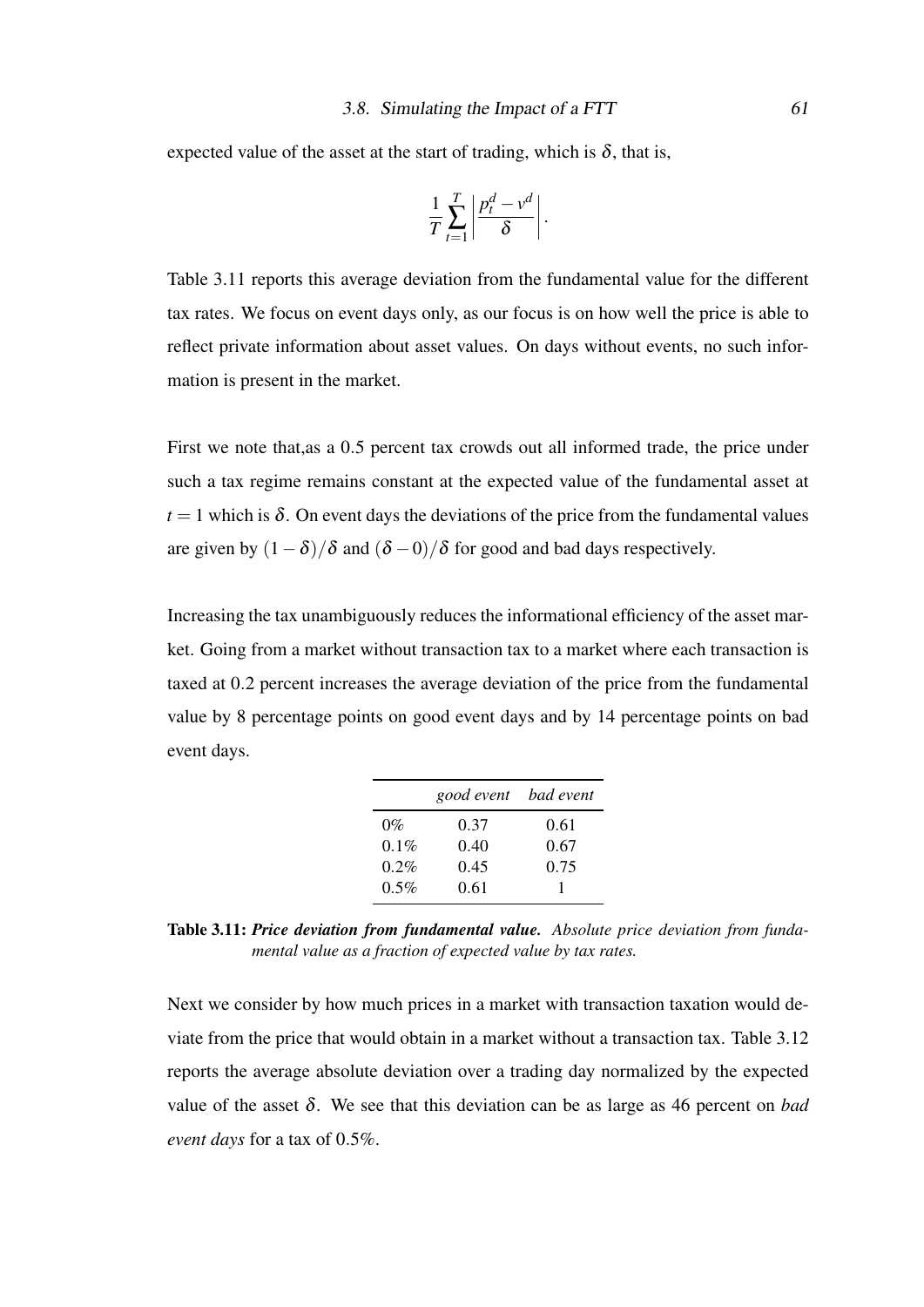3.9. Conclusion 62

|         | good event bad event |      |
|---------|----------------------|------|
| $0.1\%$ | 0.12                 | 0.16 |
| $0.2\%$ | 0.17                 | 0.23 |
| $0.5\%$ | 0.33                 | 0.46 |

Table 3.12: *Price deviation from price without FFT. Absolute price deviation from price without transaction tax as a fraction of expected value by tax rates.*

# 3.9 Conclusion

We have developed a novel methodology to quantify the impact of a financial transaction tax on informational efficiency and market liquidity. We have extended a standard model of sequential trading by including both price elastic liquidity traders and traders with private information of heterogeneous quality. To illustrate our methodology, we have estimated the model for a stock traded on the NYSE and then used these estimates to simulate the effect a transaction tax would have on trading in this specific stock.

For the specific stock used in the analysis (Ashland Inc.) we found that noise trading (e.g. trades due to liquidity needs) is relatively unresponsive to prices and, thus, the major effect of a transaction tax is on informed trading. Therefore, the financial transaction tax has a negative effect on informational efficiency.

Whether this result is peculiar to our stock or holds across many types of stocks and for various time horizons is an important topic for future research.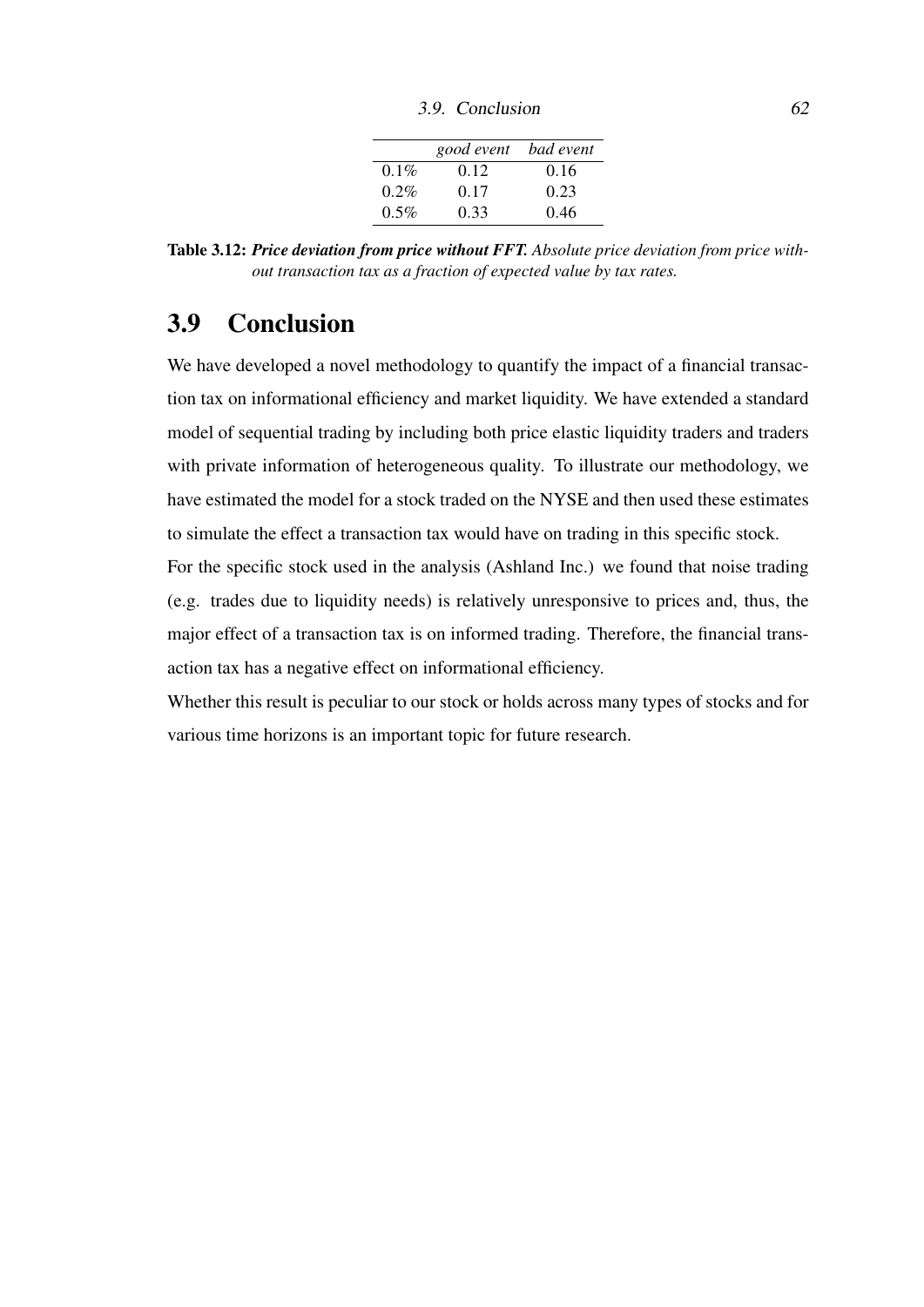# Chapter 4

# Preemption and Delay: Debt Financing with Roll Over Risk

## 4.1 Introduction

When investing under uncertainty investment decisions undertaken by other investors carry double weight. Firstly, they may directly impact the returns of the common investment project. Failure to roll over short term debt by one party, for example, can inflict considerable costs on the remaining investors if it triggers costly liquidation. Investment decision with several parties involved will generally involve such payoff externalities. Secondly, when investment decisions are based on private information, observing other investors' actions reveals additional information about the investment's payoff. Such informed actions thus create an informational externality by reducing the payoff uncertainty of those who are able to observe them.

The strategic implications of these two externalities for dynamic interactions between investors can be quite distinct. Informational externalities are well-known to cause strategic delays ( e.g. Chamley and Gale [Chamley and Gale, 1994] ). Waiting has an option value as it allows to gather additional information by observing other investors' actions. This option value reduces the incentives to act immediately upon receiving private information. Investors try to outwait each other. Payoff externalities, on the other hand, can create preemption motives when late movers' payoffs are neg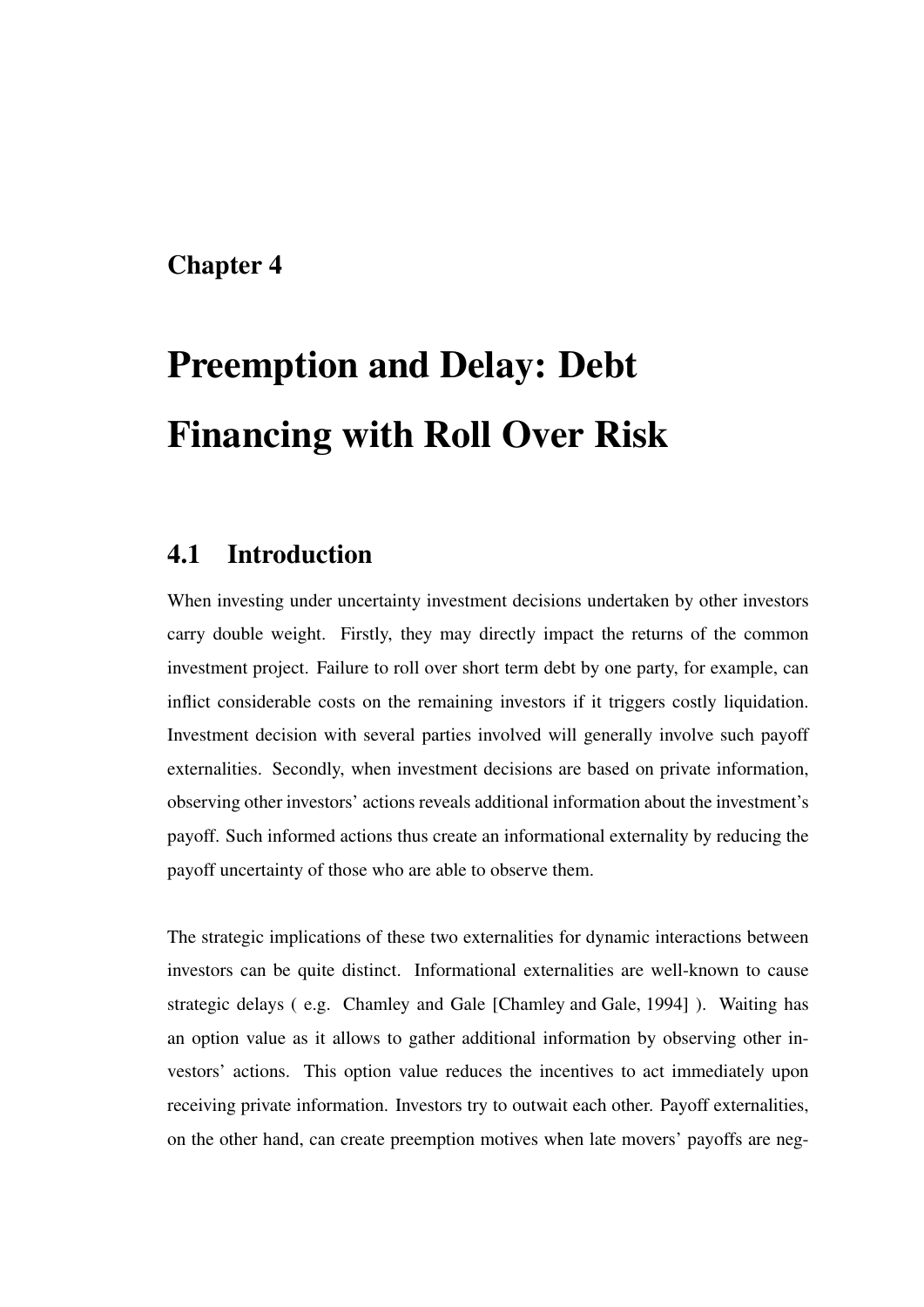atively affected by previously taken actions. Banks runs ( e.g. Diamond and Dybvig [Diamond and Dybvig, 1983] ) are a prominent consequence of such negative payoff externalities.

We study the interplay of such informational and payoff externalities in a model where several parties invest in a common project with risky returns. We show that the preemption motive created by negative payoff externalities can counteract the incentives to delay actions that arise from the ability to observe other investors. This counteracting force is shown to facilitate information revelation and thereby improve the efficiency of investment decisions.

In our model two investors hold claims, consisting of a mix of short term and long term debt, to the future risky payoffs of an investment project and can receive private information about these payoffs. Short term debt has to be rolled over at intermediate stages of the project and failure to do so by either investor triggers liquidation with a fixed liquidation value. Thus the decision to liquidate by one investor impacts the payoff of the other investor. This is the source of the payoff externality in our model. Short term debt which has not been rolled over is senior to both long term debt and rolled-over short term debt in the case of liquidation. The ratio of short term to long term debt thus controls the size of the payoff externality. The ability to observe the roll over decisions of the other investor allows inference about his information and thereby creates informational externalities. We solve for the unique perfect Bayesian equilibrium in symmetric strategies of this game and show that an appropriately chosen mix of short term and long term debt can guarantee efficient liquidation decisions. We show that the optimal level of the payoff externalities created through short term debt crucially depends on the liquidation value of the project and the quality of the private information received by investors.

Related Literature The topic of observational learning has triggered a large literature. Important early contributions are Chamley and Gale [Chamley and Gale, 1994], Gul and Lundholm [Gul and Lundholm, 1995] and Bikhchandani et al. [Bikhchandani et al., 1998]. A key insight of these models is that the ability to observe others' behaviour generates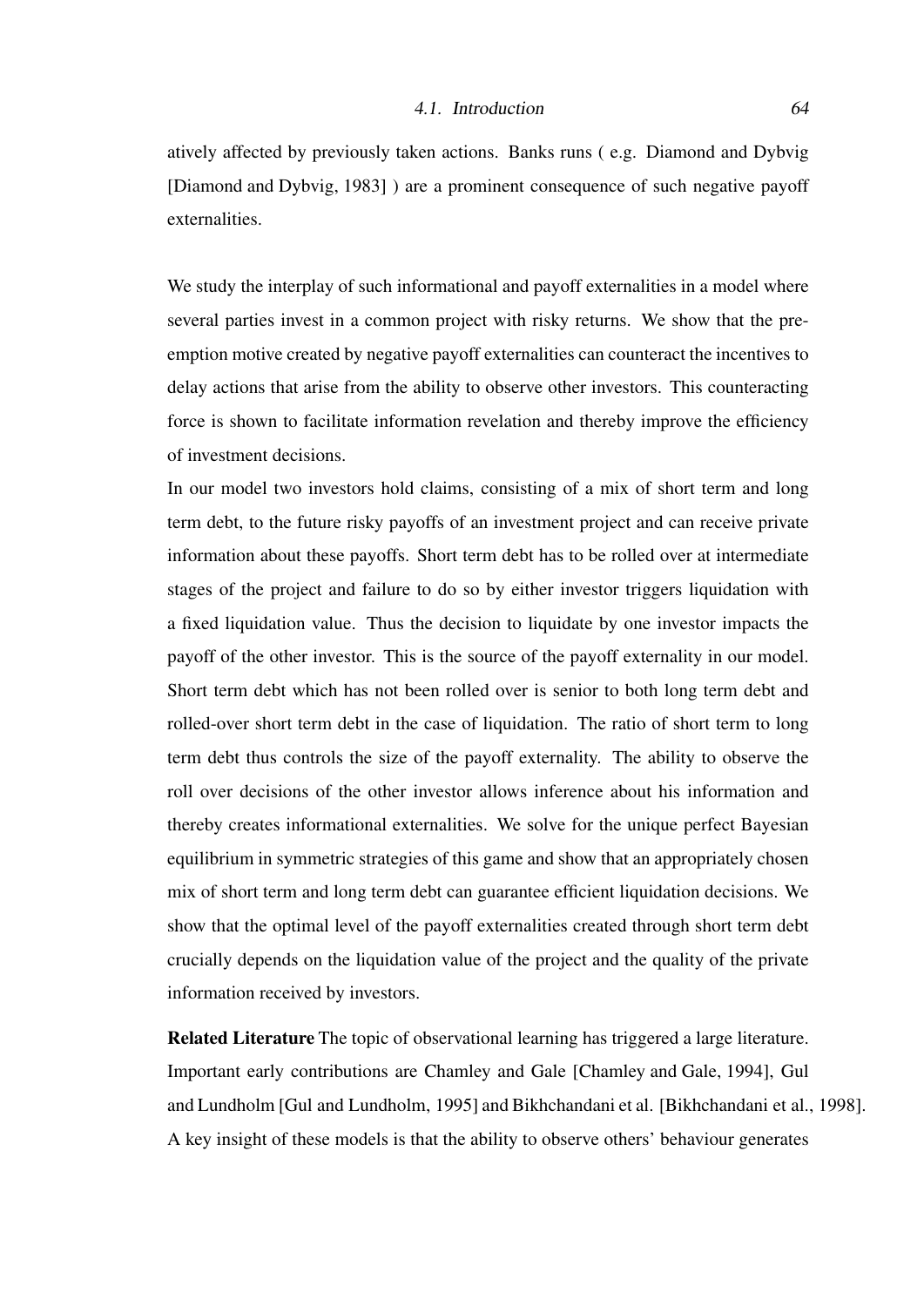#### 4.1. Introduction 65

an option value from waiting and can thereby impedes the revelation of privately held information. Gale [Gale, 1996] provides an overview.

Our model is closely related to Weeds [Weeds, 2002] who analyses a model of investment under uncertainty where preemption motives interact with incentives to delay caused by option values. However, in her work the option value of waiting does not arise from the ability to observe other players' actions but from a commonly observed stochastic process that reveals information about the profitability of investment over time. Frisell [Frisell, 2003] also models a setting where these two forces are at work, analysing a product placement game. However his focus is on understanding the timing of moves rather than on the issue of information revelation. Gu [Gu, 2011] analyses a model of fundamental bank runs in the tradition of Allen and Gale [Allen and Gale, 2002]. In his model depositors receive both information about their consumption preferences and the payoff of an illiquid asset their bank is invested in. Depositors then have to decide whether to withdraw or keep their savings in the bank. Gu's setup includes both payoff externalities arising through the possibility of bank runs as well as informational externalities coming from the ability to observe other depositors' withdrawal decision. However his agents are atomistic and only a measure zero set of them has private information. Additionally informed agents do not move simultaneously which weakens preemption motives. Our setup with a finite number of actors and simultaneous moves allows for richer strategic interactions and consequently yields equilibrium behaviour that differs from Gu's analysis. We will see that in our model mixed strategies play an important role, whereas Gu's equilibrium is in pure strategies. Furthermore our focus is on the optimal financial structure of the investment in the presence of payoff and informational externalities, a topic Gu does not deal with.

Technically, the equilibrium construction in this paper is closely related to the approach used in Murto and Välimäki [Murto and Välimäki, 2011] which looks at information aggregation in an exit game when privately informed players can observe each other exit decisions. However in their model exit decisions do not cause any payoff externalities, which facilitates the equilibrium analysis considerably.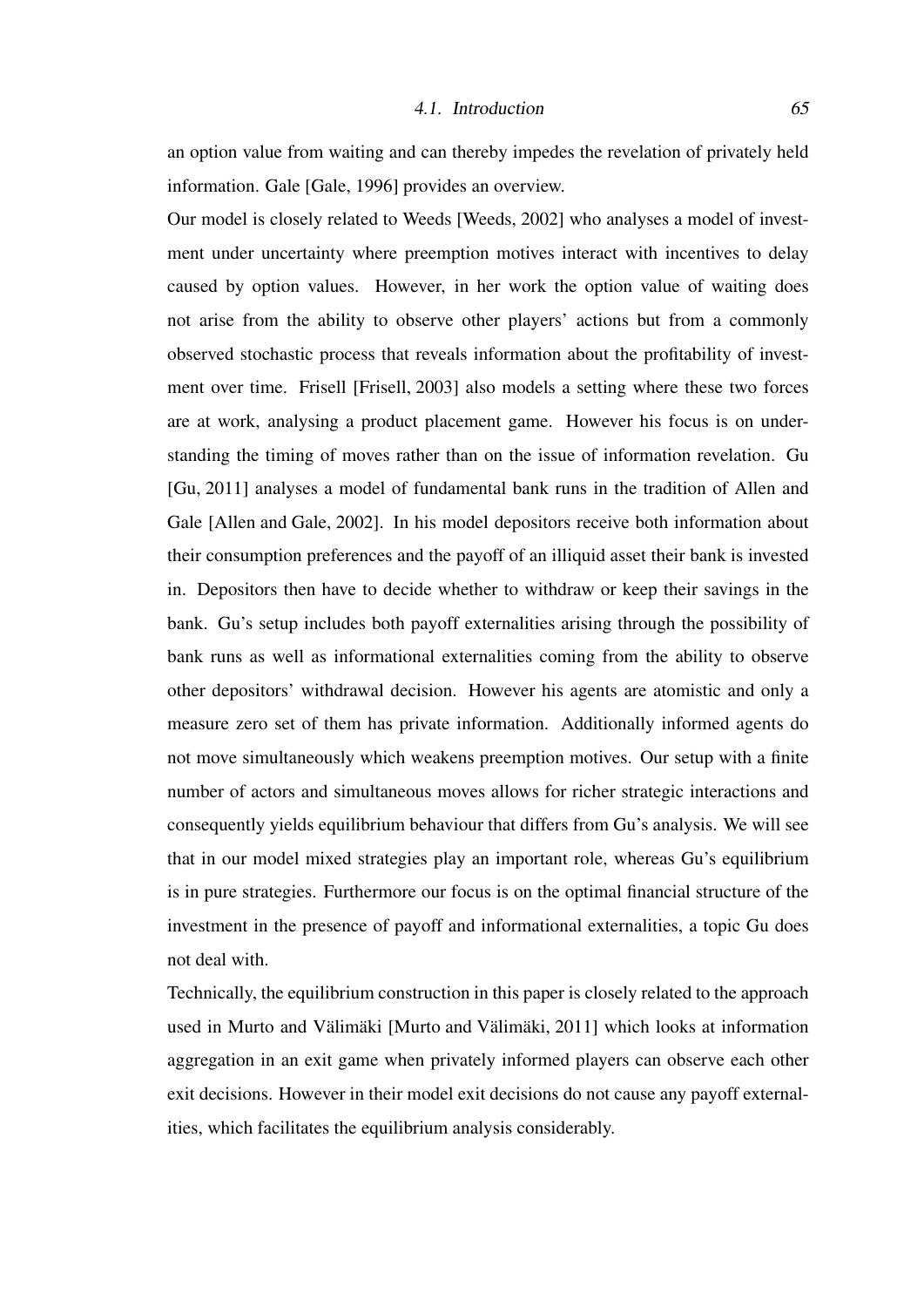The rest of the paper is organised as follows. Section 2 introduces the setup of our investment game, sections 3 solves for the unique perfect Bayesian equilibrium of the game. Section 4 derives the efficient investment policy and section 5 shows how it can be implemented through an appropriate mix of short term and long term debt claims. Section 6 discusses assumptions of the model. Section 7 concludes.

## 4.2 Model Setup

Project Characteristics We consider an investment project with uncertain payoff. The project can either be successful and pay out *Y* units at maturity, or it is unsuccessful in which case its payoff at maturity is zero. Whether the project is successful or not depends on the underlying state of the world  $\theta \in \{0,1\}$  where state 1 ( $\theta = 1$ ) implies success and state 0 ( $\theta = 0$ ) failure. The prior probability of success is  $0 < \mu_0 < 1$ .

Time evolves in discrete periods  $t = 0, 1, 2, ...$  At  $t = 0$  nature chooses the state of the world  $\theta$  with  $\mathbb{P}(\{\theta = 1\}) = \mu_0$ . At each point in time  $t > 0$ , if still active, the investment project matures with probability  $0 < \gamma < 1$  and pays out in the successful state only. If the project does not mature in period *t* it can be liquidated. Liquidation yields  $0 < L < Y$  units irrespective of the state of the world  $\theta$ . If the project has neither matured nor been liquidated in period  $t$  it carries on into the next period  $t + 1$ .

Investors Investors are risk neutral and have a discount rate of zero. Each investor's claims consist of a mix of short term and long term debt with face value  $d^s$  and  $d^l$ respectively. Long term debt entitles its owner to a payment of  $d<sup>l</sup>$  when the project matures. Short term debt can be claimed in every period *t* with a promised payment of *d s* . Alternatively an investor can decide to roll over his short term debt in which case he is entitled to a payment of  $d^s$  in the next period  $t + 1$ . Roll over decisions for short term debt are made simultaneously by all active investors.

The number of active investors depends on the state of the world  $\theta$ . In state 0 there are two active investors, each of whom has to make a roll over decision for his short term debt in every period. In state 1 there is at most one investor with a roll over decision to make. Given that the project is unsuccessful in state 0, the presence of two active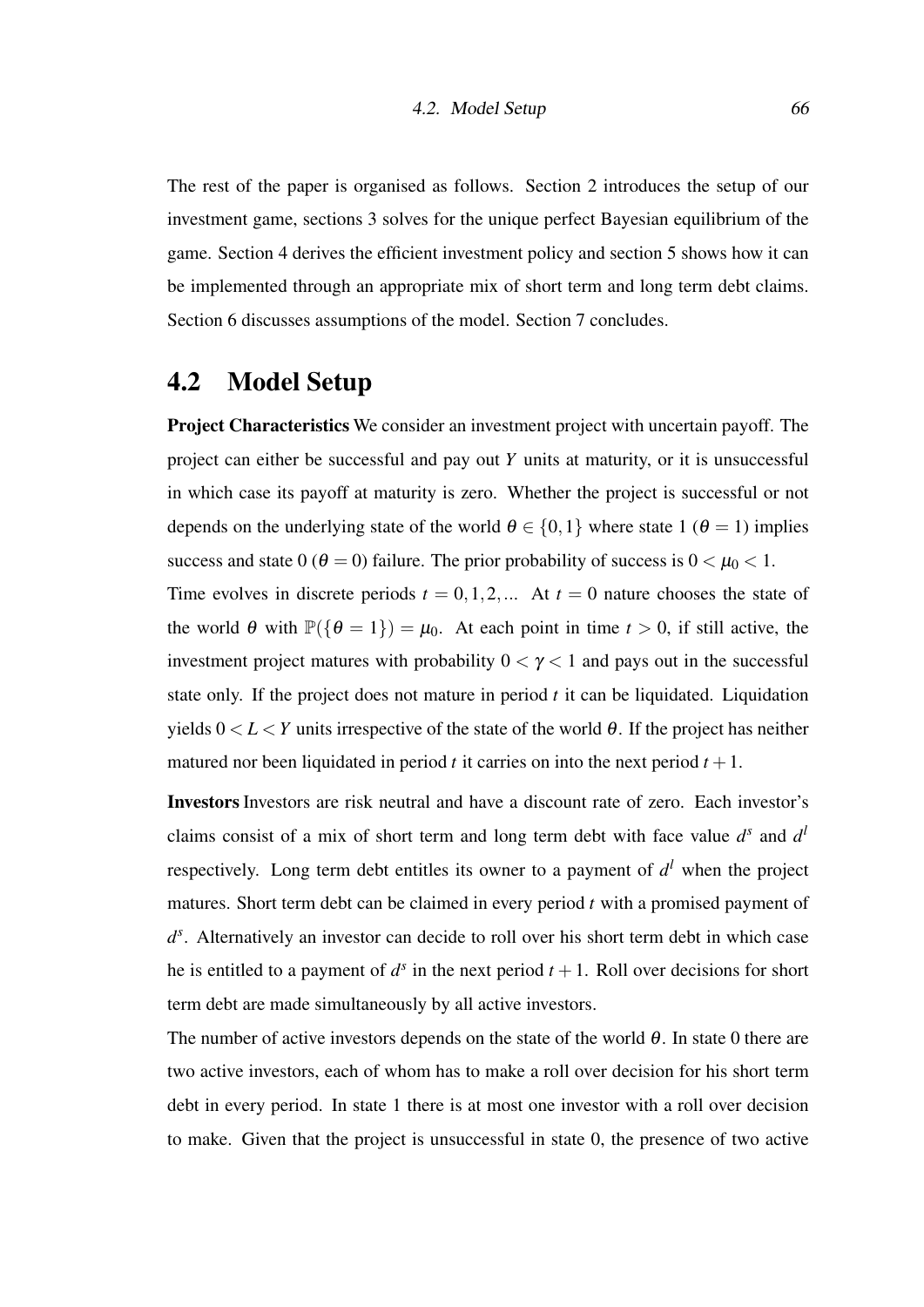investors then indicates failure of the project. Hence having an active roll over decision to make is a negative signal for an individual investor. His beliefs concerning state 1 are given by  $\mu < \mu_0$ . A given investor does not know whether there is a second investor present who has a roll over decision to make.<sup>1</sup>

Liquidation of project If at least one investor refuses to roll over his short term debt, the project has to be liquidated with liquidation revenue *L*. Claimed short term debt is senior to both long term debt and rolled over short term debt. The latter two are of equal seniority. Hence in case of a unilateral withdrawal by one investor, the investor who refuses to roll over receives

$$
\min\{d^s,L\}+\max\left\{0,\frac{L-d^s}{2}\right\}
$$

whereas the investor who has rolled over his short term debt receives

$$
\max\left\{0,\frac{L-d^s}{2}\right\}.
$$

If both investors refuse to roll over their short term debt in a given period, both receive half of the liquidation revenue, that is *L*/2.

In what follows we assume that a unilaterally withdrawing investor will receive the full face value of his short term debt, that is  $d^{s} \leq L$ . Furthermore to simplify notation we define

$$
\phi = d^s + \frac{L - d^s}{2} \tag{4.1}
$$

$$
\mu = \frac{(1/2)q\mu_0}{(1/2)q\mu_0 + (1 - \mu_0)} < \mu_0
$$

 $1$ To generate such beliefs one could, for example, assume that there are two potentially active investors and that in state 0 both of them are active. In state 1 however at most one of them is chosen to be active. An investor is chosen to be active with probability  $0 < q \le 1$  and each investor has an equal probability to be active in state 1. An individual investor can only observe that he has an active decision to make, but does not know whether the same is true for the second investor. By Bayes' Rule we would have

The lower *q*, the more informative is the fact that one has to make a roll over decision. We can think of *q* as the probability of any investor receiving a negative signal about the outlook of the project, when in fact the project is successful.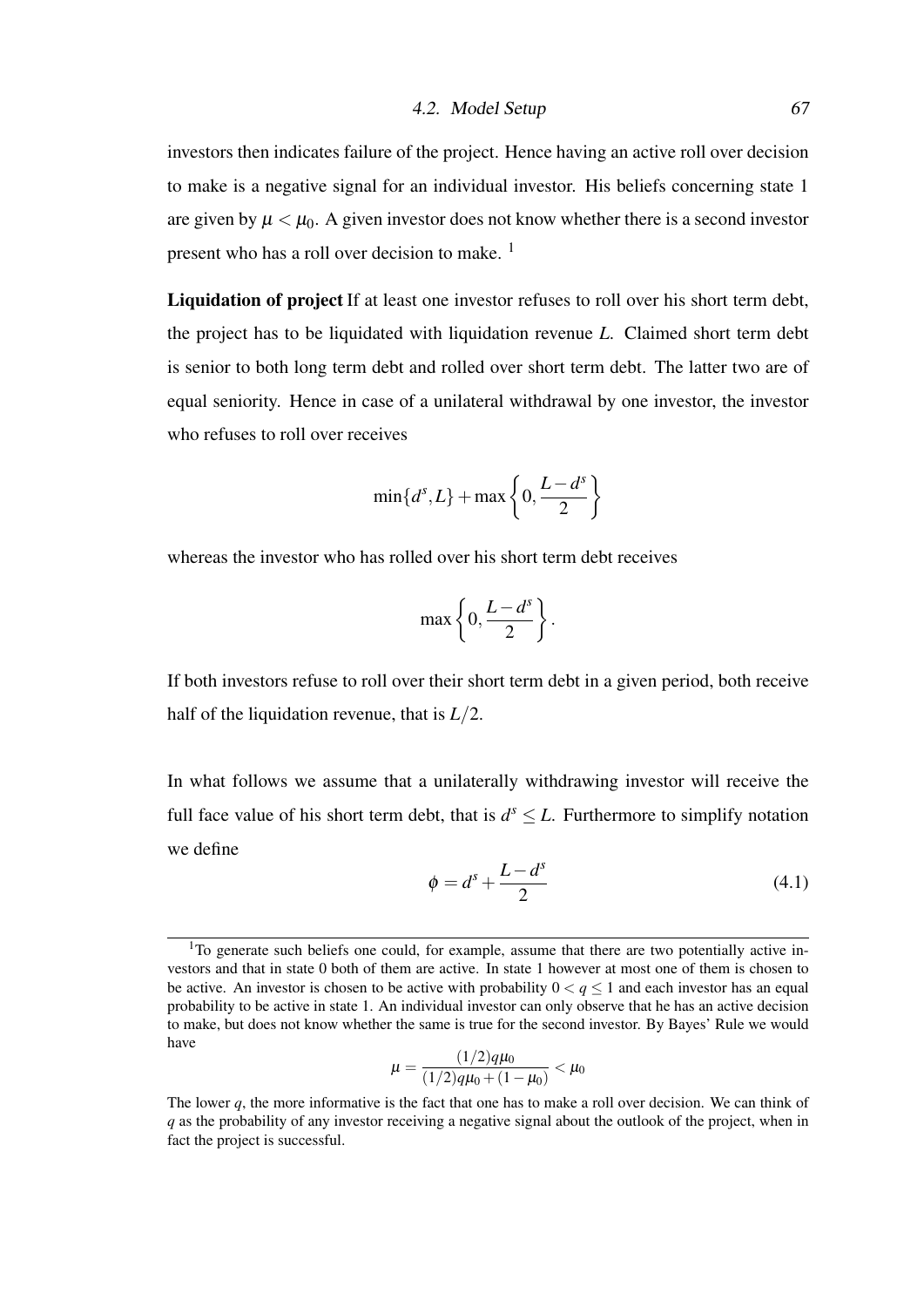|      | exit                       | roll over            |
|------|----------------------------|----------------------|
| exit |                            | $\phi$ , 2l – $\phi$ |
|      | roll over $ 2l-\phi, \phi$ |                      |

Table 4.1: *Payoff matrix in case of liquidation*

which stands for the amount received by a unilaterally withdrawing investor. Also define as  $l = L/2$  the per-capita liquidation revenue. Payments in case at least one investor refuses to roll over his short term debt are then given by the payoff matrix in Table 4.1.

If the project matures in period *t*, an investor is paid  $d^s + d^l$  in state 1 and zero in state 0. In the following we assume that the final payoff of the project in case of success is *Y* = 2 and each active investor in state 1 receives half of this, that is  $d^s + d^l = 1$ .

# 4.3 The Liquidation Game

An individual investor does not know whether he faces an active co-investor or not. He can however draw inference about the state of the world from the absence of liquidation up to the current period. If active investors do not roll over their short term debt with probability 1, the absence of liquidation in previous periods constitutes good news. It increases the likelihood of state 1 and thus the probability that the investment project has a positive payoff at maturity. However to the extent that observing the survival of the project provides valuable information on its eventual success and discount rates are zero, an individual investor has an incentive to wait in order to gather additional information. Waiting might dominate the withdrawal of short term financing and in equilibrium nothing can be learnt about the state of the world by observing the survival of the project. Investors would ignore their private information when making investment decisions. We show that if the cost of being preempted is sufficiently high and active investors' information is sufficiently precise, that is they are sufficiently pessimistic about the success of the project, such a situation cannot occur in equilibrium. Investors will always be able to learn about the state of the project from the absence of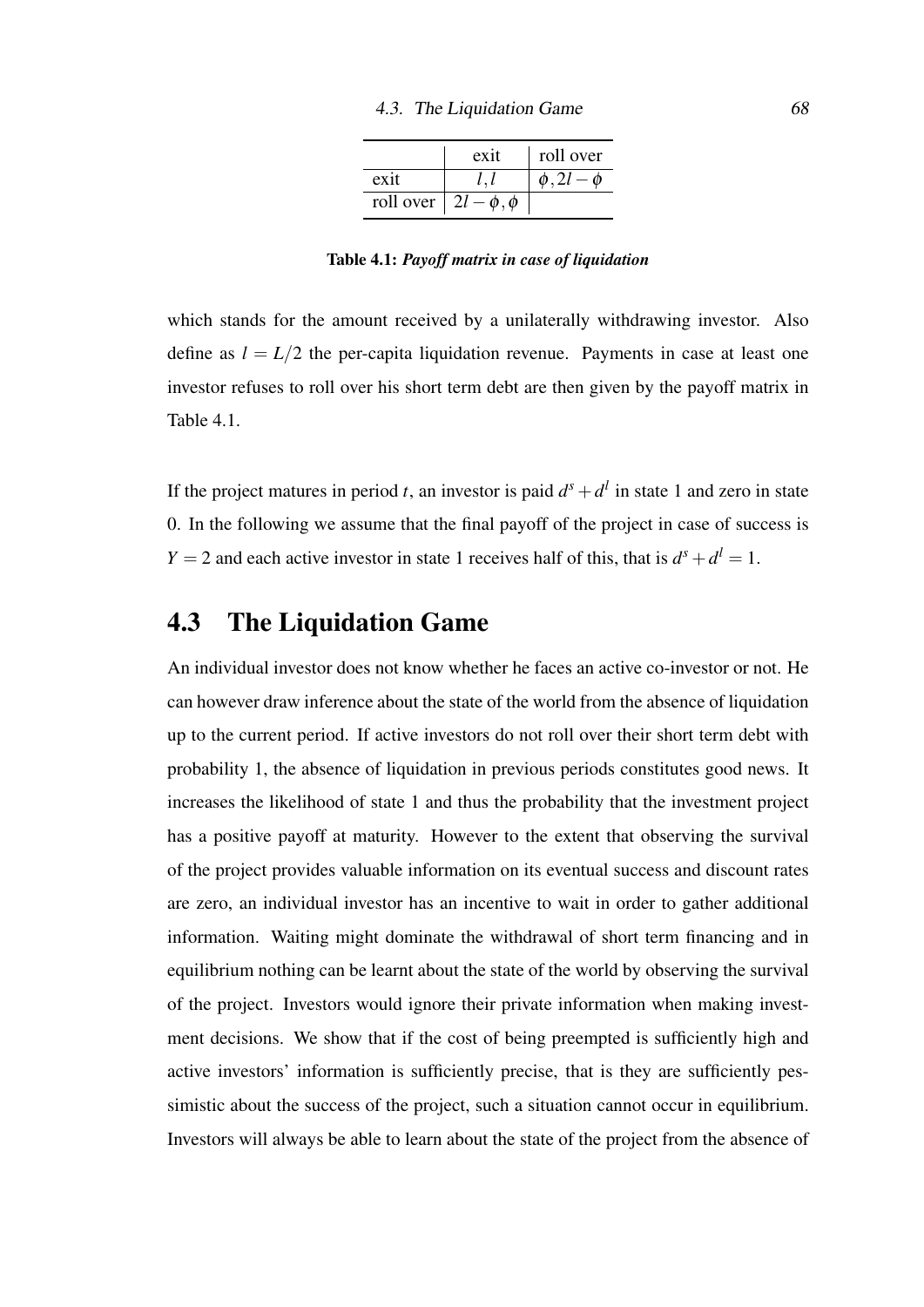its liquidation in previous periods.

We now analyse the dynamic game played by active investors, starting in period  $t = 1$  and lasting until either the investment project matures or at least one investor withdraws his short term funding. The equilibrium concept will be *perfect Bayesian equilibrium* (PBE) and we will restrict our attention to symmetric strategies. An investor's information set at time *t* only consists of whether the project is still active or not. As the withdrawal of short term funding by either investor terminates the game, an individual investor's strategy  $\sigma$  then simply specifies an exit probability  $\sigma_t \in [0,1]$ for any time period *t* in which the game is still active. Given an equilibrium strategy  $\sigma$ beliefs  $\mu$  are then calculated using Bayes' Rule

$$
\mu_{t+1} = \frac{\mu_t}{1 - \sigma_t (1 - \mu_t)}
$$
\n
$$
\tag{4.2}
$$

with  $\mu_1 = \mu$ . The pair  $(\sigma, \mu)$  is a PBE of the game if for any time *t* in which the game is still active,  $\sigma_t$  is a best response to  $\{\sigma_j\}_{j\geq t}$  given beliefs  $\mu_t$  and beliefs are updated using the equilibrium strategy according to (4.2).

We will now show that this game has a unique perfect Bayesian equilibrium in symmetric strategies. Whether liquidation occurs in equilibrium depends on investors' initial beliefs  $\mu$ . For sufficiently optimistic beliefs investors will always roll over their short term debt and the project will be carried out until maturity. In particular if the payoff from unilaterally withdrawing short term financing,  $\phi$ , is lower than the expected eventual payoff of the project,  $\mu$ , rolling over until maturity is preferred to withdrawing if the other investor does so, too. For sufficiently pessimistic beliefs the only equilibrium outcome is immediate refusal to roll over. Here even if the opponent's behaviour is maximally informative, that is he liquidates with probability 1 and thus the state of the world could be learnt by waiting one more period, an active investor prefers to withdraw short term funding. Waiting would yield  $\mu + (1 - \mu)(2l - \phi)$ whereas withdrawing would result in a payoff of  $\mu \phi + (1 - \mu)l$ . Equating these two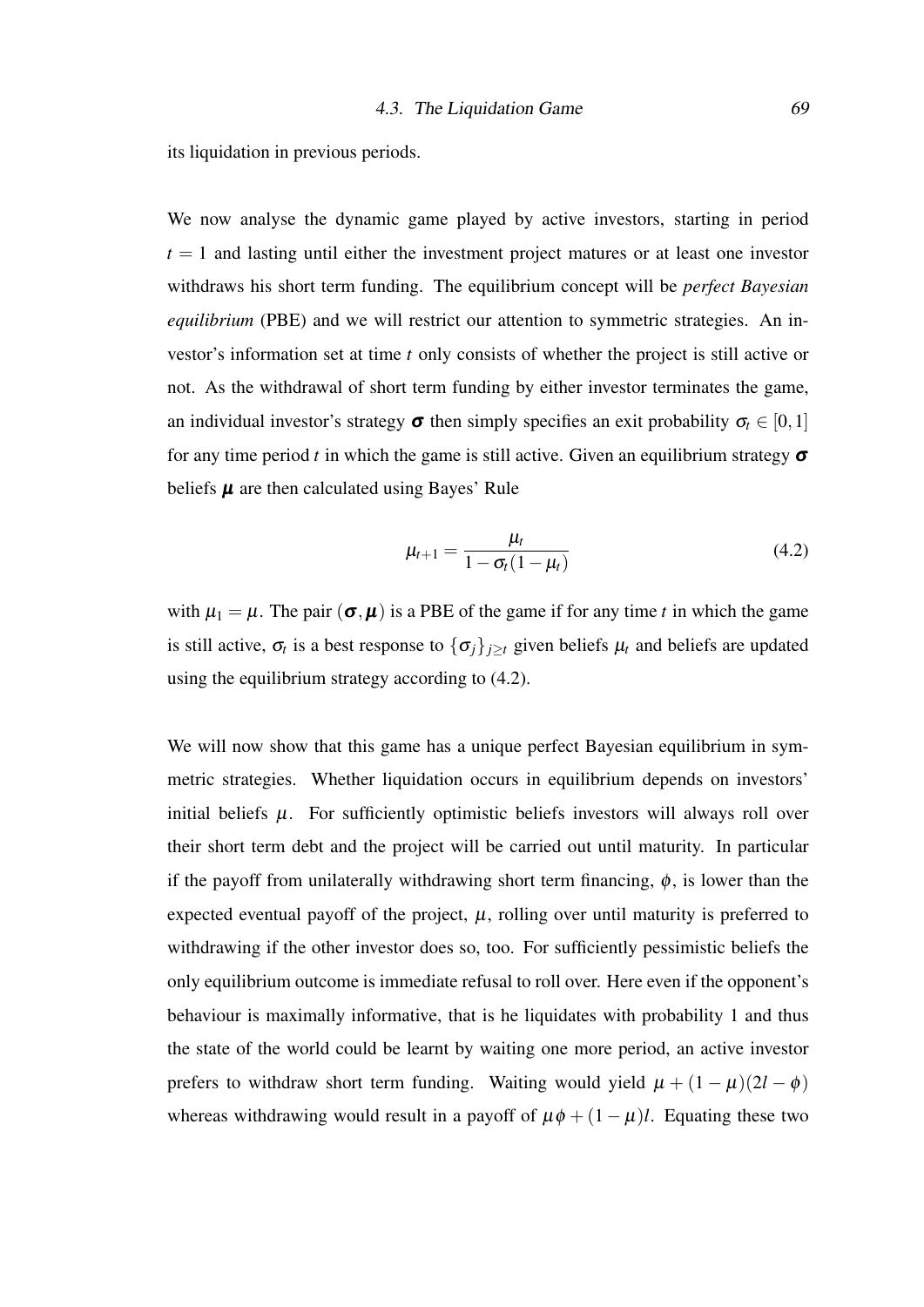payoff determines the critical value  $\hat{\mu}$  for beliefs below which immediate withdrawal is the only equilibrium. For intermediate values of beliefs  $\mu$  every active investor rolls over short term funding with strictly positive probability less than 1. Proposition 1 characterises the unique perfect Bayesian equilibrium in symmetric strategies, which is then proven to be an equilibrium of this game in a sequence of lemmata.

Proposition 8. *The liquidation game has a unique perfect Bayesian equilibrium in symmetric strategies. There exists a*  $\hat{\mu} \in (0, \phi)$  *such that an informed player refuses to roll over short term debt if*  $\mu < \hat{\mu}$ *, refuses to do so with probability*  $0 < \sigma_1 < 1$  *in the first period and never thereafter if*  $\mu \in (\hat{\mu}, \phi)$  *and continues to finance the project until maturity with probability 1 if*  $\mu > \phi$  *where* 

$$
\hat{\mu} = \frac{\phi - l}{1 - l} \text{ and } \sigma_1 = \frac{\phi - \mu}{(1 - \mu)l}
$$

 $V(\mu_t; \sigma)$  will designate the equilibrium value of the subgame starting at *t* for an active player given that the equilibrium strategy is  $\sigma$  and current beliefs of the player are  $\mu_t$ . We have

$$
V(\mu_t; \sigma) = \max \{ [1 - (1 - \mu_t)\sigma_t] \phi + (1 - \mu_t)\sigma_t l, (1 - \mu_t)\sigma_t (2l - \phi) + [1 - (1 - \mu_t)\sigma_t] [(1 - \gamma)\mu_{t+1} + \gamma V(\mu_{t+1}; \sigma)] \}
$$

where the first term is the expected payoff of liquidation in *t* and the second term is the expected payoff of continuation in  $t$  given the equilibrium strategy  $\sigma$ .

We start by showing that if the expected payoff at maturity of the investment is sufficiently high, it will never be liquidated in equilibrium.

**Lemma 1.** *If*  $\mu_t > \phi$  *no liquidation occurs in the subgame starting in period t.* 

*Proof.* Suppose there exists a period  $\tau \geq t$  such that  $\sigma_{\tau} > 0$ . Then the player has to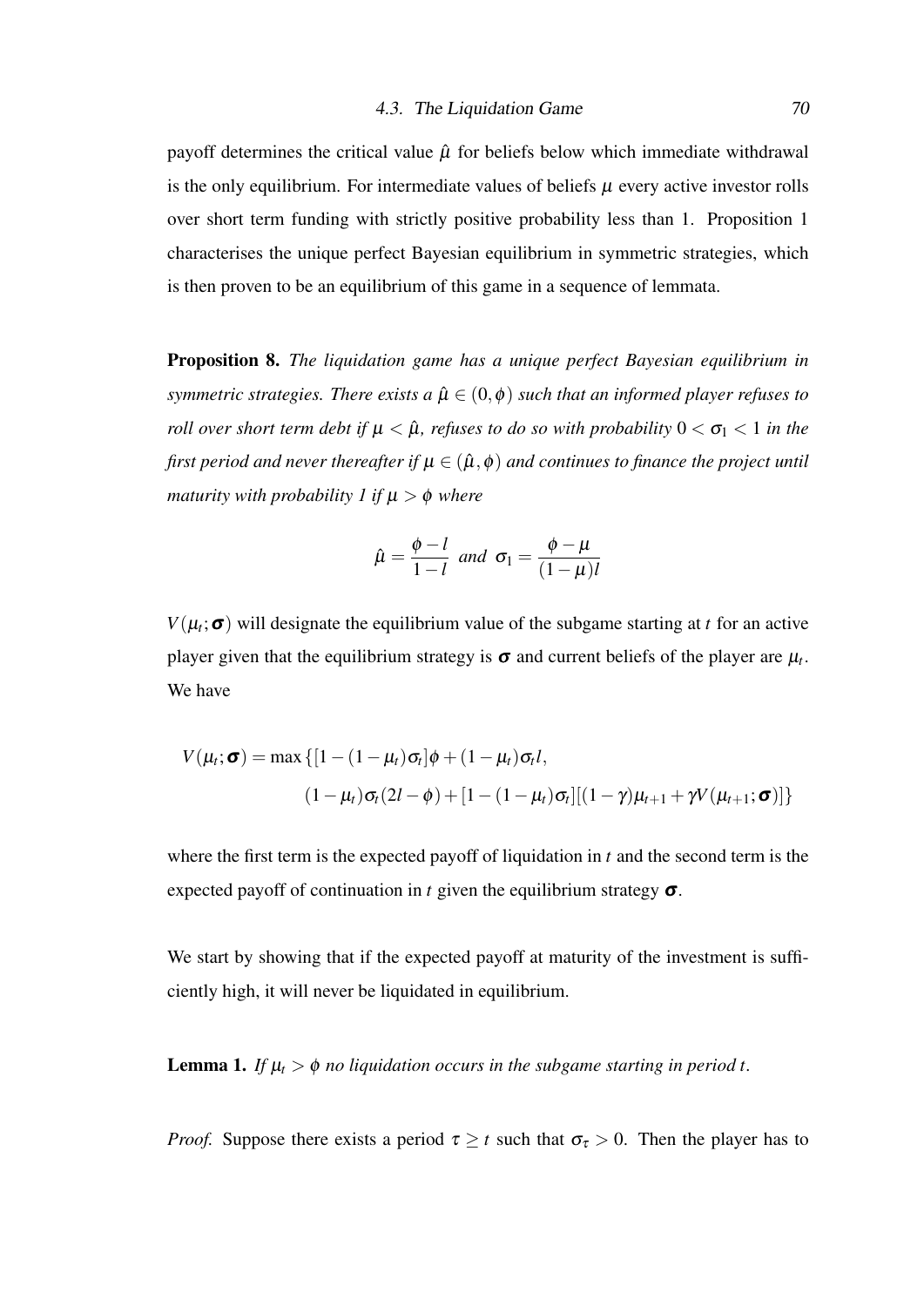weakly prefer liquidation to continuation in period  $\tau$ , that is

$$
[1 - (1 - \mu_{\tau})\sigma_{\tau}]\phi + (1 - \mu_{\tau})\sigma_{\tau}l
$$
  
\n
$$
\geq (1 - \mu_{\tau})\sigma_{\tau}(2l - \phi) + [1 - (1 - \mu_{\tau})\sigma_{\tau}][(1 - \gamma)\mu_{\tau+1} + \gamma V(\mu_{\tau+1}; \sigma)]
$$

where  $V(\mu_{\tau+1}; \sigma)$  is the equilibrium payoff of the game in period  $\tau + 1$ . But as  $V(\mu_{\tau+1}; \sigma) \geq \mu_{\tau+1}^2$  this requires that

$$
\phi \geq (1 - \mu_{\tau}) \sigma_{\tau} l + \mu_{\tau}
$$

which cannot hold as  $\mu_{\tau} > \phi$  was assumed.

Next we show that for sufficiently pessimistic beliefs liquidation has to occur with strictly positive probability.

### **Lemma 2.** *If*  $\mu_t < \phi$  *then in equilibrium we have*  $\sigma_t > 0$ *.*

*Proof.* We consider two possibilities in turn: firstly continuation forever from *t* onwards and, secondly, continuation with probability 1 up to some period  $k > t$  and liquidation with strictly positive probability thereafter.

To see that the first scenario cannot be an equilibrium, note that the equilibrium payoff of continuing forever would be  $\mu_t$  whereas a deviation to exit with probability 1 in period *t* would yield  $\phi > \mu_t$ .

Next suppose in equilibrium continuation is played with probability 1 from period *t* until  $k > t$  and  $k + 1$  is the first period with strictly positive exit probability. For  $\sigma_{k+1} > 0$  we need  $V(\mu_{k+1}; \sigma) = [1 - (1 - \mu_{k+1})\sigma_{k+1}]\phi + (1 - \mu_{k+1})\sigma_{k+1}l$ , which is the expected payoff from exiting in period  $k + 1$ . As  $\sigma_{t+j} = 0$  for all  $0 \le j \le k - t$  we have  $\mu_{k+1} = \mu_k = \mu_t$  by (4.2). Nothing is learned from observing continuation of the project. Thus in *k* continuation is a best response to  $\sigma_k = 0$  if

$$
\phi \leq (1-\gamma)\mu_t + \gamma \{[1-(1-\mu_t)\sigma_{k+1}]\phi + (1-\mu_t)\sigma_{k+1}l\}
$$

 $\Box$ 

<sup>&</sup>lt;sup>2</sup>Playing "always continue" from  $\tau + 1$  onwards has an expected payoff of at least  $\mu_{\tau+1} + (1 - \tau)$  $\mu_{\tau+1}$ )(2*l* –  $\phi$ ).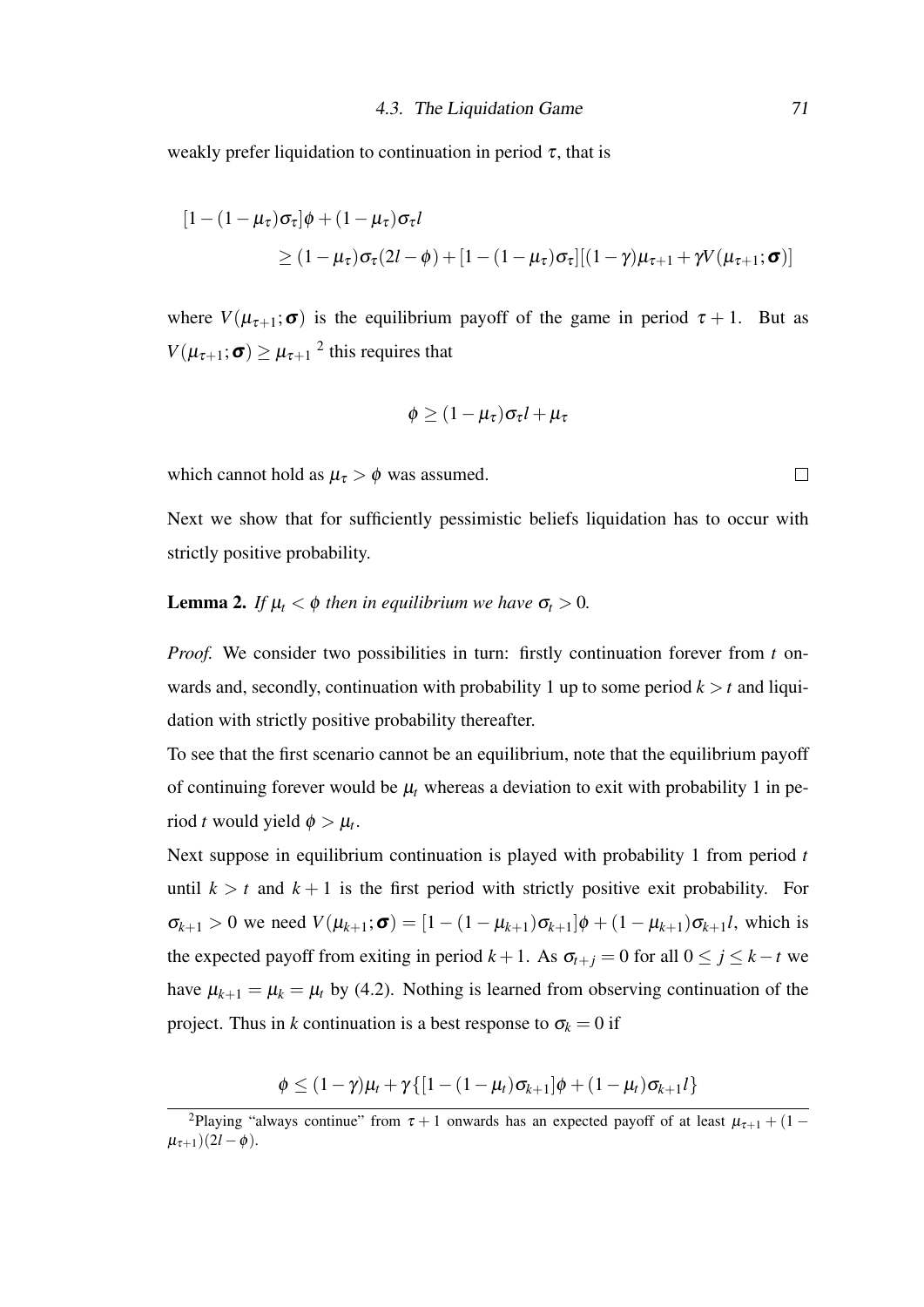But this inequality cannot hold if  $\mu_t < \phi$ . It follows from the two above observations that in any equilibrium we need  $\sigma_t > 0$  as long as  $\mu_t < \phi$ .  $\Box$ 

The next lemma establishes that there cannot be two consecutive periods such that a player mixes between exiting and rolling over in one period, and then exits with strictly positive probability in the following period.

**Lemma 3.** *If*  $\mu_t < \phi$  *it cannot be the case that*  $0 < \sigma_t < 1$  *and*  $\sigma_{t+1} > 0$ *.* 

*Proof.* In this case the player has to be indifferent between exiting and rolling over in period *t*. We thus need

$$
V(\mu_t; \boldsymbol{\sigma}) = [1 - (1 - \mu_t)\sigma_t]\phi + (1 - \mu_t)\sigma_t]
$$

Furthermore we have

$$
V(\mu_t; \sigma) = (1 - \mu_t)\sigma_t(2l - \phi) + [1 - (1 - \mu_t)\sigma_t][(1 - \gamma)\mu_{t+1} + \gamma V(\mu_{t+1}; \sigma)]
$$

Combining these two conditions yields

$$
(1-\mu_t)\sigma_t(\phi-l)=[1-(1-\mu_t)\sigma_t][(1-\gamma)(\mu_{t+1}-\phi)+\gamma(V(\mu_{t+1};\boldsymbol{\sigma})-\phi)]
$$

the left hand side of which is strictly positive. However for  $\sigma_{t+1} > 0$  we need  $\mu_{t+1} \leq \phi$ or else continuation with probability 1 would be the only possible equilibrium of the subgame starting in period  $t + 1$ . For the equality to hold it must thus be the case that  $V(\mu_{t+1}; \sigma) > \phi$ . But this contradicts the fact that liquidation with positive probability requires  $V(\mu_{t+1}; \sigma)$  to equal the payoff from liquidation in period  $t + 1$ , which is less than  $\phi$ .  $\Box$ 

For intermediate values of beliefs the project cannot be liquidated with probability 1. Here the option value of waiting and learning the true state in the next period if the opposing player exits exceeds the benefits of early exit.

**Lemma 4.** *The project is liquidated with probability 1 in period t if and only if*  $\mu$ <sub>t</sub> +  $(1 - \mu_t)l < \phi$ .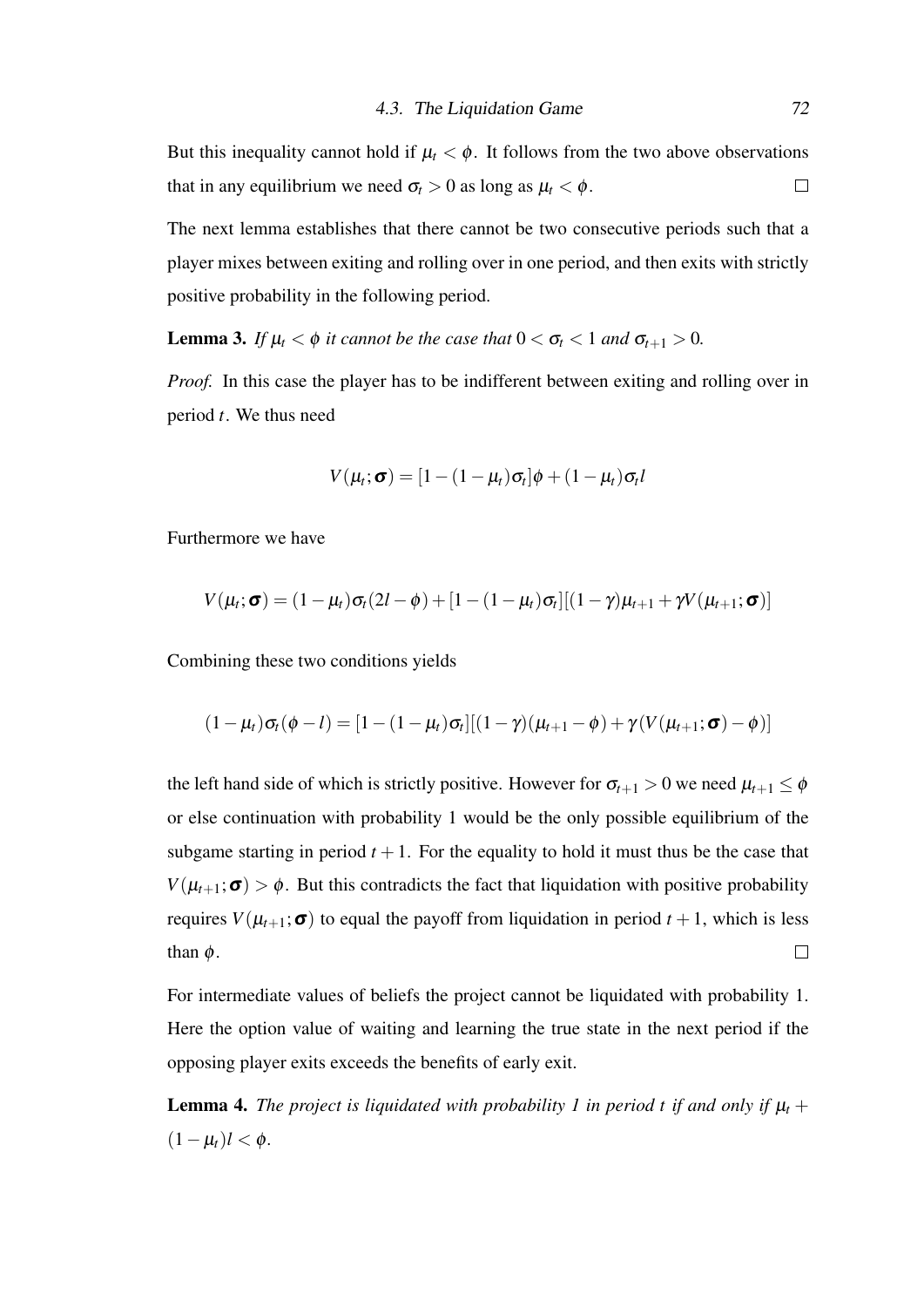*Proof.* We start with the *only if* part of the statement. Suppose  $\sigma_t = 1$ . If no exit occurs in period *t* the player knows that  $\theta = 1$  and will continue in all subsequent periods given that  $\phi < 1$ . Rolling over in period *t* thus yields  $(1 - \mu_t)(2l - \phi) + \mu_t$ . Immediate exit yields  $\mu_t \phi + (1 - \mu_t)l$ . It follows that rolling over in period *t* is strictly preferred to exit as long as  $\phi < \mu_t + (1 - \mu_t)l$ .

We now prove the *if* part of the statement. By Lemma 2 we know that in equilibrium we need  $\sigma_t > 0$  and by Lemma 3 we also know that this implies  $\sigma_{t+j} = 0$  for all  $j > 0$ . Thus for any  $\sigma_t > 0$  exiting is strictly preferred to rolling over if

$$
[1-(1-\mu_t)]\phi+(1-\mu_t)\sigma_t l>(1-\mu_t)\sigma_t(2l-\phi)+\mu_t
$$

where the left hand side is the expected payoff from exiting in period *t* and the right hand side is the expected payoff from continuation in *t*. It follows that exiting is strictly preferred to rolling over if  $\phi > (1 - \mu_t)\sigma_t l + \mu_t$ . But this is true for any  $\sigma_t > 0$  and consequently in equilibrium we necessarily have  $\sigma_t = 1$ .  $\Box$ 

Define  $\hat{\mu}$  as the belief such that  $\hat{\mu} + (1 - \hat{\mu})l = \phi$ . The above lemmata establish that if the initial belief  $\mu$  is strictly lower than  $\hat{\mu}$ , then the only equilibrium in symmetric strategies is immediate exit with probability 1 in period 1. If  $\mu > \phi$ , then in equilibrium the project is never liquidated. For intermediate levels of beliefs ( $\hat{\mu} < \mu < \phi$ ) the project has to be liquidated with strictly positive probability  $0 < \sigma_1 < 1$  in period 1 in any equilibrium in symmetric strategies. Conditional on not having been liquidated then, it is never liquidated thereafter.

Lastly we derive the equilibrium exit probability  $\sigma_1$  for  $\hat{\mu} < \mu < \phi$ . Continuation with probability 1 from period 2 onwards implies that  $V(\mu_2; \sigma) = \mu_2$ . For the player to be indifferent between exiting and rolling over in period 1 given this continuation value we need

$$
\phi = (1 - \mu)\sigma_1 l + \mu \Rightarrow \sigma_1 = \frac{\phi - \mu}{(1 - \mu)l}
$$

As  $0 < \phi - \mu < (1 - \mu)l$  we have  $0 < \sigma_1 < 1$  as required. It remains to check that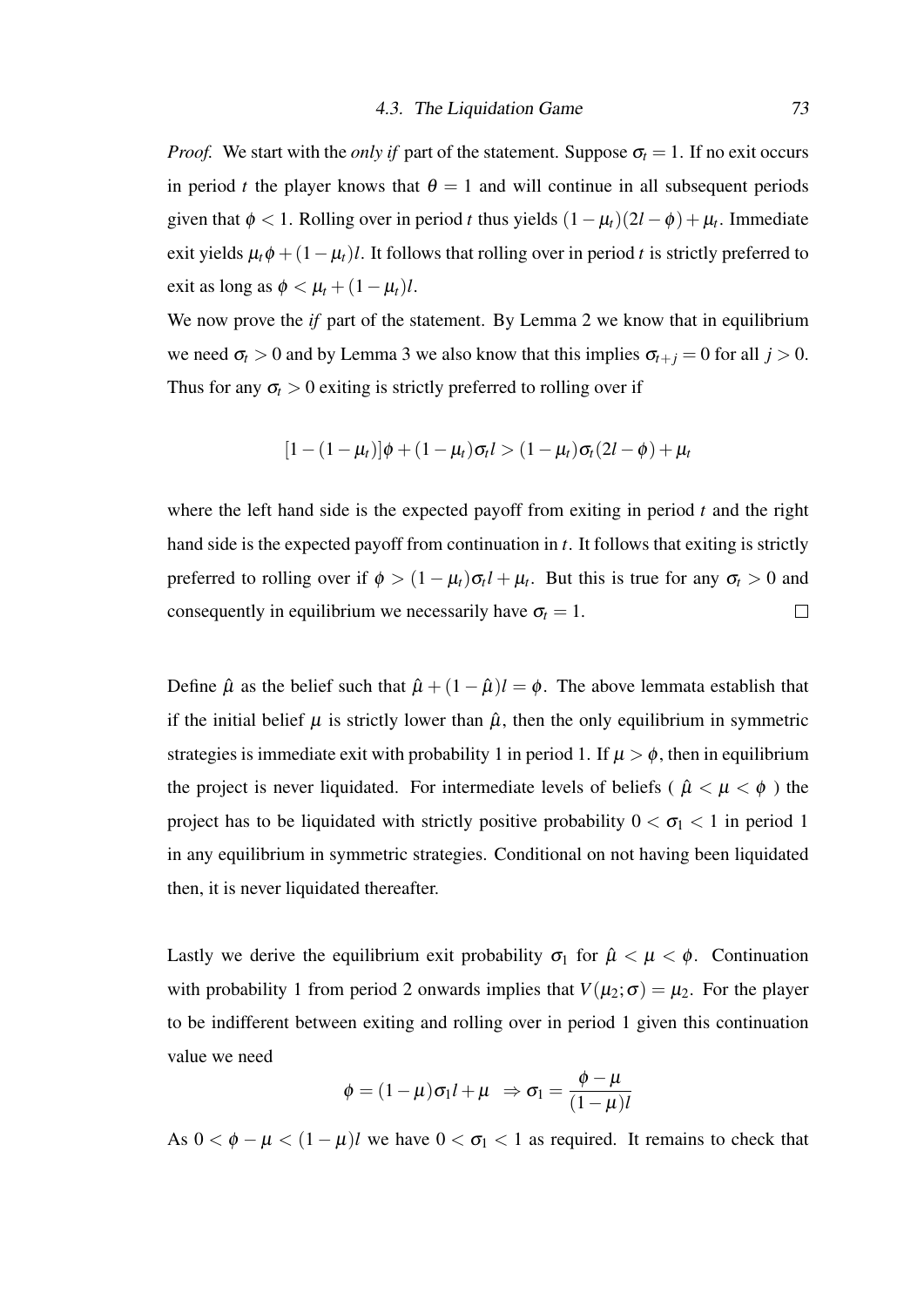$\mu_2 \ge \phi$  or else continuation from period 2 onwards would not be an equilibrium. But by (4.2) and the assumption that  $\phi \ge l$  we have

$$
\mu_2 = \frac{\mu l}{\mu - (\phi - l)} \ge \phi
$$

This concludes the proof of Proposition 8.  $\Box$ 

## 4.4 Efficient Liquidation

As a benchmark for efficient liquidation of the project we consider the roll over policy a planner would choose for an active investor, not knowing whether another active investor is present or not. For each period *t* the roll over decision can only be based on the number of periods the project has been active without being liquidated. We thus restrict the planner to using the same information available to an individual active investor when making roll-over decisions. We also restrict the planner to symmetric roll over policies, that is he cannot specify policies that vary with the identity of the investor. These two restrictions on the planner's choice of policy appear natural if we want to find a benchmark against which to judge the economic efficiency of the previously derived symmetric PBE.

Given the above restrictions a roll over policy is then a vector  $\{\lambda_t\}_{t=1}^{\infty}$  where  $\lambda_t \in [0,1]$ specifies the probability with which an active investor refuses to roll over short term debt in period *t* given that the investment project has not been liquidated previously. The planner's problem can be formulated as a dynamic programming problem where the investor's belief  $\mu_t$  constitutes the state variable in period  $t$  which evolves according to

$$
\mu_{t+1} = \frac{\mu_t}{1 - \lambda_t (1 - \mu_t)}\tag{4.3}
$$

using Bayes' Rule and the fact that an active co-investor would follow the suggested roll over policy. A given  $\lambda_t$  then implies an expected liquidation probability of  $\mu_t \lambda_t +$  $(1 - \mu_t)[1 - (1 - \lambda_t)^2]$  in period *t*. Either there is only one active investor ( $\mu_t$ ) in which case liquidation occurs with probability  $\lambda_t$  or the other investor has a roll over choice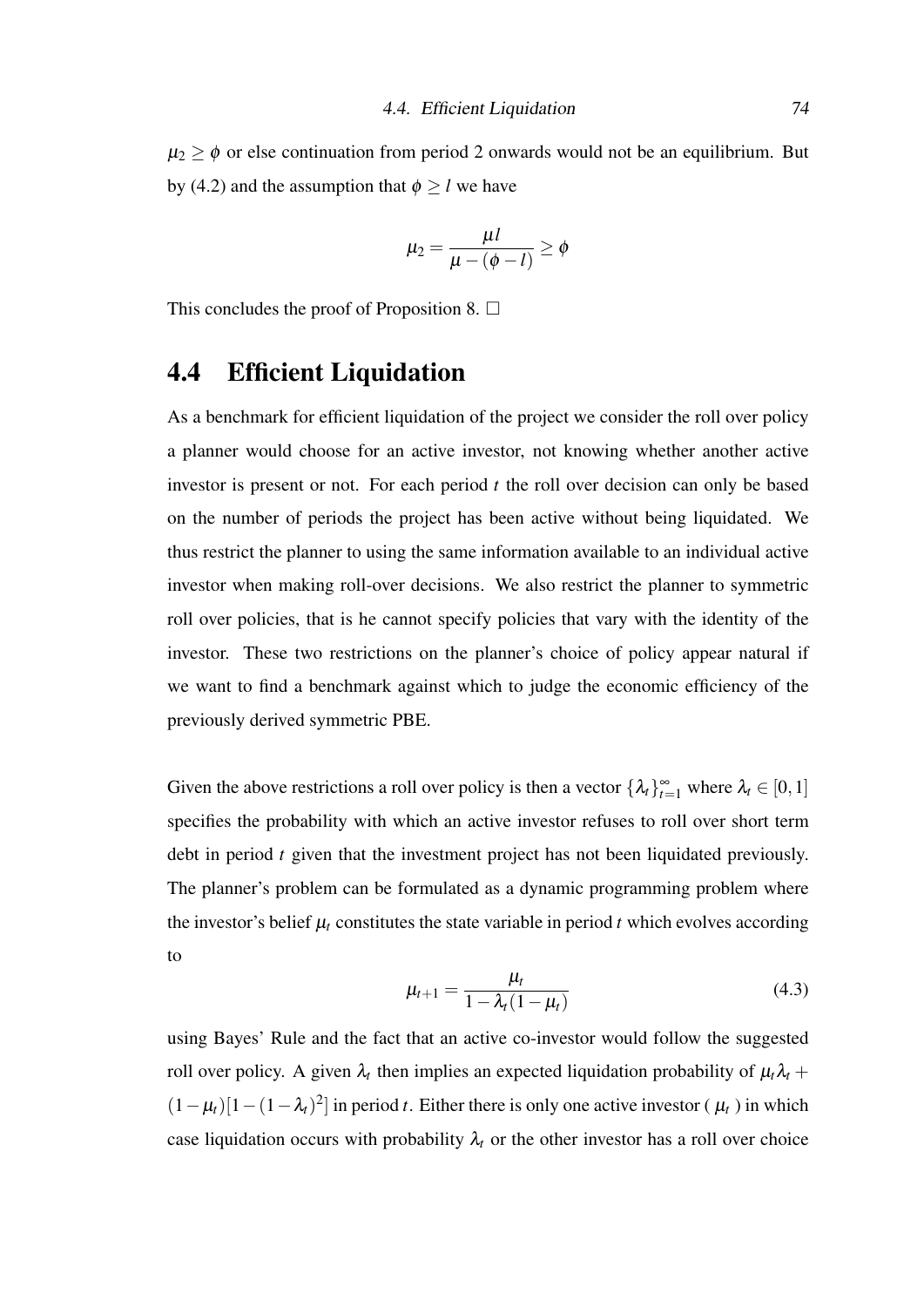as well (  $1 - \mu_t$  ) and the project is liquidated if at least one of the investors exits. This happens with probability  $1-(1-\lambda_t)^2$ . In case of continuation the project pays out with probability  $1 - \gamma$ . With probability  $\gamma$  the project continues with updated beliefs  $\mu_{t+1}$ . The Bellman Equation for this problem is then given by

$$
W(\mu_t) = \max_{\lambda_t \in [0,1]} \left\{ \left[ \lambda_t \mu_t + \left[ 1 - (1 - \lambda_t)^2 \right] (1 - \mu_t) \right] l + \right\}
$$

$$
\left[ (1 - \lambda_t) \mu_t + (1 - \lambda_t)^2 (1 - \mu_t) \right] \left[ (1 - \gamma) \mu_{t+1} + \gamma W(\mu_{t+1}) \right] \right\} \quad (4.4)
$$

where  $\mu_{t+1}$  is obtained from (4.3).

**Proposition 9.** (*Efficient Liquidation*) There exists a  $\mu^* \in (0,1)$  such that an investor  $$ *belief*  $\mu < \mu^*$  exits with probability  $\lambda(\mu) \in (0,1)$  in the first period. If no liquidation *occurs in the first period the project is continued until maturity. We have*

$$
\mu^* = \frac{2l}{1+l} > l \text{ and } \lambda(\mu) = \frac{1}{2} \left[ 1 - \frac{\mu - l}{(1-\mu)l} \right]
$$

#### *Proof.* see Appendix

To gain intuition for this result, consider an active investor with belief  $\mu$ . Suppose the symmetric roll over policy prescribes continuation with probability  $1-\lambda$  in the current period. The benefits from continuation are given by  $\mu(1 - \lambda)(1 - l)$  and derive from receiving 1 rather than the liquidation value *l* in the high payoff state. The opportunity cost of continuation arises from the potential loss of liquidation value *l* in the low payoff state which occurs if both investors continue. It is thus  $(1 - \mu)[1 - (1 - \lambda)^2]l$ . The optimal continuation probability  $\lambda(\mu)$  equalizes the marginal benefit and cost of continuation. For  $\mu > \mu^*$  the marginal benefit of continuation exceeds the marginal cost for any  $\lambda \in [0,1]$ . Thus liquidation is never optimal. Indeed, if  $\mu > l$  the only reason for liquidating with positive probability is the creation of an option value of waiting for the co-investor. This option value is maximal if the co-investor learns the state with probability 1 by waiting one more period. Thus the maximal option value

 $\Box$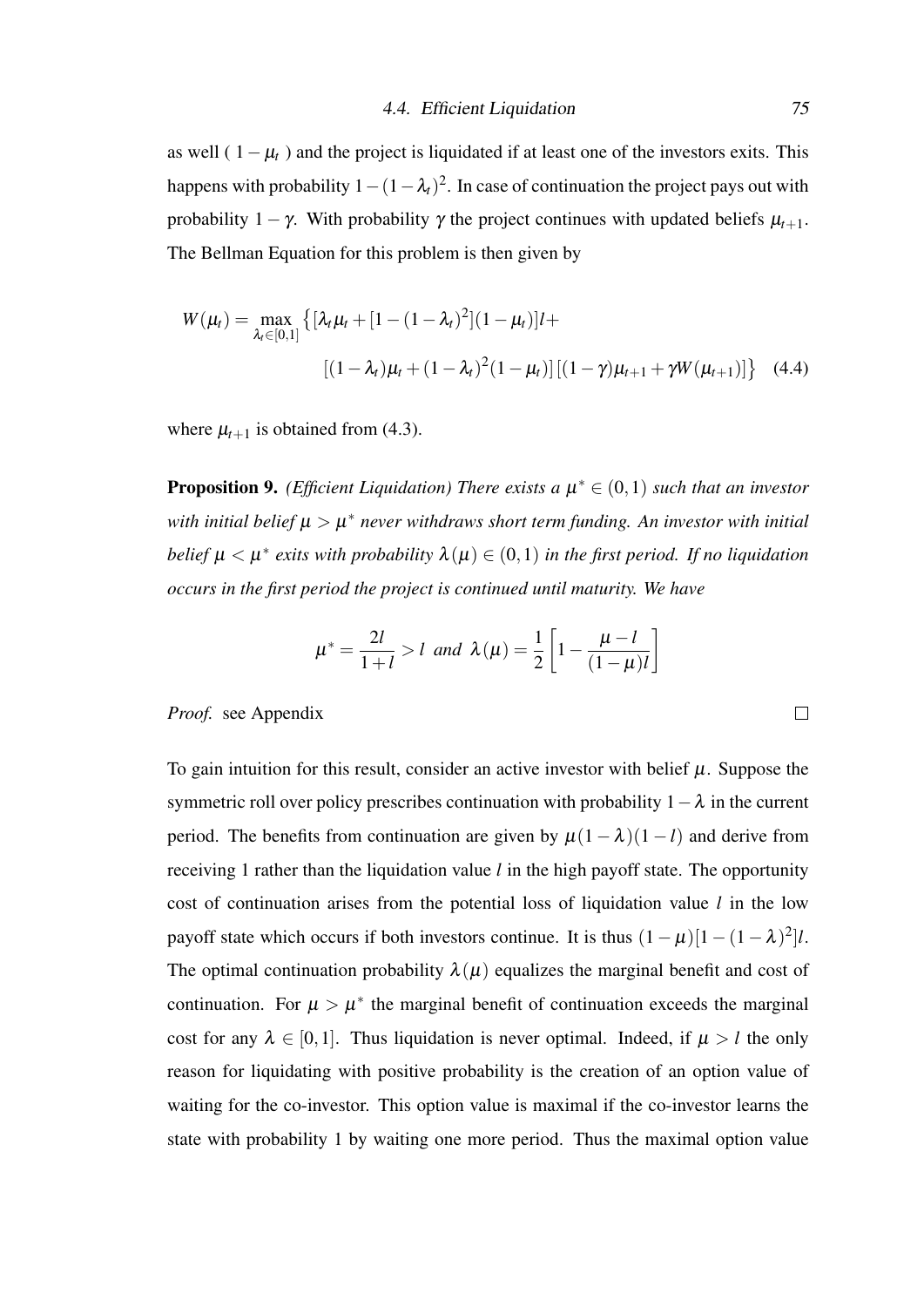is  $(1 - \mu)l$  as the state is bad with probability  $1 - \mu$  in which case liquidation yields *l* rather than 0. The opportunity cost of liquidation in a given period is  $\mu - l$ . Thus liquidation can never be efficient if

$$
\mu - l > (1 - \mu)l \Rightarrow \mu > \mu^*
$$

### 4.5 Optimal Maturity Structure

We now show how the efficient roll over policy derived in the previous section can be implemented as a symmetric PBE of the liquidation game by endowing investors with an appropriate mix of short term and long term debt claims to the investment project's payoff. Increasing the share of short term debt in an investor's portfolio increases his incentive to withdraw financing as the reward in case of unilateral exit goes up. The share of short term debt is thus a key design parameter in order to control an investor's roll over probability. It should be chosen is such a way that the incentives of an individual investor are aligned with the objectives of the planner. Here two conflicting aspects of the liquidation decision have to be traded off against each other. On the one hand a higher probability of withdrawal by one investor increases the option value of waiting for the other investor. The observation that the investment project is carried on for another period becomes more informative about the state of the world. On the other hand increasing the probability of liquidation lowers the payoff in the successful state 1. This cost is higher, the higher is the probability of success  $\mu$  and lower, the higher is the liquidation value *l*. Proposition 3 characterises the optimal share of short term debt *d s* .

**Proposition 10.** For any initial belief  $\mu \in (0,1)$  there exists a face value  $d^s$  such that the *equilibrium strategy* σ *of the liquidation game coincides with the efficient liquidation policy. We have*

$$
d^{s} = \begin{cases} (1-l)\mu & \text{if } \mu < \mu^* \\ 0 & \text{if } \mu \geq \mu^* \end{cases}
$$

where  $\mu^* = 2l/(1+l)$ .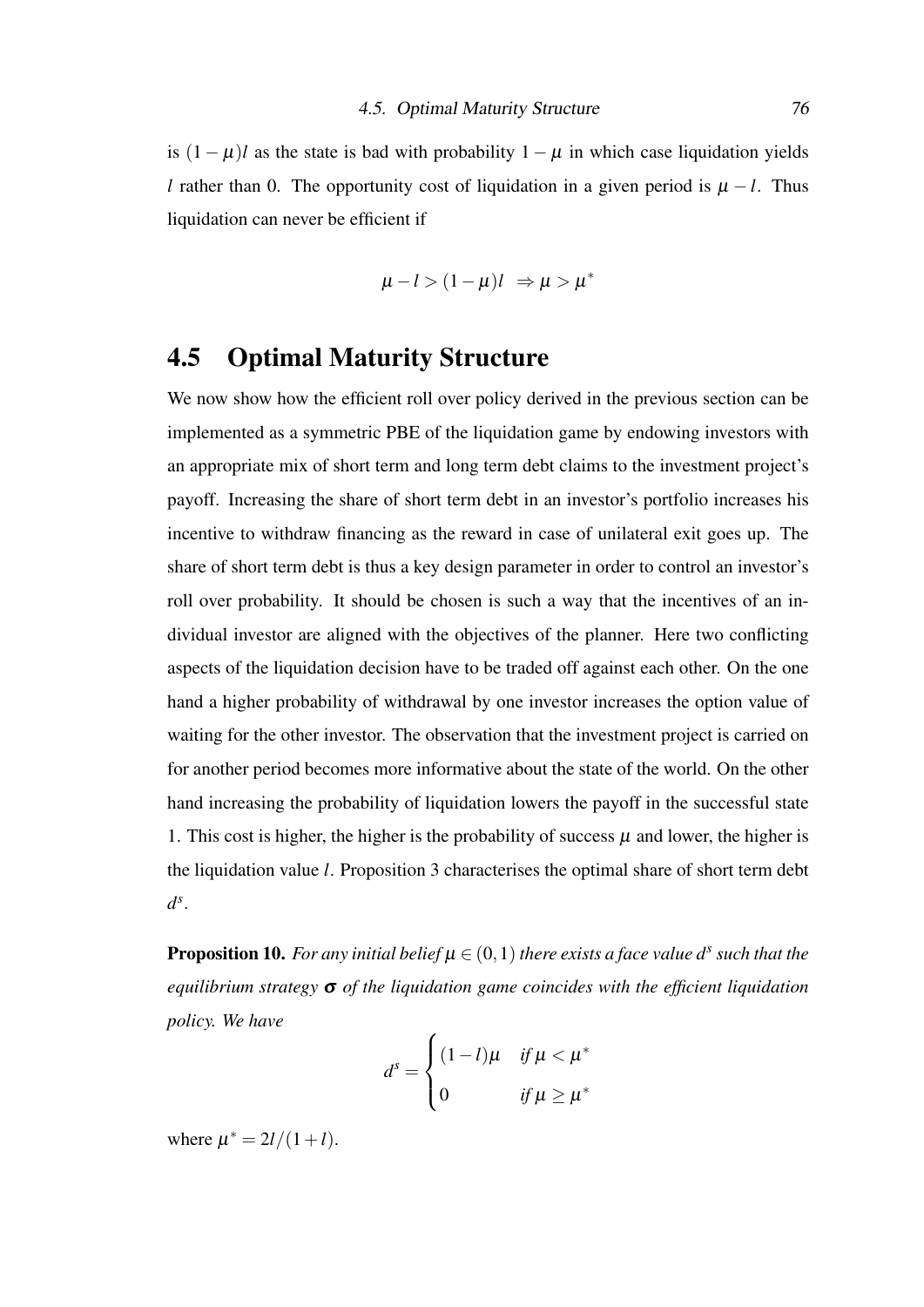*Proof.* Recall that from (4.1) we have  $d^s = 2(\phi - l)$ .  $\phi$  needs to be such that for initial beliefs  $\mu > \mu^*$  players never exit the project and for beliefs  $\mu < \mu^*$  players exit with probability  $\sigma_1 = \lambda(\mu) \in (0,1)$  in the first period and continue with probability 1 if no liquidation has occurred in the first period.

First consider  $\mu > \mu^*$ . Here continuation until maturity is the unique symmetric equilibrium outcome if  $\mu > \phi$  or equivalently if  $d^s < 2(\mu - l)$ . If we set  $d^s = 0$  this inequality is satisfied for all  $\mu > \mu^*$ .

Next consider  $\mu < \mu^*$ . In this case the efficient liquidation policy prescribes exit with probability  $\lambda(\mu)$  in the first period and continuation until maturity in the absence of immediate liquidation. For this to be consistent with equilibrium behaviour in a symmetric PBE we need  $0 < \phi - \mu < (1 - \mu)l$  and  $\sigma_1 = \lambda(\mu)$ . The latter equality implies  $\phi = l + (1/2)(1 - l)\mu$  or equivalently  $d^s = (1 - l)\mu$  and it is easily verified that for this choice of  $\phi$  the former inequalities hold for all  $\mu \in (0, \mu^*)$ .  $\Box$ 

We note that for sufficiently optimistic beliefs (i.e. imprecise private information) the benefits of creating option value are outweighed by the expected costs of liquidating a successful project and thus the optimal debt structure does not involve any short term debt. The sole purpose of short term debt in this model is to create a preemption motive, which for  $\mu > \mu^*$  is not desirable. If however beliefs fall below the critical value  $\mu^*$ and creating option values through positive withdrawal probabilities by active investors become optimal, the more optimistic investors are, the higher has to be the optimal share of short term debt in their portfolio. More optimistic investors need stronger incentives to be induced to withdraw short term funding.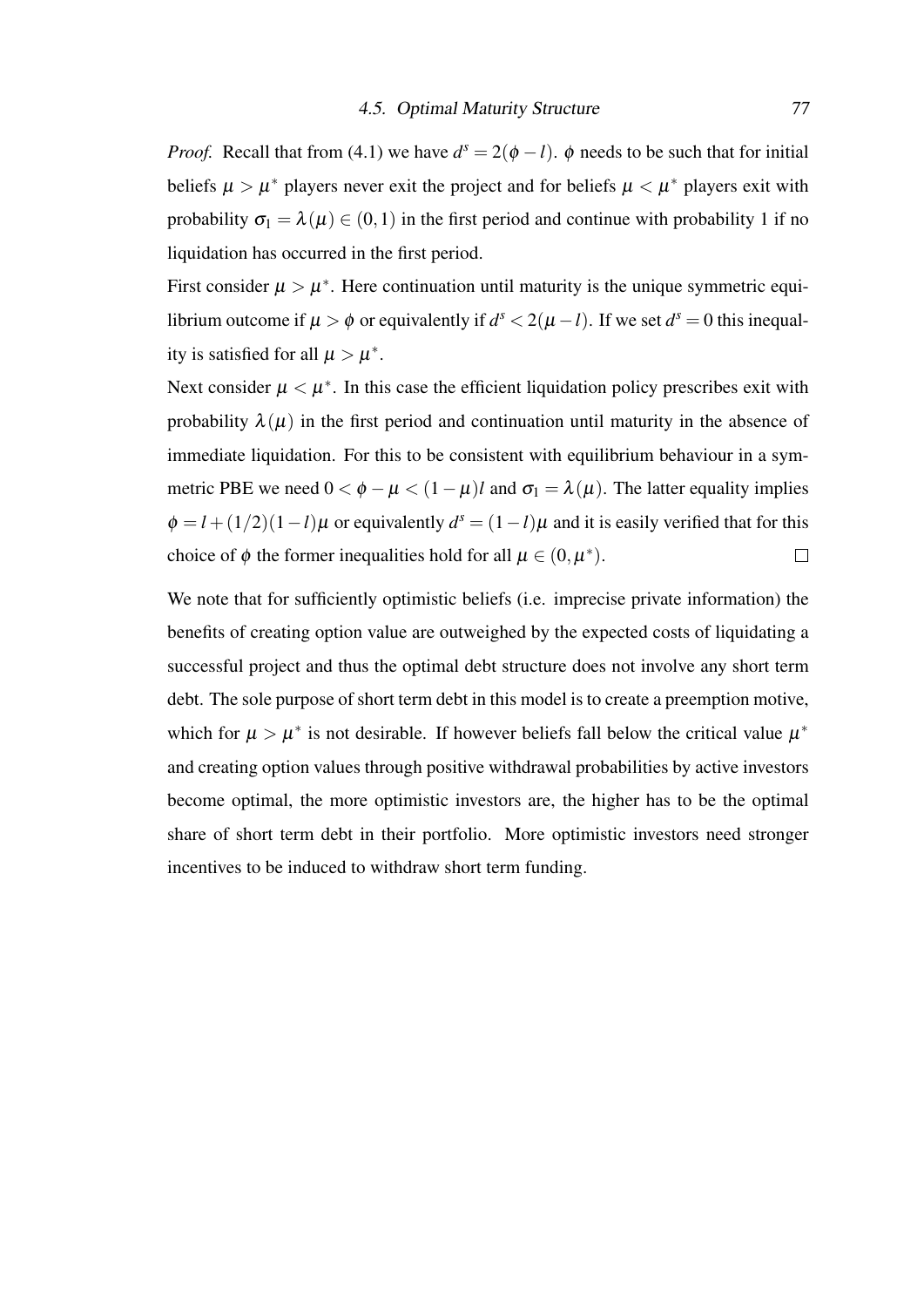

Figure 4.1: *Share of short term debt and liquidation value*

Figure 4.1 plots optimal short term debt shares  $d^s$  against liquidation values *l* for different levels of beliefs. Firstly, it can be seen that the more optimistic investors are about the success of the project, the higher has to be the liquidation value in order to justify the use of short term debt as a means to incentivise information revelation. Secondly, the optimal share of short term debt becomes more sensitive to variations in the liquidation value the more optimistic investors are. Lastly, we note that the optimal maturity structure is not necessarily monotonous in investors' beliefs. For a given liquidation value *l* the optimal short term debt share can first increase in the level of investors' beliefs about success, but then drop off to zero as liquidation becomes too costly.<sup>3</sup>

### 4.6 Discussion

Communication between Investors We have ruled out direct communication between investors. If we allowed investors to pool their information, they would be able to learn the state of the world with certainty. Firstly, ruling out this possibility is motivated by desire to analyse a market where investors are anonymous and the absence of liquidation of investment projects is the only way through which privately held information can be communicated. Secondly, suppose we allowed investors to directly exchange in-

<sup>&</sup>lt;sup>3</sup>In figure 4.1 such a situation could for example occur for  $l = 0.5$  where  $d<sup>s</sup> = 0$  for  $\mu = 0.9$  but the optimal short term debt share is higher for  $\mu = 0.5$  than for  $\mu = 0.1$ .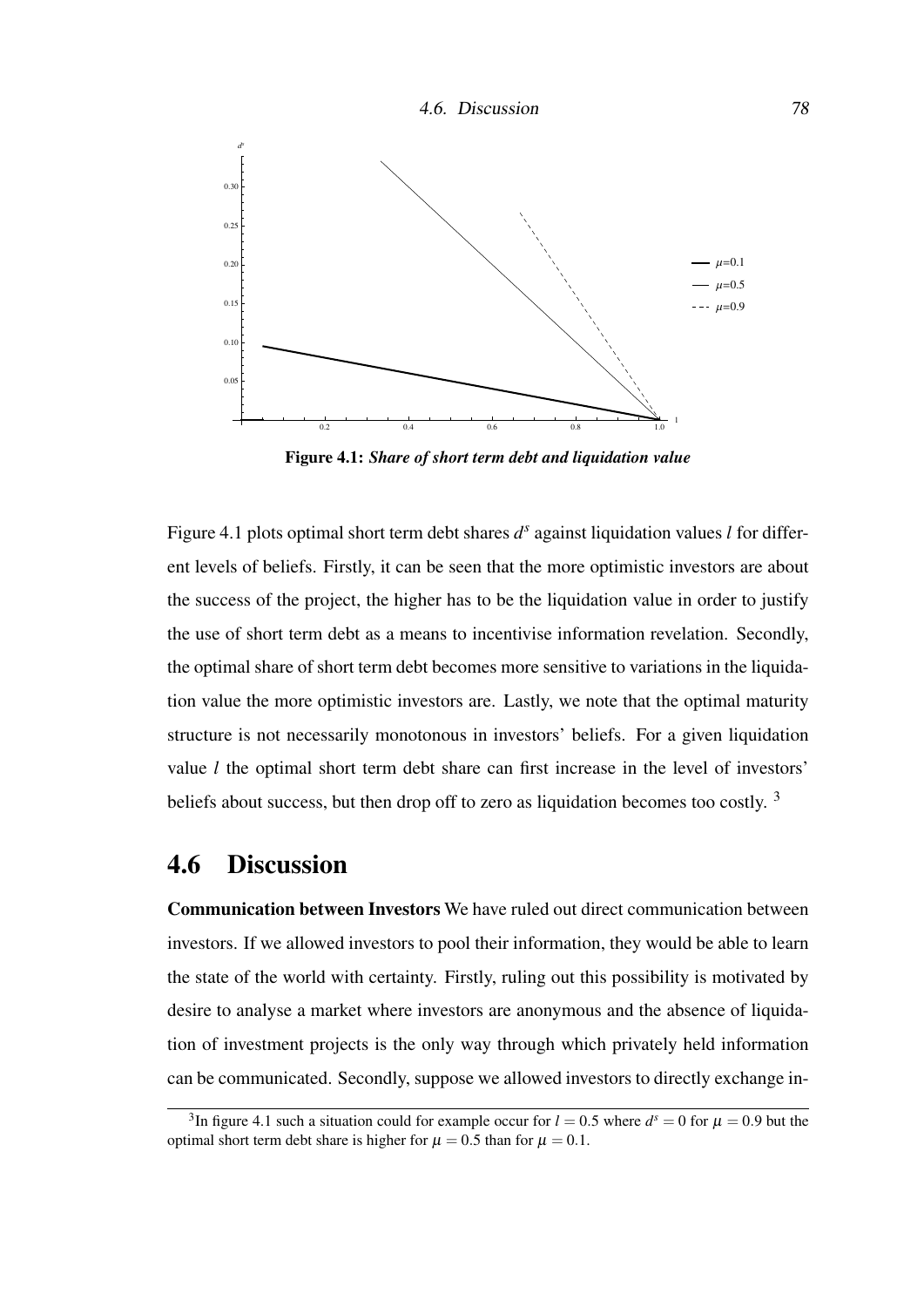formation. Would investors have an incentive to reveal their private information truthfully? Not necessarily. Assume that short term debt face values are such that  $\phi > l$ and consider two investors, A and B. Suppose B reveals his information truthfully and agreed behaviour is such that in state 0 both investors exit while in state 1 both roll over. Now A does have an incentive to convince B that he has not received any bad news about the project. In this case B will roll over and A will exit receiving  $\phi$  rather than *l*, which is what he would get if he revealed his information truthfully. Obviously, if preemption motives are absent, that is if  $\phi = l$ , truthful revelation of information becomes unproblematic.

Asymmetric Strategies In our analysis we have focused on equilibria in symmetric strategies. The equilibrium analysed above was found to be unique within this class of equilibria. But what about perfect Bayesian equilibria in asymmetric strategies? There are indeed other equilibria of the game when we allow for asymmetries in the players' behaviour. Consider for example a setting where the active players' priors satisfy the condition

$$
\mu < \phi < \mu + (1 - \mu)l.
$$

Label players as investor A and investor B. Now consider the following equilibrium strategies: investor B, when active, always rolls over. Investor *A*, when active, always exits. As investor B always continues, investor A cannot learn anything from waiting. Thus as long as his payoff from exiting, which is  $\phi$  given that B rolls over in period 1, is higher than his payoff from continuing until maturity, which is  $\mu$ , he prefers to exit in period 1. Now consider investor B: if he waits in period 1, he knows the state of the project in period 2. Investor A's behaviour perfectly reveals this state. B's payoff from rolling over in period 1 is therefore  $\mu + (1 - \mu)(2l - \phi)$ , his payoff from exiting is  $\mu \phi + (1 - \mu)l$ . The former exceeds the latter if  $\phi < \mu + (1 - \mu)l$ . This proves that the above strategies for A and B, which depend on the identity of the investor, indeed constitute a perfect Bayesian equilibrium of the game.

So why the focus on symmetric strategies ? We want to think of our model as applying to a market with anonymous investors without the ability to communicate other than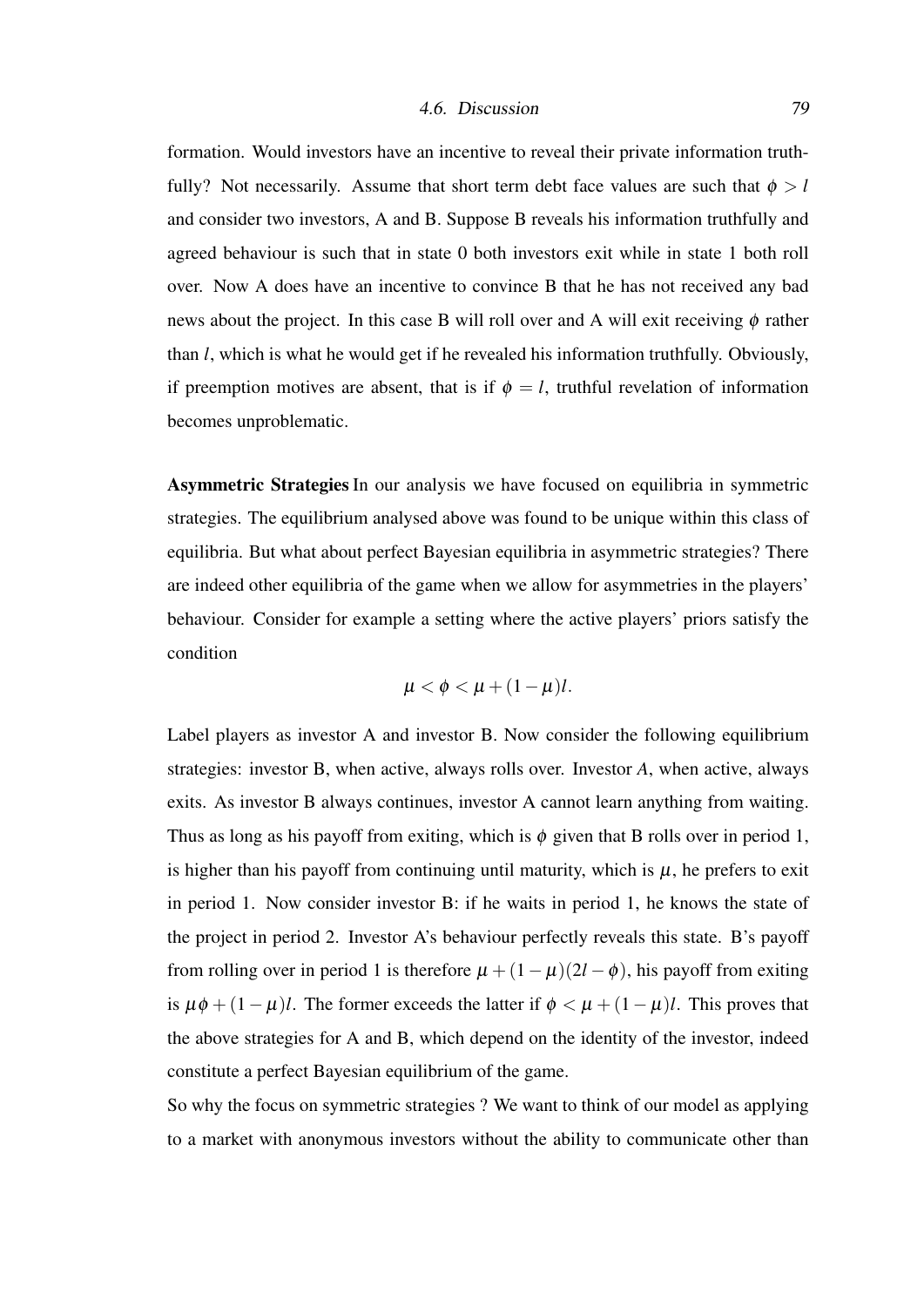through their investment decisions. Within such a setting it is difficult to perceive how investors would be able to coordinate on the use of asymmetric strategies.

### 4.7 Conclusion

Financing investment projects with claims whose maturity does not match the maturity of the project itself bears the risk of premature liquidation through withdrawal of funding. This risk is particularly severe if the promised payoff of the claims is not state contingent, as such payoff structures create strong preemption motives for individual investors in the event of bad news about the project's outlook.

Here we have shown that such roll over risk, which in our model arises from a maturity mismatch due to short term debt financing of a long term project with risky payoffs, can improve investment decisions by making investors' actions more informative. We have seen that the ability to learn about the risky payoffs of the project by observing other investors' funding decisions creates an option value for waiting in order to gather additional information. This informational externality induces investors to roll over their debt rather than to act on private information about payoffs. The informational content of funding decisions is reduced. Rewarding the early withdrawal of funding through preferential allocation of liquidation revenue counteracts this force. This is what short term debt with its fixed face value achieves in our model. However if these preemption motives are too strong, investors exit immediately upon receiving bad news and nothing can be learned from other investors' funding decisions. We have derived the optimal share of short term debt to counterbalance such informational and payoff externalities. We have seen that if the private information received by investors is not sufficiently precise, the optimal share of short term debt financing is zero. The opportunity cost of liquidating a profitable project outweighs the option value created by the ability to observe funding decisions based on private information. For sufficiently precise private information about the project's payoff, the optimal share of short term debt is strictly positive. The preemption motive it creates for investors facilitates information revelation and enables the efficient liquidation of unprofitable investments. Optimal short term debt shares are found to decrease in the precision of the private information re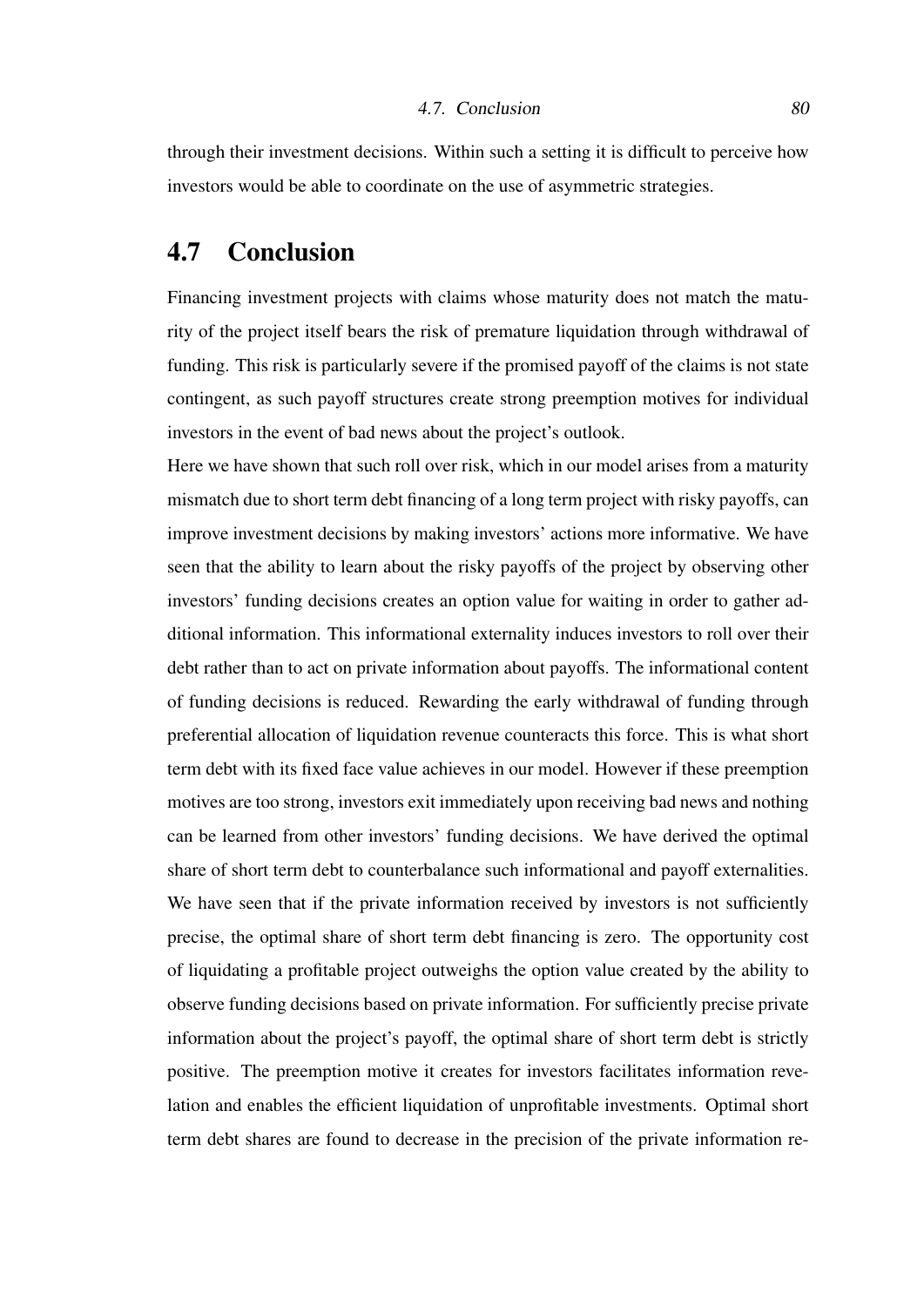ceived by investors and the liquidation value of the project. Better informed investors need weaker incentives to act on their private information. Equally, incentives to withdraw funding prematurely can be weakened if the opportunity costs of liquidation are low.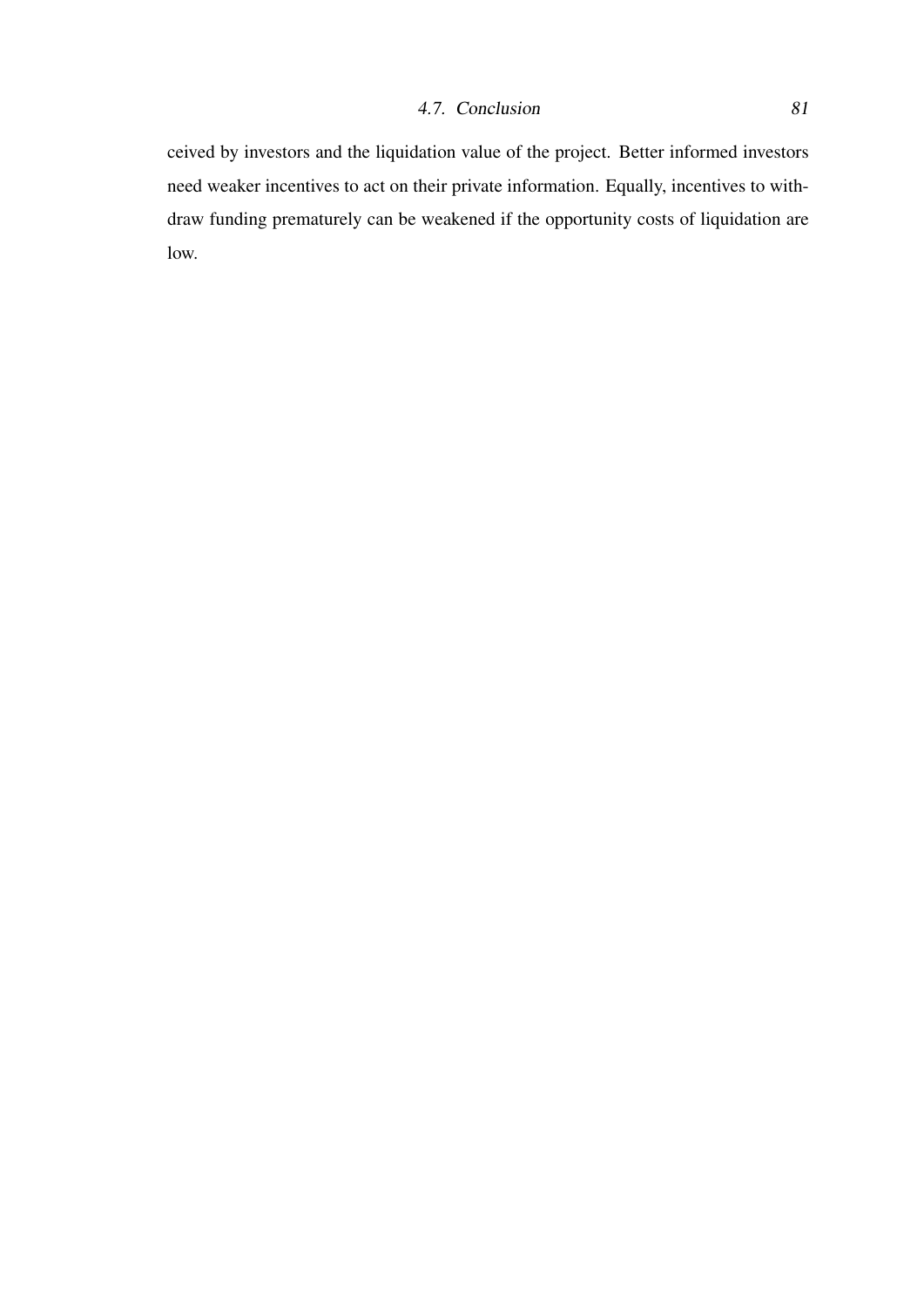## Appendix A

## Appendix to Chapter 2

#### A1 Monopolistic Price Discrimination with Non-Common Priors

The following section closely follows Armstrong [Armstrong, 1996] who analyzes a very similar setting in which customers differ in their probability distributions for future demand, but the firm and customers have identical priors. Armstrong solves for the monopolist's optimal menu of tariffs under Assumption 1.

The monopolist offers his customers a menu of price schedules  $\{P(q, j)\}_{j \in J}$  before these customers know their type  $\theta$ . Customers will therefore have to forecast their type and thus their demand for the good in order to pick the individually optimal price schedule  $P(q, j)$  from the offered menu *J*.

Consumers differ in their prior over the ex-post type  $\theta$ . In particular the prior of a consumer of ex-ante type  $\alpha$  is the distribution function  $F(\theta, \alpha)$ . The firm has a prior  $F(\theta, \hat{\alpha})$  over the ex-post types  $\theta$  which is identical for each of its customers. It cannot observe the ex-ante types  $\alpha$  but knows their population distribution  $G(\alpha)$ , where  $\alpha \in [\alpha_L, \alpha_H].$ 

The firm chooses a menu of price schedules  $\{P(q, j)\}\$  that maximizes expected profits given that each customers picks the price schedule which maximizes her expected utility ( where expectations are take over the respective priors ). Appealing to the revelation principle the problem is to maximize profits over a menu of price schedules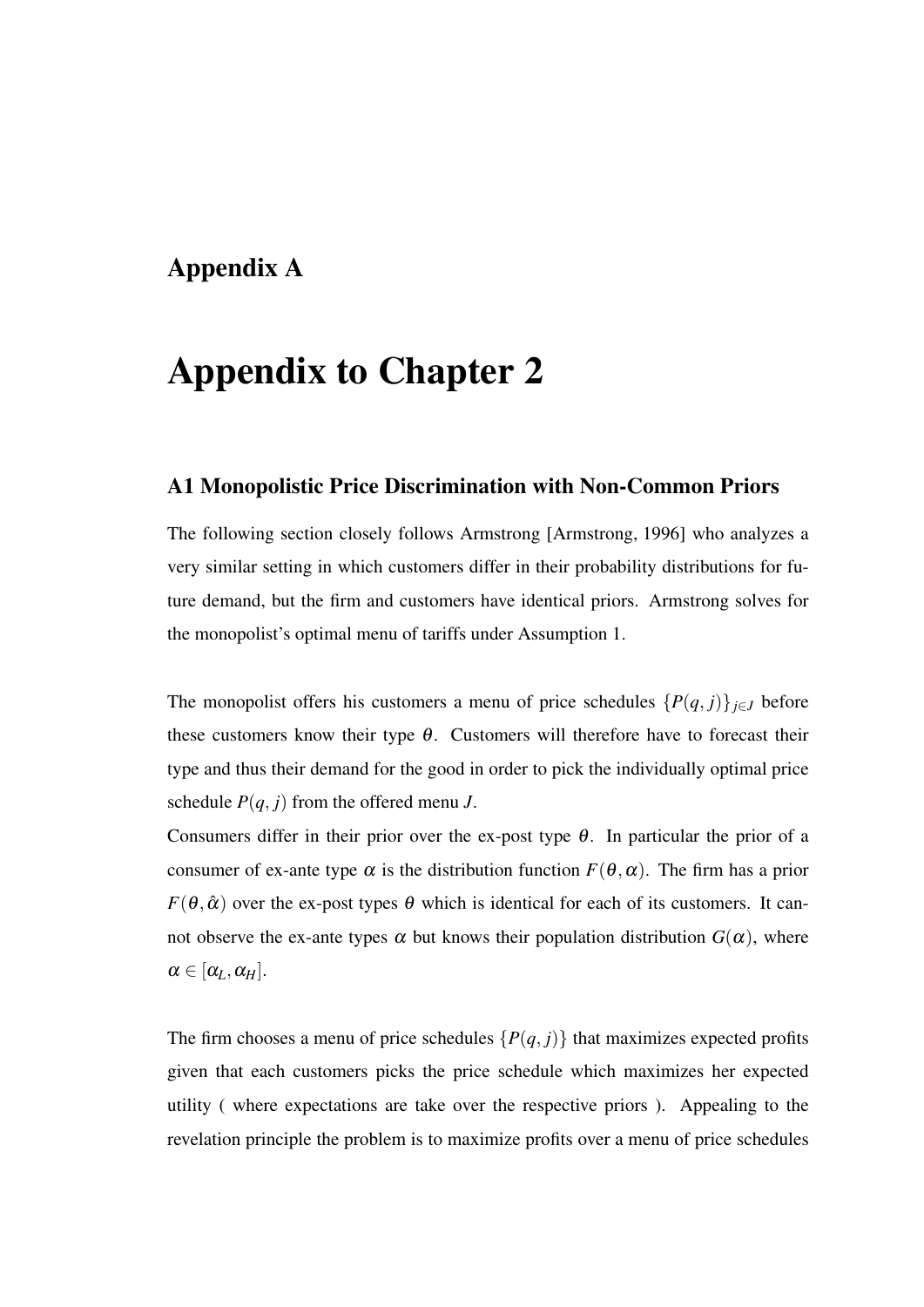A consumer's surplus with ex-post type  $\theta$ , who has chosen the price schedule  $P(q, \alpha)$ will be defined as

$$
s(\theta, \alpha) = \max_{q \ge 0} u(q, \theta) - P(q, \alpha)
$$

The ex-post implementability of each price schedule  $P(q, \alpha)$  is ensured by the usual Envelope condition  $s_{\theta}(\theta, \alpha) = u_{\theta}(q(\theta, \alpha), \theta)$  and the requirement that  $q(\theta, \alpha)$  be non-decreasing in  $\theta$ .

These conditions allow us to write the expected utility of a type  $\alpha$  consumer from choosing the tariff  $P(q, \tilde{\alpha})$  as

$$
v(\alpha, \tilde{\alpha}) = s(\theta_L, \tilde{\alpha}) + \int_{\theta_L}^{\theta^H} u_{\theta}(q(\theta, \tilde{\alpha}), \theta) \left[1 - F(\theta, \alpha)\right] d\theta \tag{A.1}
$$

Define the maximum of this function as

$$
V(\alpha) = \max_{\alpha_L \le \tilde{\alpha} \le \alpha_H} v(\alpha, \tilde{\alpha})
$$
 (A.2)

Then to implement the menu of tariffs we need to ensure that  $V(\alpha)$  is maximized at  $\alpha = \tilde{\alpha}$ . This yields a second Envelope condition

$$
V'(\alpha) = -\int_{\theta_L}^{\theta_H} u_{\theta}(q(\theta, \alpha), \theta) F_{\alpha}(\theta, \alpha) d\theta \ge 0
$$
 (A.3)

The fact that  $V'(\alpha)$  is non-negative follows from the the condition that  $u_{\theta} > 0$  and  $F_\alpha \leq 0$  in case of Assumption 1.

Under Assumption 2 it follows from the fact that  $q(\theta, \alpha)$  is non-decreasing in  $\theta$ , the single-crossing property  $u_{q\theta} > 0$ , and the conditions imposed on the integral of  $F_{\alpha}$ .

Now as  $V(\alpha)$  is weakly increasing in  $\alpha$ , if the participation constraint is satisfied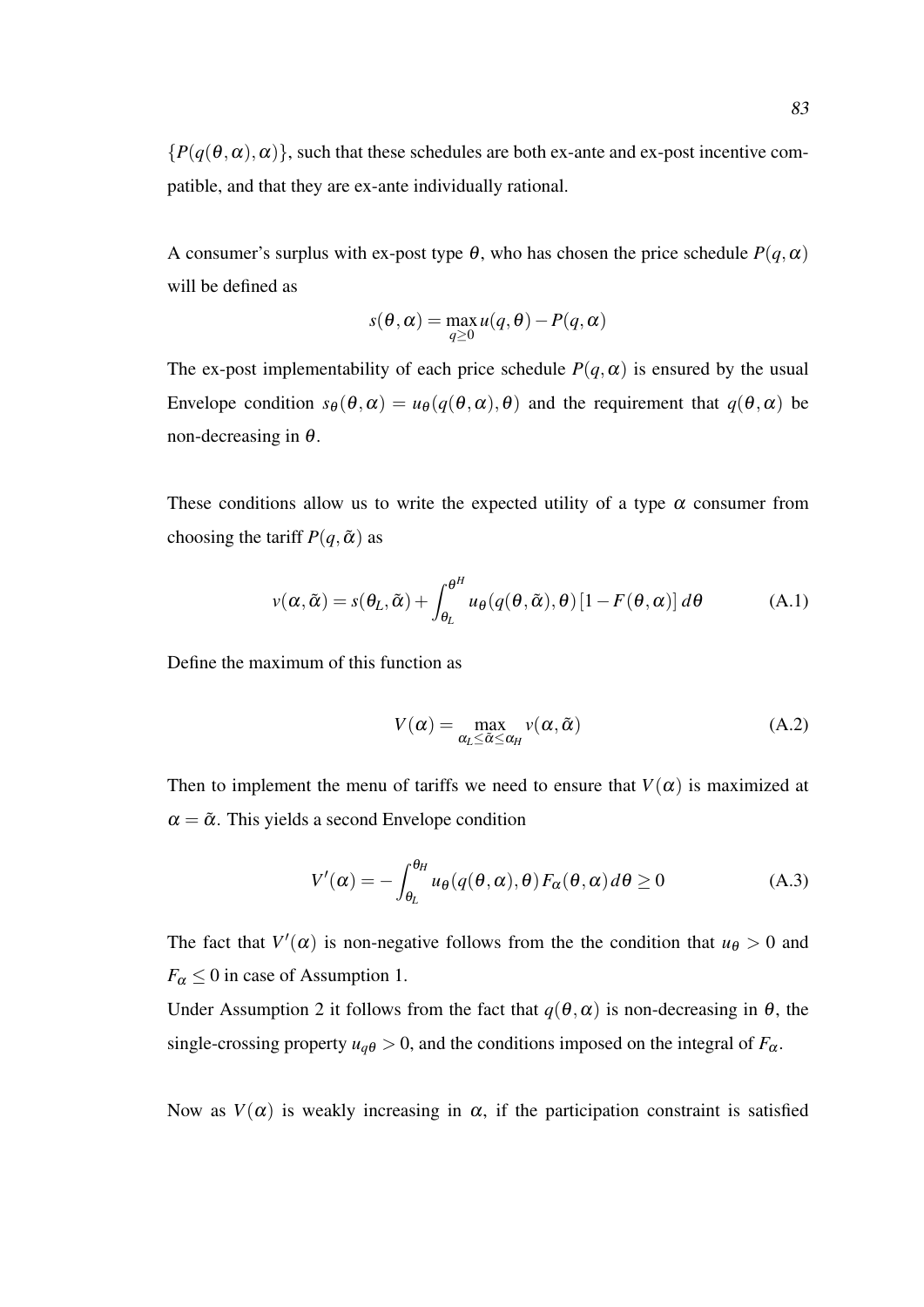for the lowest type  $\alpha_L$ , it is necessarily satisfied for all other  $\alpha > \alpha_L$ . Thus it is optimal for the firm to set  $V(\alpha_L)$  equal to the outside option which we will normalize to zero, i.e.  $V(\alpha_L) = 0$ .

Therefore the rent of a type  $\alpha$  consumer under any incentive compatible scheme will be

$$
V(\alpha) = -\int_{\alpha_L}^{\alpha_H} \int_{\theta_L}^{\theta_H} u_{\theta}(q(\theta, \tilde{\alpha}).\theta) F_{\alpha}(\theta, \tilde{\alpha}) d\theta d\tilde{\alpha}
$$
 (A.4)

and by  $(A.1)$ 

$$
s(\theta_L, \alpha) = V(\alpha) - \int_{\theta_L}^{\theta_H} u_{\theta}(q(\theta, \alpha), \theta) [1 - F(\theta, \alpha)] d\theta
$$
 (A.5)

**Lemma 5.** *(Armstrong (1996)) Under Assumption 1, if the function s*( $\theta_L, \alpha$ ) *in* (A.1) *is given by* (A.5)*, then the type*  $\alpha$  *consumer will choose*  $\tilde{\alpha} = \alpha$  *in* (A.1) *provided that*  $q(\theta, \alpha)$  *is (weakly) increasing in*  $\alpha$ .

*Proof.* Using the expression in (A.1) and differentiating with respect to  $\tilde{\alpha}$  yields

$$
v_{\tilde{\alpha}}(\alpha, \tilde{\alpha}) = \int_{\theta_L}^{\theta^H} u_q \theta(q(\theta, \tilde{\alpha}), \theta) q_{\alpha}(\theta, \tilde{\alpha}) [F(\theta, \tilde{\alpha}) - F(\theta, \alpha)] d\theta
$$

Under Assumption 1,  $v(\alpha, \tilde{\alpha})$  is increasing for all  $\tilde{\alpha} < \alpha$  and decreasing for all  $\tilde{\alpha} >$  $\alpha$  as long as  $q_{\alpha} \geq 0$ . Thus a sufficient condition for ex-ante implementability under Assumption 1 is that  $q(\theta, \alpha)$  be weakly increasing in  $\alpha$ .  $\Box$ 

**Lemma 6.** *Under Assumption 2 and 3, if the function*  $s(\theta_L, \alpha)$  *in* (A.1) *is given by* (A.5)*, then the type*  $\alpha$  *consumer will choose*  $\tilde{\alpha} = \alpha$  *in* (A.1) *provided that*  $q(\theta, \alpha)$  *is weakly decreasing in*  $\alpha$  *for all*  $\theta \le z$ *, and weakly increasing in*  $\alpha$  *for all*  $\theta \ge z$ *.* 

*Proof.* To see this first look at the case  $\tilde{\alpha} < \alpha$ . In this case  $F(\theta, \tilde{\alpha}) - F(\theta, \alpha)$  is less or equal to zero for all  $\theta \leq z$  and greater or equal to zero for all  $\theta \geq z$ . Thus under the assumptions imposed on  $q_\alpha$ ,  $q_\alpha(\theta, \tilde{\alpha})[F(\theta, \tilde{\alpha}) - F(\theta, \alpha)]$  will be greater or equal to zero on  $\theta \in [\theta_L, \theta_H]$ , and therefore  $v(\alpha, \tilde{\alpha})$  will be weakly increasing in  $\tilde{\alpha}$  for all  $\tilde{\alpha} < \alpha$ . The reverse holds true for  $\tilde{\alpha} > \alpha$ , i.e.  $v(\alpha, \tilde{\alpha})$  will be weakly decreasing on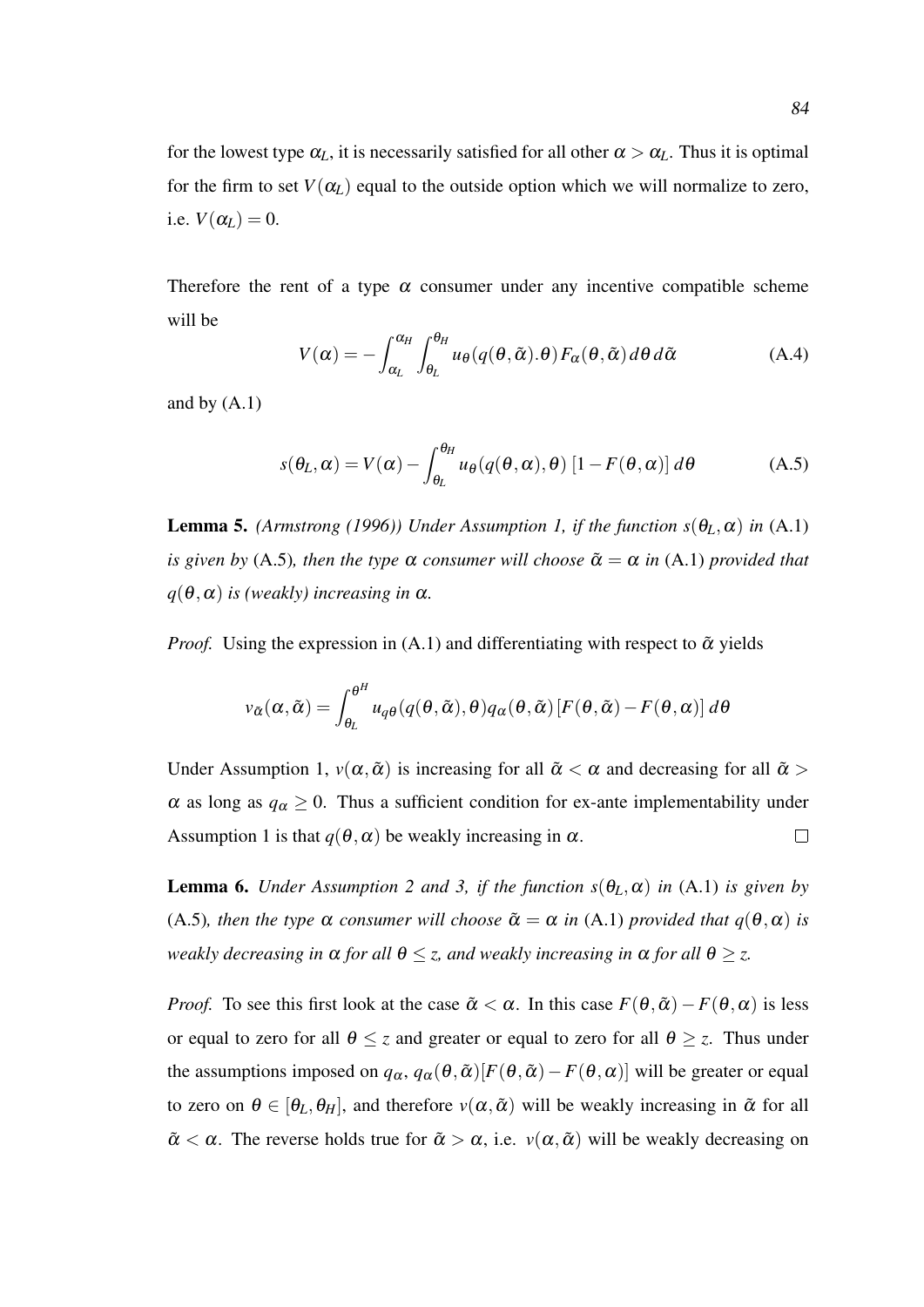this interval. It follows that  $v(\alpha, \tilde{\alpha})$  reaches its maximum at  $\tilde{\alpha} = \alpha$ .  $\Box$ 

85

Firm's profits from a customer of type  $\alpha$  are

$$
\int_{\theta_L}^{\theta_H} \left[ u(q(\theta, \alpha), \theta) - C(q(\theta, \alpha)) f(\theta, \hat{\alpha}) d\theta - \int_{\theta_L}^{\theta_H} u_{\theta}(q(\theta, \alpha), \theta) \left[ 1 - F(\theta, \hat{\alpha}) \right] d\theta - s(\theta_L, \alpha)
$$

Add and subtract  $V(\alpha)$  from this expression to get

$$
\int_{\theta_L}^{\theta_H} \left\{ u(q(\theta,\alpha),\theta) + u_{\theta}(q(\theta,\alpha),\theta) \left[ \frac{F(\theta,\hat{\alpha}) - F(\theta,\alpha)}{f(\theta,\hat{\alpha})} \right] - C(q(\theta,\alpha)) \right\} f(\theta,\hat{\alpha}) d\theta - V(\alpha)
$$

Total profits are

$$
\pi = \int_{\alpha_L}^{\alpha_H} \left\{ \int_{\theta_L}^{\theta_H} \left[ u(q(\theta, \alpha), \theta) + u_{\theta}(q(\theta, \alpha), \theta) \left[ \frac{F(\theta, \hat{\alpha}) - F(\theta, \alpha)}{f(\theta, \hat{\alpha})} \right] - C(q(\theta, \alpha)) f(\theta, \hat{\alpha}) d\theta - V(\alpha) \right\} dG(\alpha) \right\}
$$

Integrating by parts using (A.3) we have

$$
\int_{\alpha_L}^{\alpha_H} V(\alpha) dG(\alpha) = - \int_{\alpha_L}^{\alpha_H} \int_{\theta_L}^{\theta_H} u_{\theta}(q(\theta,\alpha),\theta) F_{\alpha}(\theta,\alpha) [1 - G(\alpha)] d\theta d\alpha
$$

Substituting this expression back into the firm's profits yields

$$
\int_{\alpha_L}^{\alpha_H} \int_{\theta_L}^{\theta_H} \Lambda^m(q(\theta,\alpha),\theta,\alpha) f(\theta,\hat{\alpha}) g(\alpha) d\theta d\alpha \tag{A.6}
$$

where

$$
\Lambda^{m}(q, \theta, \alpha) = u(q, \theta) + u_{\theta}(q, \theta) \left[ \frac{F(\theta, \hat{\alpha}) - F(\theta, \alpha)}{f(\theta, \hat{\alpha})} \right] - C(q) + u_{\theta}(q, \theta) \frac{F_{\alpha}(\theta, \alpha)}{f(\theta, \hat{\alpha})} \left( \frac{1 - G(\alpha)}{g(\alpha)} \right) \quad (A.7)
$$

To maximize profits, we can maximize  $\Lambda^m$  for each combination of  $(\theta, \alpha)$  pointwise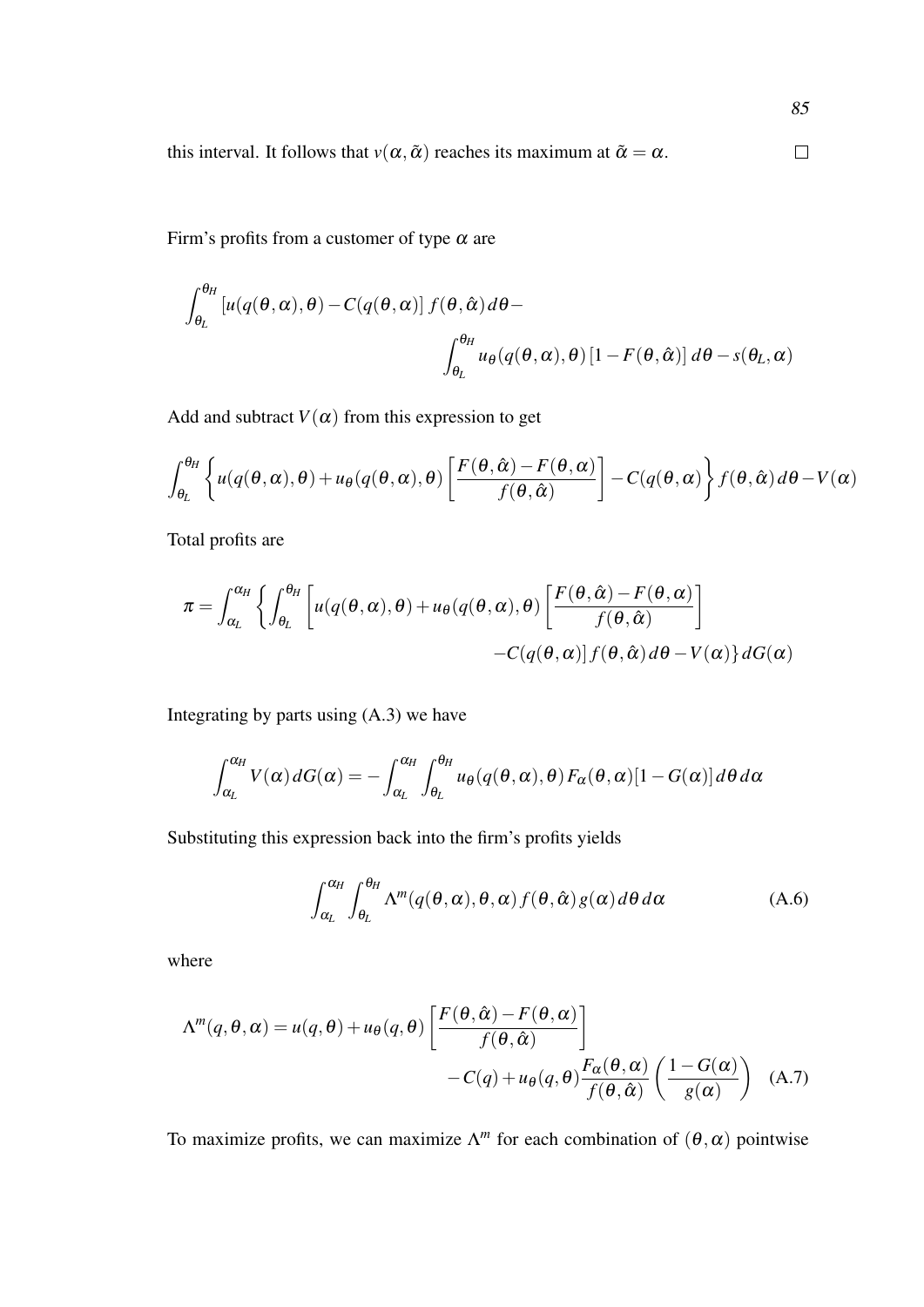with respect to *q*, i.e.

$$
q(\theta, \alpha) = \arg \max_{q \ge 0} \Lambda^m(q, \theta, \alpha)
$$
 (A.8)

If  $\Lambda^m$  is strictly quasi-concave in *q*, the optimal quantity schedule is given by the first order condition

$$
\Lambda_q^m(q(\theta,\alpha),\theta) = 0 \tag{A.9}
$$

If furthermore  $\Lambda^m$  is supermodular in  $(q, \theta)$ , then  $q(\theta, \alpha)$  will be (weakly) increasing in θ.

For optimality we also require  $q_\alpha(\theta, \alpha) \geq 0$  under Assumption 1. Under Assumptions 2 and 3 we require that  $q_\alpha(\theta, \alpha) \leq 0$  for all  $\theta < z$  and  $q_\alpha(\theta, \alpha) \geq 0$  for all  $\theta > z$ .

The quantity schedule defined by (A.9) deviates from the efficient quantity schedule which equates marginal utility to marginal cost, i.e  $u_q(q(\theta, \alpha), \theta) = C'(q(\theta, \alpha)),$ in two terms. The term  $u_{q\theta}[F(\theta, \hat{\alpha}) - F(\theta, \alpha)]/f(\theta, \hat{\alpha})$  arises from the firm's attempt to create *fictitious surplus*. The second source of inefficiency is the usual distortion imposed on low  $\alpha$  types in order to extract more surplus from high  $\alpha$  types.

While the first distortion disappears for the fully rational type  $\hat{\alpha}$ , the second only disappears for the highest type  $\alpha_H$ . This obviously implies that the quantity schedules  $q(\theta, \alpha)$  will be inefficient for all types  $\alpha$ , unless  $\alpha_H = \hat{\alpha}$  in which case there will be no distortions at the top.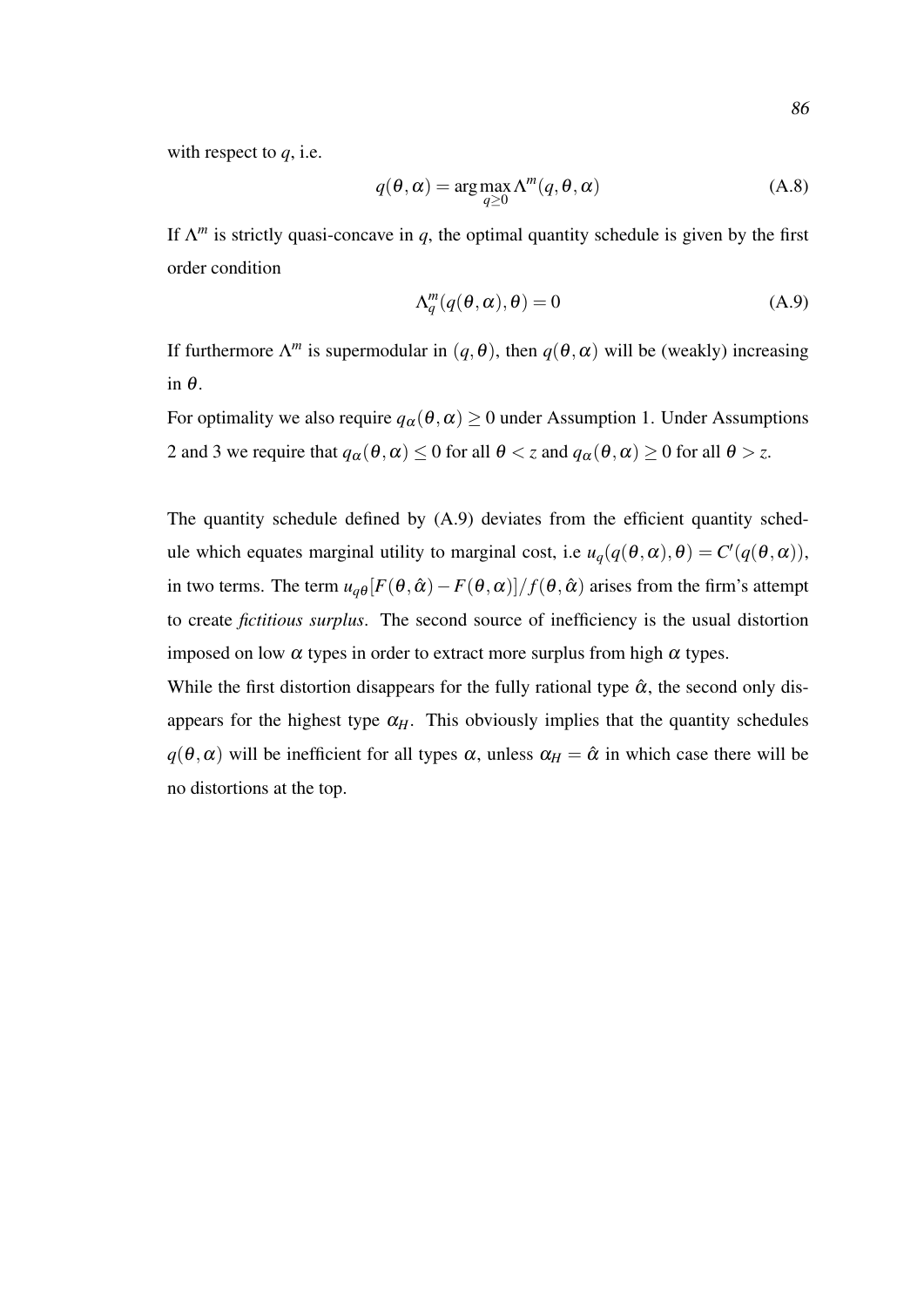### Appendix B

## Appendix to Chapter 3

#### B.0.1 Calibration of the Transaction Tax

To simulate prices and trades in our model with transaction taxes we first need to quantify the size of the potential upward movement in the fundamental value  $\lambda_h$  as, unlike in the model without taxes, this quantity enters the calculations for the equilibrium thresholds.

Unlike in our theoretical model, observed price changes for our stock across days will be due to two kinds of events. Firstly, those that were private information of traders and were revealed to the market during the course of trading. These changes are what  $\lambda_h$ and  $\lambda_l = \delta/(1-\delta)\lambda_h$  in our model refer to. Secondly, there will be price changes that are due to events that became public information during or after the trading day without previously having been private information of any of our traders. To get a measure of  $\lambda_h$  we need to "clean" stock prices of such public information events. To do so we will perform a variance decomposition suggested by Hasbrouck [Hasbrouck, 1991] that allows us to decompose stock price changes into a trade-correlated component, interpreted as the component driven by private information, and a trade-uncorrelated component.

We start by assuming that the difference between opening and closing price of the security on any given trading day *d*, ∆*Pd*, consists of two components : a private com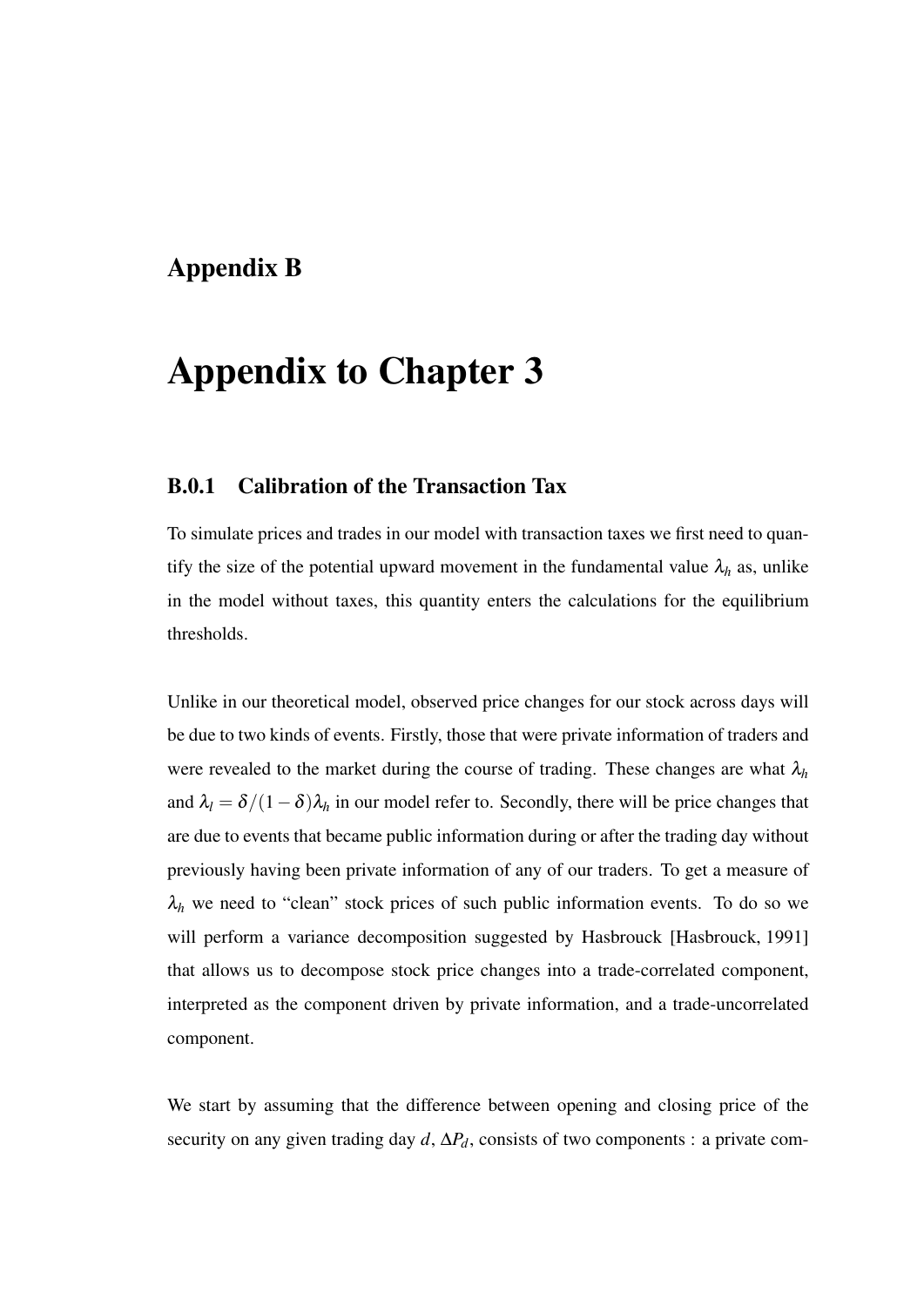ponent  $X_d$  and a public component  $Y_d$ . Furthermore let us assume that  $X_d$  and  $Y_d$  are independent random variables. Then we have

$$
Var(\Delta P_d) = Var(X_d + Y_d) = Var(X_d) + Var(Y_d)
$$

We know the theoretical distribution of  $X_t$ . We have

$$
X_t = \begin{cases} \lambda_h & \text{with probability } \alpha \delta \\ 0 & \text{with probability } 1 - \alpha \\ \left(\frac{\delta}{1 - \delta}\right) \lambda_h & \text{with probability } \alpha (1 - \delta) \end{cases}
$$

From the martingale property of prices we have  $\mathbb{E}(X_t) = 0$ . It follows that

$$
\text{Var}(X_t) = \alpha \delta \lambda_h^2 + \alpha (1 - \delta) \left( \frac{\delta}{1 - \delta} \right)^2 \lambda^2 = \left( \frac{\alpha \delta}{1 - \delta} \right) \lambda_h^2
$$

We now perform Hasbrouck's variance decomposition [Hasbrouck, 1991] to determine what fraction of the total variance of price changes Var(∆*Pd*) is due to private information. To do so we use the intraday quotes and trades data for the Ashland stock described in the Data Section, where trades are signed using the Lee-Ready algorithm. We estimate Hasbrouck's vector autoregressive system ( using a lag length of 5 trading periods ) for the evolution of quote revisions and signed trades. From our estimates we recover Hasbrouck suggested measure of relative trade informative  $R_w^2 = \sigma_{w,x}^2/\sigma_w^2$  (see p.577 [Hasbrouck, 1991] ). We have

$$
\sigma_{w,x}^2 = 1.0344 \times 10^{-7}
$$
,  $\sigma_w = 6.0169 \times 10^{-7}$  and  $R_w^2 = 0.1705$ 

Thus this decomposition suggests that 17.05% of the variance of intraday price changes  $Var(\Delta P_t)$  is due to private information, that is

$$
Var(X_d) = R_w^2 Var(\Delta P_d) = 0.1705 Var(\Delta P_d)
$$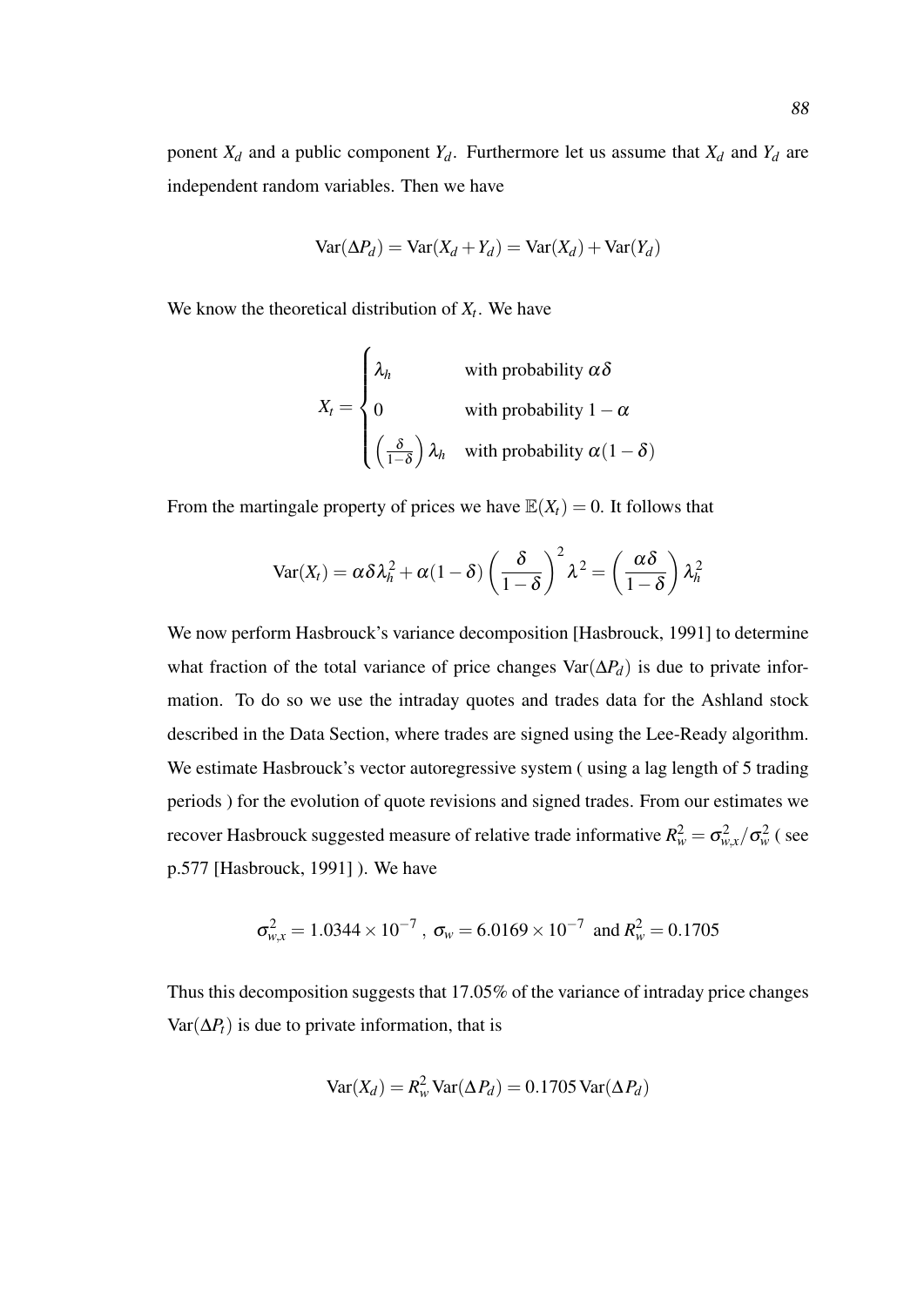Using the difference between daily closing and opening prices of Ashland Inc. for our sample period we estimate the standard deviation of the daily price changes to be  $\sigma(\Delta P_t) = 0.3691$ . Our estimates for the parameters are  $\alpha = 0.2803$  and  $\delta = 0.6238$ . The variance decomposition together with the previously obtained expression for the variance of  $X_t$  now allows us to get a value for  $\lambda_h$  as follows

$$
\lambda_h = \sigma(\Delta P_d) \sqrt{R_w^2 \left(\frac{1-\delta}{\alpha \delta}\right)} = 0.2236
$$

In our simulations, we simulate the effect of a 0.1%, 0.2% and 0.5% financial transaction tax. As our tax  $\rho$  applies to one unit of the stock traded at a time, we calculate  $\rho$ as a percentage of the average opening price of Ashland Inc. over our sample period which is  $\bar{P}$  = 34.13. The value of  $\rho/\lambda_h$  for different tax rates, an expression which is needed for calculation of the equilibrium trading thresholds of our model, is then given in Table B.1.

| tax $0.1\%$ $0.2\%$ $0.5\%$           |  |
|---------------------------------------|--|
| $\rho/\lambda_h$ 0.1526 0.3053 0.7632 |  |

Table B.1: *Calibration of FTT*

We see that for tax rates in the suggested range for the FTT, our estimations suggest that for Ashland Inc. the transaction costs caused by such a tax would be between 15% ( 0.01% tax ) and 75% ( 0.05% tax ) of the maximum possible gain from private information  $(\lambda_h)$ .

#### B.0.2 Informational Cascades

To lighten notation define as  $\hat{\alpha}_t = \Pr(V^d \neq v^{d-1} | \mathcal{H}_t)$  the posterior probability concerning the occurrence of an information event where  $\{\mathcal{H}_t\}$  is the filtration induced by the trading process. Also define as  $\hat{q}_t = \text{Pr}(V^d = v_h^d)$  $\mathcal{H}_h^d | V^d \neq v^{d-1}, \mathcal{H}_t$  the posterior probability of a good event given that an informational event has occurred.  $\alpha_t$  and  $q_t$  denote realizations of these random variables, that is posteriors for a given trading history  $h_t \in \mathcal{H}_t$ .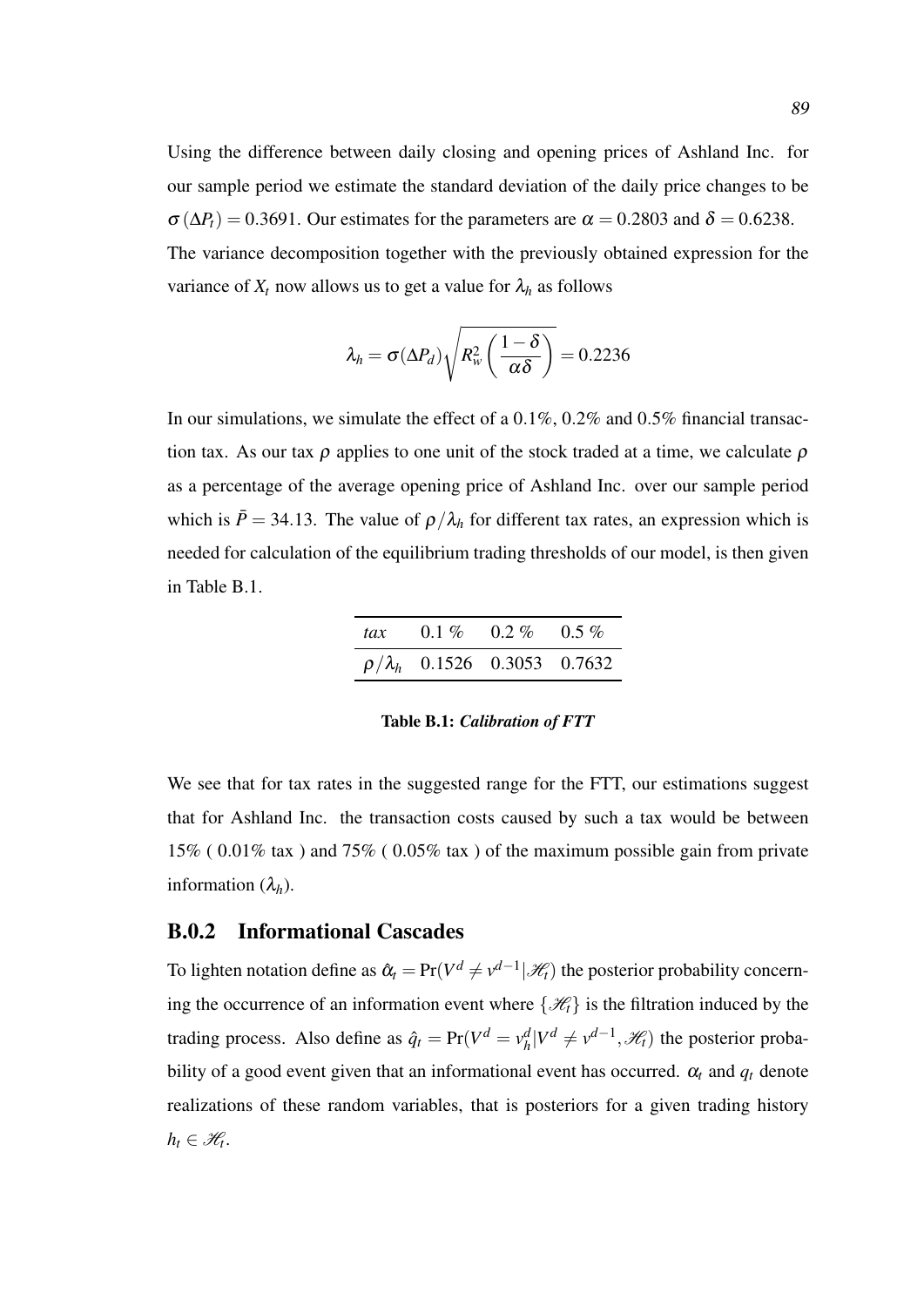#### **Lemma 1**  $\hat{\alpha}_t$  converges almost surely to  $I_{\{V^d \neq v^{d-1}\}}$ .

Sketch of Proof The proof follows standard steps in establishing convergence for Bayesian learning: The posterior probability  $\hat{\alpha}_t$  is a martingale with respect to the filtration  $\{\mathcal{H}_t\}$  induced by the trading process. As posterior probabilities are bounded, we know by the Martingale Convergence Theorem that the posterior probability will converge almost surely to some random variable *Y*∞. As the probability of observing a trade differs across type of event day, it has to be the case that  $Y_{\infty} = I_{\{V^d \neq v^{d-1}\}}$ .

**Proposition 7** *If*  $\rho < \left( \frac{2\tau \delta}{1 - \tau / 2\delta} \right)$  $\overline{1-\tau}|2\delta-1|$  λ*h, on an event day an informational cascade occurs only if*  $Pr(V^d = v^d)$ *h* |*h d t* ) *has reached either an lower threshold r*<sup>∗</sup> *or an upper threshold* 1−*r* ∗ *, where r*<sup>∗</sup> *is the smallest root of the quadratic equation*

$$
\frac{2(1-r)p\tau}{1-(2r-1)\tau} = (1-\delta)\frac{\rho}{\lambda_h}.
$$

*The root r is increasing in the transaction tax*  $\rho$  *and decreasing in*  $\tau$ ,  $\delta$ , *and*  $\lambda_h$ *. If*  $\rho > \left(\frac{2\tau\delta}{1-\tau|2\delta}\right)$  $\overline{1-\tau}|2\delta-1|$  λ*h, in an event day, informed traders never trade for all t. The probability of a good event converges almost surely to*  $Pr(V^d = v^d_h)$  $\int_h^d |h_t^d| = \delta.$ 

Proof Informed traders do not trade after trading history *h<sup>t</sup>* if (and only if) the following two inequalities hold:

$$
\mathbb{E}(V^d|S_t=1,h_t) < a_t + \rho
$$
\n
$$
\mathbb{E}(V^d|S_t=0,h_t) > b_t - \rho,
$$

that is an informed trader with the best possible signal  $(S_t = 1)$  does not want to buy, and an informed trader with the worst possible signal  $(S_t = 0)$  does not want to sell given ask and bid prices and the transaction tax. If informed traders do not trade, equilibrium ask and bid prices are equal to  $\mathbb{E}(V^d | h_t)$ . It follows that informed traders do not trade after history *h<sup>t</sup>* if (and only if)

$$
\mathbb{E}(V^d|S_t=1,h_t) - \mathbb{E}(V^d|h_t) < \rho
$$
\n
$$
\mathbb{E}(V^d|h_t) - \mathbb{E}(V^d|S_t=0,h_t) < \rho.
$$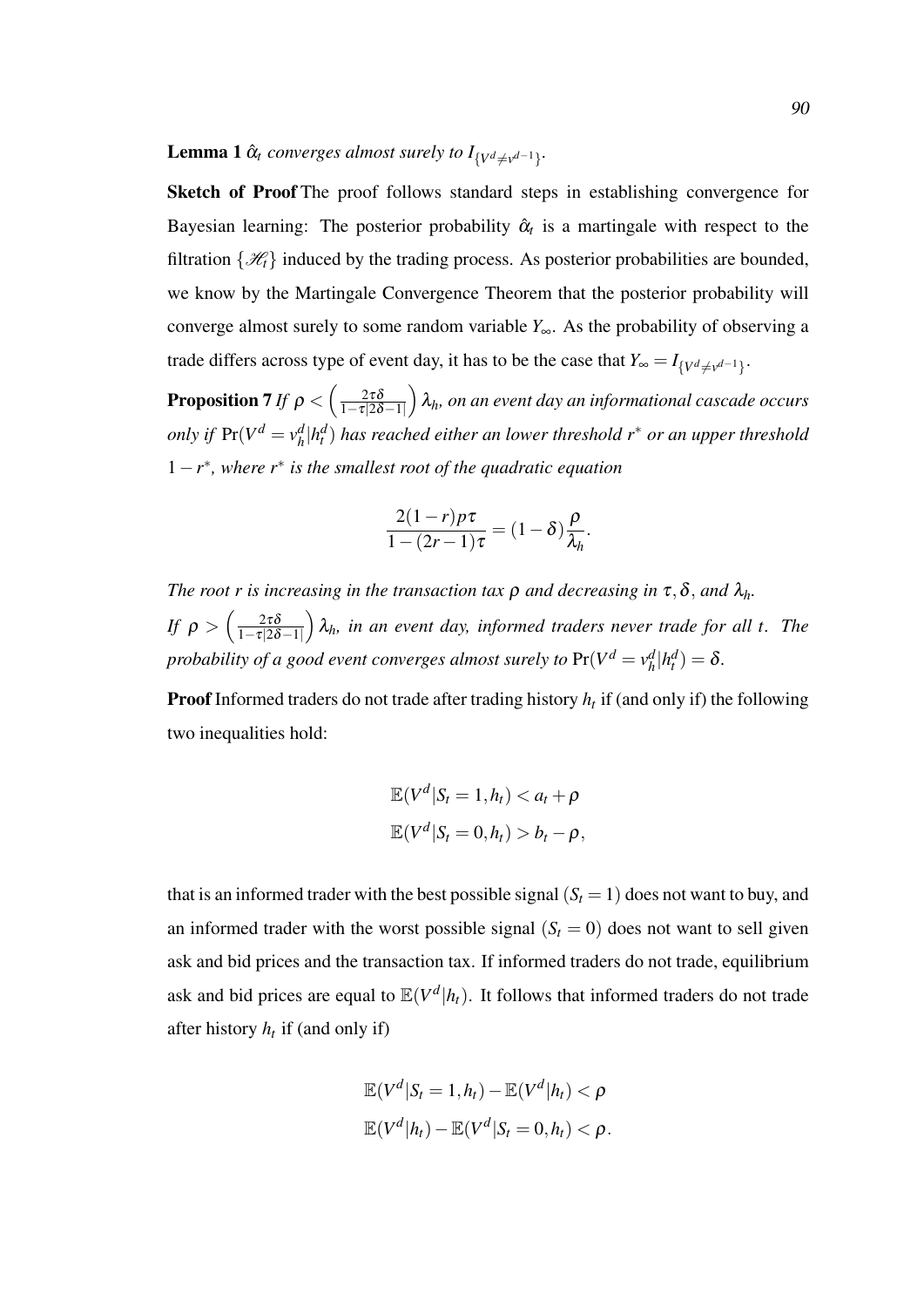Now consider the first trading opportunity on a given day. We have  $Pr(V^d = v_h^d)$  $\frac{d}{h}|\emptyset) =$  $\alpha \cdot \delta$  and  $\mathbb{E}(V^d | \mathbf{0}) = v^{d-1}$ . Thus informed traders do not trade iff

$$
\left[\frac{(1+\tau)\delta-(1-\tau)(1-\delta)\left(\frac{\delta}{1-\delta}\right)}{(1+\tau)\delta+(1-\tau)(1-\delta)}\right]\lambda_h < \rho
$$

$$
-\left[\frac{(1-\tau)\delta-(1+\tau)(1-\delta)\left(\frac{\delta}{1-\delta}\right)}{(1-\tau)\delta+(1+\tau)(1-\delta)}\right]\lambda_h < \rho.
$$

These inequalities a jointly satisfied iff  $\rho > \left(\frac{2\tau\delta}{1-\tau/2\delta}\right)$  $1-\tau|2\delta-1|$  $\partial_{\lambda} \lambda_h \equiv \bar{\rho}$ . Lastly, note that as informed traders do not trade, no matter what action is observed at the first trading opportunity the market maker's beliefs in the next period are  $q_1 = \delta$  and therefore  $\mathbb{E}(V^d | h_1) = v^{d-1}$  for any history  $h_1$ . Again, informed traders will not trade at the second trading opportunity and so on.

Now consider taxes such that  $\rho < \bar{\rho}$ . By Lemma 1 we know that  $Pr(V^d = v_h^d)$  $\frac{d}{h}$  $\mathscr{H}_t$ converges almost surely to 0 on days without informational event. On days with informational event  $\hat{\alpha}_t$  converges to 1 almost surely and consequently  $\mathbb{E}(V^d|\mathcal{H}_t)$  and  $\mathbb{E}(V^d | V^d \neq v^{d-1}, \mathcal{H}_t)$  converge almost surely to the same random variable. <sup>1</sup> Thus for almost all trading histories on event days there exists a *T* such that if  $t > T$  informed traders do not trade if and only if

$$
\mathbb{E}(V^d|S_t=1,h_t) - \mathbb{E}(V^d|V^d \neq v^{d-1},h_t) < \rho
$$
  

$$
\mathbb{E}(V^d|V^d \neq v^{d-1},h_t) - \mathbb{E}(V^d|S_t=0,h_t) < \rho.
$$

These two inequalities are equivalent to

$$
\frac{2(1-q_t)q_t\tau}{1-(2q_t-1)\tau} < (1-\delta)\frac{\rho}{\lambda_h}
$$

$$
\frac{2(1-q_t)q_t\tau}{1-(1-2q_t)\tau} < (1-\delta)\frac{\rho}{\lambda_h}.
$$

<sup>&</sup>lt;sup>1</sup> Convergence is guaranteed by the Martingale Convergence Theorem and the fact that  $Pr(V^d =$  $v_h^d$   $|\mathcal{H}_t$  is a bounded martingale.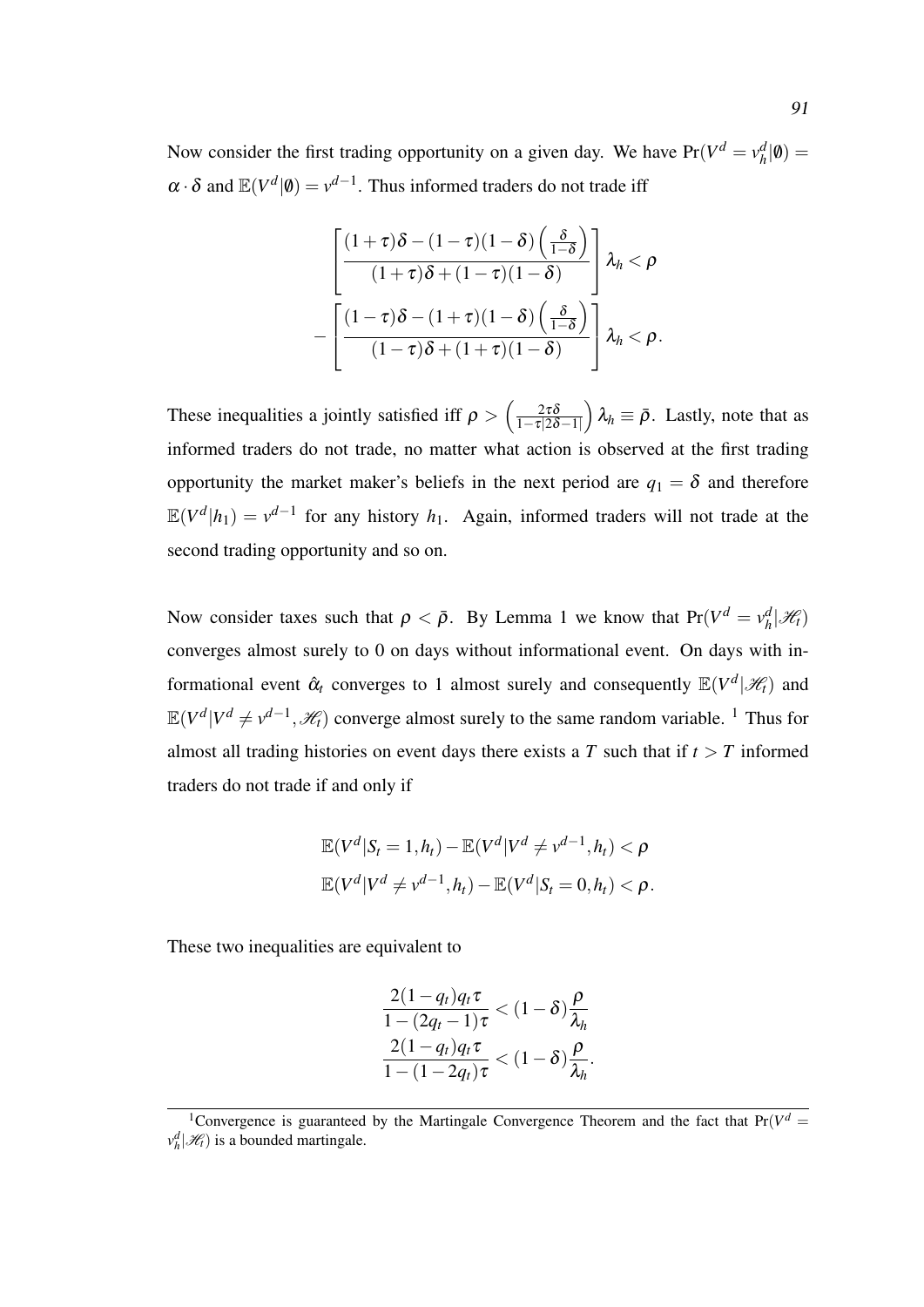

Figure B.1: *Determination of Roots. Red curves correspond to signals S* = 1*, blue curves to S* = 0*. Dotted curves have*  $\tau$  = 0.3*, solid curves have*  $\tau$  = 0.6*. Intersections of the red curves with horizontal line occur at p*<sup>1</sup> *and p*2*, intersections of the blue curves with the horizontal line occur at p*<sup>3</sup> *and p*4*.*

Figure B.1 illustrates these inequalities graphically. The first inequality is satisfied for values of *q<sup>t</sup>* on the dotted line falling outside the interior of the red hyperbola. The second inequality is satisfied for  $q_t$  on the dotted line falling outside the interior of the blue hyperbola.  $p_1$  and  $p_2$  are the intersections of the dotted line with the red hyperbola. They are given by the two roots of the quadratic equation

$$
\frac{2(1-p)p\tau}{1-(2p-1)\tau} = (1-\delta)\frac{\rho}{\lambda_h}
$$

*p*<sup>3</sup> and *p*<sup>4</sup> are the intersections of the dotted line with the blue hyperbola. They are given by the two roots of the quadratic equation

$$
\frac{2(1-p)p\tau}{1-(1-2p)\tau} = (1-\delta)\frac{\rho}{\lambda_h}
$$

Note that if *p* solves the first equation,  $1 - p$  solves the second, so we have  $p_1 = 1 - p_4$ and  $p_2 = 1 - p_3$ . Simple calculations show that the maximum of both hyperbolas is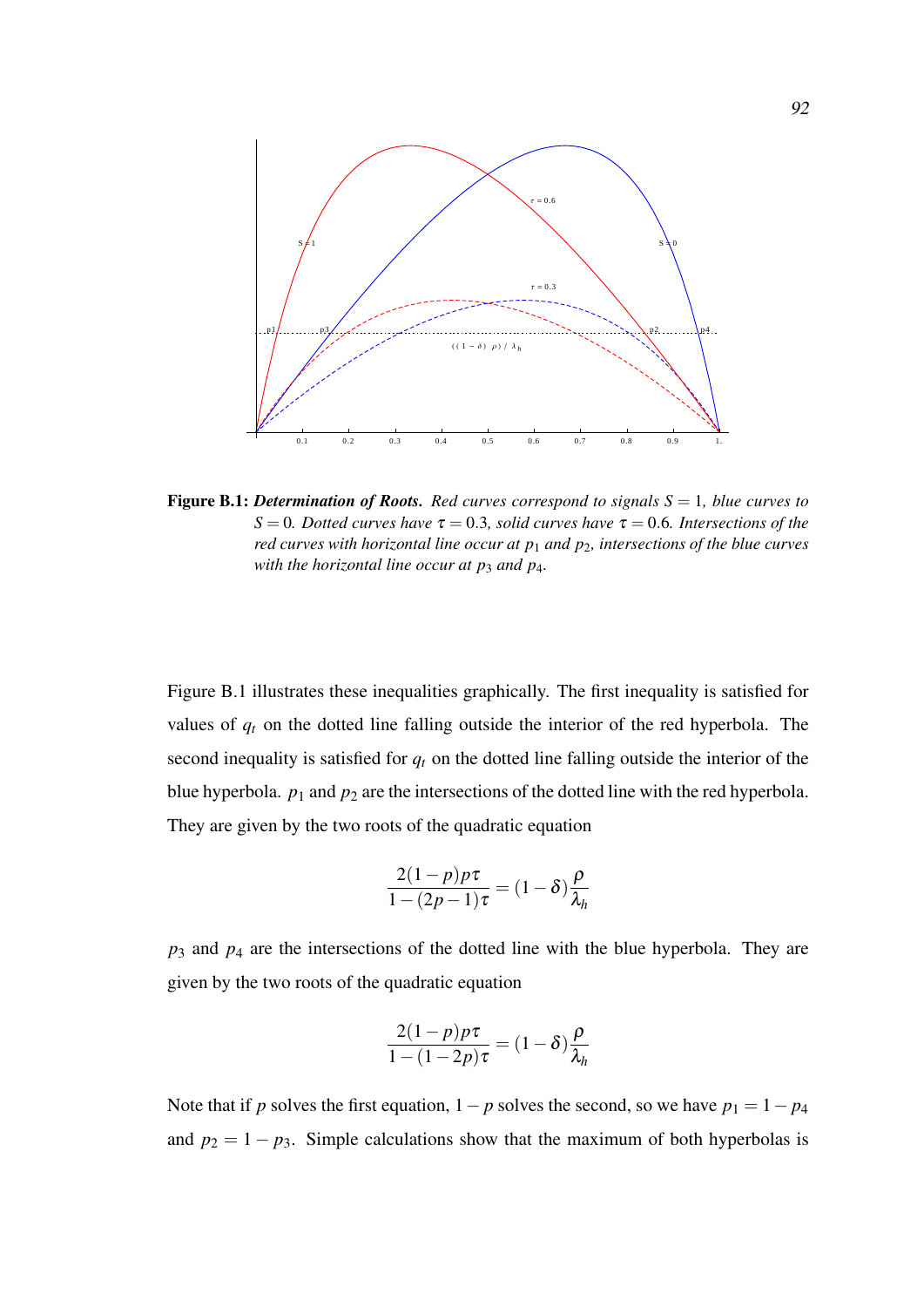$1-\sqrt{1-\tau^2}$  $\frac{1-\tau^2}{\tau}$  and that we have

$$
(1-\delta)\frac{\bar{\rho}}{\lambda_h} \leq \frac{1-\sqrt{1-\tau^2}}{\tau}
$$

Thus if  $\rho < \bar{\rho}$  both equations will have two real roots, graphically the dotted line will intersect both hyperbolas.

It follows for almost all histories  $h_t$  and large enough  $t$  that informed traders do not trade if and only if  $q_t \neq (p_1, p_2) ∪ (1 - p_2, 1 - p_1)$ . By the Martingale Convergence Theorem we know that  $\hat{q}_t$  converges almost surely. If informed traders trade, this posterior would change after observing a trade. Thus the posterior has to converge to a random variable *X*∞ with  $Pr(X_{\infty} \in (p_1, p_2) \cup (1 - p_2, 1 - p_1)) = 0$ . ■

#### B.0.3 Estimation Results for Simulated Data

The following tables report estimates for simulated data generated by our basic 6 parameter model without transaction taxes. We simulated data for three sets of parameters and then estimated these parameters by maximum likelihood using the likelihood function derived in section 3.5. We maximised the likelihood function numerically using the Nelder-Mead algorithm as implemented by the Numerical Algorithm Group (NAG) for their Matlab toolbox. The following tables reports the best estimates we have obtained. For each set of parameters we have simulated data for two different seeds and for 220, 500, and 1000 trading days each having 149 trading opportunities per day.

|                                    | $\alpha$ | $\delta$ | $\mu$                                     | $\tau$ | Ψ | ε   |
|------------------------------------|----------|----------|-------------------------------------------|--------|---|-----|
| simulation 0.28 0.62 0.42 0.45 0.2 |          |          |                                           |        |   | 0.8 |
| $220 \, days$                      |          |          | 0.32 0.58 0.42 0.51 0.26 0.80             |        |   |     |
| 500 days                           |          |          | 0.29 0.65 0.41 0.46 0.33 0.79             |        |   |     |
| $1000 \; days$                     |          |          | $0.29$ $0.59$ $0.42$ $0.43$ $0.17$ $0.80$ |        |   |     |

Table B.2: *Estimates for Simulation 1, Seed 1.*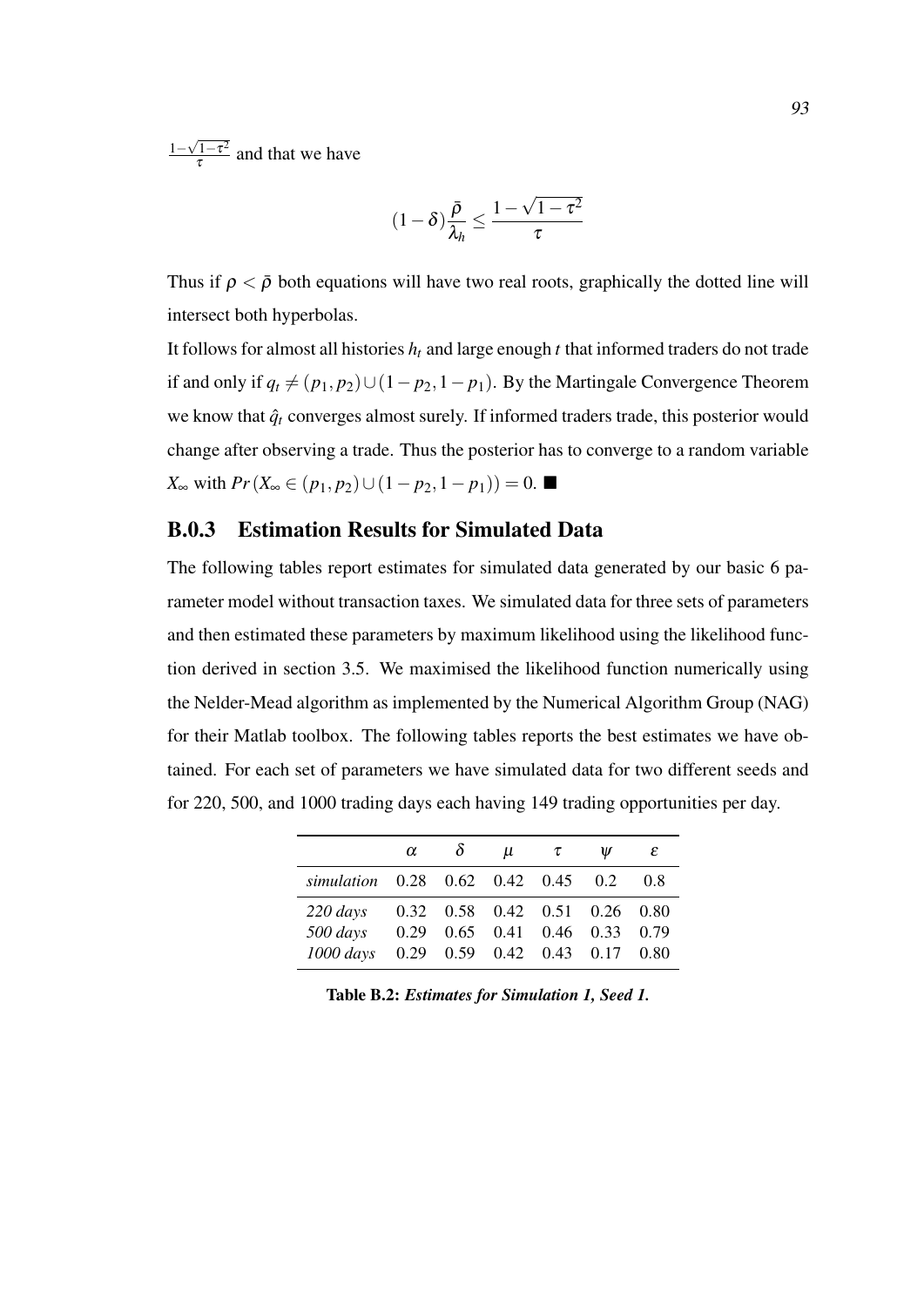|                                    | $\alpha$ | $\delta$ | u                                                                     | $\tau$ | Ψ | ε    |
|------------------------------------|----------|----------|-----------------------------------------------------------------------|--------|---|------|
| simulation 0.28 0.62 0.42 0.45 0.2 |          |          |                                                                       |        |   | 0.8  |
| $220 \, days$<br>500 days          |          |          | $0.28$ 0.52 0.44 0.42 0.16 0.80<br>$0.28$ $0.59$ $0.43$ $0.40$ $0.23$ |        |   | 0.79 |
| $1000$ days                        |          |          | $0.30 \quad 0.60 \quad 0.42 \quad 0.44 \quad 0.20$                    |        |   | 0.80 |

Table B.3: *Estimates for Simulation 1, Seed 2.*

|                 | $\alpha$ | $\delta$    | $\mu$                 | $\tau$ | Ψ    | ε    |
|-----------------|----------|-------------|-----------------------|--------|------|------|
| simulation 0.60 |          |             | $0.52$ $0.16$ $0.80$  |        | 0.35 | 0.6  |
| $220 \, days$   | 0.43     |             | $0.54$ 0.18 0.65 0.06 |        |      | 0.67 |
| 500 days        | 0.40     | 0.63        | 0.21                  | 0.53   | 0.14 | 0.68 |
| $1000$ days     |          | $0.56$ 0.50 | $0.16$ 0.78 0.37      |        |      | 0.59 |

Table B.4: *Estimates for Simulation 2, Seed 1.*

|                                                     | $\alpha$ | $\delta$ | $\mu$ | $\tau$                             | W | ε            |
|-----------------------------------------------------|----------|----------|-------|------------------------------------|---|--------------|
| simulation 0.60 0.52 0.16 0.80 0.35                 |          |          |       |                                    |   | 0.6          |
| $220 \, days$                                       |          |          |       | $0.44$ $0.54$ $0.17$ $0.99$ $0.09$ |   | 0.68         |
| 500 days 0.51 0.60 0.16 0.78 0.21<br>$1000 \, days$ |          |          |       | $0.69$ $0.53$ $0.18$ $0.77$ $0.47$ |   | 0.66<br>0.53 |

Table B.5: *Estimates for Simulation 2, Seed 2.*

|                                     | $\alpha$ | $\delta$ | $\mu$                                                                           | $\tau$ | Ψ | ε    |
|-------------------------------------|----------|----------|---------------------------------------------------------------------------------|--------|---|------|
| simulation 0.30 0.72 0.26 0.60 0.40 |          |          |                                                                                 |        |   | 0.35 |
| $220 \, days$                       |          |          | 0.33 0.50 0.29 0.53 0.39 0.35                                                   |        |   |      |
| 500 days<br>$1000$ days             |          |          | $0.29$ $0.69$ $0.27$ $0.64$ $0.36$ $0.39$<br>0.30  0.69  0.26  0.62  0.39  0.36 |        |   |      |

Table B.6: *Estimates for Simulation 3, Seed 1.*

|                                          | $\alpha$ | $\delta$ | $\mu$                              | $\tau$ | Ψ | ε    |
|------------------------------------------|----------|----------|------------------------------------|--------|---|------|
| simulation 0.30 0.72 0.26 0.60 0.40 0.35 |          |          |                                    |        |   |      |
| $220 \, days$                            |          |          | 0.33 0.73 0.24 0.59 0.37 0.36      |        |   |      |
| 500 days                                 |          |          | 0.32 0.80 0.26 0.53 0.44 0.30      |        |   |      |
| $1000 \; days$                           |          |          | $0.32$ $0.71$ $0.25$ $0.62$ $0.40$ |        |   | 0.35 |

Table B.7: *Estimates for Simulation 3, Seed 2.*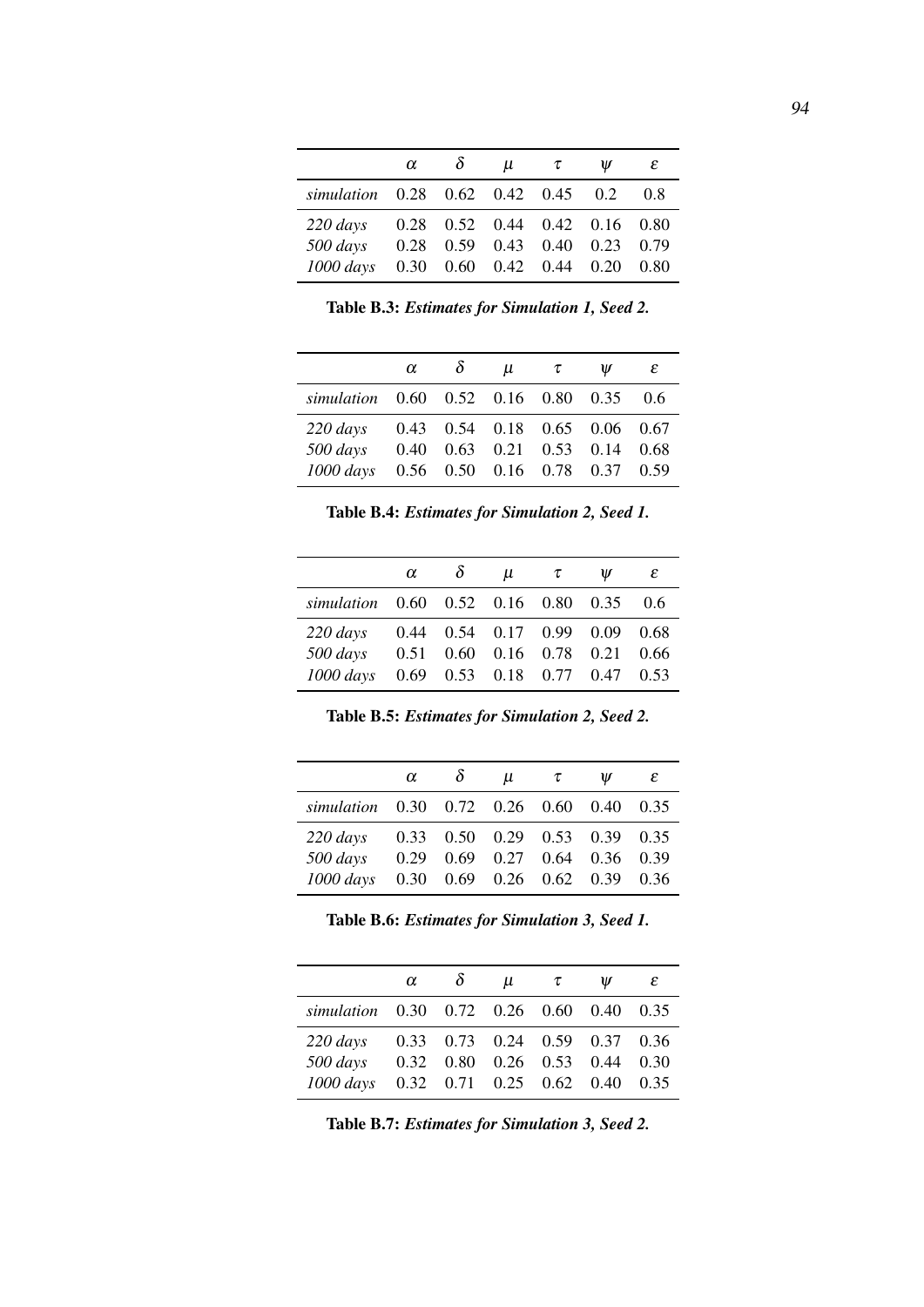## Appendix C

## Appendix to Chapter 4

#### C.0.4 Proofs

#### Proof of Proposition 1

*Proof.* We need to prove that liquidation only occurs in the first period and only does so with strictly positive probability for beliefs  $\mu < \mu^* \equiv 2l/(1+l)$ .

First consider a simplified setting in which liquidation can only occur in the first period. If the project is not liquidated by either party in the first period it will continue until maturity. In this case the planner's objective function is

$$
\left\{\mu\lambda + (1-\mu)\left[1 - (1-\lambda)^2\right]\right\}l + \left[\mu(1-\lambda) + (1-\mu)(1-\lambda)^2\right]\mu'
$$

where  $\lambda$  is the symmetric liquidation probability. By Bayes' Rule we have

$$
\mu' = \frac{\mu}{\mu + (1 - \mu)(1 - \lambda)}
$$

The objective function thus simplifies to

$$
\lambda [(2-\lambda)(1-\mu)+\mu] l + (1-\lambda)\mu
$$

which is strictly concave in  $\lambda$ . Here the optimal liquidation probability, which we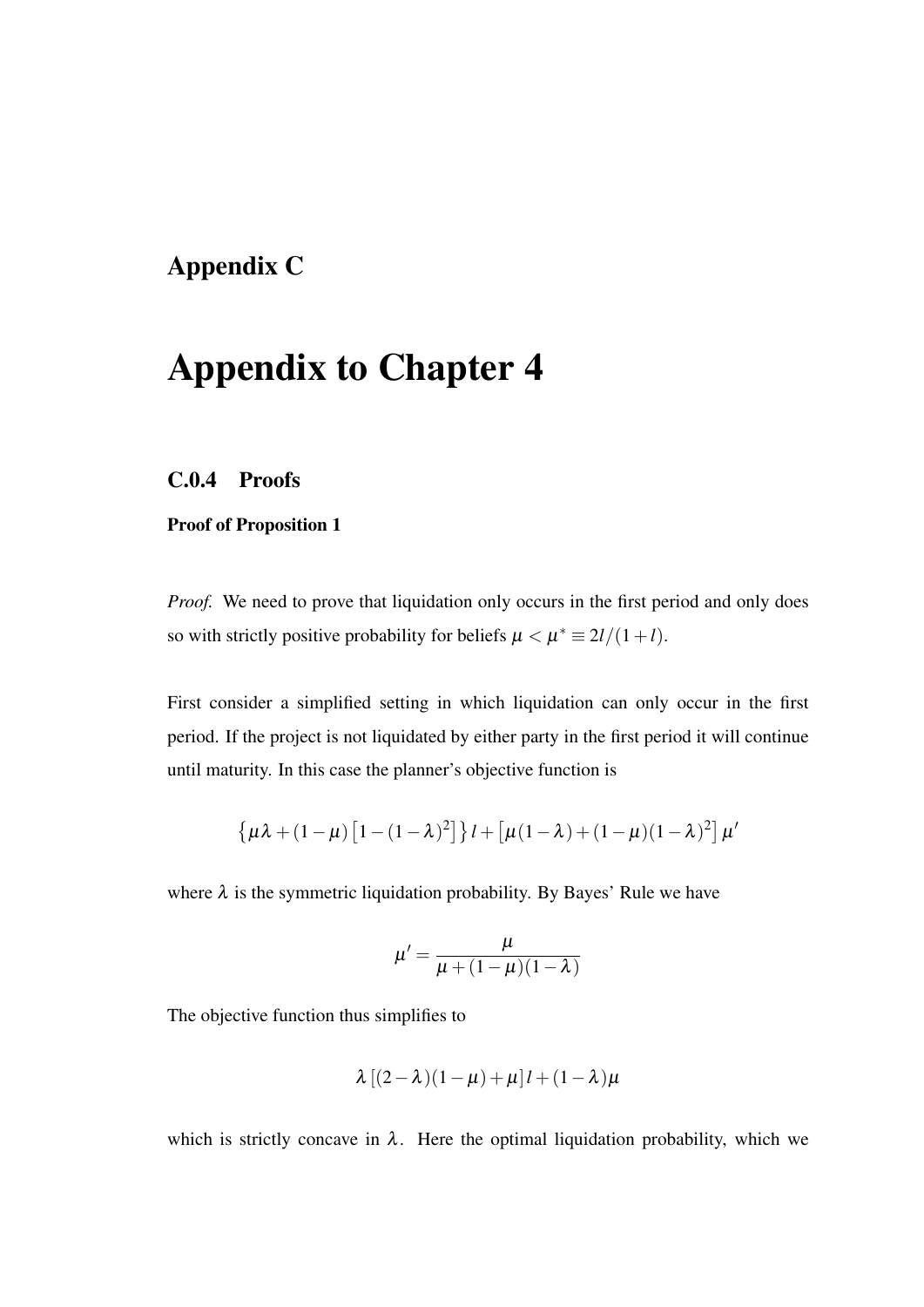designate by  $\lambda(\mu)$ , is

$$
\lambda(\mu) = \begin{cases} \frac{1}{2} \left[ 1 - \frac{\mu - l}{(1 - \mu)l} \right] & \text{if } \mu < \mu^* \\ 0 & \text{otherwise.} \end{cases}
$$

Now consider the Bellman Equation of the original planner problem (4.4). To simplify the analysis we subtract  $\mu$  from both sides and define  $\tilde{W}(\mu) = W(\mu) - \mu$ . Together with  $\mu = [1 - \lambda (1 - \mu)] \mu'$  which follows from Bayes' Rule (4.3) we obtain

$$
\tilde{W}(\mu) = \max_{\lambda \in [0,1]} \left\{ \lambda \left[ (2-\lambda)(1-\mu)l - (1-l)\mu \right] + (1-\lambda)(1-\lambda[1-\mu]) \gamma \tilde{W}(\mu') \right\}
$$

Suppose the policy of liquidating with probability  $\lambda(\mu)$  in the initial period upon receiving a bad signal and never thereafter is also the optimal policy for the original problem. Then the value function corresponding to this policy, namely

$$
G(\mu) = \begin{cases} \lambda(\mu) \left[ (2 - \lambda(\mu))(1 - \mu)l - (1 - l)\mu \right] & \text{if } \mu < \mu^* \\ 0 & \text{otherwise} \end{cases}
$$

should also satisfy the above Bellman Equation.

To see that this is the case we substitute *G* into the Bellman Equation and verify that it indeed solves the functional equation, that is

$$
G(\mu) = \max_{\lambda \in [0,1]} \left\{ \lambda \left[ (2-\lambda)(1-\mu)l - (1-l)\mu \right] + (1-\lambda)(1-\lambda[1-\mu]) \gamma G \left( \frac{\mu}{1-\lambda(1-\mu)} \right) \right\}
$$

The function inside the curly brackets is strictly concave in  $\lambda$  with first derivative given by  $\overline{ }$ 

$$
\begin{cases}\n(1-\gamma)[(1-\mu)l - (\mu - l) - 2\lambda(1-\mu)l] & \text{for } \lambda < \lambda(\mu) \\
(1-\mu)l - (\mu - l) - 2\lambda(1-\mu)l & \text{for } \lambda \ge \lambda(\mu)\n\end{cases}
$$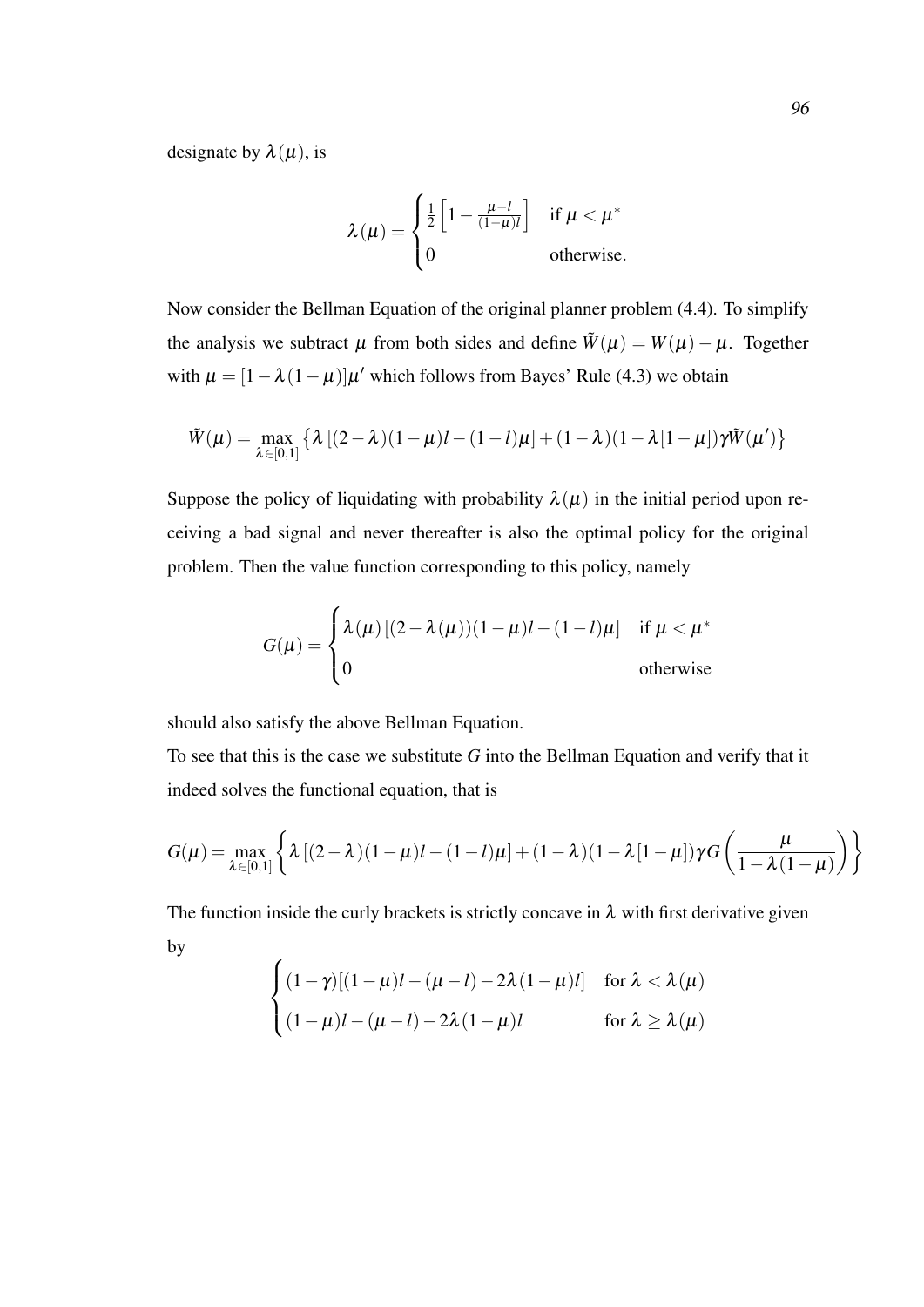and second derivative

$$
\begin{cases}\n-2(1-\gamma)(1-\mu)l < 0 \quad \text{if } \lambda < \lambda(\mu) \\
-2(1-\mu)l < 0 \quad \text{if } \lambda \ge \lambda(\mu)\n\end{cases}
$$

For  $\mu < \mu^*$  the maximum is achieved by an interior solution characterized by the first order condition

$$
(1 - \mu)l - (\mu - l) - 2\lambda(1 - \mu)l = 0 \Leftrightarrow \lambda(\mu) = \frac{1}{2} \left[ 1 - \frac{\mu - l}{(1 - \mu)l} \right]
$$

For  $\mu \geq \mu^*$  the maximum is achieved by the corner solution  $\lambda(\mu) = 0$ . Hence G indeed  $\Box$ satisfies the Bellman Equation.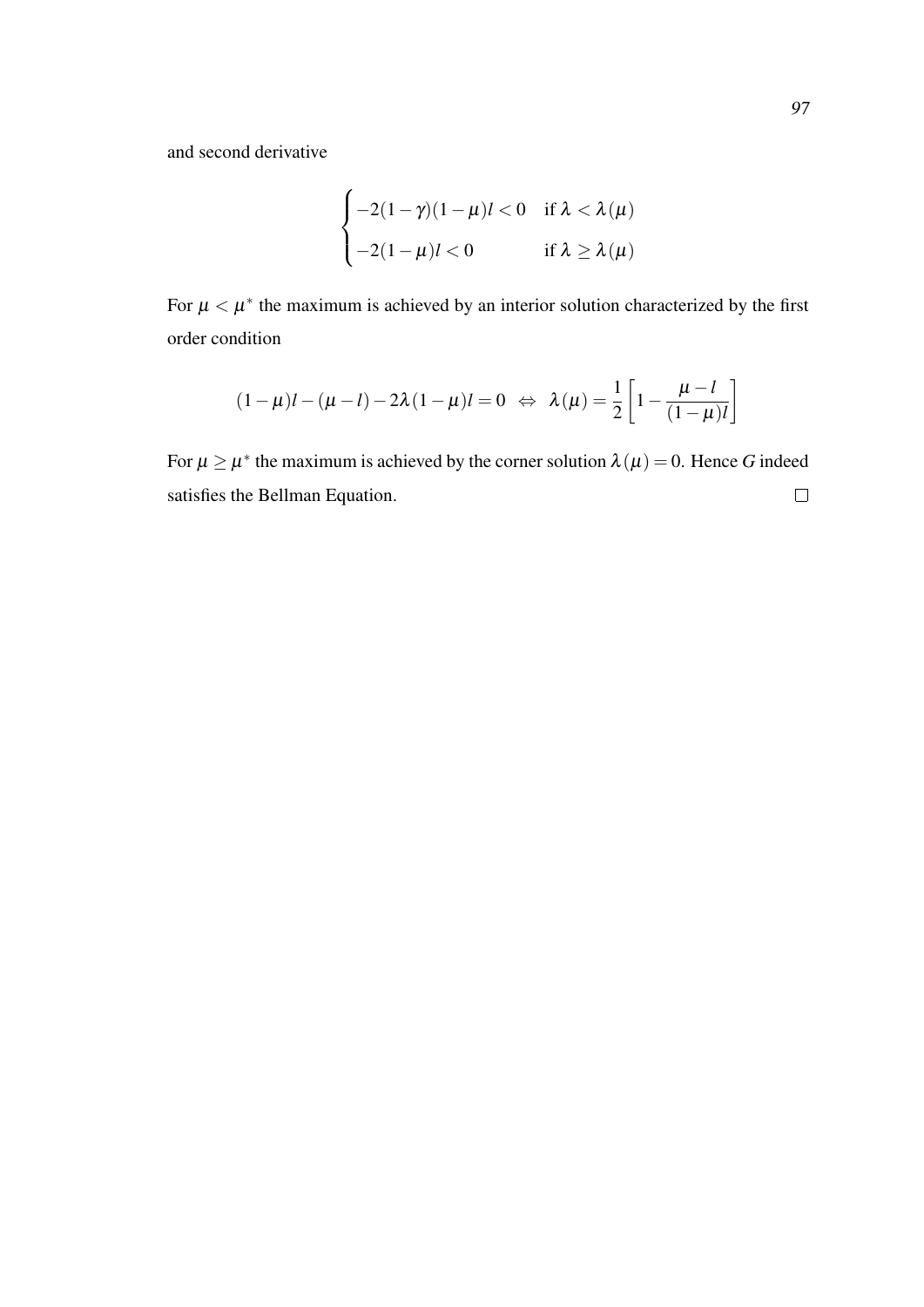## Appendix D

# Note on Cojoint Work

The research presented in chapter 3 of this thesis, *Financial Transaction Taxes and the Informational Efficiency of Financial Market: A Structural Estimation*, is based on joint research with Marco Cipriani and Antonio Guarino. Each co-author has contributed equally to this project. I thank both of them for the fruitful cooperation.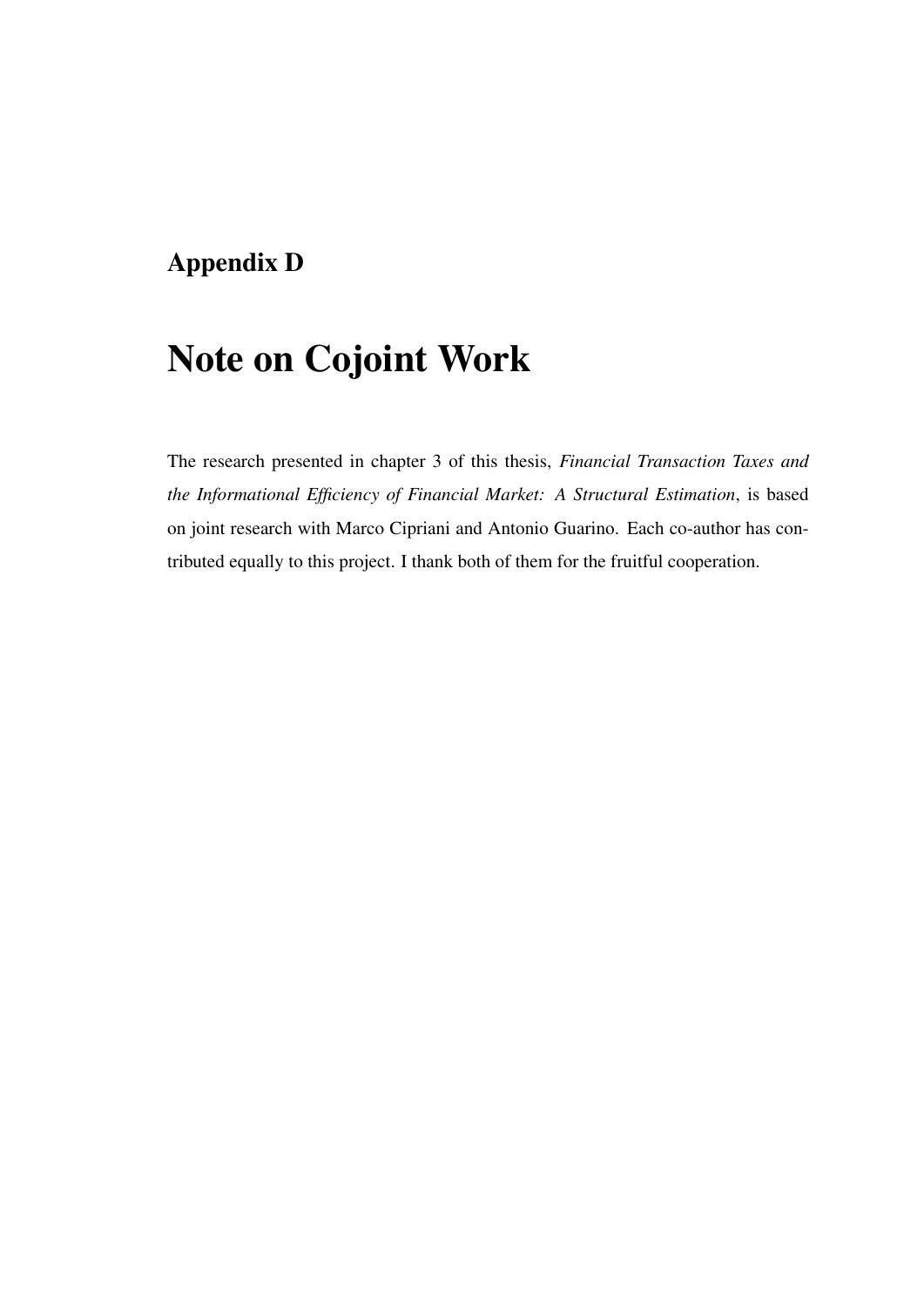## Bibliography

- [Allen and Gale, 2002] Allen, F. and Gale, D. (2002). Optimal financial crises. *Journal of Finance*, 53(4):1245–1284.
- [Armstrong, 1996] Armstrong, M. (1996). Nonlinear Pricing with Imperfectly Informed Consumers.
- [Armstrong and Vickers, 2001] Armstrong, M. and Vickers, J. (2001). Competitive Price Discrimination. *RAND Journal of Economics*, 32(4):579–605.
- [Avery and Zemsky, 1998] Avery, C. and Zemsky, P. (1998). Multidimensional Uncertainty and Herd Behavior in Financial Markets. *American Economic Review*, 88(4):724–48.
- [Berndt et al., 1974] Berndt, E. K., Hall, B. H., Hall, R. E., and Hausman, J. A. (1974). Estimation and inference in nonlinear structural models. In *Annals of Economic and Social Measurement*, volume 4, pages 103–116.
- [Bikhchandani et al., 1998] Bikhchandani, S., Hirshleifer, D., and Welch, I. (1998). Learning from the behavior of others: Conformity, fads, and informational cascades. *Journal of Economic Perspectives*, 12(3):151–170.
- [Bliss, 1988] Bliss, C. (1988). A Theory of Retail Pricing. *Journal of Industrial Economics*, 36(4):375–91.
- [Chamley and Gale, 1994] Chamley, C. and Gale, D. (1994). Information revelation and strategic delay in a model of investment. *Econometrica*, 62(5):1065–1085.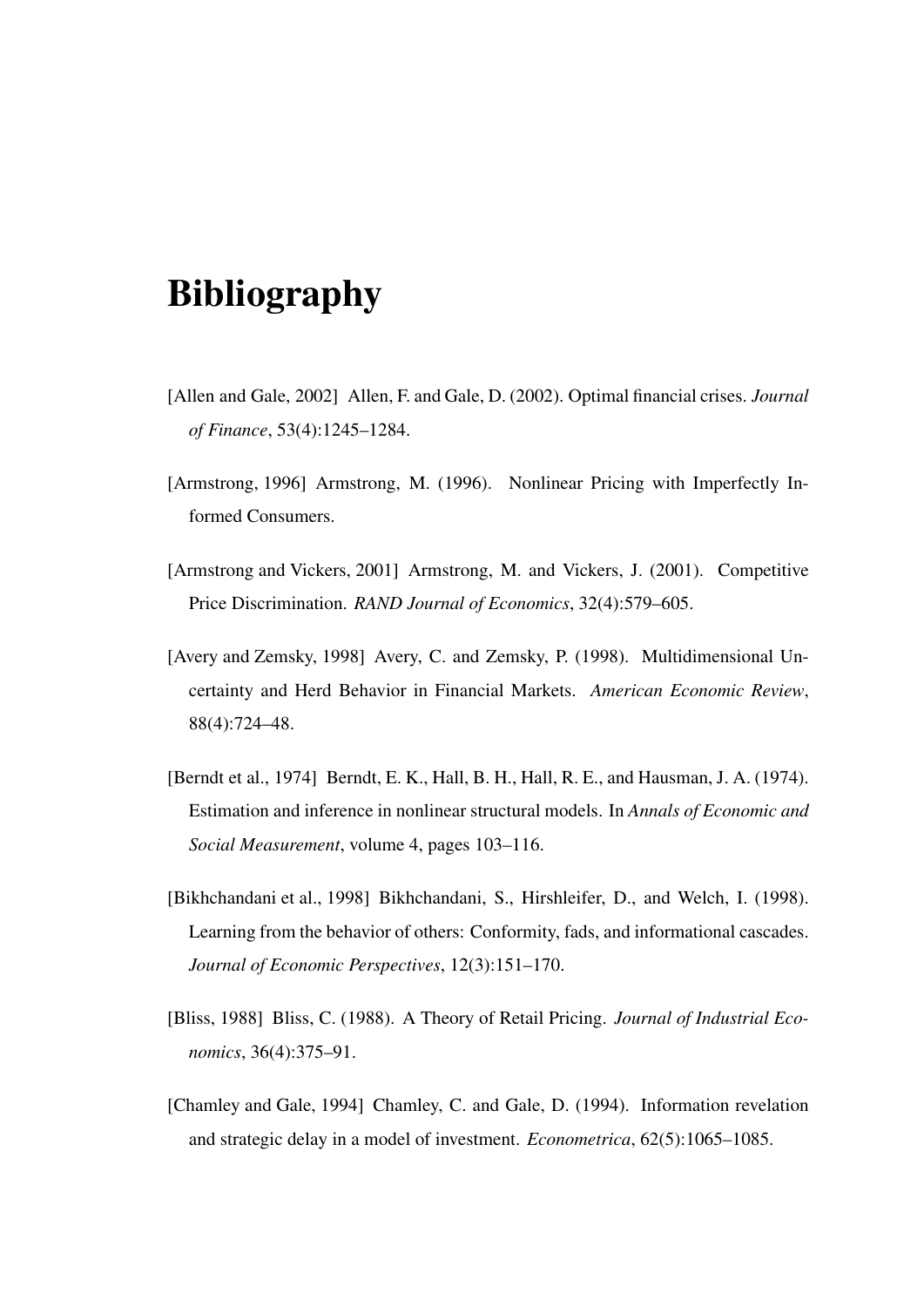- [Chung et al., 2005] Chung, K. H., Li, M., and McInish, T. H. (2005). Informationbased trading, price impact of trades, and trade autocorrelation. *Journal of Banking & Finance*, 29(7):1645–1669.
- [Cipriani and Guarino, 2008] Cipriani, M. and Guarino, A. (2008). Herd Behavior and Contagion in Financial Markets. *The B.E. Journal of Theoretical Economics*, 8(1):1–56.
- [Cipriani and Guarino, 2014] Cipriani, M. and Guarino, A. (2014). Estimating a Structural Model of Herd Behavior in Financial Markets. *American Economic Review*, 104(1):224–51.
- [Courty and Li, 2000] Courty, P. and Li, H. (2000). Sequential Screening. *Review of Economic Studies*, 67(4):697–717.
- [DellaVigna and Malmendier, 2006] DellaVigna, S. and Malmendier, U. (2006). Paying Not to Go to the Gym. *American Economic Review*, 96(3):694–719.
- [Diamond and Dybvig, 1983] Diamond, D. and Dybvig, P. (1983). Bank runs, deposit insurance, and liquidity. *Journal of Political Economy*, 91(3):401–419.
- [Dominitz and Manski, 2011] Dominitz, J. and Manski, C. F. (2011). Measuring and interpreting expectations of equity returns. *Journal of Applied Econometrics*, 26(3):352–370.
- [Dupont and Lee, 2007] Dupont, D. and Lee, G. (2007). Effects of Securities Transaction Taxes on Depth and Bid-Ask Spread. *Economic Theory*, 31(2):393–400.
- [Easley et al., 1997] Easley, D., Kiefer, N. M., and O'Hara, M. (1997). One Day in the Life of a Very Common Stock. *Review of Financial Studies*, 10(3):805–35.
- [Eliaz and Spiegler, 2006] Eliaz, K. and Spiegler, R. (2006). Contracting with Diversely Naive Agents. *Review of Economic Studies*, 73(3):689–714.
- [Frisell, 2003] Frisell, L. (2003). On the interplay of informational spillovers and payoff externalities. *RAND Journal of Economics*, 34(3):582–592.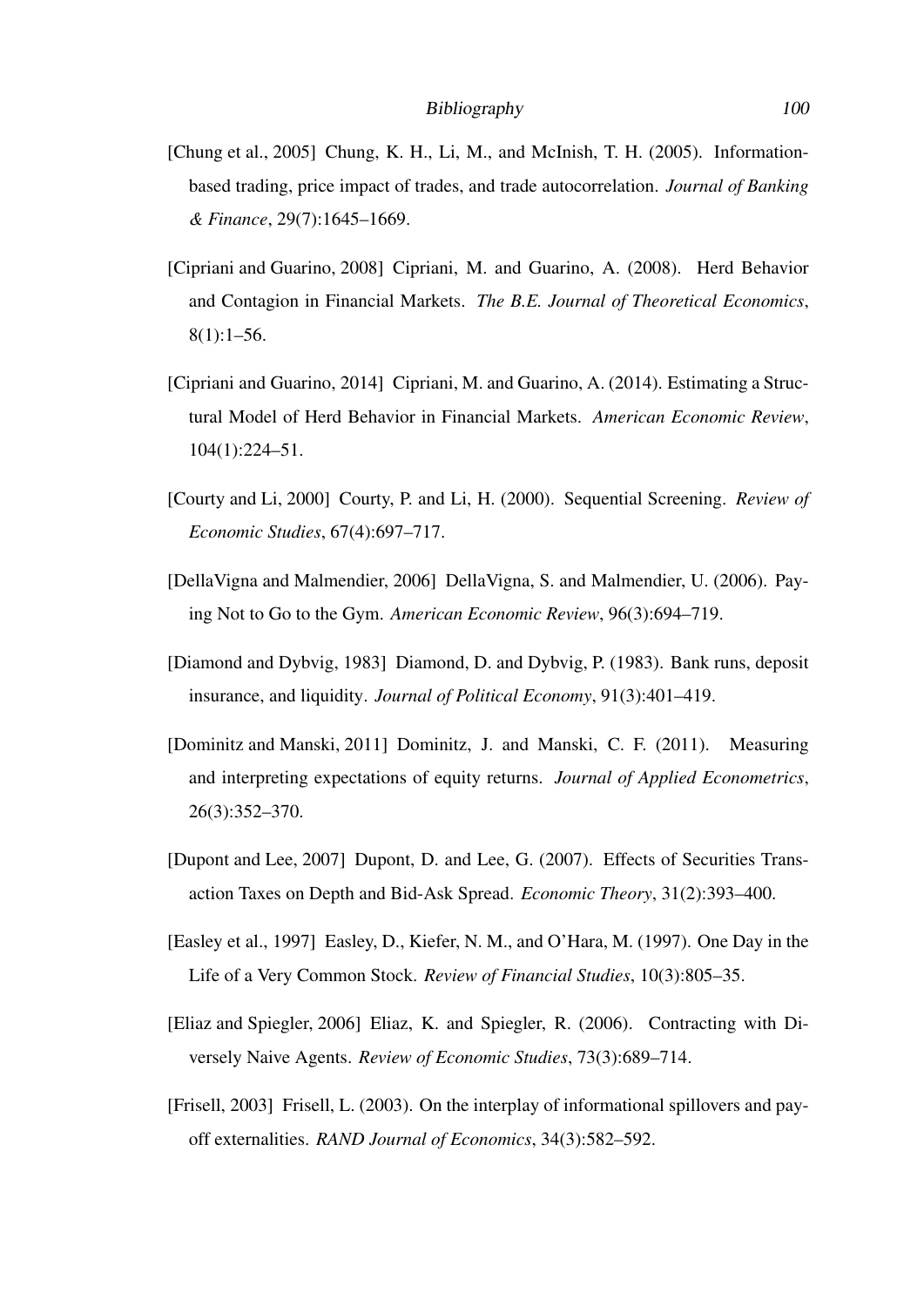- [Gale, 1996] Gale, D. (1996). What have we learned from social learning? *European Economic Review*, 40(3):617–628.
- [Glosten, 2009] Glosten, L. R. (2009). The Welfare Cost of Informed Trade.
- [Glosten and Milgrom, 1985] Glosten, L. R. and Milgrom, P. R. (1985). Bid, ask and transaction prices in a specialist market with heterogeneously informed traders. *Journal of Financial Economics*, 14(1):71–100.
- [Gu, 2011] Gu, C. (2011). Herding and bank runs. *Journal of Economic Theory*, 146(1):163–188.
- [Gul and Lundholm, 1995] Gul, F. and Lundholm, R. (1995). Endogenous timing and the clustering of agents' decisions. *Journal of Political Economy*, 103(5):1039– 1066.
- [Habermeier and Kirilenko, 2001] Habermeier, K. F. and Kirilenko, A. (2001). Securities Transaction Taxes and Financial Markets. IMF Working Papers 01/51, International Monetary Fund.
- [Hasbrouck, 1991] Hasbrouck, J. (1991). The Summary Informativeness of Stock Trades: An Econometric Analysis. *Review of Financial Studies*, 4(3):571–95.
- [Hasbrouck, 2004] Hasbrouck, J. (2004). Working with the WRDS (TAQ and CRSP) Data.
- [Kupiec, 1996] Kupiec, P. H. (1996). Noise traders, excess volatility, and a securities transactions tax. *Journal of Financial Services Research*, 10(2):115–129.
- [Lee and Ready, 1991] Lee, C. M. C. and Ready, M. J. (1991). Inferring Trade Direction from Intraday Data. *Journal of Finance*, 46(2):733–46.
- [Lichtenstein et al., 1982] Lichtenstein, S., B., F., and Phillips, L. D. (1982). Calibration of probabilities: The state of the art to 1980. In Kahneman, D., Slovic, P., and Tversky, A., editors, *Judgment under Uncertainty*, pages 306–334. Cambridge University Press.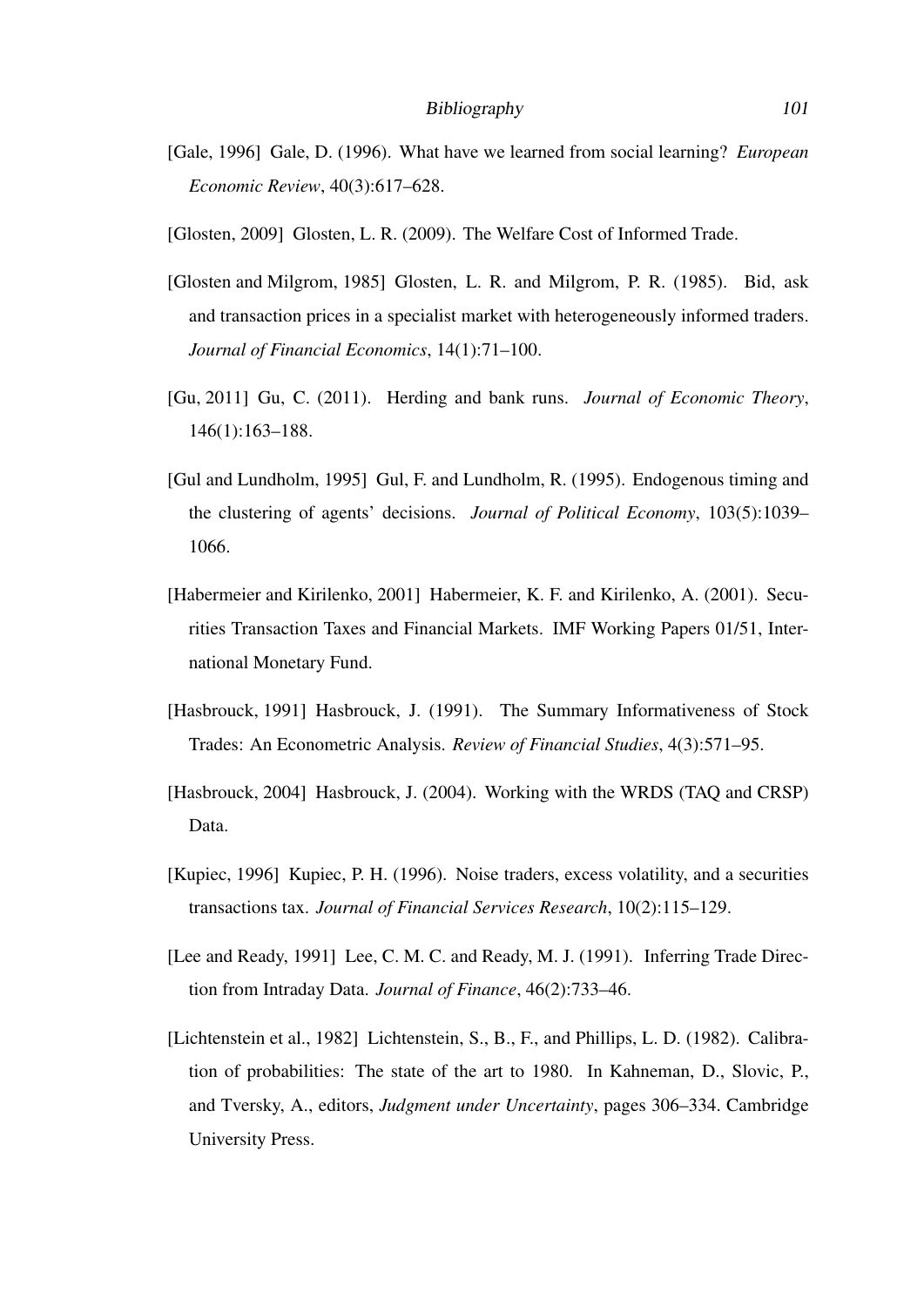- [Mannaro et al., 2008] Mannaro, K., Marchesi, M., and Setzu, A. (2008). Using an artificial financial market for assessing the impact of Tobin-like transaction taxes. *Journal of Economic Behavior & Organization*, 67(2):445–462.
- [Manski, 2004] Manski, C. F. (2004). Measuring Expectations. *Econometrica*, 72(5):1329–1376.
- [McClelland and Bolger, 1994] McClelland, A. and Bolger, F. (1994). The calibration of subjective probability: Theories and models 1980-94. In Wright, G. and Ayton, P., editors, *Subjective probability.* John Wiley & Sons.
- [Miravete, 2004] Miravete, E. (2004). Are all those Calling Plans Really Necessary? The Limited Gains From Complex Tariffs.
- [Murto and Välimäki, 2011] Murto, P. and Välimäki, J. (2011). Learning and information aggregation in an exit game. *The Review of Economic Studies*, 78(4):1426– 1461.
- [Pellizzari and Westerhoff, 2009] Pellizzari, P. and Westerhoff, F. (2009). Some effects of transaction taxes under different microstructures. *Journal of Economic Behavior & Organization*, 72(3):850–863.
- [Rochet and Stole, 2002] Rochet, J.-C. and Stole, L. A. (2002). Nonlinear Pricing with Random Participation. *Review of Economic Studies*, 69(1):277–311.
- [Rosenthal and Thomas, 2012] Rosenthal, D. W. and Thomas, N. D. M. (2012). Transact taxes in a price maker/taker market. MPRA Paper 40556, University Library of Munich, Germany.
- [Smith and Sorensen, 2000] Smith, L. and Sorensen, P. (2000). Pathological Outcomes of Observational Learning. *Econometrica*, 68(2):371–398.
- [Song and Zhang, 2005] Song, F. M. and Zhang, J. (2005). Securities transaction tax and market volatility\*. *The Economic Journal*, 115(506):1103–1120.